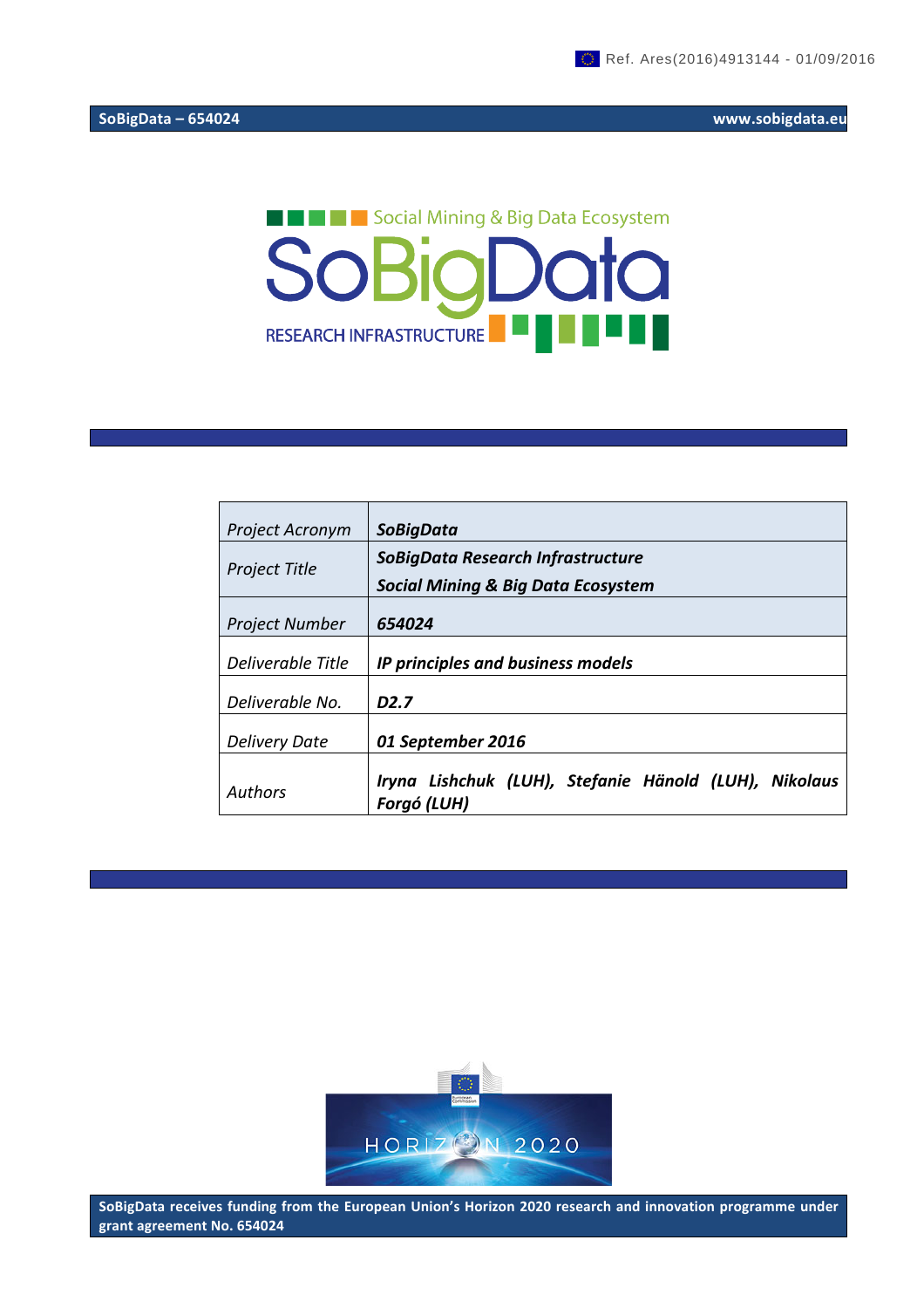# **DOCUMENT INFORMATION**

| <b>PROJECT</b>                              |                                                                         |  |  |  |  |
|---------------------------------------------|-------------------------------------------------------------------------|--|--|--|--|
| <b>Project Acronym</b>                      | SoBigData                                                               |  |  |  |  |
| <b>Project Title</b>                        | SoBigData Research Infrastructure<br>Social Mining & Big Data Ecosystem |  |  |  |  |
| <b>Project Start</b>                        | 1st September 2015                                                      |  |  |  |  |
| <b>Project Duration</b>                     | 48 months                                                               |  |  |  |  |
| <b>Funding</b>                              | H2020-INFRAIA-2014-2015                                                 |  |  |  |  |
| <b>Grant Agreement No.</b>                  | 654024                                                                  |  |  |  |  |
| <b>DOCUMENT</b>                             |                                                                         |  |  |  |  |
| <b>Deliverable No.</b>                      | D <sub>2.7</sub>                                                        |  |  |  |  |
| <b>Deliverable Title</b>                    | IP principles and business models                                       |  |  |  |  |
| <b>Contractual Delivery Date</b>            | 31 August 2016                                                          |  |  |  |  |
| <b>Actual Delivery Date</b>                 | 01 September 2016                                                       |  |  |  |  |
| Author(s)                                   | Iryna Lishchuk (LUH), Stefanie Hänold (LUH), Nikolaus Forgó (LUH)       |  |  |  |  |
| Editor(s)                                   | Theresia Rasche (LUH), Iryna Lishchuk (LUH)                             |  |  |  |  |
| <b>Reviewer(s)</b>                          |                                                                         |  |  |  |  |
| Contributor(s)                              |                                                                         |  |  |  |  |
| <b>Work Package No.</b>                     | WP <sub>2</sub>                                                         |  |  |  |  |
| <b>Work Package Title</b>                   | WP2 - NA1_Legal and Ethical Framework                                   |  |  |  |  |
| <b>Work Package Leader</b>                  | <b>TUDelft</b>                                                          |  |  |  |  |
| <b>Work Package Participants</b>            | CNR, UNIPI, LUH                                                         |  |  |  |  |
| <b>Dissemination</b>                        | Public                                                                  |  |  |  |  |
| <b>Nature</b>                               | Report                                                                  |  |  |  |  |
| <b>Version / Revision</b>                   | V1.0                                                                    |  |  |  |  |
| Draft / Final                               | Final                                                                   |  |  |  |  |
| <b>Total No. Pages</b><br>(including cover) | 84                                                                      |  |  |  |  |
| <b>Keywords</b>                             | Copyright, Intellectual Property Rights (IPR), data ownership           |  |  |  |  |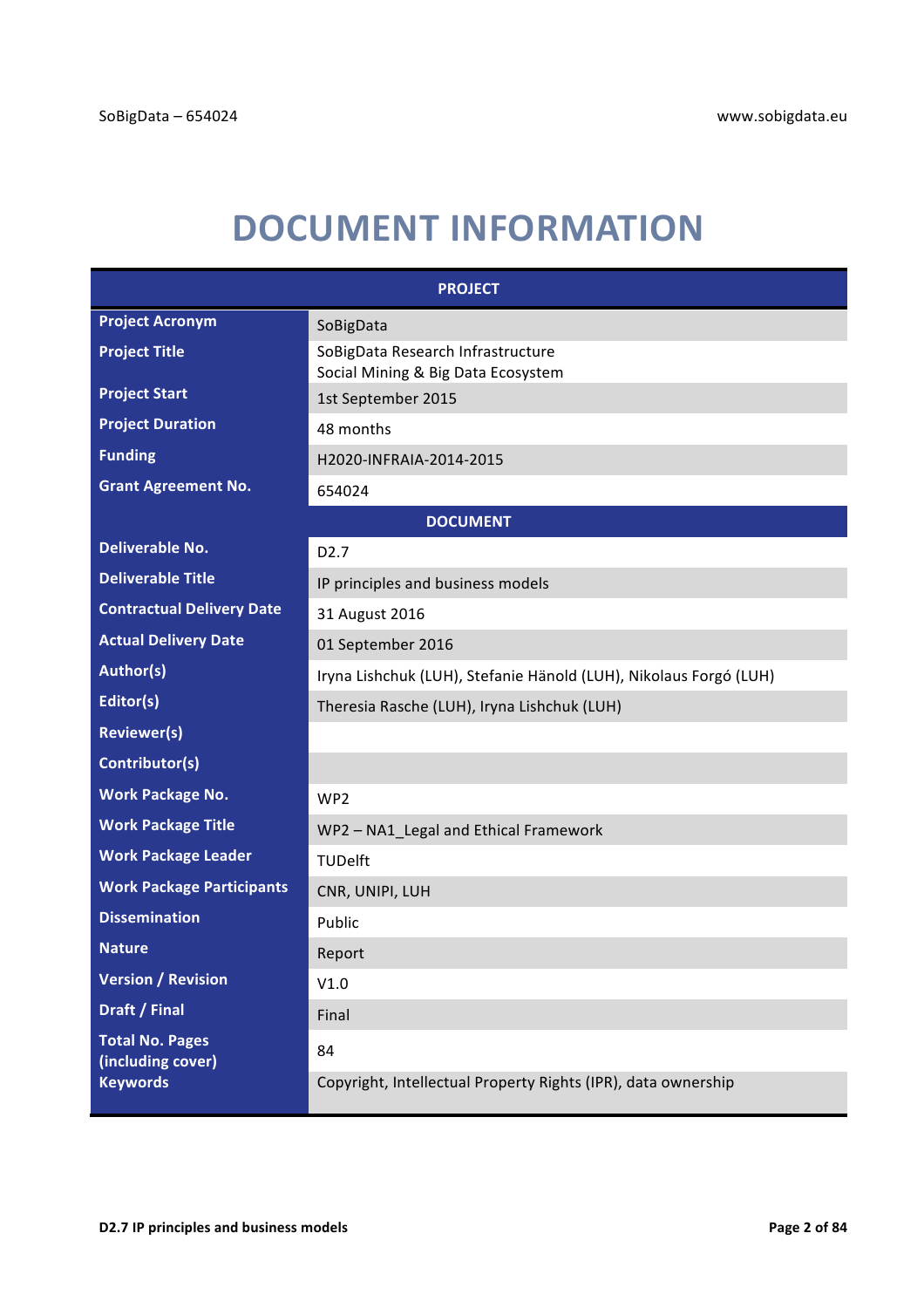# **DISCLAIMER**

SoBigData (654024) is a Research and Innovation Action (RIA) funded by the European Commission under the Horizon 2020 research and innovation programme.

SoBigData proposes to create the Social Mining & Big Data Ecosystem: a research infrastructure (RI) providing an integrated ecosystem for ethic-sensitive scientific discoveries and advanced applications of social data mining on the various dimensions of social life, as recorded by "big data". Building on several established national infrastructures, SoBigData will open up new research avenues in multiple research fields, including mathematics, ICT, and human, social and economic sciences, by enabling easy comparison, re-use and integration of state-of-the-art big social data, methods, and services, into new research.

This document contains information on SoBigData core activities, findings and outcomes and it may also contain contributions from distinguished experts who contribute as SoBigData Board members. Any reference to content in this document should clearly indicate the authors, source, organisation and publication date.

The document has been produced with the funding of the European Commission. The content of this publication is the sole responsibility of the SoBigData Consortium and its experts, and it cannot be considered to reflect the views of the European Commission. The authors of this document have taken any available measure in order for its content to be accurate, consistent and lawful. However, neither the project consortium as a whole nor the individual partners that implicitly or explicitly participated the creation and publication of this document hold any sort of responsibility that might occur as a result of using its content.

The European Union (EU) was established in accordance with the Treaty on the European Union (Maastricht). There are currently 27 member states of the European Union. It is based on the European Communities and the member states' cooperation in the fields of Common Foreign and Security Policy and Justice and Home Affairs. The five main institutions of the European Union are the European Parliament, the Council of Ministers, the European Commission, the Court of Justice, and the Court of Auditors (http://europa.eu.int/).

Copyright © The SoBigData Consortium 2015. See http://project.sobigdata.eu/ for details on the copyright holders.

For more information on the project, its partners and contributors please see http://project.sobigdata.eu/. You are permitted to copy and distribute verbatim copies of this document containing this copyright notice, but modifying this document is not allowed. You are permitted to copy this document in whole or in part into other documents if you attach the following reference to the copied elements: "Copyright © The SoBigData Consortium 2015."

The information contained in this document represents the views of the SoBigData Consortium as of the date they are published. The SoBigData Consortium does not guarantee that any information contained herein is error-free, or up to date. THE SoBigData CONSORTIUM MAKES NO WARRANTIES, EXPRESS, IMPLIED, OR STATUTORY, BY PUBLISHING THIS DOCUMENT.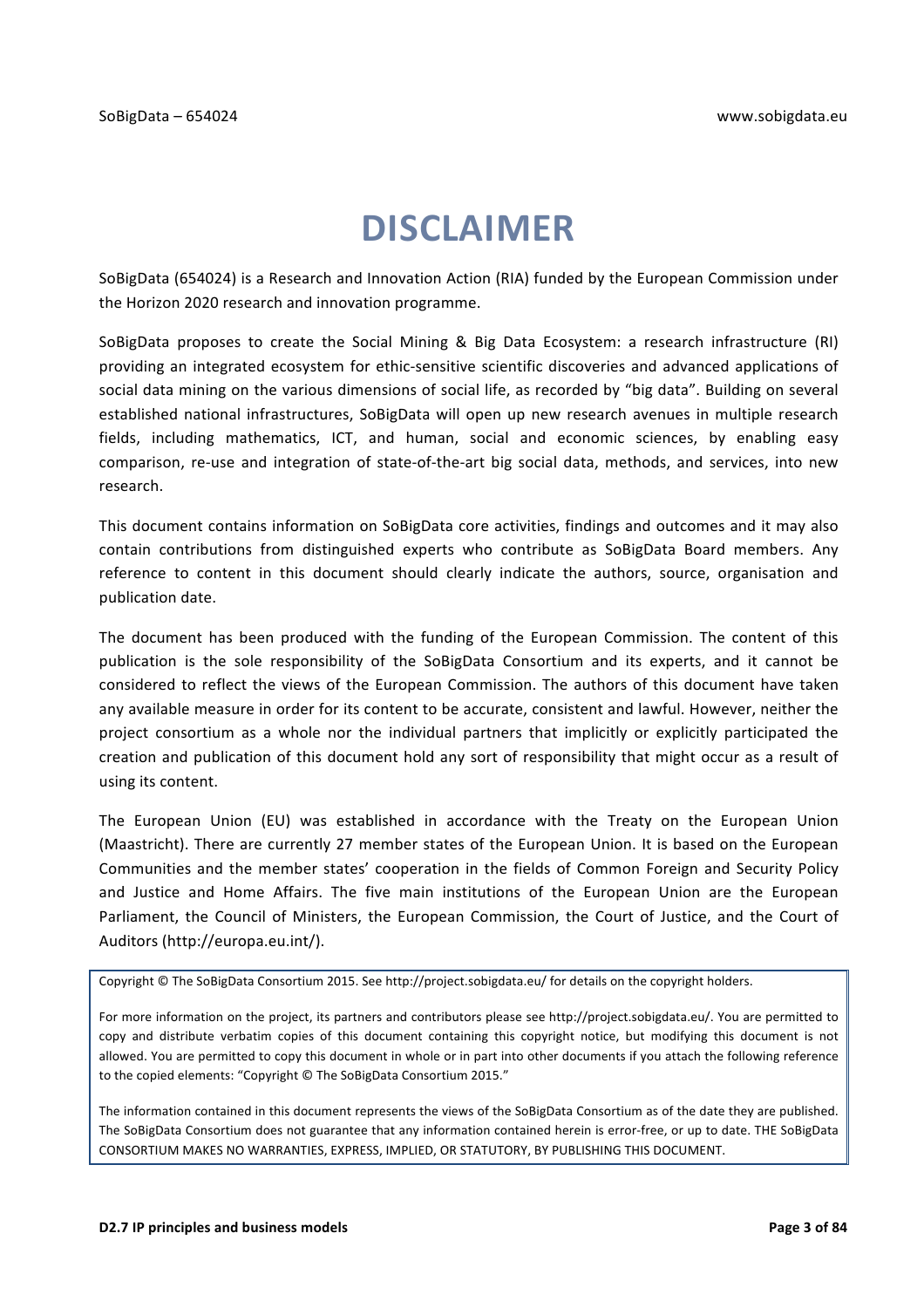SoBigData – 654024 www.sobigdata.eu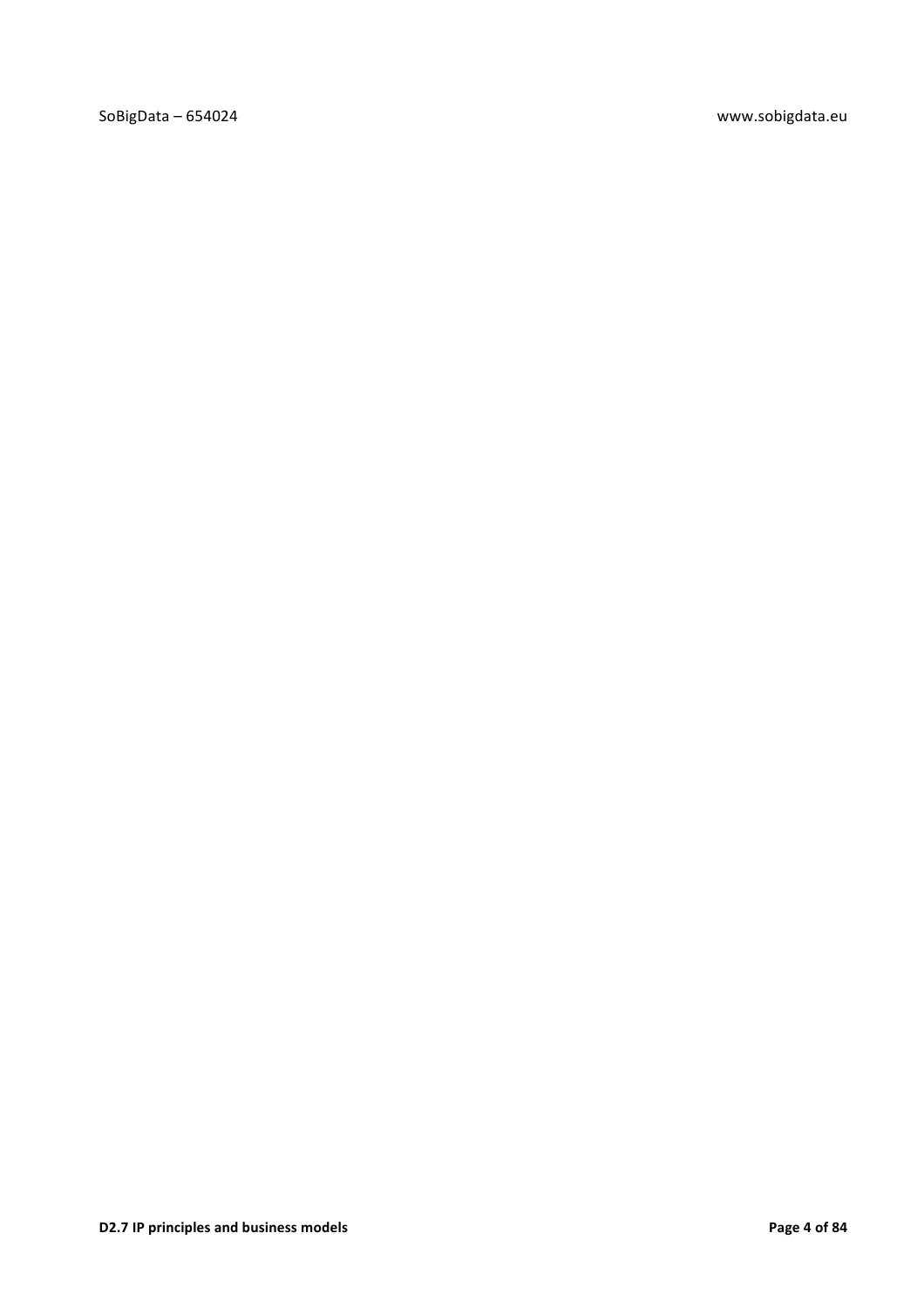# **GLOSSARY**

| <b>ABBREVIATION</b> | <b>DEFINITION</b>                        |
|---------------------|------------------------------------------|
| IP                  | Intellectual Property                    |
| <b>IPR</b>          | <b>Intellectual Property Rights</b>      |
| CoPhIR              | Content-based Photo Image Retrieval      |
| <b>CJEU</b>         | Court of Justice of European Union       |
| EU                  | European Union                           |
| UK                  | United Kingdom                           |
| R <sub>l</sub>      | Research Infrastructure                  |
| API                 | Application Programming Interface        |
| IoT                 | Internet of Things                       |
| <b>NDA</b>          | Non-Disclosure Agreement                 |
| <b>WIPO</b>         | World Intellectual Property Organisation |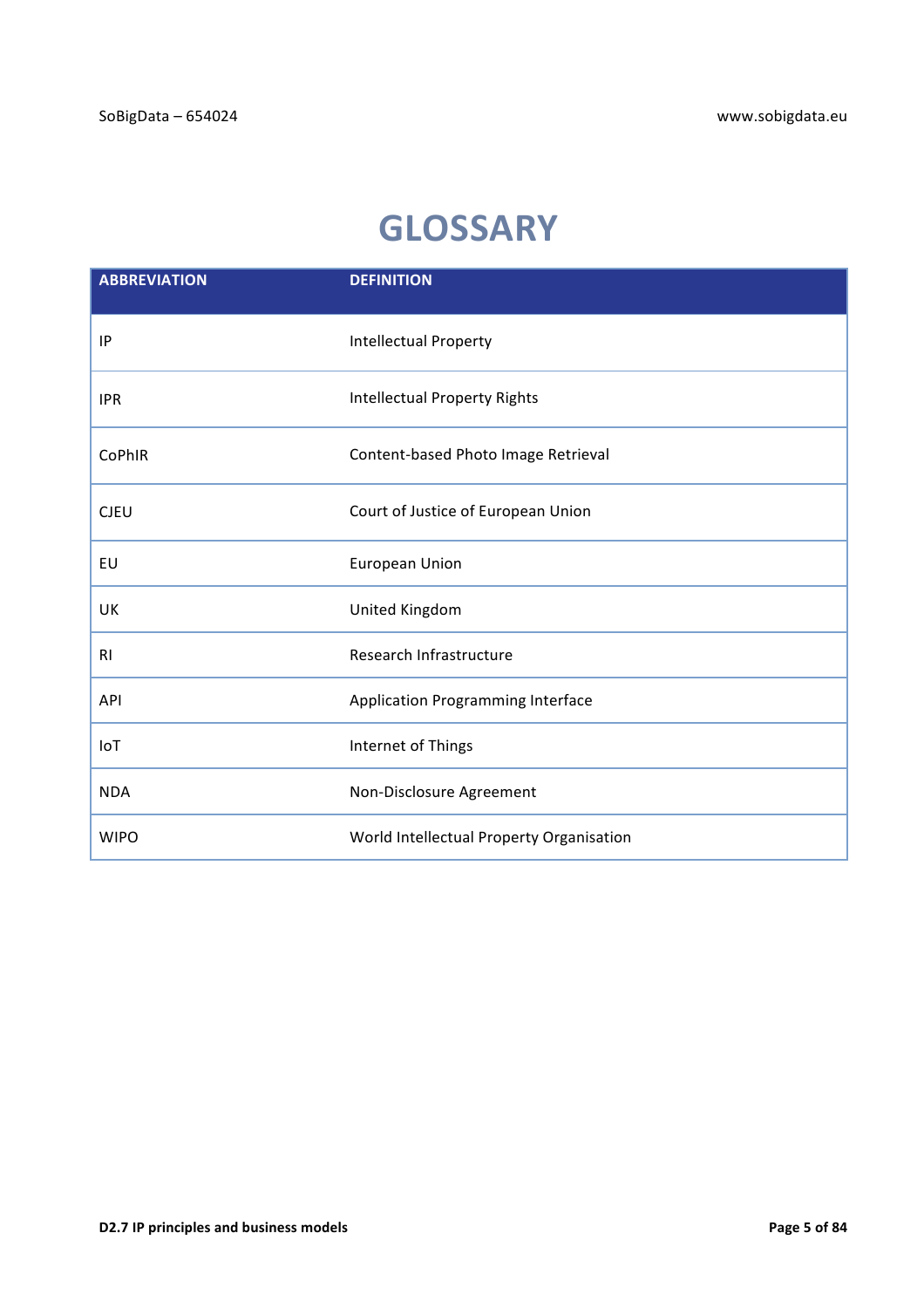# **TABLE OF CONTENT**

| $\mathbf{1}$   |       |  |  |  |  |
|----------------|-------|--|--|--|--|
|                | 1.1   |  |  |  |  |
|                | 1.2   |  |  |  |  |
|                | 1.3   |  |  |  |  |
|                | 1.4   |  |  |  |  |
|                | 1.5   |  |  |  |  |
| $\overline{2}$ |       |  |  |  |  |
|                | 2.1   |  |  |  |  |
|                | 2.1.1 |  |  |  |  |
|                | 2.1.2 |  |  |  |  |
|                | 2.1.3 |  |  |  |  |
|                | 2.1.4 |  |  |  |  |
|                | 2.1.5 |  |  |  |  |
|                | 2.1.6 |  |  |  |  |
|                | 2.2   |  |  |  |  |
|                | 2.2.1 |  |  |  |  |
|                | 2.2.2 |  |  |  |  |
|                | 2.2.3 |  |  |  |  |
|                | 2.2.4 |  |  |  |  |
|                | 2.2.5 |  |  |  |  |
|                | 2.3   |  |  |  |  |
|                | 2.4   |  |  |  |  |
| 3              |       |  |  |  |  |
| 4              |       |  |  |  |  |
|                | 4.1   |  |  |  |  |
|                | 4.2   |  |  |  |  |
|                | 4.3   |  |  |  |  |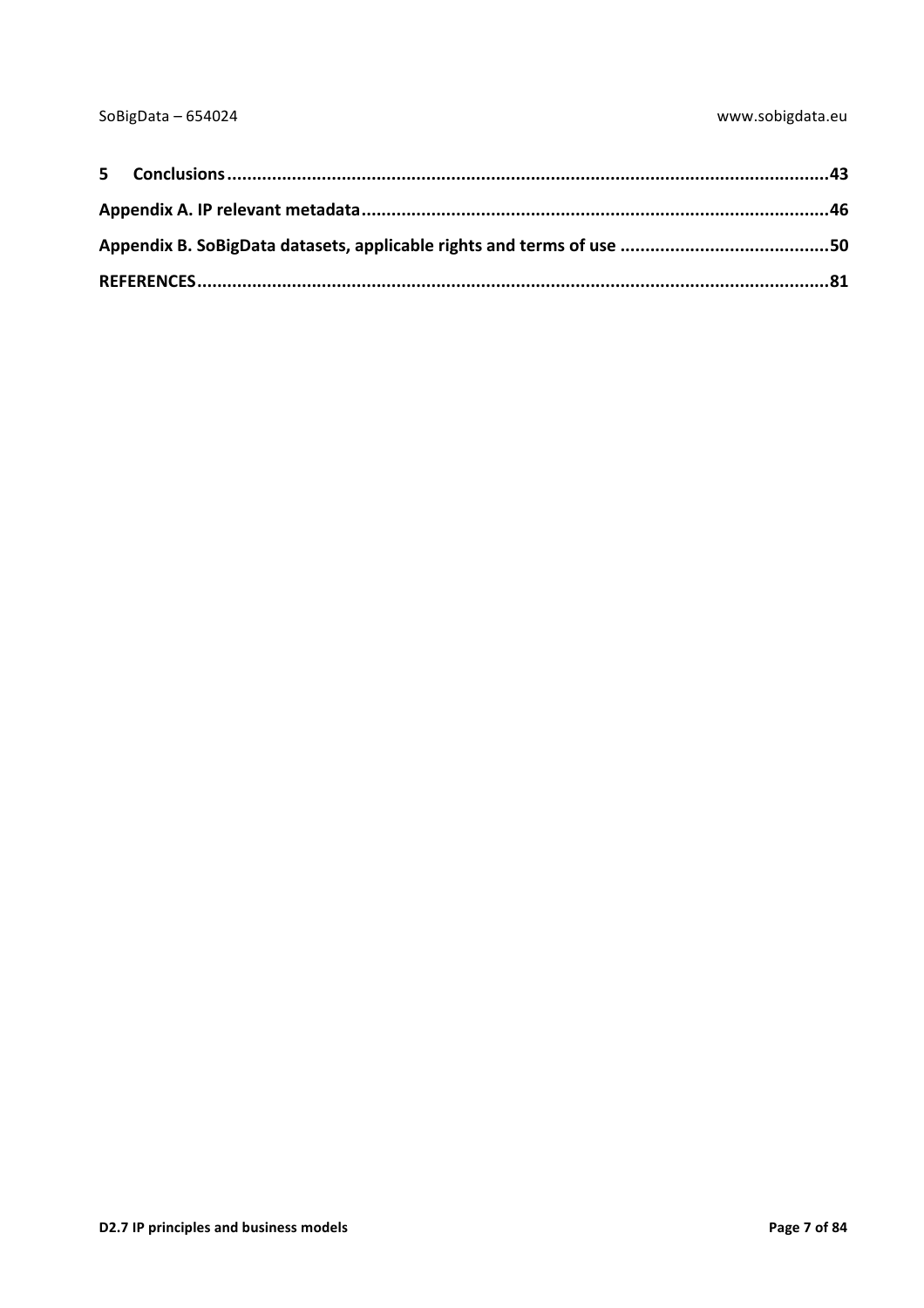# **DELIVERABLE SUMMARY**

This deliverable was produced in the result of preliminary analysis of IPR issues in the SoBigData project and reflects the results reached so far. The three main aspects, which we consider here, concern protectability of SoBigData datasets by IPR (Section 2), responsible IP principles (Section 3) and data ownership issues (Section 4).

We start Section 2 with an overview of datasets collected in the SoBigData project and seek to determine whether such datasets may be protected by IPR. In particular, copyrights and sui generis database rights come into focus. Since most datasets have been produced by post-processing already existing data, the IP protection may apply to the existing data, from which the SoBigData datasets have been produced (and in which case the terms of use of such data must be observed) or the IP protection may also be acquired by processing the data in SoBigData project. We consider the requirements for protection by copyrights and sui generis rights in application to the SoBigData datasets and data collections.

Section 3 concerns the issue of data ownership. The relations of ownership over the data are to be assessed in the complex of factors. If the dataset is protected by IPR, then it is the question of ownership over the IPR, and not the data as such, which is important. The ownership over the data, which does not reach the level of IP protection, has to be considered from perspective of the legal and contractual relations, under which such data has been generated. The ownership of personal information is to be considered from the perspective of data protection law.

Compliance with the rights of third parties and terms of use of external datasets makes one of the essential IP principles for the SoBigData RI. The legal analysis revealed that a major number of datasets may be protected by copyrights and the use of such data is subject to the terms of use of the right holder or external source, where the data is taken from. The overview of data types in SoBigData, applicable rights and terms of use is presented in Appendix B. It is advised that the information on IP aspects, surrounding each particular dataset, should be integrated into the dataset metadata and be completed by the data providing party. The advised list of parameters of IP relevant metadata (i.e. type of IP, source, license/terms of use, basic rights, etc.) is provided in Appendix A.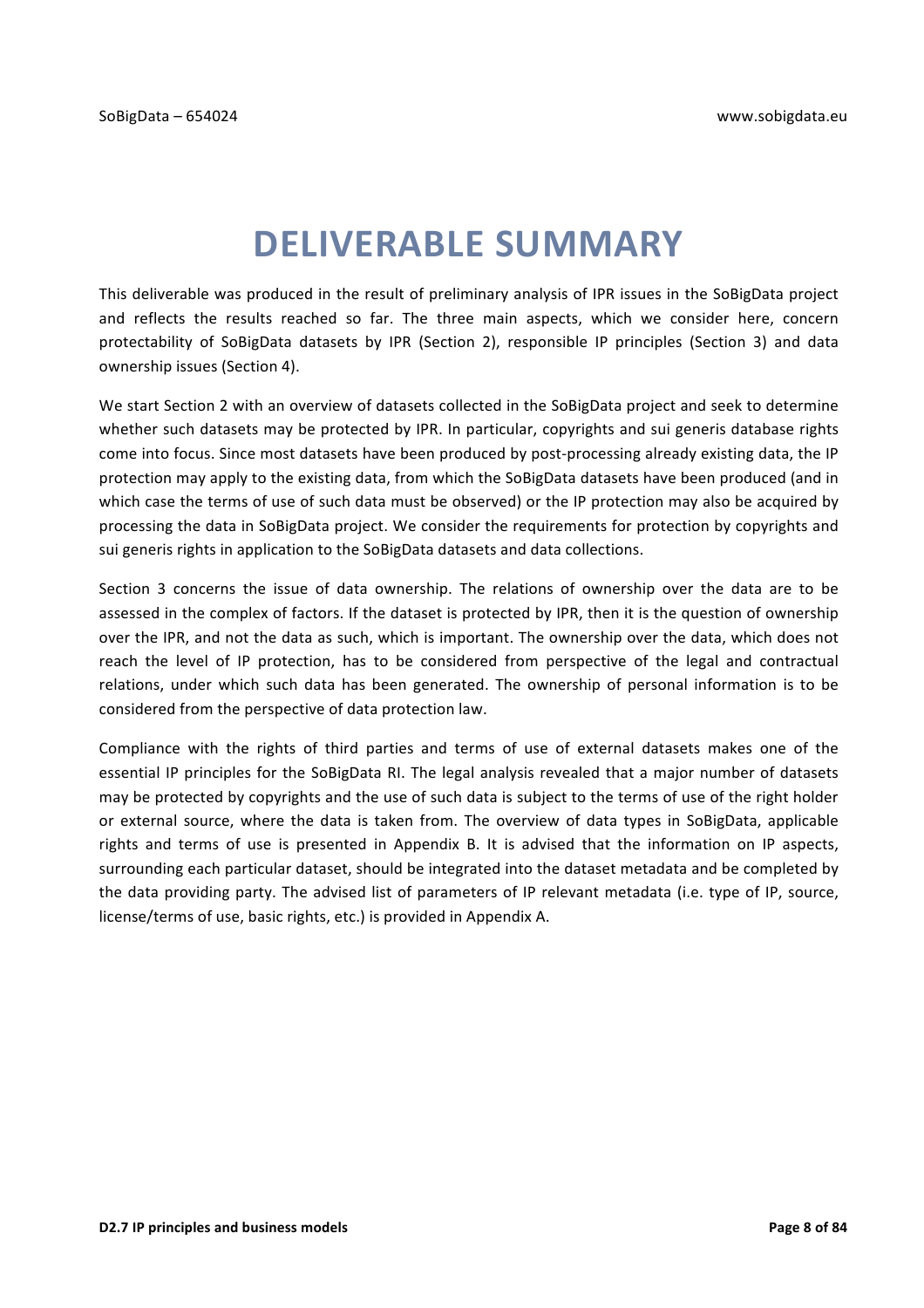# **EXECUTIVE SUMMARY**

This deliverable considers the aspects of Intellectual Property (IP), associated with the data collected within the SoBigData project and sharing such data. This report reflects the preliminary results of the initial legal analysis on the IPR issues in the SoBigData project. The SoBigData infrastructure is aimed as the European Research Infrastructure for Big Data and Social Mining and accumulates various datasets from different sources, including social media content (like tweets, blogs, etc), call graphs from mobile phone call data, networks crawled from many online social networks, including Facebook and Flickr, etc. Collecting, using and sharing of such data raise questions about intellectual property and data ownership.

In this deliverable, we define the types of protection, which may be applicable to the datasets in the SoBigData project, describe the legal requirements for protection, which the datasets need to satisfy in order to be protected, cover the IP issues and legal requirements for sharing the datasets, which have already been accumulated in the project and consider the issues of data ownership. In the center of consideration are such aspects as: whether social media content can achieve IP protection ("high level creativity"), what type of protection and what legal requirements for protection apply; the conditions under which such IP protected content can be shared in a (virtual) research environment for scientific purposes; the ownership of new data and personal information generated through the analysis of social media, sui generis protection of databases. The basic standards of IP and copyright law that provide protection and grant exclusive rights to the works in return for intellectual input and/or economic investment of owned resources, energy or assets (e.g. algorithms, software, models) are taken into account and balanced against the basic ideas of data protection and privacy principles.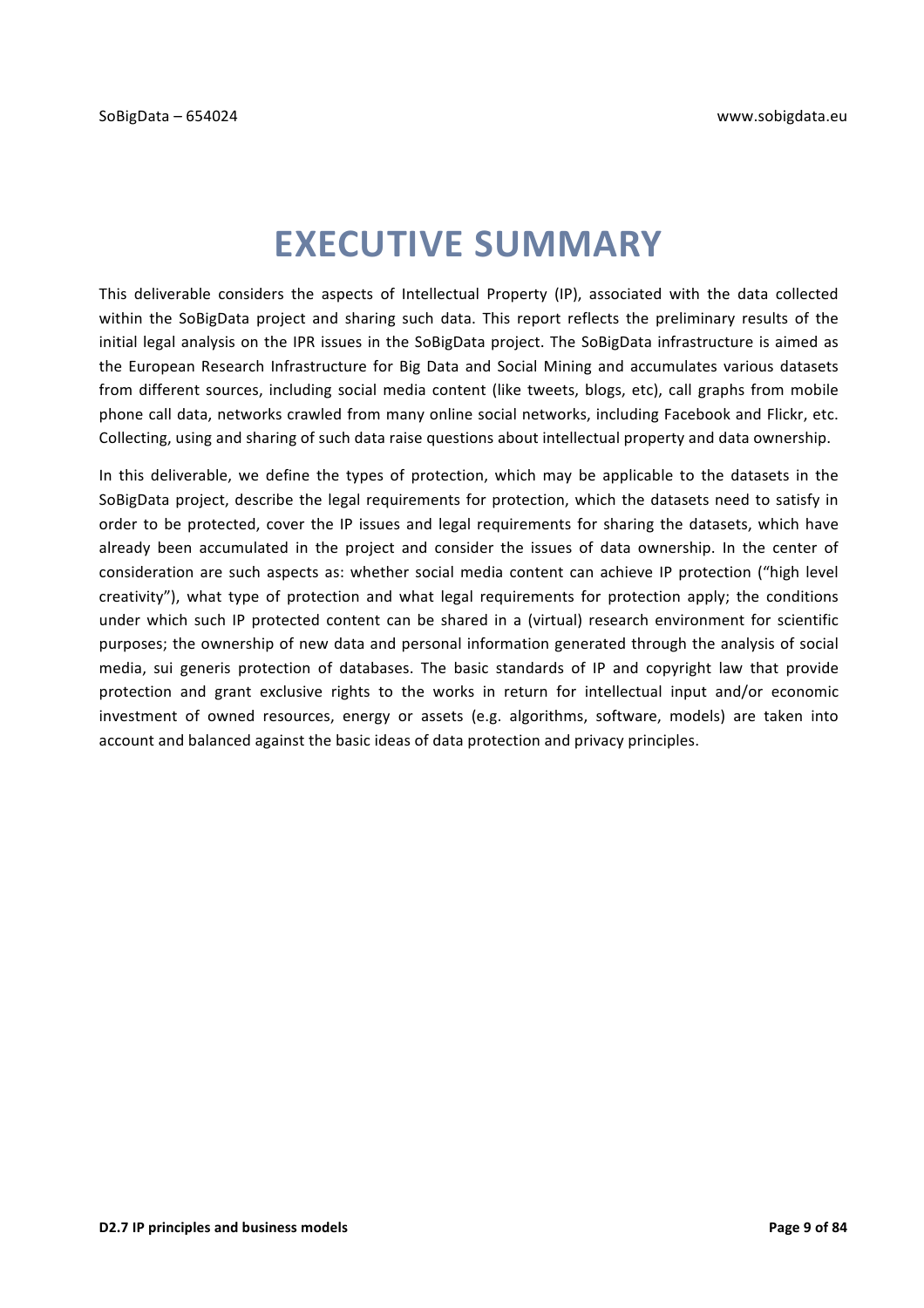# **1 RELEVANCE TO SOBIGDATA**

# 1.1 PURPOSE OF THIS DOCUMENT

This deliverable outlines the preliminary IP principles and practices in SoBigData, that have evolved in and outside SoBigData so as to accommodate both legitimate IP claims in data and privacy related rights. The basic requirements of IP law, relevant to datasets in SoBigData, the conditions for sharing IP protected content via digital media, the protection of investment in collection, arrangement and presentation of data by sui generis database rights, the issue of data ownership have been analyzed and are considered here.

# 1.2 RELEVANCE TO PROJECT OBJECTIVES

The SoBigData is aimed as the European Research Infrastructure for Big Data and Social Mining. The SoBigData infrastructure already contains datasets, collected and provided by the project partners. The data collection is going to be enriched by the new datasets, which may either be collected for the project by the partners or uploaded by the users. Such new datasets may include Social Media Content (like tweets, blogs, etc), data taken from the public domain (such as hotel or airport statistics, banking and stock exchange information, etc.), geolocation data collected by the apps, images, bibliographies, to name a few. Creative content, shared over social media (like blogs, comments, photos, etc.) may fall under copyright and data protection law. Data collected by private companies or governmental bodies by virtue of economic investments may be protected by sui generis database rights. Collecting, using and sharing such content in digital environment may raise questions about the applicable IP protection and conditions, under which such content may be used and shared within SoBigData project. Also, the issue of data ownership is relevant for defining who has what rights in the accumulated data.

### 1.3 SOBIGDATA PROJECT DESCRIPTION

"*SoBigData proposes to create the Social Mining & Big Data Ecosystem: a research infrastructure (RI)*  providing an integrated ecosystem for ethic-sensitive scientific discoveries and advanced applications of social data mining on the various dimensions of social life, as recorded by "big data". Building on several established national infrastructures, SoBigData will open up new research avenues in multiple research *fields, including mathematics, ICT, and human, social and economic sciences, by enabling easy comparison,* re-use and integration of state-of-the-art big social data, methods, and services, into new research. It will not only strengthen the existing clusters of excellence in social data mining research, but also create a pan-*European, inter-disciplinary community of social data scientists, fostered by extensive training, networking,* and innovation activities. In addition, as an open research infrastructure, SoBigData will promote *repeatable and open science. Although SoBigData is primarily aimed at serving the needs of researchers, the* openly available datasets and open source methods and services provided by the new research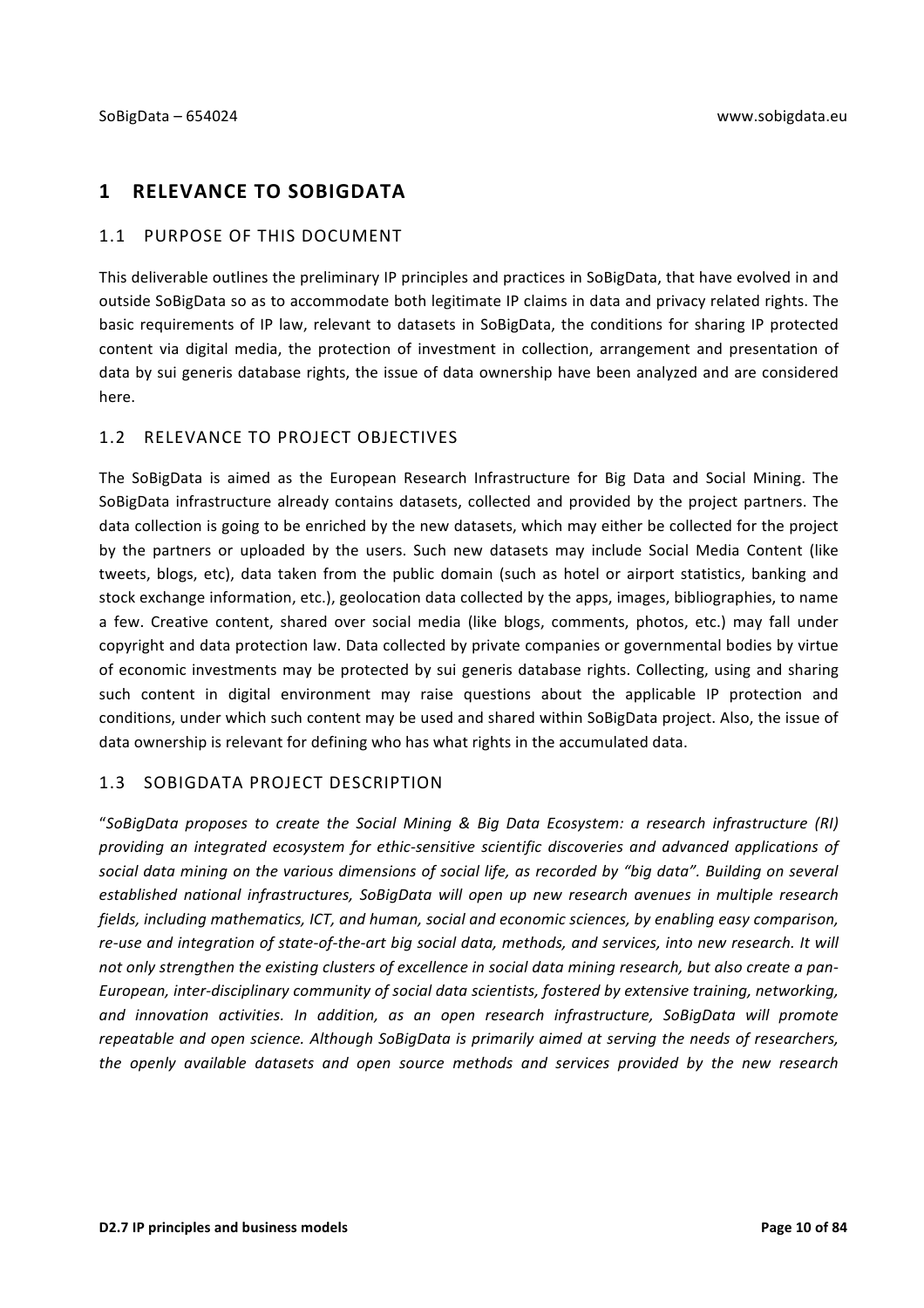*infrastructure* will also impact industrial and other stakeholders (e.g. government bodies, non-profit *organisations, funders, policy makers)." 1*

# 1.4 RELATION TO OTHER WORKPACKAGES

The IPR issues and defining IP principles responsible for the data sharing are of particular importance to workpackages, dealing with data management in the SoBigData project. In particular, Task 2.4 correlates with WP 8 Big Data Ecosystem, WP10 SoBigData e-Infrastructure. WP8 considers strategies for data sharing with the scientific community, inside the consortium, on a bilateral basis, or allowing data access within secure environments. In this respect, the IP issues, associated with each particular dataset, which need to be observed by data sharing, have been identified and incorporated into metadata as part of Task 8.1. WP10 supports the creation and operation of the SoBigData e-infrastructure. In particular, Task 10.1 considers types of resources (e.g. datasets, services, algorithms) and metadata properties of the resources (e.g. classifications, access parameters, hardware parameters, IPR issues, input/output data types).

# 1.5 STRUCTURE OF THE DOCUMENT

The rest of this deliverable is organized as follows. Section 2 deals with the potential protection of SoBigData datasets by IPR and describes the requirements for protection. In Section 3 we describe some responsible IP principles and practices of data managing in SoBigData. Section 4 elaborates on the data ownership issues. Conclusions finalize this deliverable in Section 5.

 $1$  Horizon 2020 Call: H2020-INFRAIA-2014-2015 Topic: INFRAIA-1-2014-2015 Type of action: RIA Proposal number: 654024 Proposal acronym: SoBigData, Abstract.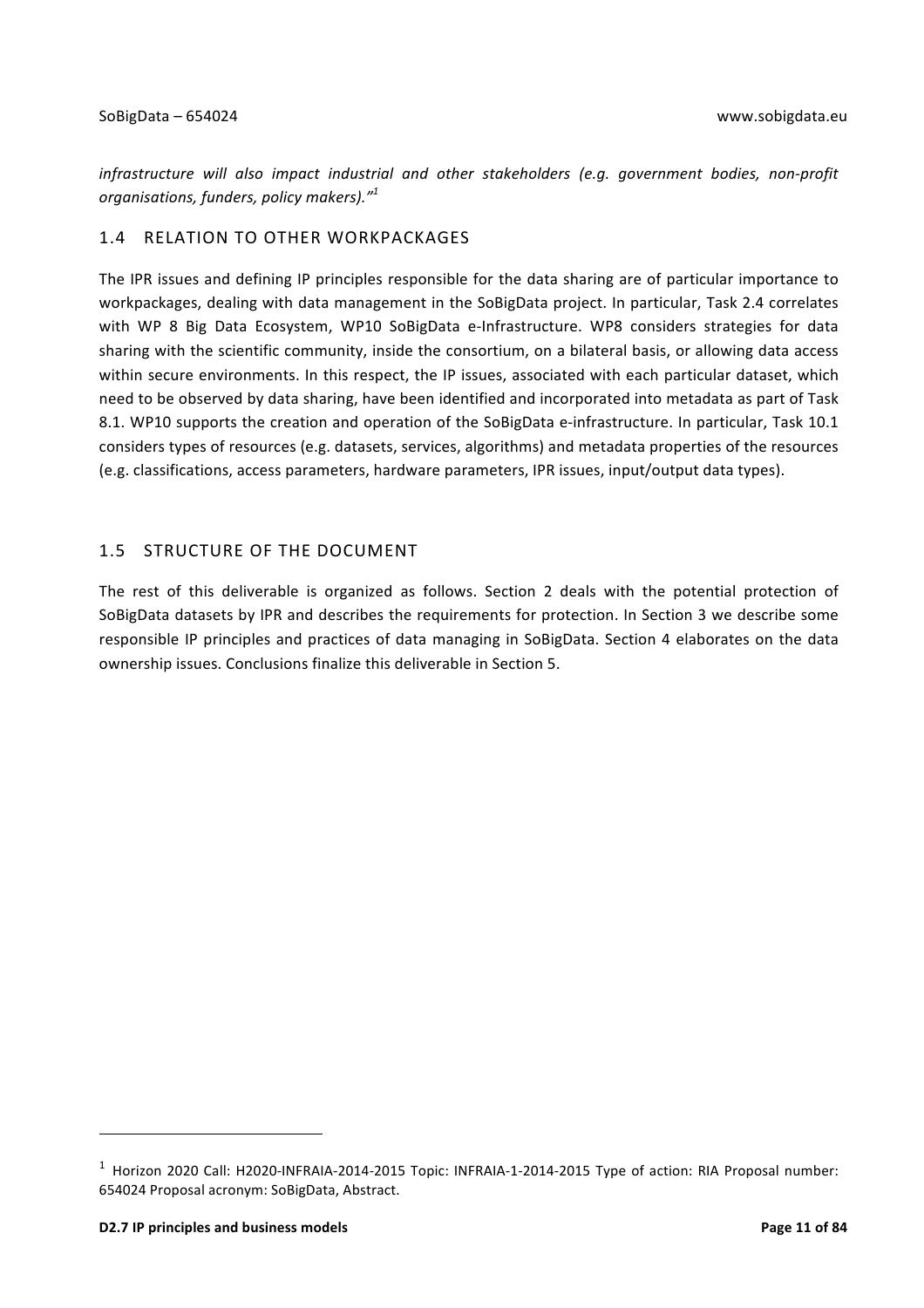# **2 POTENTIAL PROTECTION OF DATASETS BY IPR**

SoBigData is aimed as the European research infrastructure for big data and social mining. The SoBigData platform is supposed to aggregate a large amount of data from various sources. A number of datasets are already available and provided to the project by the project partners. This data includes call graphs from mobile phone call data, networks crawled from many online social networks, including Facebook and Flickr, transaction micro-data from diverse retailers, query logs both from search engines and ecommerce, societywide mobile phone call data records, GPS tracks from personal navigation devices, survey data about customer satisfaction or market research, billions of tweets, and data from locationaware social networks. The dataset catalog is available at: http://www.sobigdata.eu/private/ouhnr3inebchcerhncurhebcnhn8749892/datasets. 

Some datasets have been generated in the result of analyzing the data from social networks (e.g., networks crawled from social networks, including Facebook<sup>2</sup> and Twitter<sup>3</sup>). Some data come in the result of post-processing digital images (e.g. CoPHiR provides an XML structure with 5 extracted standard MPEG-7 image features: Scalable Colour, Colour Structure, Colour Layout, Edge Histogram, Homogeneous Texture. The data collected consist of 106 million processed images from Flickr)<sup>4</sup>. Some data come from databases with biological data (e.g. DNA: collection of families of genomes (type: highly repetitive biological data). Some data reflect statistic data on hotels, airport and railway traffic<sup>5</sup>, banking transactions<sup>6</sup>, etc.

At the present stage of the European legislation, there are several potential schemes of legal protection that may come into question as options for protecting datasets, collected within the SoBigData research infrastructure. These include the sui generis database right: know how protection, copyrights and related rights. These types of protection are tailored to specific objects. The central question whether such datasets or data collections may achieve intellectual property or sui generis protection depends on whether the one or another dataset/data collection satisfies the legal requirements for protection. Thus, social media content, which achieves "high level creativity" and shows originality may be protected by copyrights. Data collected and arranged into a data repository by investment of considerable resources (e.g. financial, technical, human power, etc.) can be protected by sui generis database rights. Data, which possesses certain economic value and has been handled subject to the confidentiality measures, may

<sup>&</sup>lt;sup>2</sup> SoBigData, Data Catalog, Facebook EuroSys '09, available at: http://www.sobigdata.eu/content/facebook-eurosys-09.

<sup>&</sup>lt;sup>3</sup> SoBigData, Data Catalog, Italian Twitter Dataset, available at: http://www.sobigdata.eu/content/italian-twitterdataset.

<sup>&</sup>lt;sup>4</sup> SoBigData, Data Catalog, CoPhIP, available at: http://www.sobigdata.eu/content/cophir.

<sup>&</sup>lt;sup>5</sup> SoBigData, Data Catalog, Pisa Airport Statistics, available at: http://www.sobigdata.eu/dataset/pisa-airportstatistics.

 $^6$  SoBigData, Data Catalog, e-mid, available at: http://www.sobigdata.eu/dataset/e-mid.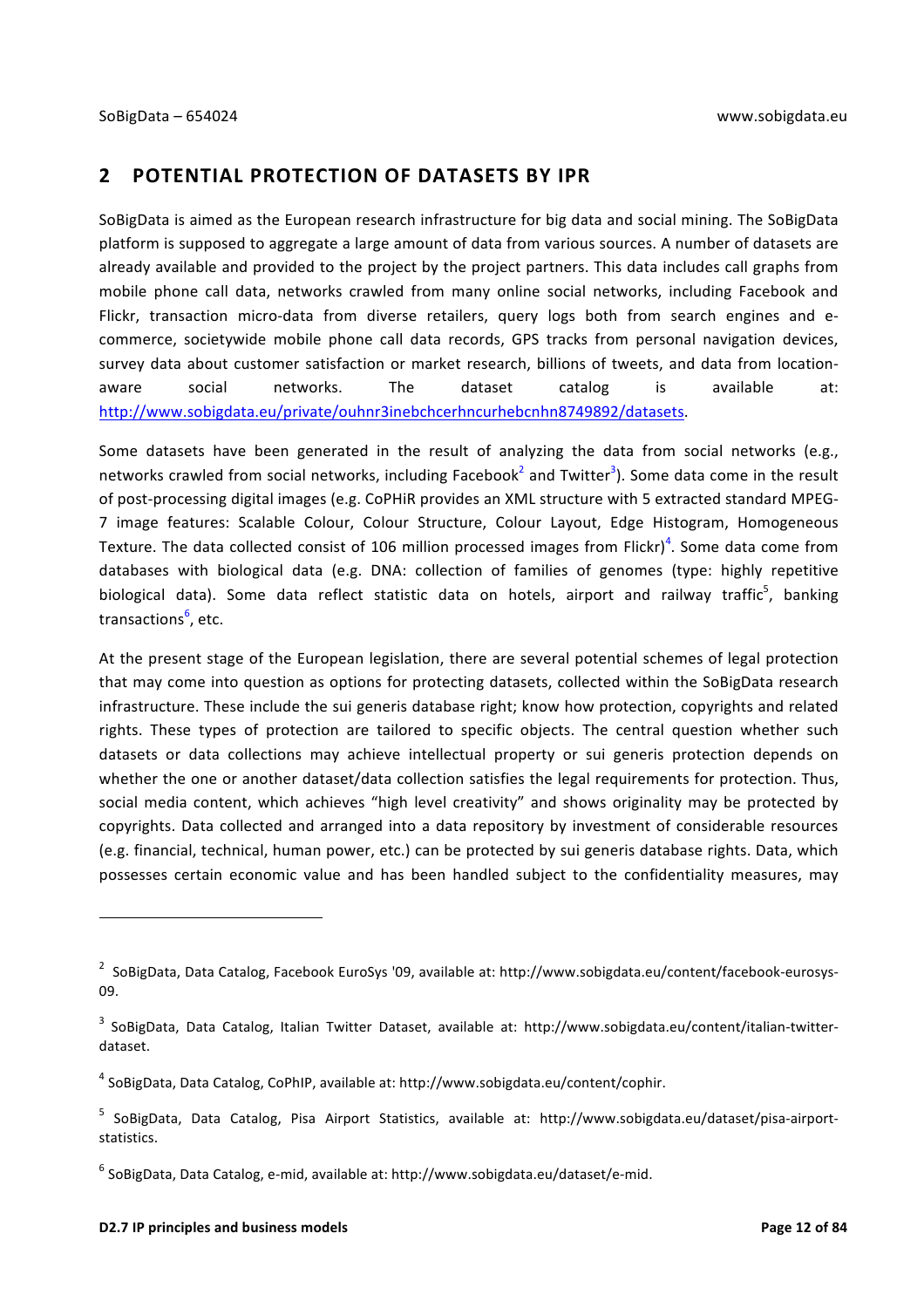achieve protection under the legal regime of knowhow. Questionable is whether the investment in processing the data by enriching or enhancing already available datasets may attract protection by IPR. The preliminary analysis of SobigData datasets and applicable is presented in Appendix B.

These types of IP regimes, which may be applicable for protecting the datasets, and the legal requirements for protection we consider below.

# 2.1 PROTECTION OF CREATIVE CONTENT BY COPYRIGHT

As noted above, a number of datasets in SoBigData are generated by social media analysis or crawling. Examples include SoBigData dataset Aalto Twitter, containing about 418 million tweets from June 25, 2015 - September 19, 2015, containing tweets from trending hashtags gathered through the public Twitter api<sup>7</sup>, Facebook - EuroSys '09 - social and interaction graphs representing two large-scale Facebook regional networks<sup>8</sup>.

A number of items, which may usually appear in one or another form on the platform services, be it Twitter or Facebook, may fall into the category of copyright works. Such content items, as images, melodies, videos, commentaries, blogs, etc. require and are typically produced by some intellectual or technical effort, such as like designing a picture, composing a melody, singing or recording a song. Such works, which relate to original intellectual creations in the literary or artistic domain constitute works protected by copyright.

A range of copyright works is large and may include writings, lectures, musical compositions with or without words, cinematographic works, works of drawing, painting, photographic works, illustrations, maps, plans, sketches, etc<sup>9</sup>. Such works may be protected either by traditional copyright or related rights. Related rights usually subsist in fixations of copyright works, such as phonograms, fixations of films, performances and broadcasts<sup>10</sup>.

### 2.1.1 LEGAL FRAMEWORK

<u> 1989 - Jan Samuel Barbara, margaret e</u>

The primary legal framework of copyright law is formed by the international treaties, such as Berne Convention for the Protection of Literary and Artistic Works<sup>11</sup>, TRIPS Agreement<sup>12</sup>, WIPO Copyright

 $^7$  SoBigData, Data Catalog, Aalto Twitter, available at: http://www.sobigdata.eu/dataset/aalto-twitter.

<sup>&</sup>lt;sup>8</sup> SoBigData, Data Catalog, Facebook - EuroSys '09, available at: http://www.sobigdata.eu/content/facebook-eurosys-09.

<sup>&</sup>lt;sup>9</sup> Article 2 Berne Convention.

 $10$  International Convention for the Protection of Performers, Producers of Phonograms and Broadcasting Organizations, Rome, 26 October 1961.

 $11$  Berne Convention for the Protection of Literary and Artistic Works of 9 September 1886.

<sup>&</sup>lt;sup>12</sup> Agreement on Trade-Related Aspects of Intellectual Property Rights, the TRIPS Agreement, Appendix 1C of the Marrakesh Agreement Establishing the World Trade Organization, Marrakesh, Morocco, 15 April 1994.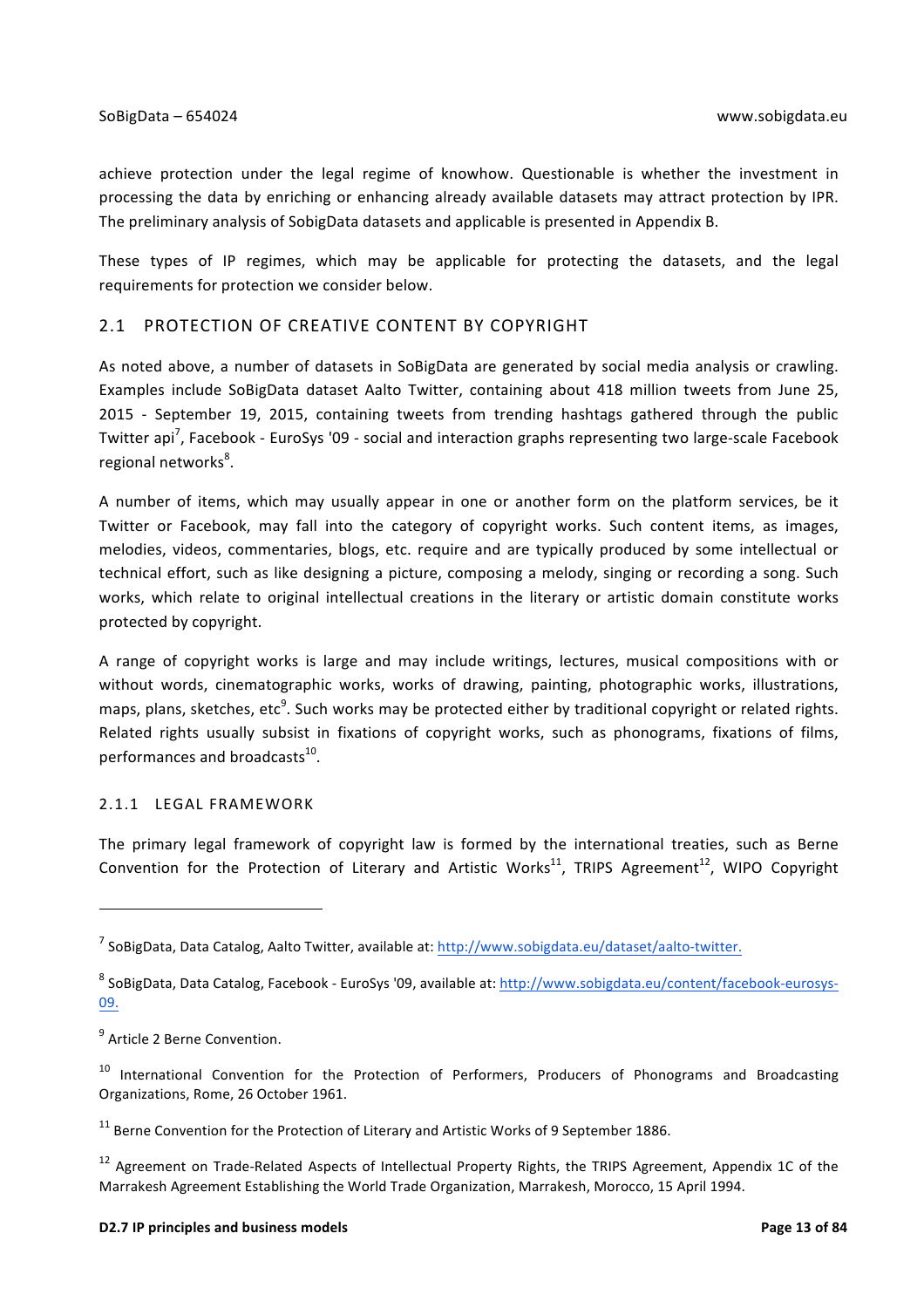Treaty<sup>13</sup>. At the European law level copyright law is harmonized by a number of Directives, such as: Directive 2001/29/EC of 2001 on the harmonisation of certain aspects of copyright and related rights in the information society<sup>14</sup>, Directive 2004/48/EC of 2004 on the enforcement of intellectual property rights<sup>15</sup>, Directive 2006/116/EC of 2006 on the term of protection of copyright and certain related rights (codified version)<sup>16</sup>. The copyright law and requirements for copyright, applicable in the Member States, are defined by the national copyright laws.

# 2.1.2 REQUIREMENTS FOR PROTECTION

Traditional copyright law has distinct requirements for protection according to the type of work at issue. Traditionally, copyright protects original works "in the literary, scientific and artistic domain, whatever may be the mode or form of its expression"<sup>17</sup>. As regards copyright in the works of writing, the standard of copyright, established by the CJEU applies at the level of European law. According to the CJEU, which dealt with copyrightability of text extracts from articles in the case Infopaq International A/S, "it is only through the choice, sequence and combination of those words that the author may express his creativity in an *original manner and achieve a result which is an intellectual creation."*<sup>18</sup> And this standard applies not only to copyright works as a whole, but also to portions, extracted from such protected works, which may also be copyrighted. According to the court various parts of a work enjoy copyright protection, "*provided that they* contain elements which are the expression of the intellectual creation of the author of the work"<sup>19</sup>. It means, that even portions of a copyright work are protected and reproduction, distribution and communication of such works via digital media requires consent of the right holder, unless exemptions apply. Along with that, as clarified by the CJEU, isolated items, be they words, keywords, syntax, figures or mathematical concepts will not attract copyright, since they do not amount to a creative expression. Such items, "considered in isolation, are not as such an intellectual creation of the author who employs them. It *is* only through the choice, sequence and combination of those words that the author may express his *creativity* in an original manner and achieve a result which is an intellectual creation."<sup>20</sup>

 $13$  WIPO Copyright Treaty (WCT), Geneva, 20 December 1996.

 $14$  Directive 2001/29/EC of 22 May 2001 on the harmonisation of certain aspects of copyright and related rights in the information society, Official Journal of the European Communities, L 167/10, 22.6.2001.

<sup>&</sup>lt;sup>15</sup> Directive 2004/48/EC of 2004 on the enforcement of intellectual property rights, OJEU, L 195/16, 2.6.2004.

 $^{16}$  Directive 2006/116/EC of 2006 on the term of protection of copyright and certain related rights (codified version), OJEU, L 372/12, 27.12.2006.

 $17$  Berne Convention for the Protection of Literary and Artistic Works of 9 September 1886.

 $^{18}$  CJEU, Judgment of 16 July 2009, Case C 5/08, Infopaq International A/S v Danske Dagblades Forening, Recital 45.

<sup>&</sup>lt;sup>19</sup> Ibid, Recital 39.

 $^{20}$  CJEU, Judgment of 2 May 2012, Case C 406/10, SAS Institute Inc v World Programming Ltd, ECLI:EU:C:2012:259.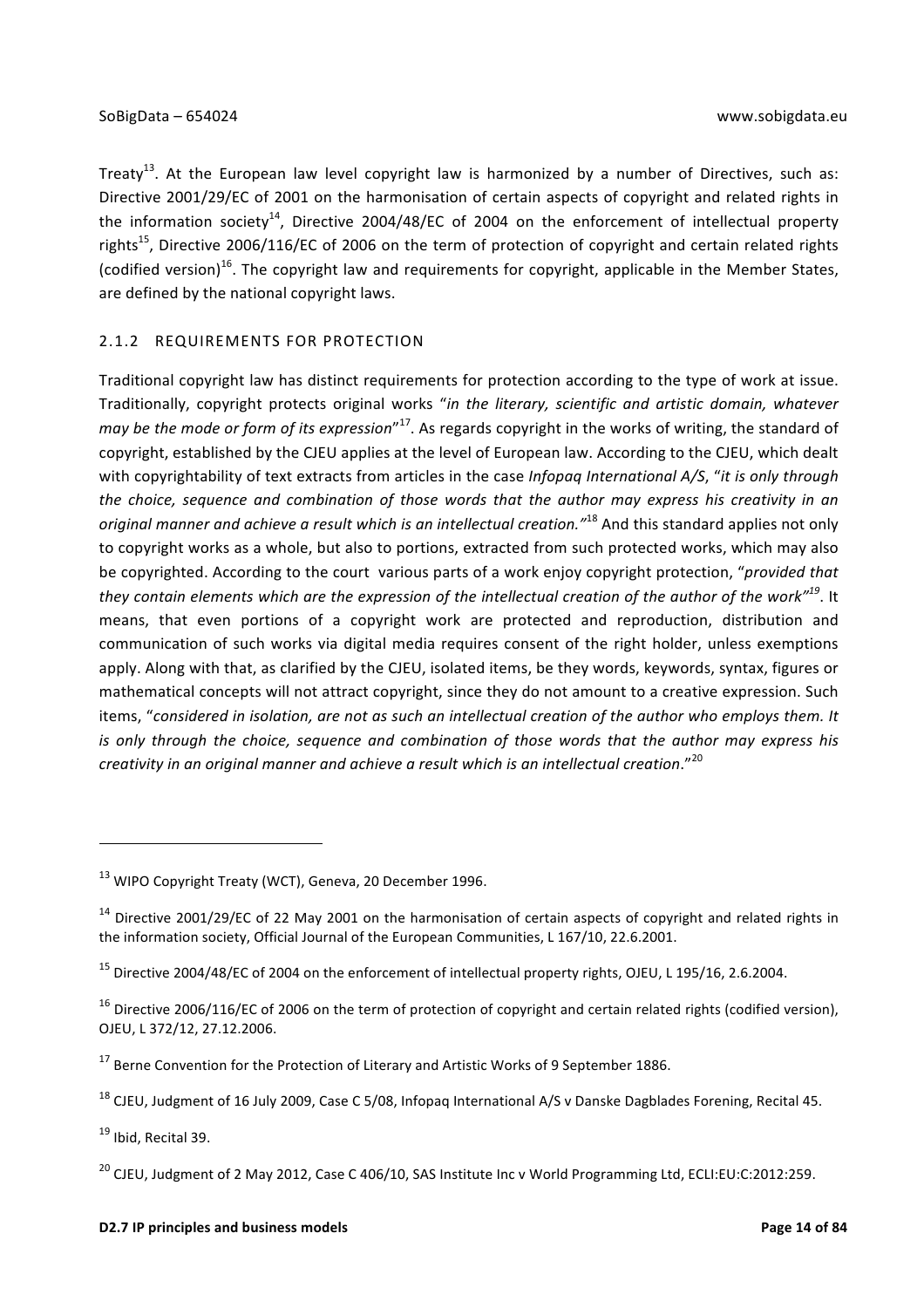Although the European Directives provide some guidelines and set standards for copyright protection, the national laws, however, have different interpretation criteria of copyright works. Thus, under the UK law "anything worth copying is prima facie worth protecting"<sup>21</sup>. The German law requires personal intellectual creation for the work to attract copyright protection<sup>22</sup>. The French law grants copyright to a work, which is a result of intellectual creation: "I'oeuvre de l'esprit résultat d'une activité creative"<sup>23</sup>.

Also, the criteria of individuality/originality vary from jurisdiction to jurisdiction. The UK law gives much importance to protect skill and labour, which the authors deploy in their works<sup>24</sup>. Thus, the UK law measures originality by the "skill, judgment, labour", invested into a work, and may grant copyright protection to a work "not copied from another source<sup>"25</sup>. The German law places the copyright protection upon the "Prägetheorie", requiring reflection of individuality of the author in a copyright work. Traits of the author's personality constitute margin for creativity under the German law. The French copyright law also operates with the criteria of originality and traces of personality in a copyright work (originalité, "I'empreinte de la personnalité"), however, has a low standard for protection<sup>26</sup>.

Against these observations it may be said that despite the European standard of copyright, set by the CJEU, providing that the works (both as elements of such works), which constitute an expression of the intellectual creation of the author, are protected by copyright, specific criteria for copyright works apply in national jurisdictions. Whereas the German or French law would protect a work which amounts to an original creative expression, the UK law is more flexible and may grant copyright to a work to remunerate the author for the investment, which he made in creating a work, regardless whether such work reflects his original creativity or not. It has a result that assessment whether one or another piece of social media content is protected by copyright shall be done on a case by case basis and depending on the national requirement of copyright law applicable for the work at issue.

A similar standard of copyright applies to photographic works. According to Recital 16 Directive 2006/116/EC, a photographic work is protected by copyright, if it is original. A work "is to be considered *original if it is the author's own intellectual creation reflecting his personality"*. Other criteria such as merit or purpose are not relevant for copyright. According to the CJEU decision in the case C 145/10 REC of Eva-Maria Painer, copyright protects pictures taken by an individual exercising free and creative choices thus

 $^{21}$  University of London Press Ltd v University Tutorial Press Ltd ([1916] 2 Ch 60.

<sup>&</sup>lt;sup>22</sup> Article 2 "Urheberrechtsgesetz vom 9. September 1965 (BGBl. I S. 1273), das zuletzt durch Artikel 7 des Gesetzes vom 4. April 2016 (BGBl. I S. 558) geändert worden ist"/Act on Copyright and Related Rights (Copyright Act).

<sup>&</sup>lt;sup>23</sup> Article L. 1121 Code de la propriété intellectuelle (CPI)/French Intellectual Property Code.

 $^{24}$  S. Stokes, "Digital Copyright, Law and Practice," 4. Edition, Hart Publishing, Oxford and Portland, Oregon, 2014, p. 121.

 $25$  Ibid.

<sup>&</sup>lt;sup>26</sup> Article L. 1121 CPI/French Intellectual Property Code.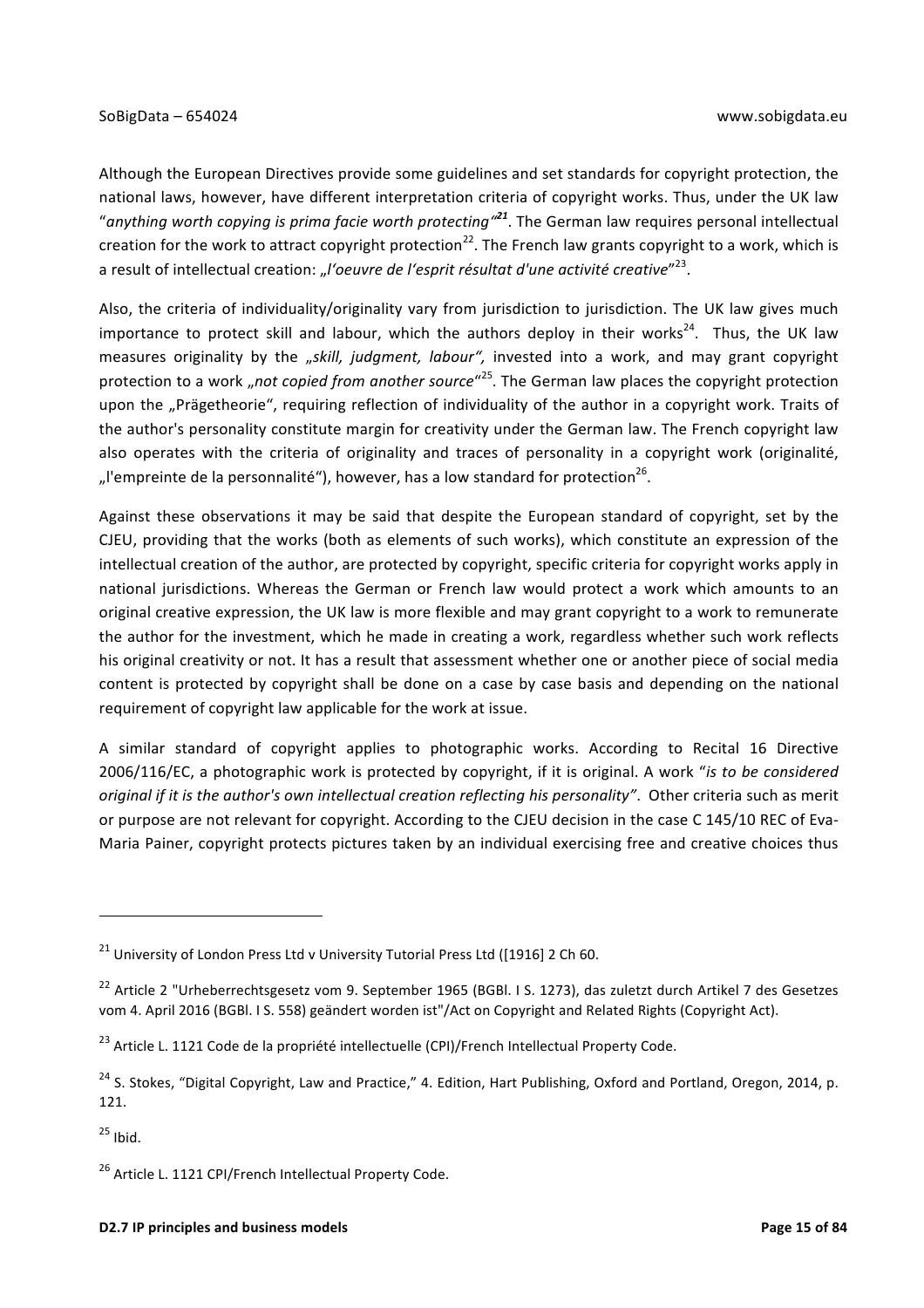stamping a picture with his personal touch<sup>27</sup>. It means, pictures from social media, which were taken by the users with some level of creativity may be protected by copyright. On the other hand, images, generated automatically, will lack the creative input and may not be protectable by copyright.

Against this legal background, once items from social networks or media, such as blogs, photographs, comments, messages, etc. are supposed to be used and shared via SoBigData platform, one must count that such items may be protected by copyrights and their use may be subject to the terms, stipulated by the right holder and/or the platform.

The preliminary analysis of IP rights which may be applicable to the datasets collected within the SoBigData platform along with the terms, under which such datasets may be used, is provided in Appendix B.

# 2.1.3 PROTECTION OF INVESTMENT IN PRODUCING THE DATA BY RELATED RIGHTS

Apart from the copyrights considered so far, there are in the field of intellectual property law a number of other emerging rights granted as a response to investment in producing the works. These rights are normally provided to the person, who invests in producing the protectable information. Such rights are referred to as related rights. Protection by related rights does not necessarily link to the intellectual creation (as the case is with traditional copyright), but rather to the economic investment.

The major rationale for protection by related rights tends to shift between intellectual creation and investment<sup>28</sup>. A mixture of artistic creation and investment attracts exclusive rights to performers in fixations of their performances. The economic investment constitutes a major factor, which renders exclusive rights to phonogram producers in their phonograms, to the film producers in respect of first fixations of their films, to broadcasting organizations in fixations of their broadcasts<sup>29</sup>. However, the number of related rights as of now is rather limited (mostly to those, indicated above). Hence, provided phonograms, broadcasts or movies are to be used in SoBigData (such as the case with IMDb dataset may be, which accumulates movie, TV and celebrity content<sup>30</sup>), protectability of such content by related rights shall be taken into account. The preliminary assessment of which datasets may be protected by related rights and under what conditions such datasets may be used is provided in Appendix B.

Once a content item transmitted via platform services satisfies the requirements relating to one or other of the above kinds of works, any use of such items, in particular in the context of digital media, may

<sup>&</sup>lt;sup>27</sup> CJEU, Judgment of 7 March 2013, Case C 145/10 REC, Eva-Maria Painer v. Standard VerlagsGmbH, Axel Springer AG, Süddeutsche Zeitung GmbH, Spiegel-Verlag Rudolf Augstein GmbH & Co. KG, Verlag M. DuMont Schauberg Expedition der Kölnischen Zeitung GmbH & Co. KG, Recital 94.

 $^{28}$  H. Zech, Information als Schutzgegenstand, at p. 142.

<sup>&</sup>lt;sup>29</sup> DIRECTIVE 2001/29/EC of 22 May 2001 on the harmonisation of certain aspects of copyright and related rights in the information society, OJEU L 167/10 - L 167/19, 22.6.2001.

<sup>&</sup>lt;sup>30</sup> SoBigData, Data Catalog, IMDb, available at:http://www.sobigdata.eu/content/imdb.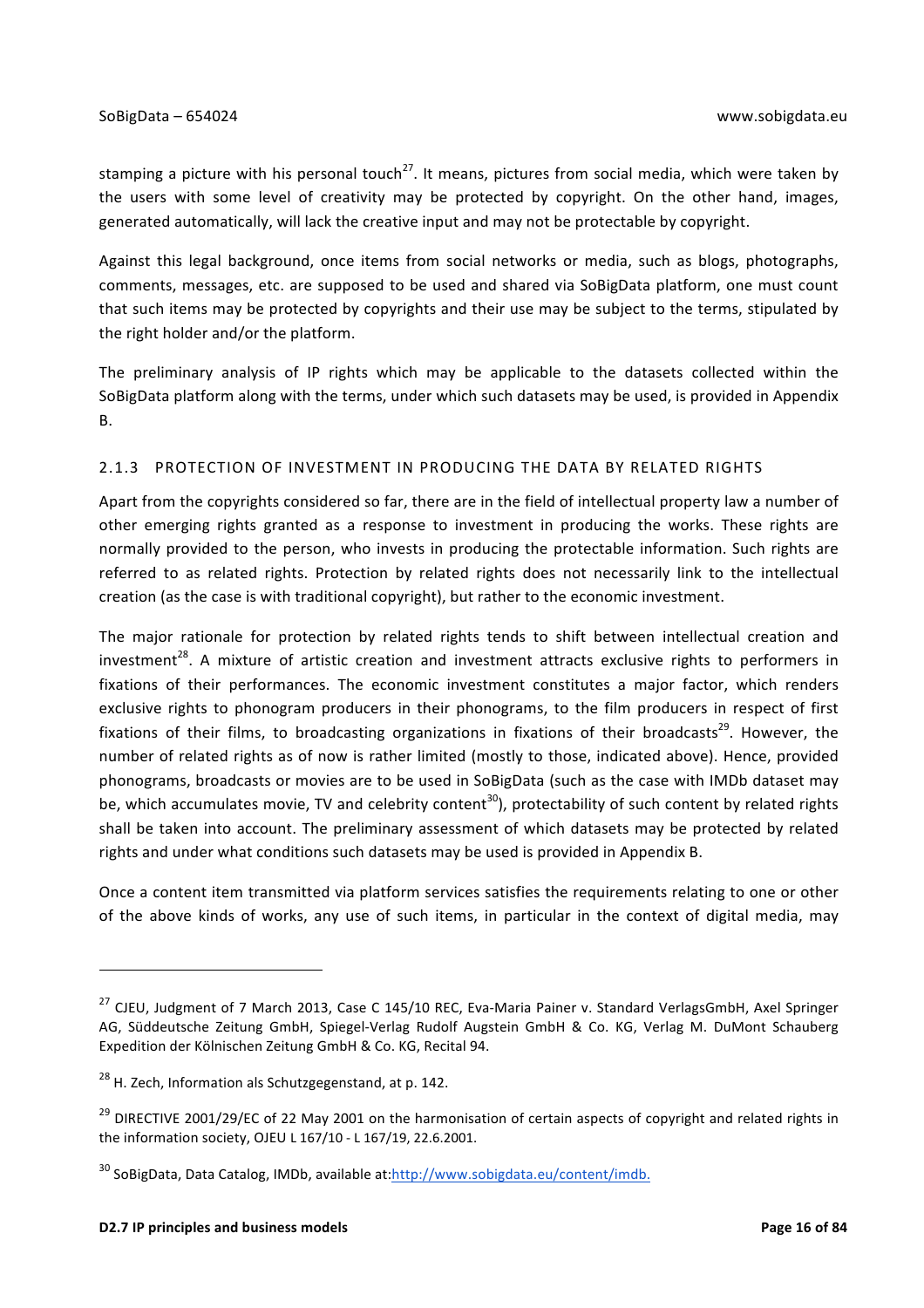constitute a copyright relevant action and would require authorization of the right holder. What uses of copyright works constitute copyright relevant actions we consider in the next section below.

## 2.1.4 COPYRIGHT RELEVANT ACTIONS

Whereas reading a hardcopy of a book or listening to music via radio does not create a copyright relevant action, upload of a book in digital form, download of a music mp3 file or display of an avi file via digital media may produce a copyright relevant action and require the authorization of the right holder. The simple reason is that, in contrast to where there is simple perception of the work by a viewer or hearer, technical actions of these kinds involve a degree of copying or (re)publication.

The Directive 2001/29/EC provides authors of copyright works, performers, phonogram producers, producers of the first fixations of films, broadcasting organizations with the exclusive rights on reproduction, distribution and communication to the public<sup>31</sup>. In particular, the right holders have the exclusive right to authorize or prohibit reproduction of their works either directly or indirectly, temporary or permanently, by any means and in any form, in whole or in part; communication to the public by wire or wireless means, including the making available to the public of their works in such a way that members of the public may access them from a place and at a time individually chosen by them.

Apart from these three basic rights, the Berne Convention attributes to exclusive rights of the right holders and subjects to their authorization such acts as: translation<sup>32</sup>, adaptation, arrangement and other alterations $33$ .

Relevant to the processing of data on the SoBigData platform in the context of copyright law may be the CJEU case Infopaq International<sup>34</sup>. In this case, the court qualified the data capture process performed on the newspaper articles as reproduction, belonging to exclusive rights of the right holders and subject to their authorization.

In the present case, Infopaq operated a media monitoring and analysis business, which consists primarily in drawing up summaries of selected articles from Danish daily newspapers and other periodicals. The articles are selected on the basis of certain subject criteria agreed with customers and the selection is made by means of a 'data capture process'. The summaries are sent to the customers by email. The data capture process, conducted by Infopaq, comprises five stages. First, the relevant publications are registered manually by Infopaq employees in an electronic registration database. Secondly, the publications are scanned. The section to be scanned is selected from the registration database, scanning

 $31$  Directive 2001/29/EC of 22 May 2001 on the harmonisation of certain aspects of copyright and related rights in the information society, Official Journal of the European Communities, L 167/10, 22.6.2001.

<sup>&</sup>lt;sup>32</sup> Article 8 Berne Convention.

<sup>&</sup>lt;sup>33</sup> Ibid, Article 12.

 $34$  CJEU, Judgment of 16 July 2009, Case C 5/08, Infopaq International A/S v Danske Dagblades Forening.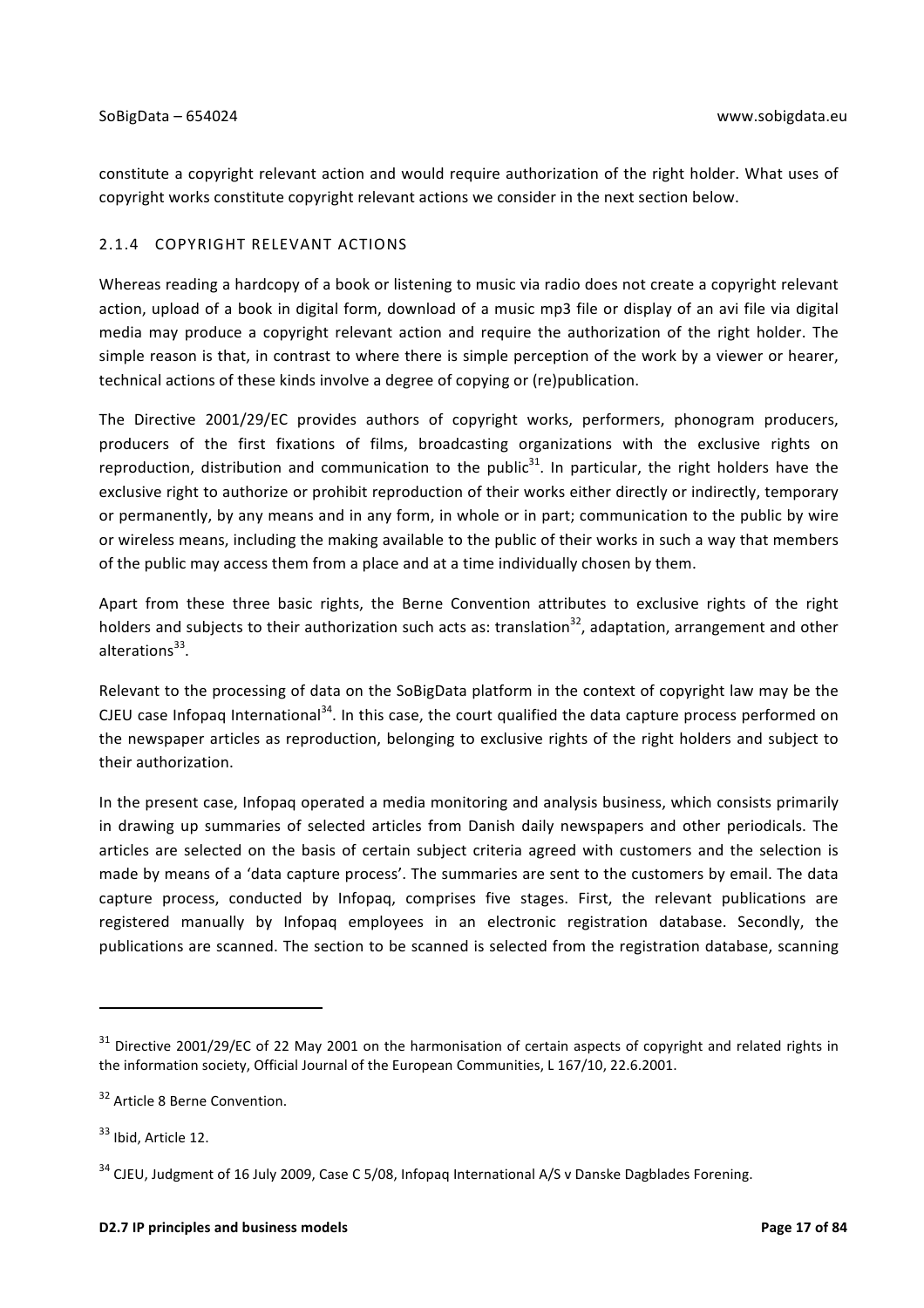produces a TIFF ('Tagged Image File Format') file for each page, after scanning the TIFF file is transferred to an OCR ('Optical Character Recognition') server. In the third step, the OCR server translates the TIFF file into data that can be processed digitally. Fourthly, the text file is processed to find a search word defined beforehand. Each time a match for a search word is found, data is generated giving the publication, section and page number on which the match was found. A value in percentage between 0 and 100 indicates how often the text it is to be found in the article. At the end of the data capture process a cover sheet is printed out noting the pages where the relevant search word was found. For example, the text of a cover sheet may look as follows: '4 November 2005 – Dagbladet Arbejderen, page 3: TDC: 73% "a forthcoming sale of the telecommunications group TDC which is expected to be bought".

DDF, a professional association of Danish daily newspaper publishers, complained that Infopaq was processing articles for commercial purposes without authorisation from the relevant rightholders. DDF took the view that such data capture activity amounted to reproduction of copyright works, constituted a copyright relevant action and required consent from the right holders. Infopaq argued that the acts in question, are covered by the exemption from the right of reproduction provided for in Article  $5(1)$ Directive 2001/29. 

Under Article 5(1) of Directive 2001/29, an act of reproduction may be exempted from the reproduction right if it satisfies five conditions:

- the act is temporary;
- it is transient or incidental;
- it is an integral and essential part of a technological process;

- the sole purpose of that process is to enable a transmission in a network between third parties by an intermediary of a lawful use of a work or protected subject-matter; and

- the act has no independent economic significance.

These conditions are cumulative meaning that if one condition is not fulfilled, the act would amount to the reproduction right not exempted by the Directive.

The court found that an act may count as temporary and transient reproduction only if such act forms an integral part of a technological process, enables its completion and does not exceed what is necessary for the proper completion of that technological process<sup>35</sup>. Also, in light of Recital 33 of the Directive, the court clarified that the exemption provided by Article 5(1) of the Directive covers only those acts of temporary reproduction, which are created and deleted automatically and without human intervention, such as caching. Deletion of copies upon discretionary human intervention, particularly by the user of protected works, would remove the actions of reproduction from the exemption. The act of reproduction counts as transient, only "*if its duration is limited to what is necessary for the proper completion of the technological* 

 $35$  Infopaq International, supra, Recital 61.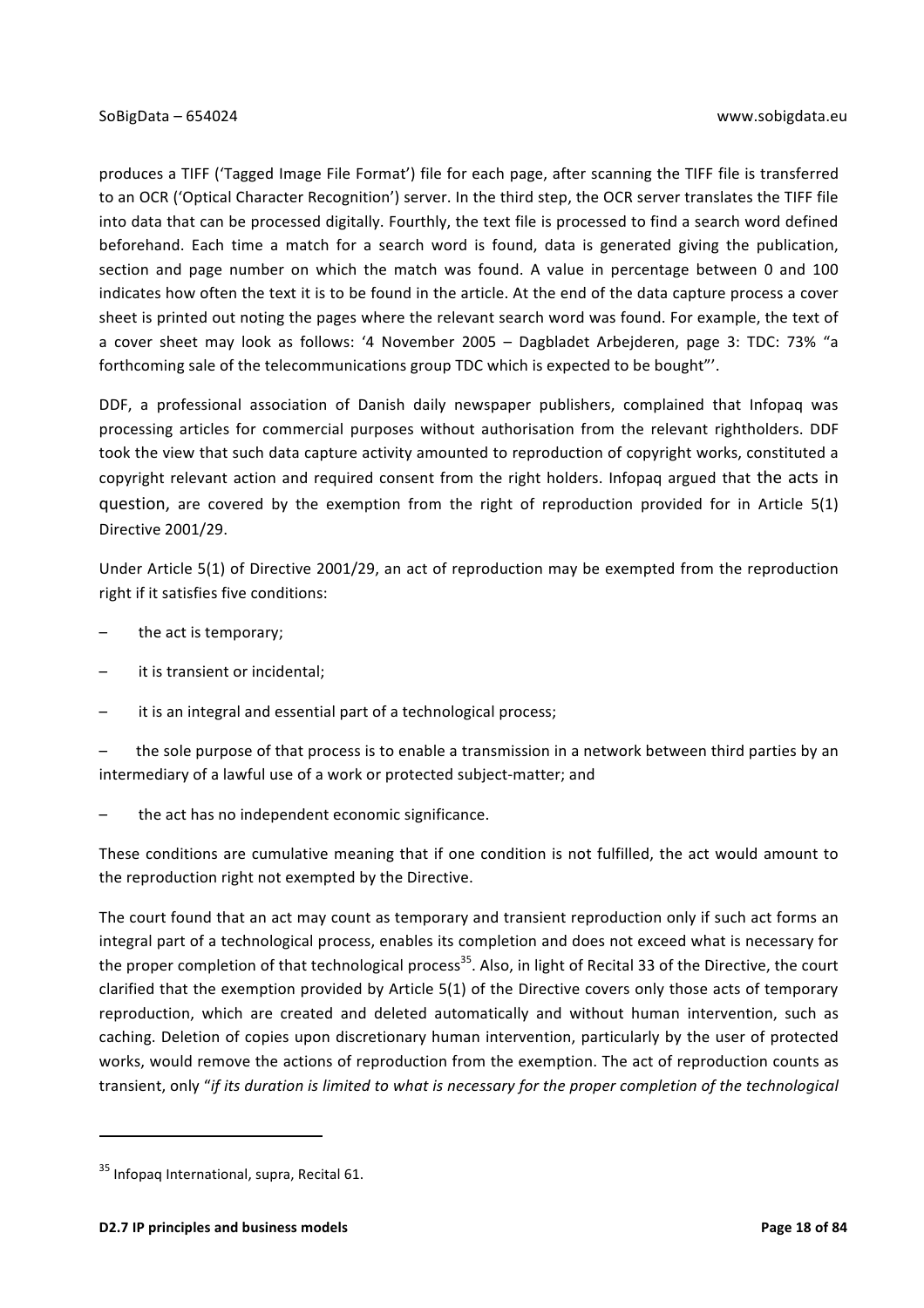process in question<sup>136</sup>. The copies are transient as long as they are deleted automatically from the computer memory. In those circumstances, reproduction of copyright works with the possibility to delete the copies dependent on the will of the user and making copies outside the sphere of computer technology (such as printing or extracting copies to external medium) does not fulfill the second condition and may not be covered by the exemption from the reproduction right. Accordingly, reproducing the copies of copyright works to external media upon control of the user having the power to decide about their deletion cannot be carried out without the authorization of the copyright holder.

This case has a direct bearing to such acts of data processing within SoBigData platform, which include or allow extraction (download) of datasets for further analysis. An example may be the data procession conducted for the SoBigData story Monitoring Topics across Time and Space<sup>37</sup>. This story foresees the extraction of datasets from the web archive. In this story, the test processing was made on the publication of a heavily discussed book, but may include larger and more heterogeneous collections in the future. The story also foresees embedding images - the process, which includes copying and insertion of selected image fragments to another media or memory space or virtual environment. Provided the datasets or images, selected for extraction, are copyrighted (according to the requirements for protection described in Section 2.1.2 above), such actions may qualify as copyright relevant reproduction and be subject to the authorization of the right holder/data provider.

In the given story (Monitoring Topics across Time and Space), the data processing is made on the data from the German Web Archive. The terms of use of the dataset German Web Archive in the SoBigData project are governed by the Memorandum of Understanding (MoU) between the Leibniz Universität Hannover and data provider Internet Archive. The MoU provides for the creation of a topical subset of the .de domain from the .de Web Data collection, upload of the subset into a Gate Cloud (a text processing infrastructure provided by the University of Sheffield), procession of the data subset to extract entities, topics, sentiments and keywords and transfer of the results to other data processing services in the SoBigData RI. Provided the selected datasets include copyrighted materials and such materials are subject to extraction or reproduction, the processing within SoBigData RI may be deemed as performed within the contractually allowed framework.

As regards the data processing for the other stories and whether such data processing may qualify as copyright relevant depends (a) whether the data items qualify as copyright works, (b) whether the actions of data processing qualify as copyright relevant. Such actions may include i.a. reproduction of datasets at control of the user (or processing party), extending the scope of automatic temporary reproduction, modification (such as processing of images in the  $CoPhIR$  dataset<sup>38</sup>), arrangement of existing datasets into new subsets, placing such datasets available to the users via SoBigData RI in a way that they may access them from a place and at a time individually chosen by them.

<sup>&</sup>lt;sup>36</sup> Ibid, Recital 64.

<sup>37</sup> https://support.d4science.org/projects/sobigdata-eu/wiki/Story\_Monitoring\_Topics\_across\_Time\_and\_Space.

<sup>38</sup> http://www.sobigdata.eu/content/cophir.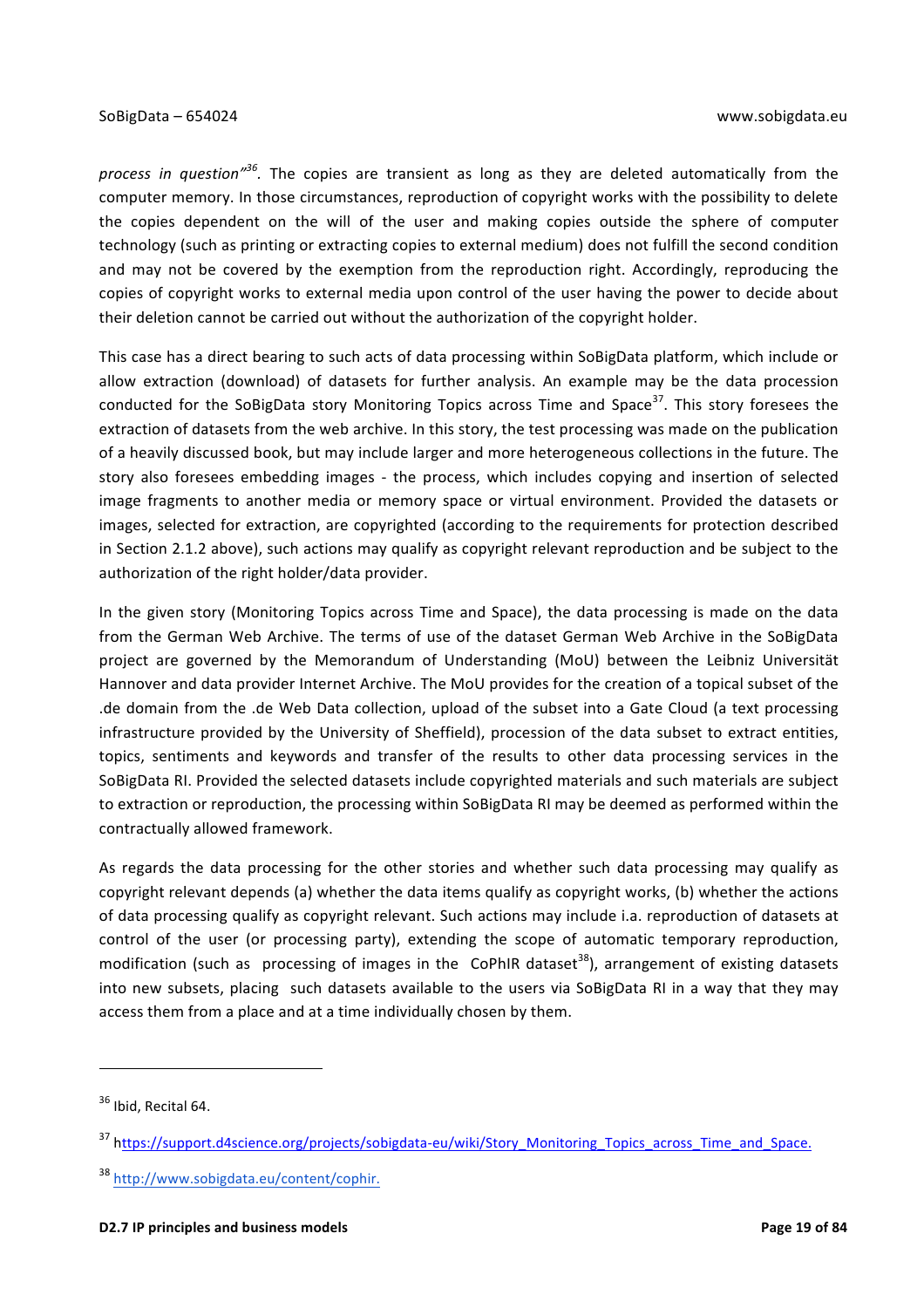For instance, the case on Migration Studies<sup>39</sup> involves social network analysis to understand the migration phenomenon and includes opinion mining analysis to understand how people perception on migration is changing. The data procession is done on the ISTAT 2011 dataset (processed Italian census data, per commune, incl. population, immigrant counts but also immigrant integration measures (i.e. fraction of mixed marriages, fraction of work contracts given to immigrants, school attendance, and others) and INE dataset (Spanish referendum and marriage datasets, similar to ISTAT data). Such statistic datasets shall not have the quality of copyrighted materials. Hence, the procession of such data should not qualify as copyright relevant and require authorization of copyright holder. The data procession may, however, be subject to the terms of the data providers (Istituto Nazionale Di Statistica).

The case City of Citizens<sup>40</sup> aims to produce an overview of the city and the people living in it. The goal is to describe a city by a set of basic and complex statistics. The story deals i.a. with Flickr geo-localized photos. From this Flickr data a set of sequences of common visited places is extracted (done by the Trip Builder tool). In the given scenario, these are not images as potential copyrighted works, which are extracted (copied), but rather the technical geo-information, which due to the absence of creative input does not have the quality of copyrighted material. Second, the use of geo-metadata for tracking the trajectories shall not qualify as a copyright relevant action, because the data procession is not done on the copyrighted images as such.

The story Integrated Business and Economics<sup>41</sup> uses micro-scale social data to understand macro-scale business and economic phenomena. The story is conducted on the economic datasets: FED curated data of balance sheet + asset class capitalization (publicly available) and market transaction data (commercial dataset, ThomsonReuters). The methods of data procession involve i.a. credit risk scoring, shock propagation, segregation discovery, etc. Also, in the present case, the data, on which the data processing is performed should not have the quality of copyrighted works and the analysis of such data for extraction of knowledge by software tools shall not qualify as copyright relevant. The use of such data may, however, be subject to the terms of data providers.

For further details on the terms, governing the use of datasets in SoBigData RI please see Section 3 and Annex B.

### 2.1.5 EXCEPTIONS AND LIMITATIONS

Some exemptions, provided for the procession of copyrighted material by the Directive 2001/29/EC may be brought to consideration in SoBigData as well. The Directive foresees some exceptions for copyright relevant actions in Article 5. I.a., the mentioned temporary acts of reproduction, which are transient or

<sup>&</sup>lt;sup>39</sup> https://support.d4science.org/projects/sobigdata-eu/wiki/Migration Studies.

<sup>&</sup>lt;sup>40</sup> https://support.d4science.org/projects/sobigdata-eu/wiki/Story\_City\_of\_Citizens\_.

<sup>41</sup> https://support.d4science.org/projects/sobigdata-eu/wiki/Story\_Societal\_Wellbeing &amp Economic Performance.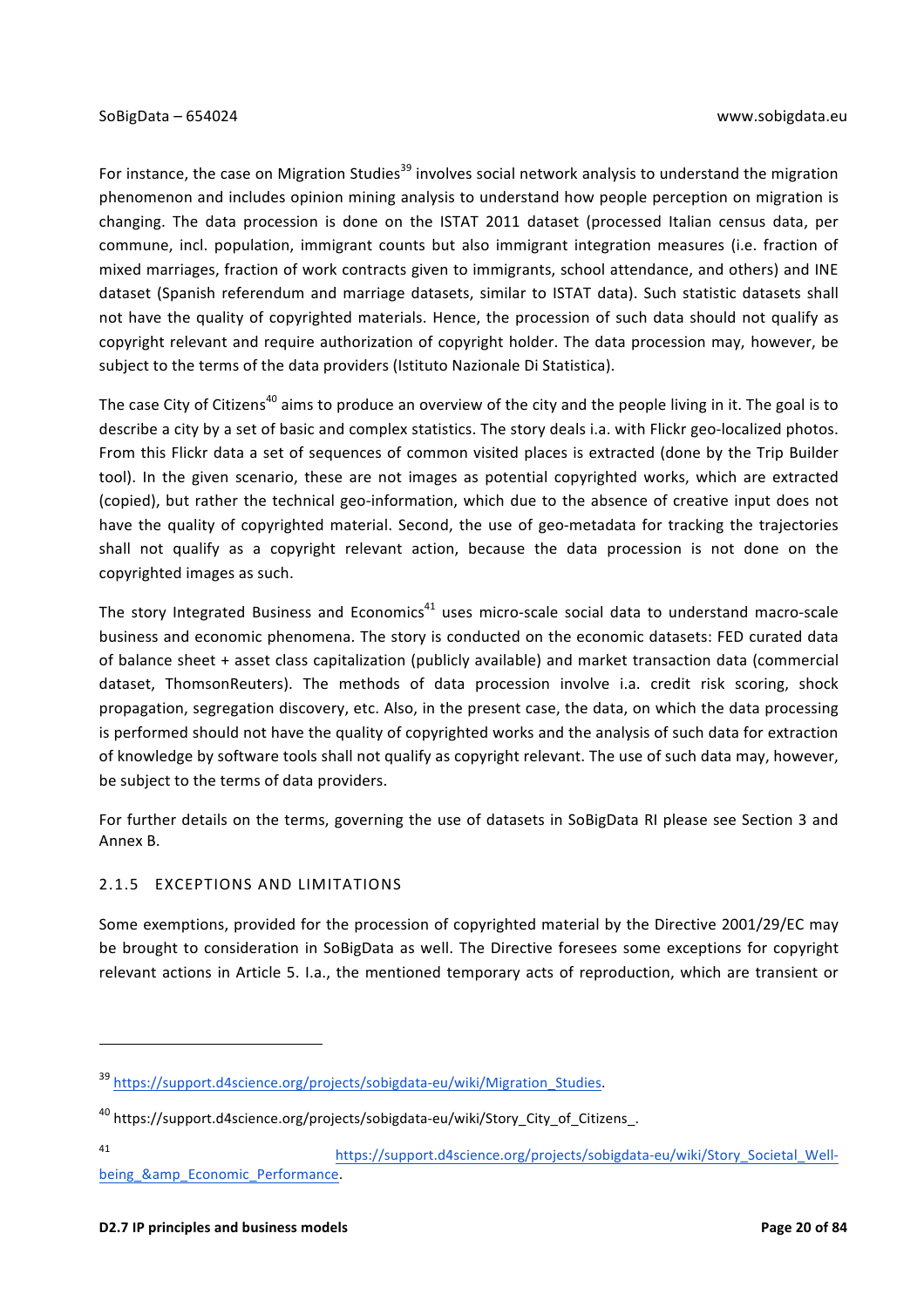incidental [and] an integral and essential part of a technological process, use of copyrighted materials for use for the sole purpose of illustration for teaching or scientific research may be relevant.

Article 5 (1) Directive 2001/29/EC provides:

*"Temporary acts of reproduction referred to in Article 2, which are transient or incidental [and] an integral*  and essential part of a technological process and whose sole purpose is to

*enable:*

*(a) a transmission in a network between third parties by an*

*intermediary, or*

*(b) a lawful use*

of a work or other subject-matter to be made, and which have no independent economic significance, shall be exempted from the reproduction right provided for in Article 2."

As we considered in Section 2.1.4 above, the acts of processing the data upon responsibility of the user with the user having the possibility to extract the copies to external media and exercising control over deletion of the copies may not be covered by the exemption from reproduction right and performance of such actions requires consent of the right holder.

Also, the exemption from the right of reproduction and communication to the public for the purpose of illustration for teaching and scientific research, provided by Article 5(3)(a) Directive 2001/29, is not applicable to the data procession within the SoBigData project. The data procession, facilitated by the SoBigData infrastructure, goes beyond the goal of pure illustration, and is rather intended to deriving new knowledge via data procession.

Also, the exemption, provided by Article  $5(3)(n)$  of the Directive, is related to research. This exemption allows "use by communication or making available, for the purpose of research or private study, to individual members of the public by dedicated terminals on the premises of establishments referred to in *paragraph* 2(c) of works and other subject-matter not subject to purchase or licensing terms which are *contained in their collections*". This exemption is directed at and is limited to public libraries, educational establishments, museums or archives, which do not pursue direct or indirect economic or commercial advantage and applies to the uses of copyright works on the premises of such establishments. The project partners consist not only from the institutions, to whom this exemption may apply. Also, the uses of copyrighted materials in SoBigData exceed the making available or communication of copyright works to the public and such acts are not necessarily performed by dedicated terminals on the premises of such establishments. Since these copyright exemptions are limited and subject to narrow interpretation, this exemption may not be considered directly applicable to SoBigData as well.

### 2.1.6 CONCLUSIONS FOR SOBIGDATA

First, we consider whether the datasets generated for SoBigData project may be protected by copyrights. SoBigData datasets are mostly generated by one or another type of digital data processing (such as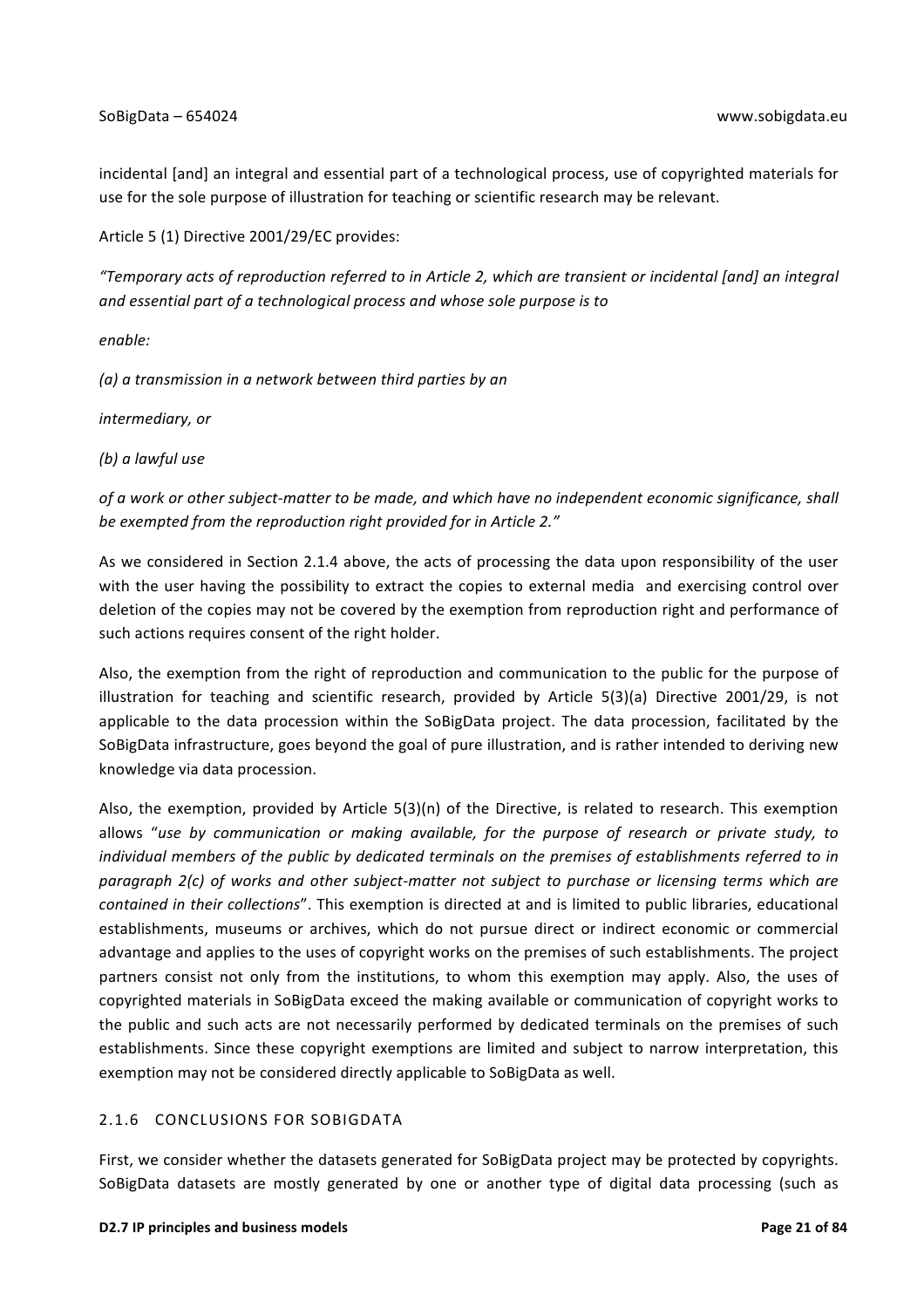crawling, data mining, post-processing, etc.). Although the copyright law apart from the protection of intellectual creation also affords protection for the economic investment in producing some type of works by related rights, the list of objects protected by related rights is limited to phonograms, fixations of films, fixations of broadcasts and performances. The related rights do not cover and may not be applicable to protecting the investment, deployed in producing the datasets by software tools so far. The traditional copyright law protects intellectual creation, expressed in a work. Such expression of original intellectual creativity may not be found in datasets, produced by digital means of data processing. Thus, protectability of datasets, which have been generated for SoBigData by software tools and digital means of data processing, by copyright may hardly be an option.

However, related rights and copyrights may well apply to the data, from or on top of which the SoBigData datasets have been produced.

As may be observed from the SoBigData data catalog, the SoBigData project is supposed to make use of the data, made available on social platforms, like Twitter, Facebook, Flickr, etc. The content items, distributed over social media may fall under one or another item, protected by the copyright law, be it a comment, a blog, a piece of writing, an image or a melody. Such items, produced by some intellectual input and reflecting some scope of original creativity of the author may qualify as one or another copyright work and be protected by the law of copyright.

Against the legal background considered above, we can infer that the services of data procession, which are offered by the SoBigData infrastructure to the users, may qualify as one or another copyright relevant action, such as reproduction, communication or making available of copyrighted elements to the public. As we observed above, the actions of processing the data by means of the SoBigData facilities may not be considered as covered by the exemptions, provided by the Directive 2001/29. Unless released form the authorization requirement of the right holder by the Directive, such actions may not be carried out without the consent of the right holder. Indeed, the use of datasets with copyrighted elements may be allowed by the terms of data providers.

In the result of preliminary analysis of IPR issues in SoBigData, some datasets, potentially covered by copyrights have been identified. The legal analysis on the type of datasets, applicable rights and terms, under which protected items may and shall be used, is provided in Appendix B. The integration of the IPR issues to the SoBigData is further explored in Section 3 below.

### 2.2 THE SUI GENERIS DATABASE RIGHT

One of the main goals of the SoBigData project is to be able to more efficiently collect and organize large amounts of datasets from various data sources and make them available to research, as well as being able to quickly process the data within the research infrastructure.

Consequently, data repositories play a major role in the project. Technically speaking, data repositories are collections of individual data strings arranged in a certain manner.

In legal terms, data repositories are generally classified as *databases*. This part of the deliverable will therefore focus on the protection afforded to databases.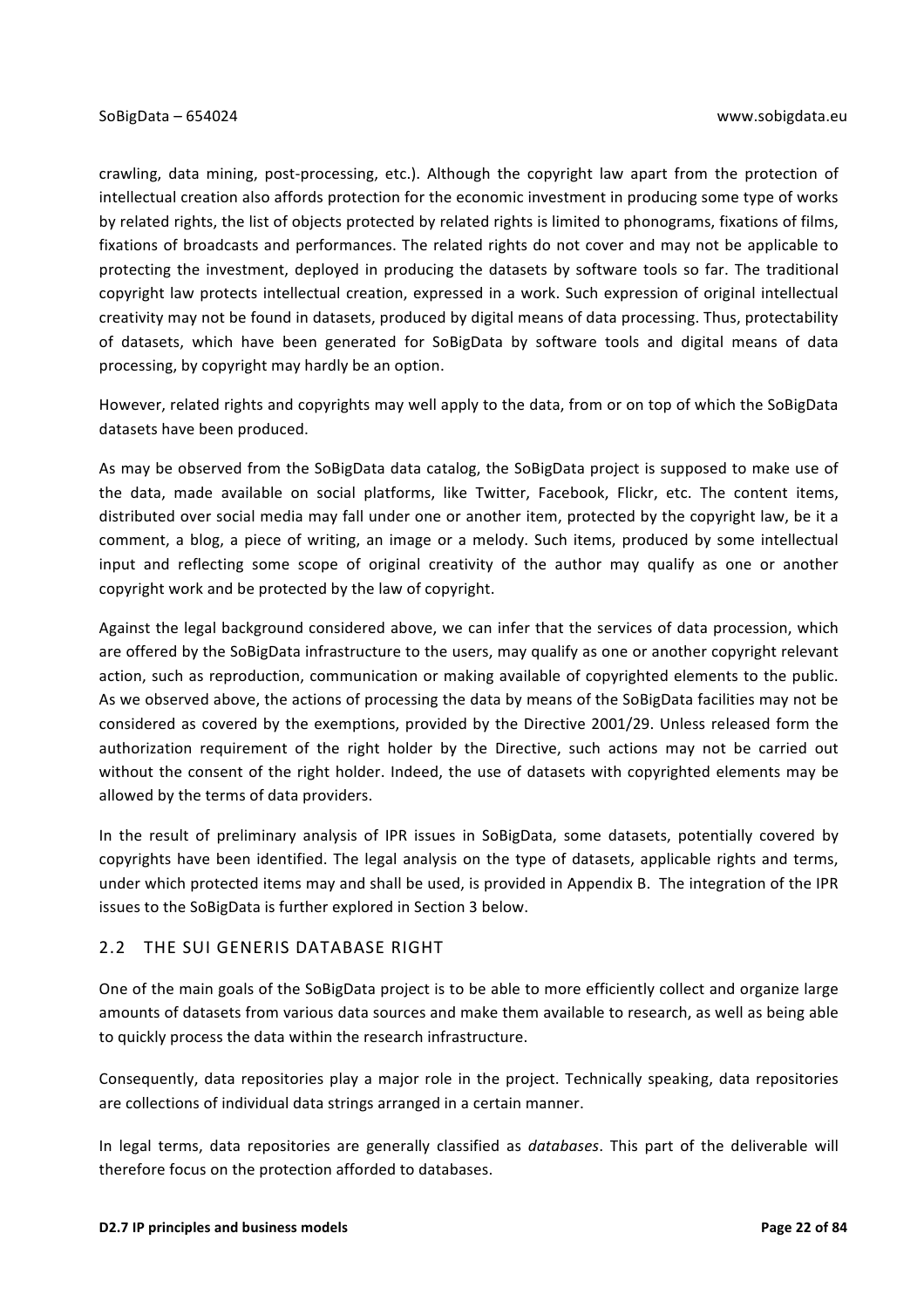Databases are protected according to one of three basic systems that differ in whether only originality and creativity are recognized as worthy of protection or also other types of investments, such as time and mone $y^{42}$ .

Granting copyright protection even where creativity is lacking, in recognition of the investments which were made in order to compile a database – the so-called "sweat of the brow principle". This is typical for most common law countries with the exception of the United States<sup>43</sup>.

The European law grants a separate sui generis protection for databases, which may lack originality, but are compiled using other types of investments<sup>44</sup>.

Granting copyright protection to works which possess a certain creativity and owe their existence to an "act of authorship" $45$ , as in the United States.

Some jurisdictions also apply the rules of unfair competition and also competition law<sup>46</sup> to the protection of databases<sup>47</sup>. Their analysis will be excluded from this deliverable, as such protection is regulated on a purely national basis.

The main piece of relevant legislature in the EU is Directive 96/9/EC of the European Parliament and of the Council of 11 March 1996 on the legal protection of databases ("Database Directive")<sup>48</sup>. The Database Directive grants two types of protection depending on the type of effort that went into producing the database: copyright on the one hand and a *sui generis* right on the other. The protection of databases by copyright applies to the database structure and may not be considered relevant to protecting the datasets in the SoBigData project. Therefore, protection of databases by copyright is outside the scope of analysis presented in this deliverable. The protection of databases by sui generis rights we consider below.

This section will first consider the definition of the term database, then describe the sui generis database rights and finally analyze the sui generis rights as applicable to SoBigData.

 $44$  Ibid.

 $46$  Understood as abuse of market power.

 $42$  Such a categorization is by design rather simplistic, but it nevertheless grants a good overview of the systems in place through the world. See Mark J. Davison, The Legal Protection of Databases, Cambridge Studies in Intellectual Property Rights (Cambridge: Cambridge Univ. Press, 2003), p. 10.

 $43$  Ibid.

<sup>&</sup>lt;sup>45</sup> David I. Bainbridge, *Introduction to Information Technology Law*, 6th ed. (Harlow: Pearson Longman, 2008), p. 73.

<sup>&</sup>lt;sup>47</sup> See Davison, *The Legal Protection of Databases*, pp. 37 et segg, pp. 43 et segg.

<sup>&</sup>lt;sup>48</sup> DIRECTIVE 96/9/EC of 11 March 1996 on the legal protection of databases, *Official Journal L 077*, 27/03/1996 P. *0020 - 0028.*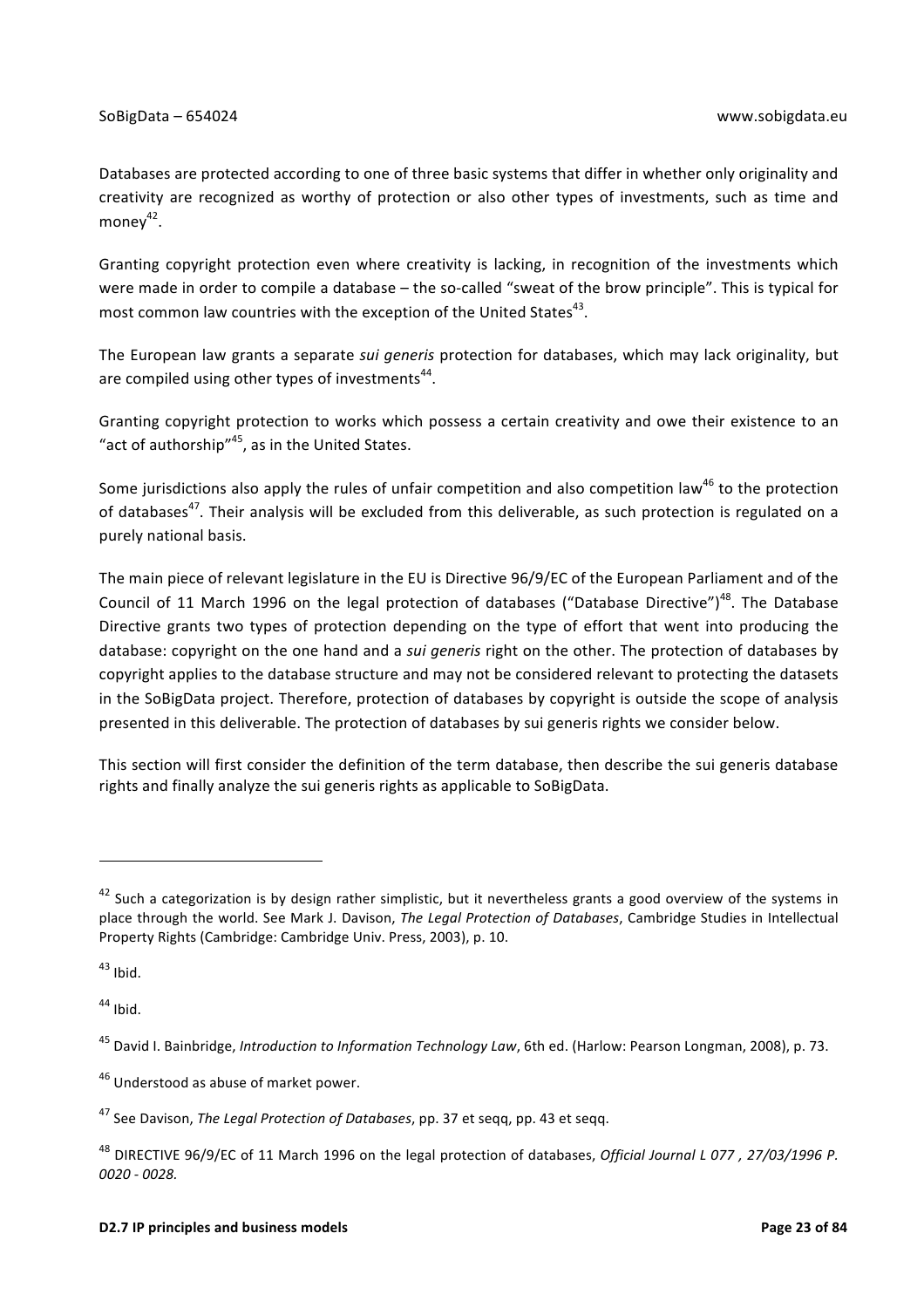# 2.2.1 DEFINITION OF "DATABASE"

Article 1(1) clarifies the scope of the Database Directive by stating that it "concerns the legal protection of *databases in any form"* and thus applies equally to electronic and non-electronic databases.

The Database Directive defines a database very broadly as "a collection of independent works, data or other materials arranged in a systematic or methodical way and individually accessible by electronic or *other means."<sup>49</sup>*

"Works" is meant in the traditional copyright sense and refers to literary, artistic and other such works. "Data" refers to "information", i.e. data understandable to humans, as contrasted to pure data, i.e. data which is independent of meaning and has not yet reached the status of human intelligible information<sup>50</sup>.

What the term "other materials" refers to is unclear. Some commentators argue that it is meant to include physical objects, so that a collection of stamps could achieve protection under the Database Directive, while others argue that nowhere does the Database Directive list any examples of physical objects, but only intangible ones, so that "other materials" must be interpreted in the same vein<sup>51</sup>.

Various national courts have made use of the broad definition and, in different decisions, granted database protection to: "telephone directories, collections of legal materials, real estate information websites, radio and television quides, bibliographies, encyclopedias, address lists, company registries, exhibition catalogues, tourism websites, collections of hyperlinks, and hit parades."<sup>52</sup>

In considering the database definition, the European Court of Justice affirmed the broad scope of the Database Directive's wording and explained that a database is "any collection of works, data or other *materials, separable from one another without the value of their contents being affected, including a* method or system of some sort for the retrieval of each of its constituent materials."<sup>53</sup>

However, the Court placed great emphasis on the requirement that the materials collected are "independent", i.e. "separable from one another without their informative, literary, artistic, musical or other value being affected."<sup>54</sup>

<u> 1989 - Jan Samuel Barbara, margaret e</u>

 $54$  Ibid, para 29.

<sup>&</sup>lt;sup>49</sup> See Estelle Derclaye, *The Legal Protection of Databases*, p. 58 (2008).

 $^{50}$  Ibid, p. 58 et seq. (2008).

 $51$  See Estelle Derclaye, p.59.

<sup>52</sup> Paul Goldstein and P. Bernt Hugenholtz, International Copyright: Principles, Law, and Practice (Oxford: Oxford University Press, 2012), p. 242.

<sup>&</sup>lt;sup>53</sup> CJEU, Case C-444/02 Fixtures Marketing Ltd v Organismos prognostikon agonon podosfairou AE (OPAP), para 32.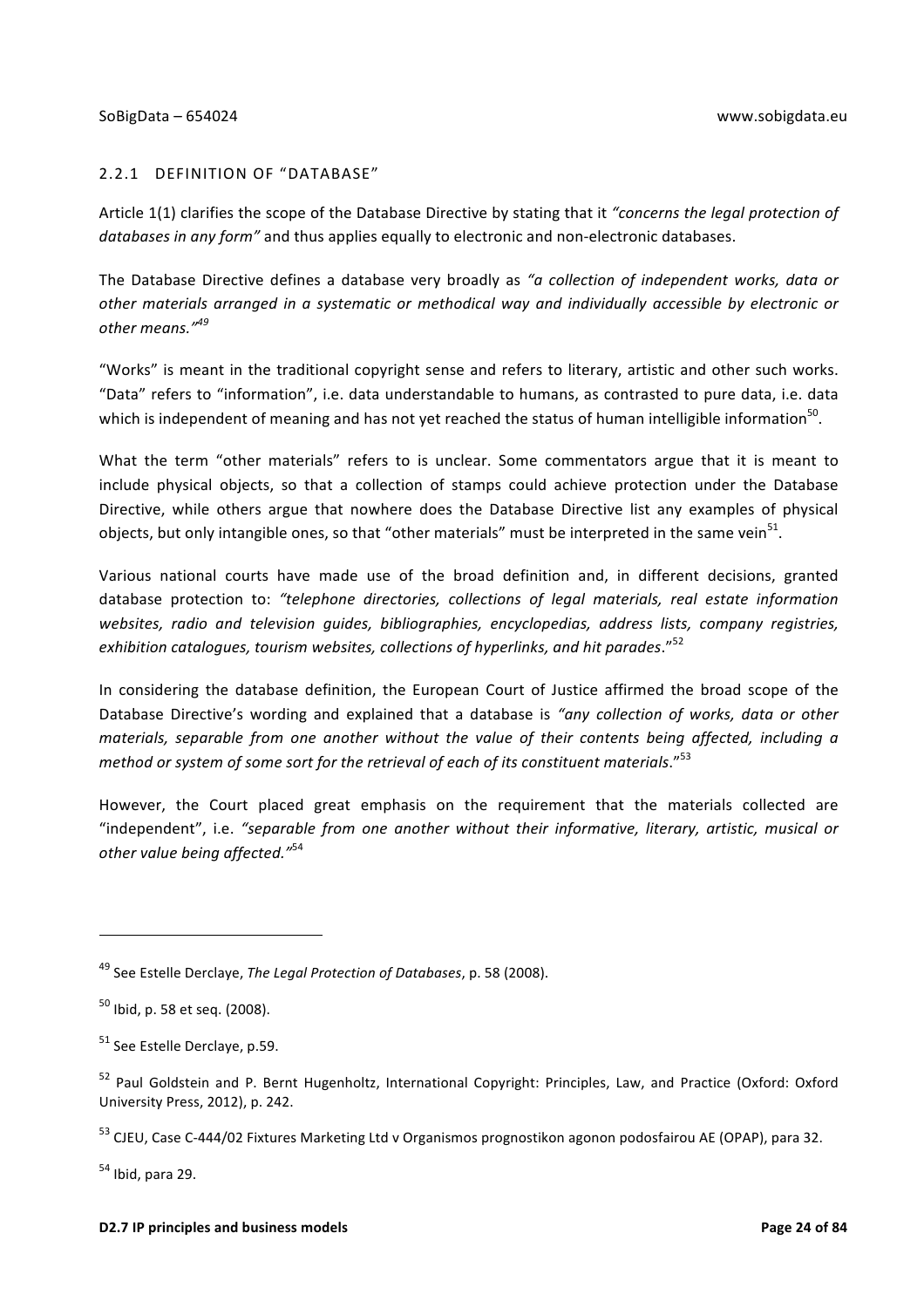Consequently, there are few restrictions to what collection of information actually constitutes a database. In particular, data need not be organized with the primary purpose of creating a database. It is sufficient that the data is organized and individually accessible and separable, even if the creation of the database was incidental to the actual purpose of, for example, accomplishing a certain result with the individual  $data<sup>55</sup>$ 

It has been argued, that the broad definition awarded to databases is at odds with the Database Directive's purpose of encouraging investments in information storage and processing systems to develop the information market within the  $EU^{56}$ , because even biographies might be considered databases under the Database Directive<sup>57</sup>.

This view seems to forget the requirement that individual data be separable from the whole without impacting their individual value  $-$  a quite powerful restrictor. For example, while a biography can indeed be seen as a collection of individually accessible data (looking either at words or chapters), individual words cannot be separated without substantially losing their value, and individual chapters probably only in exceptional circumstances. Consequently, classifying a biography as a database seems a stretch<sup>58</sup>.

Finally, while the definition of a database is broad, the Database Directive does not automatically award protection to all databases simply because they are databases. Only databases that fulfill certain requirements as to the effort that went into producing the database qualify for protection.

## 2.2.2 OBJECT OF SUI GENERIS PROTECTION

Sui generis protection to databases is granted in recognition of the fact that constructing a database requires "investment of considerable human, technical and financial resources"<sup>59</sup>. The directive aims to reward and protect such investment by providing the maker of a database with a sui generis database right that places him in a position to prevent unauthorized access and copying of the database contents, which he compiled. In this regard, Article 7 Database Directive states:

"Member States shall provide for a right for the maker of a database which shows that there has been *qualitatively and/or quantitatively a substantial investment in either the obtaining, verification or*  presentation of the contents to prevent extraction and/or re-utilization of the whole or of a substantial part, evaluated qualitatively and/or quantitatively, of the contents of that database."

 $55$  Davison, supra, p. 70 et seq.

 $56$  Recital 7 et seqq. of the Database Directive.

<sup>&</sup>lt;sup>57</sup> See Davison, p. 72.

<sup>&</sup>lt;sup>58</sup> See also Estelle Derclaye, The Legal Protection of Databases, p. 62 et seq. (2008).

<sup>59</sup> Recital 7 Database Directive.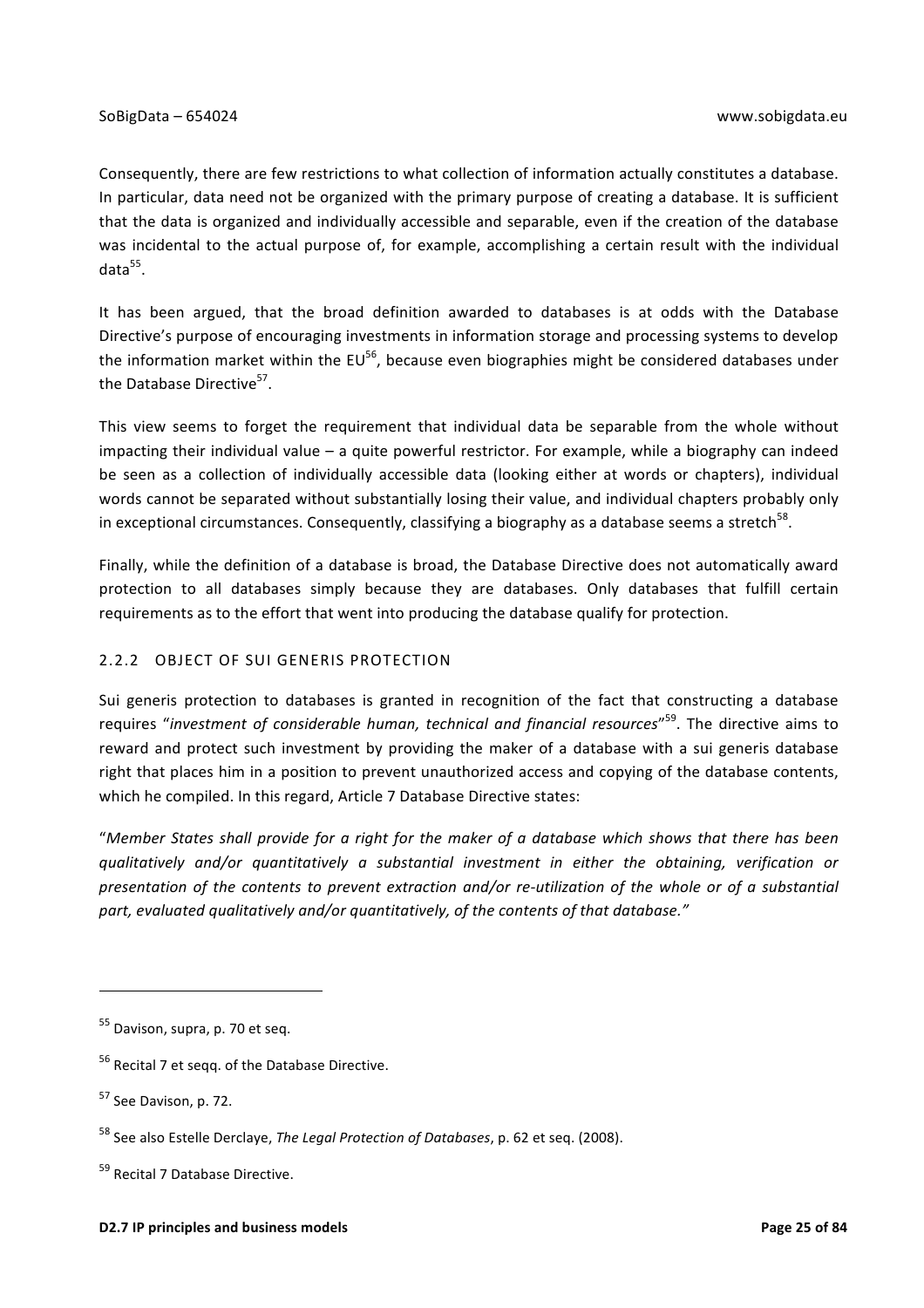Consequently, the Database Directive demands that "there has been qualitatively and/or quantitatively a substantial investment in either the obtaining, verification or presentation of the contents<sup>"60</sup>. The type of investment required can be time, financial resources, personnel, or technical means invested, or indeed any other "sweat of the brow"-type resource, as distinct from creative, intellectual efforts.

The CJEU is very strict in its understanding that the investment must be made to *obtain* the contents. A database that is a mere spinoff/by-product from another investment/activity (such as scientific data resulting from research) does not typically qualify for protection under the Database Directive's *sui generis* regime. There must additionally be a further substantial investment in obtaining, verifying or presenting the data $61$ .

In other words, the CJEU demands that the investment be made specifically to "seek out existing *independent materials and collect them in the database"<sup>62</sup>. An investment in "the creation of materials* which make up the contents of a database<sup>"63</sup> is deemed insufficient. As a result, creators of data rarely enjoy a sui generis right of protection for any non-original database constructed out of that data  $-$  socalled "single source databases"<sup>64</sup> – unless there is also a substantial investment in the verification or presentation of the contents.

Such an additional substantial investment is often the case for data resulting from clinical trials. Such data must first undergo an extensive verification process before it can be used in research and entered into a database. Importantly, the data verification process is subsequent and separate from the obtaining/creation of the original data, as otherwise it would be excluded from protection.

"Verification" is understood to mean steps taken to ensure the information is reliable. As with the requirement of "obtaining" data, an investment in verifying information during the information's creation is excluded $65$ .

 $60$  Article 7(1) Database Directive.

<sup>&</sup>lt;sup>61</sup> See Estelle Derclaye, *The Legal Protection of Databases*, pp. 92 et segg. (2008).

<sup>&</sup>lt;sup>62</sup> Case C-203/02 The British Horseracing Board Ltd and Others v William Hill Organization Ltd., para 42.

<sup>&</sup>lt;sup>63</sup> Case C-203/02 The British Horseracing Board Ltd and Others v William Hill Organization Ltd., para 42. See also Jasper A. Bovenberg, Property Rights in Blood, Genes & Data: Naturally Yours? p. 176 et seq. (2006).

<sup>64</sup> See European Commission, DG Internal Market and Services Working Paper – First evaluation of Directive 96/9/EC on the legal protection of databases, 2005, p. 14, available at:

http://ec.europa.eu/internal\_market/copyright/docs/databases/evaluation\_report\_en.pdf.

<sup>&</sup>lt;sup>65</sup> See Estelle Derclaye, *The Legal Protection of Databases*, p. 97 (2008).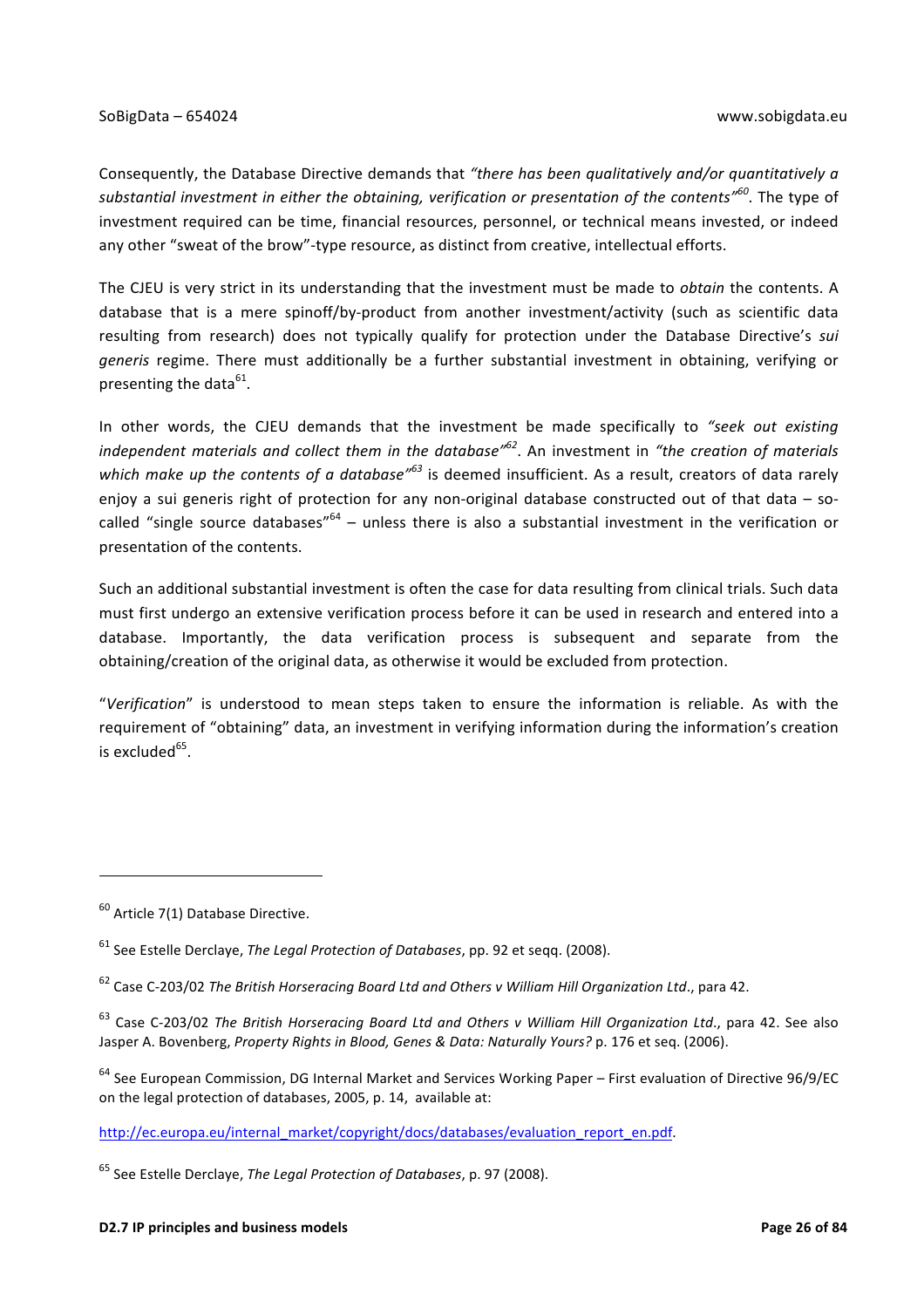"Presentation" is defined as the way data is structured and made accessible to others, so that the creation of an index or the design of a user interface can all be seen to fulfill the requirements of an investment in the presentation of the contents<sup>66</sup>.

Finally, the investment must also be of a "*qualitatively and/or quantitatively*" substantial nature<sup>67</sup>. The Database Directive does not define "substantial" and neither has the CJEU ruled on the matter. However, the Preamble of the Directive indicates that, "as a rule, the compilation of several recordings of musical *performances on a CD (...)* does not represent a substantial enough investment to be eligible under the sui generis right"<sup>68</sup>. Member States generally adopt a low level approach to the requirement, and the Advocate General has taken the same stance<sup>69</sup>.

As regards the quantitative and/or qualitative qualification, these are understood to mean investments quantifiable and not-quantifiable, respectively, such as money on the one hand and intellectual effort on the other $70$ .

# 2.2.3 SCOPE OF PROTECTION AND EXCEPTIONS

The protection extends against unauthorized extraction and re-utilization of a substantial part, evaluated qualitatively and/or quantitatively, of the contents of the database<sup>71</sup>, or the repeated and systematic use of insubstantial parts that infringes upon the legitimate interests of the database maker<sup>72</sup>.

The CJEU has held that a substantial part, evaluated quantitatively, refers to the volume of data in relation to the database as a whole<sup>73</sup>. Evaluated qualitatively, a substantial part refers to the scale of investment in obtaining the contents $74$ .

"Extraction" is defined as "the permanent or temporary transfer (...) to another medium by any means or *in* any form"<sup>75</sup>. Extraction does not require physical copying of contents, and neither does it require the

<sup>&</sup>lt;sup>66</sup> See Estelle Derclaye, *The Legal Protection of Databases*, p. 97 et seg. (2008).

 $67$  Article  $7(1)$  Database Directive.

<sup>&</sup>lt;sup>68</sup> Recital 19 Database Directive.

<sup>&</sup>lt;sup>69</sup> See Estelle Derclaye, *The Legal Protection of Databases*, pp. 75 et seqq. (2008).

<sup>&</sup>lt;sup>70</sup> See Case C-338/02 *Fixtures Marketing Ltd v Svenska Spel AB*, para 28.

 $71$  See Article 7(1) Database Directive.

 $72$  See Article 7(5) Database Directive.

<sup>&</sup>lt;sup>73</sup> See Case C-203/02 The British Horseracing Board Ltd and Others v William Hill Organization Ltd., para 70.

 $74$  Ibid, para 71.

 $75$  Article  $7(2)(a)$  Database Directive.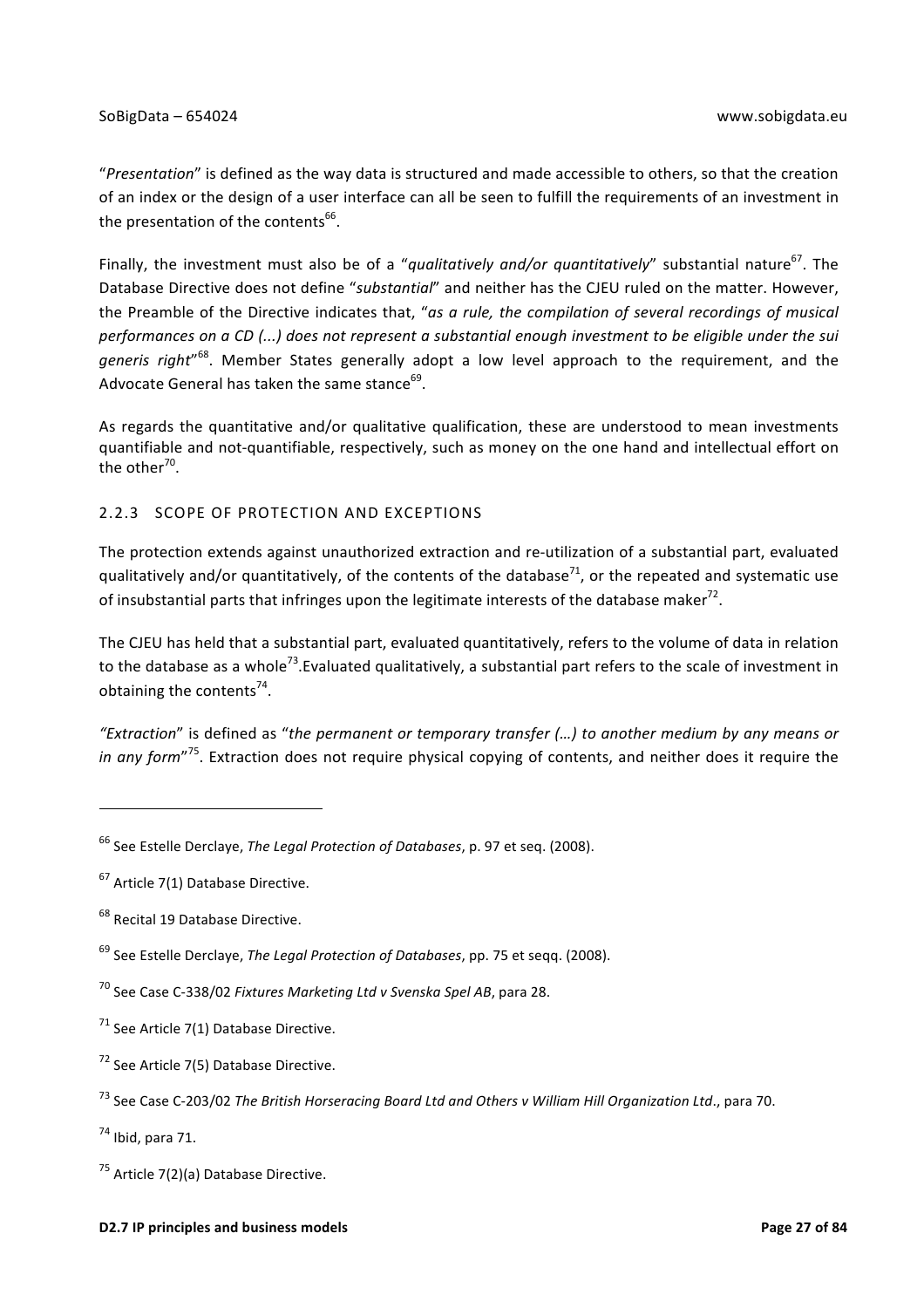intention of creating a competing product<sup>76</sup>. For example, consulting a protected database, assessing its contents individually and then using it for the creation of a new database that expands upon the contents of the first database can constitute extraction. Specifically, the CJEU held that consulting a database of poetry titles in order to create a database of poems can constitute extraction<sup>77</sup>.

"Re-utilization" is defined as "any form of making available to the public (...) by the distribution of copies, *by renting, by on-line or other forms of transmission"*, albeit subject to the principle of exhaustion<sup>78</sup>.

As regards the above mentioned repeated and systematic extraction/reutilization of insubstantial parts, the CJEU has held that such use is prohibited, "the cumulative effect of which would be to seriously prejudice the investment made by the maker of the database just as the extractions and/or reutilisations"<sup>79</sup> – which is the case where either the database as a whole or in substantial parts is basically reconstituted by the systematic and repeated efforts of the user<sup>80</sup>.

In parallel, protection is granted without prejudice to any rights residing in the contents themselves<sup>81</sup>, but with certain exceptions possible, such as for scientific research<sup>82</sup>. The details are the same as *supra*<sup>83</sup>.

As regards the scope of the database right, it would protect the collected data from being copied (extracted) as a whole or in substantial part, evaluated "qualitatively and/or quantitatively"<sup>84</sup> and either conducted in one action or step by step<sup>85</sup>. In this respect, the database right does not protect the data or isolated datasets per se; Article 7 (4) makes explicit that database right: "shall apply irrespective of *eligibility* of the contents of that database for protection by copyright or by other rights. Protection of databases [....] shall be without prejudice to rights existing in respect of their contents".

Thus, the database right may be an option to protect the data as a whole or in substantial part, but it will not extend to protect isolated data items. Therefore, if it is the datasets per se, or the investment

<sup>&</sup>lt;sup>76</sup> See Diane Rowland, Uta Kohl and Andrew Charlesworth, *Information Technology Law*, p. 390 et seg. (4<sup>th</sup> ed, 2012).

<sup>&</sup>lt;sup>77</sup> See Case C-304/07 Directmedia Publishing GmbH v Albert-Ludwigs-Universität Freiburg, paras 9 et segg.

 $78$  See Article  $7(2)(b)$  Database Directive.

 $^{79}$  Case C-203/02 The British Horseracing Board Ltd and Others v William Hill Organization Ltd., para 86.

<sup>&</sup>lt;sup>80</sup> See Case C-203/02 The British Horseracing Board Ltd and Others v William Hill Organization Ltd., para 87.

 $81$  See Article 7(4) Database Directive.

<sup>82</sup> See Article 9 Database Directive.

 $83$  See supra, section 3.2.2.2.

<sup>84</sup> See Article 7 (1) Database Directive.

<sup>85</sup> See Article 7(5) Database Directive.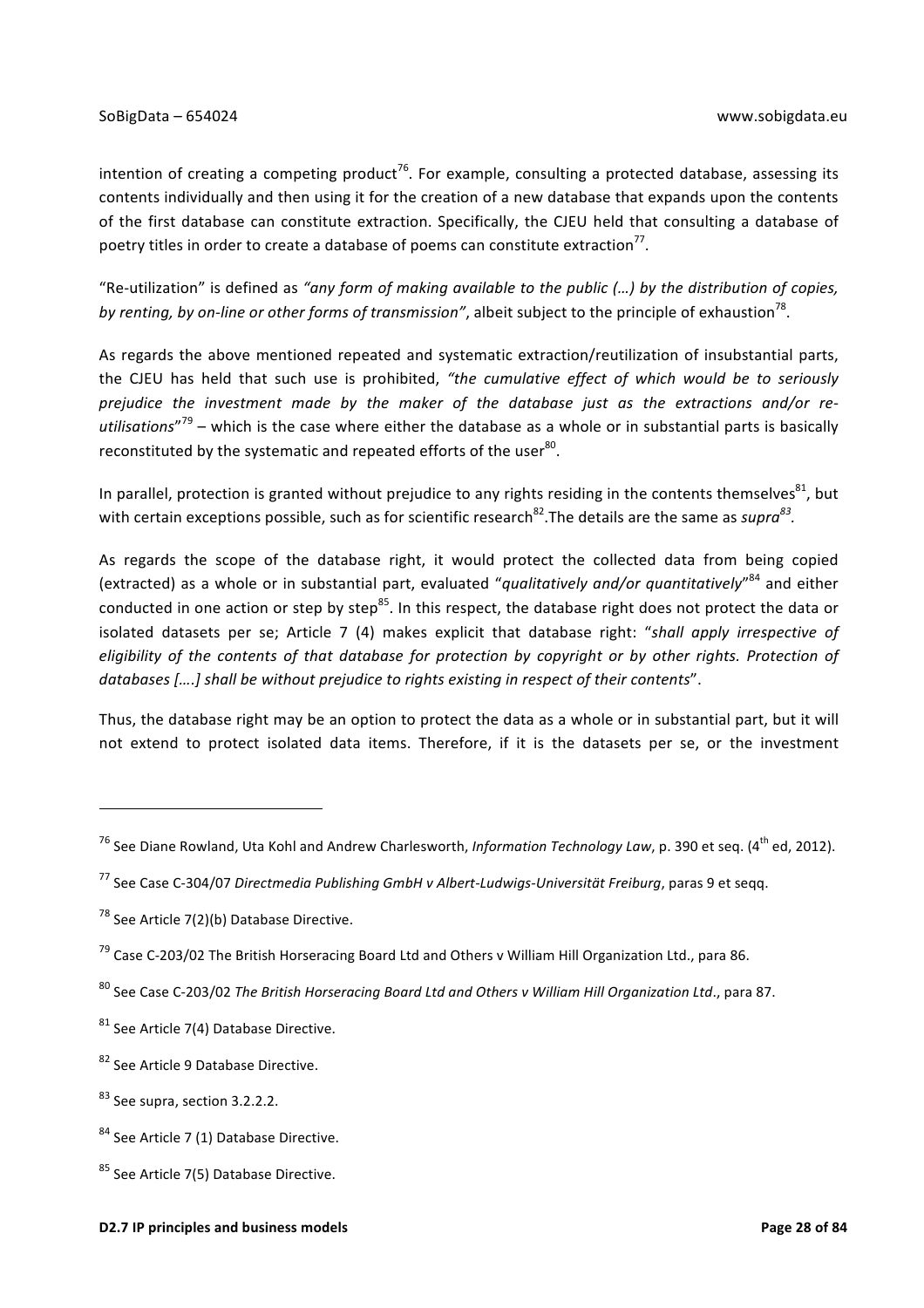deployed in processing the data, which are to be protected, the database right would not provide such protection. 

#### 2.2.4 TERM AND BENEFICIARIES OF PROTECTION

The *sui generis* right begins upon completion or being made publically available of the database and runs for 15 years from the first of January of the year following completion; any substantial change or accumulated changes to the database that require a substantial new investment renew the term<sup>86</sup>. There is no limit to the number of renewals possible, so that databases that require ongoing and substantial updating are effectively protected for as long as they are kept alive.

The *sui generis* right is extended to natural persons who are makers of or right holders to databases and are nationals or habitual residents of a Member State. Legal persons must be formed according to the laws of a Member State and also have their registered office, central administration or principal place of business within and a genuine link to the economy of a Member State<sup>87</sup>.

The maker of a database is seen as "the person who takes the initiative and the risk of investing"<sup>88</sup>, but excluding subcontractors.

This definition means that databases made by the State arguably fall outside the scope of *sui generis* protection. Because taxpayer's money is used, the State does not undertake a financial risk when making databases<sup>89</sup> and is therefore not the maker of a database according to the Database Directive. Nevertheless, national courts have granted State-made databases protection, albeit before CJEU decisions on the requirement of truly "obtaining" data $^{90}$ .

# 2.2.5 CONCLUSIONS FOR SOBIGDATA

As noted above, there is no central data warehouse in SoBigData. The datasets, available for SoBigData, are typically stored and maintained by the parties at their premises/servers. These datasets normally have been generated, are arranged and managed by the parties themselves according to the volume, type and format of the datasets at issue. Once a particular dataset is called by the user, this dataset is supposed to

<sup>86</sup> See Article 10 Database Directive.

 $87$  See Article 11(1) and 11(2) Database Directive.

<sup>88</sup> See Recital 41 Database Directive.

 $89$  See Estelle Derclaye, The Legal Protection of Databases, p. 74 (2008).

<sup>90</sup> Ibid.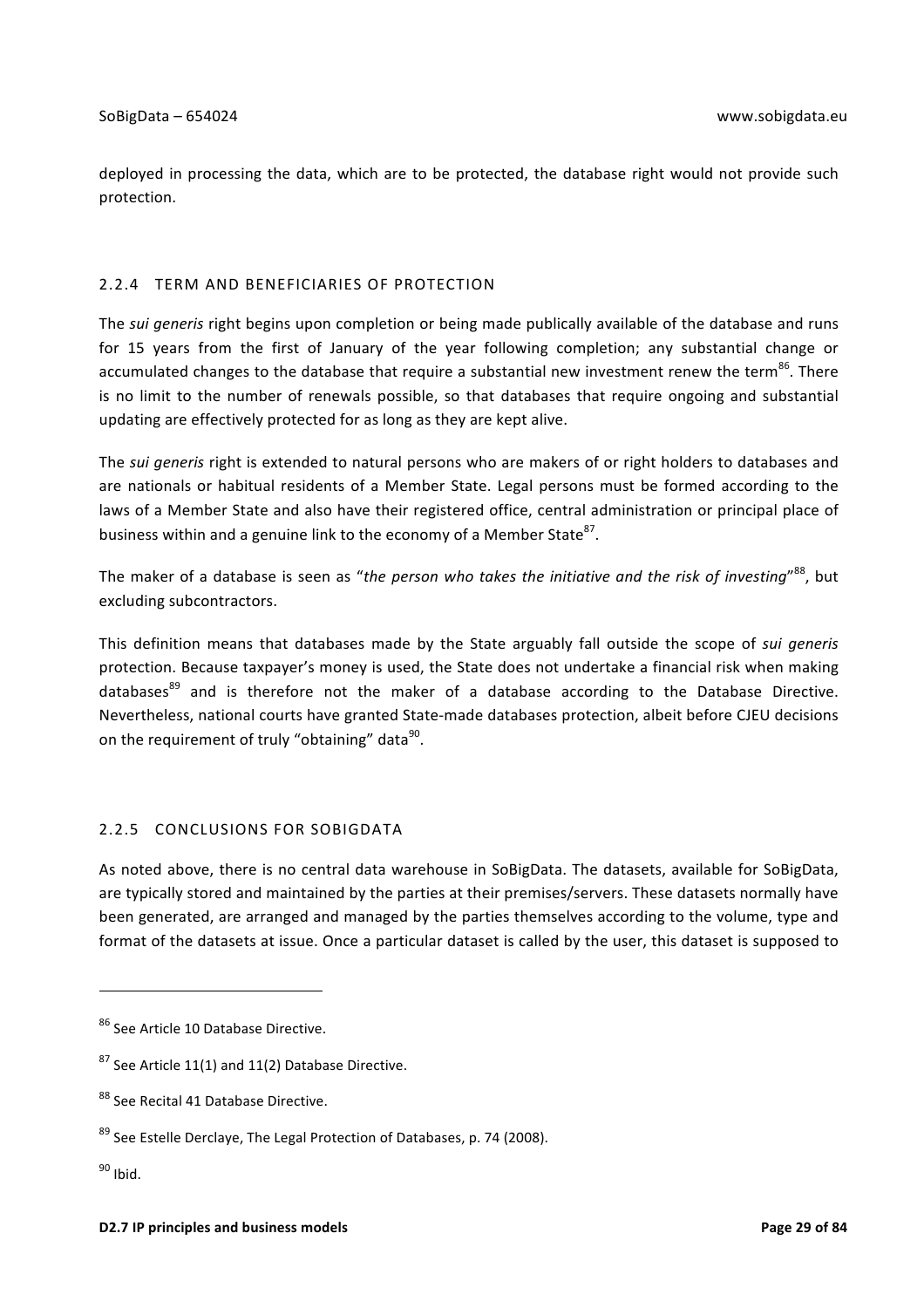be retrieved from the server of the respective party, who provides the dataset at issue. The SoBigData infrastructure is not supposed to integrate a central repository, aggregating all the datasets, provided by the project parties.

In light of a big number of SoBigData datasets, which are maintained by the parties themselves, the applicability of sui generis protection to the parties repositories depends on how the data has been collected and how the data is arranged and organized and how much investment the respective party deployed into collecting, verifying and presenting the data. It is in the responsibility of each RI-Partner to asses the data collection and to determine whether such data collection qualifies as a database in the meaning of Database Directive and satisfies the necessary requirements for the sui generis rights. The above legal considerations shall serve as guidelines for assessing the protectability of the repositories by sui generis database rights.

Provided the repository of the party qualifies as database in the meaning of the Database Directive and the party holds the sui generis database rights, this party may stipulate the terms of using the repository as a whole, grant the rights of use under contractual license, prevent and enforce the unauthorized extraction/reutilization of the repository contents as a whole or in substantial part. The party, who holds the sui generis rights, may leverage how the contents of its repository may be used, whether the data items may be extracted and in what scope, whether the data may be transferred to the user or whether the analysis should be done by the RI-Partner holding the right or another RI-Partner to whom the data gets transferred.

However, the sui generis protection applies to the contents of the repository as a whole or in substantial part and may apply separately and irrespective of protectability of data items by other rights, such as copyrights. Thus, the party may manage the use of the repository as a whole. However, the use of separate data items, protected by other rights, may remain governed by the terms, stipulated by the holders of rights in such items. Once, the SoBigData RI allows the use of some data items, the processing of such data may in principal be subject to their individual terms of use and does not necessarily depend on whether the repository, where such data item is maintained, is covered by sui generis rights or not. Therefore, if it is the datasets per se, or the investment deployed in processing the data, which are to be protected, the database right would not provide such protection.

### 2.3 PROTECTION OF DATA AS KNOW-HOW

A further means of affording protection to the SoBigData data may be the rules dealing with confidential undisclosed information as 'know-how'. Such protection is provided by Section 7, Article 39 et seq. TRIPS Agreement<sup>91</sup>, and enables natural and legal persons to prevent "information lawfully within their control *from* being disclosed to, acquired by, or used by others without their consent in a manner contrary to honest commercial practices"<sup>92</sup>. Unfair practices for these purposes would include the acquisition of

<sup>91</sup> Agreement on Trade-Related Aspects of Intellectual Property Rights, the TRIPS Agreement, Annex 1C of the Marrakesh Agreement Establishing the World Trade Organization, Marrakesh, Morocco, 15 April 1994.

<sup>92</sup> Article 39 (2) TRIPS Agreement.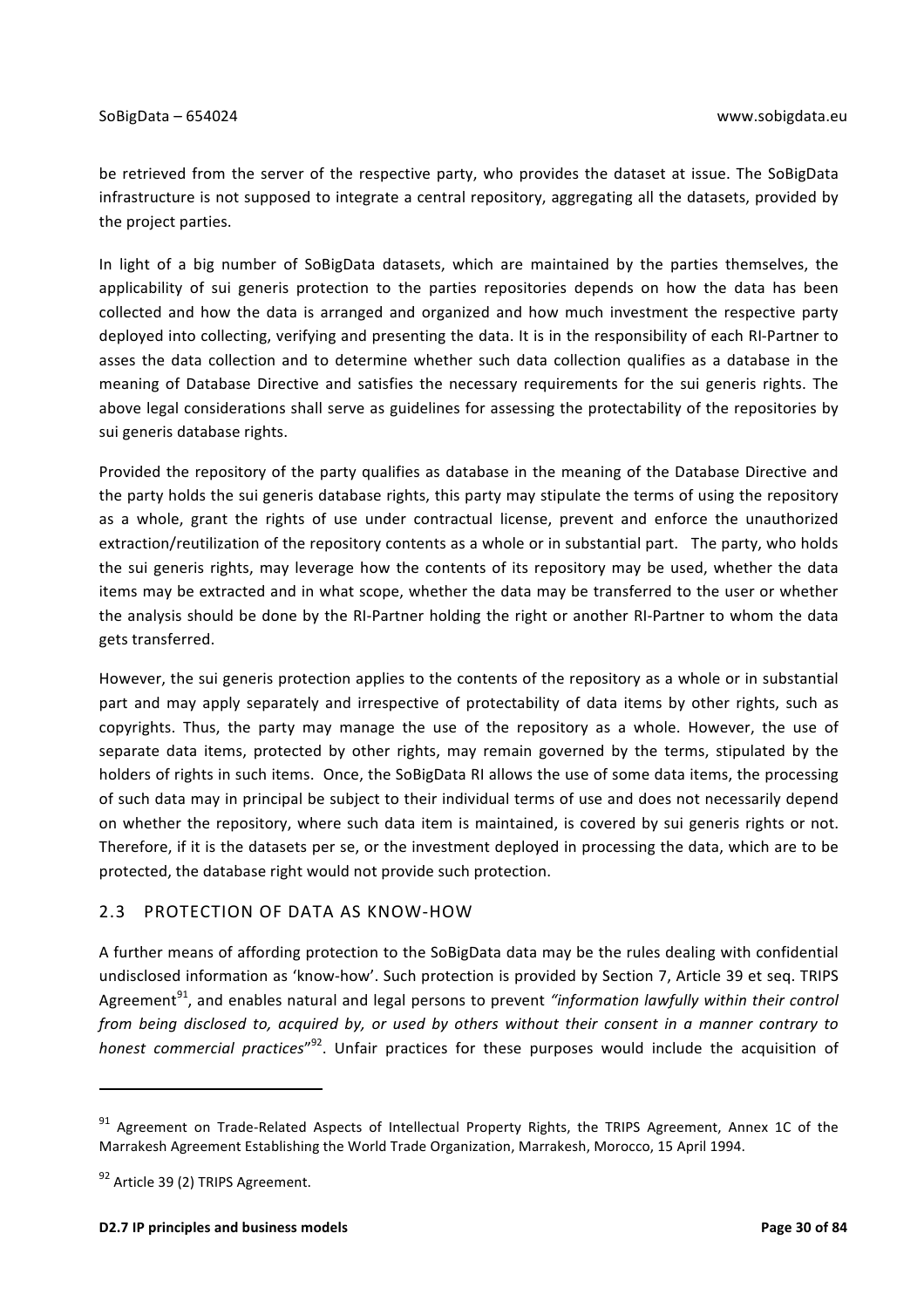information via violation of contractual duties, breach of confidentiality obligations, inducement to breach, etc.<sup>93</sup>

In order to be protectable, the relevant information should have the quality of protectable information within the meaning of Article 39 TRIPS Agreement. Article 39 (2) TRIPS Agreement provides protection to information, which:

"(a) is secret in the sense that it is not, as a body or in the precise configuration and assembly of its components, generally known among or readily accessible to persons within the circles that *normally deal with the kind of information in question;*

*(b)* has commercial value because it is secret; and

*(c)* has been subject to reasonable steps under the circumstances, by the person lawfully in control of the information, to keep it secret."

The first weak point of protecting the processed data as know-how is that as of now the legal framework on know-how protection in the EU is not harmonized. Although, there is a proposal for a draft directive on the protection of undisclosed information in the  $EU^{94}$  (the Draft Directive), before it is adopted and implemented, protection of know how remains dispersed through the national states of the EU Member States, and subject to varying requirements for and scope of protection<sup>95</sup>.

The Draft Directive, which is intended to harmonize the national laws in relation to know-how protection, in many aspects repeats the provisions of the TRIPS Agreement (in particular, it relates to the protectable subject matter and requirements for protection (Article 2), acts of unfair acquisition of information (Article 3), rights and remedies conferred (Article 5 et seq), etc.). In this regard it may also be queried how far the Draft Directive, if adopted, would improve the protection for data, the preparation of which consumed much effort, but which for one or another reason may not reach the level of protectable knowhow. Here the key obstacles in applying know-how protection to the processed data in research relate to the need (in order to be protected) for such data to be secret, subject to the confidentiality measures and have economic value.

Thus in SoBigData, as noted, there is a large mass of research data, comprising multiple data types, formats, words, figures, numerical parameters, abbreviations, etc. In order to satisfy the requirements for know-how protection, this data must first be secret and treated as such and, second, it must possess economic value. To satisfy the criterion of secrecy, the information, sought to be protected, must not be available and/or easily accessible to the broader public. The use of such information must be subject to

<sup>93&</sup>lt;sub>Footnote</sub> 10 to Article 39 TRIPS Agreement.

<sup>94</sup> Proposal for a Directive on the protection of undisclosed know-how and business information (trade secrets) against their unlawful acquisition, use and disclosure, Brussels, 28.11.2013, COM(2013) 813 final, 2013/0402 (COD).

<sup>95</sup> Hogan Lovells International LLP, Report on Trade Secrets for the European Commission, Study on Trade Secrets and Parasitic Copying (Look-alikes), MARKT/2010/20/D.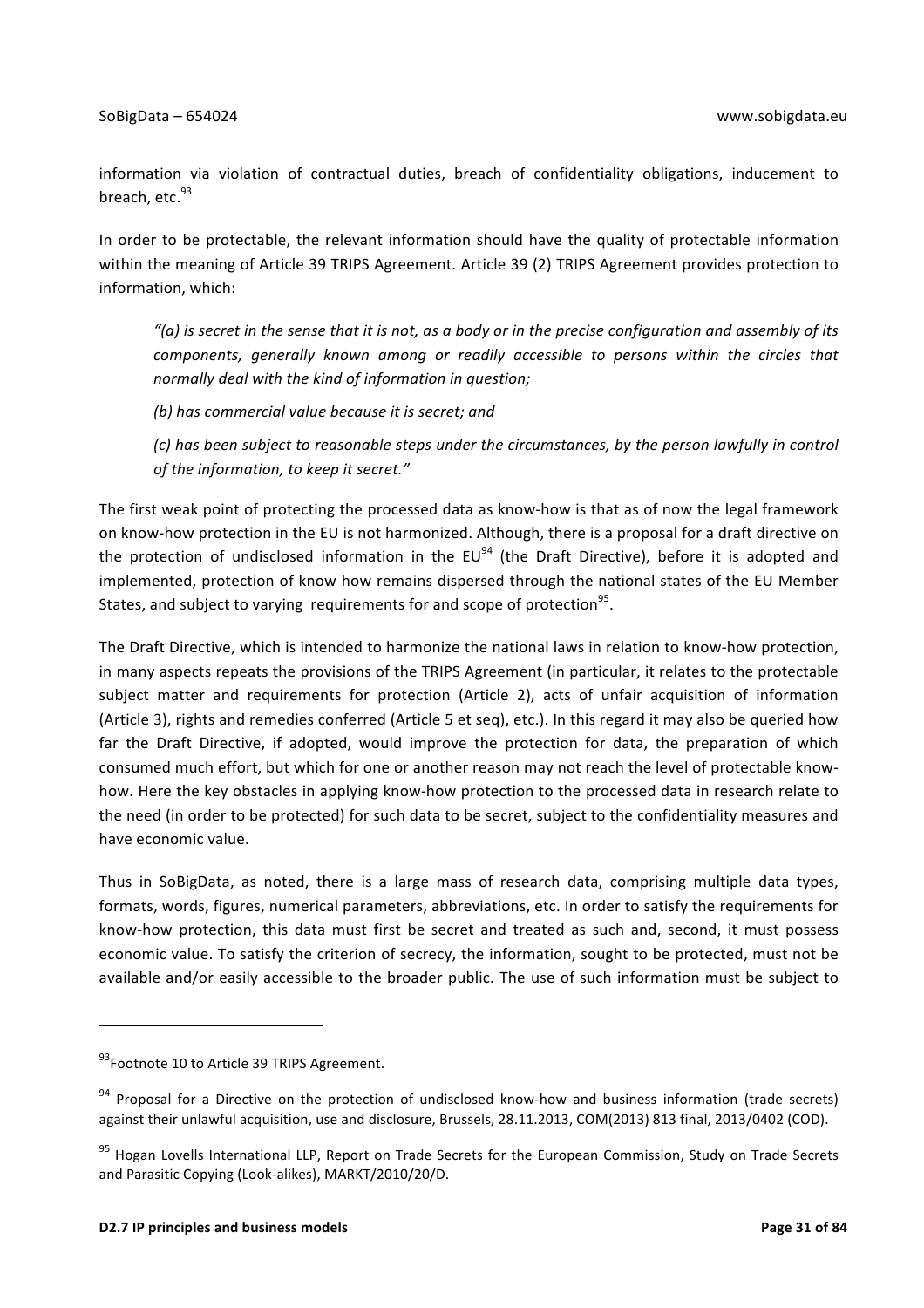confidentiality measures. The application of confidentiality measures means that the data must be stamped as "Confidential" and the sharing of such data must be made upon non-disclosure obligation. Disclosure of such datasets via Internet would by contrast destroy the regime of secrecy so that protection would be forfeited. As regards the requirement of economic value of know-how, this will be considered to be present if through publication, the research investment and competitive standing of the entity doing the work would be undermined $96$ .

In relation to the volumes of research data in SoBigData, this requirement, besides being at odds with the underlying culture of academic research, would create further workload. The data subject to the regime of confidentiality must first be strictly identified. The confidentiality mark would need to be attached to the data and any use and disclosure of such data to any third party (either RI-Partner or the user) must be made upon signing the non-disclosure agreement. This preservation of the confidentiality mark, conclusion of NDA and control over handling such data as confidential would present another challenge.

Against this background, know-how protection might, in principle, be considered as a possibility for protecting some defined amount of data, but hardly makes a feasible solution, when protection of large amounts of data, processed in SoBigData is sought. It also may operate against the principle of openness, if optimal use is to be made of the data by the research community, exploiting the full potential of available datasets.

### 2.4 OWNFRSHIP OF IP RIGHTS

The intellectual property law protects the results of intellectual activity or investment, deployed in creating socially beneficial goods, be they writings, inventions, music compositions, etc. Generally speaking, intellectual property law aims to remunerate creators and other producers of intellectual goods and services with exclusive time-limited rights to control the use of those productions. The IP rights do not apply to the physical object in which the creation may be embodied but instead to the intellectual creation as such  $97$ .

The distinction between ownership of IP rights in contrast to physical objects is well established in the law. 

Starting with the International law first, the Universal Declaration of Human Rights<sup>98</sup> treats ownership (Article 17) separately from copyrights and the right to participate in the cultural life (Article 27 (2)):

 $96$  K. Lodigkeit, Intellectual Property Rights in Computer Programs in the USA and Germany, Peter Lang GmbH, 2006, pp. 98-101.

<sup>97</sup> WIPO, The Concept of Intellectuaoperty, availal Prble at: http://www.wipo.int/export/sites/www/aboutip/en/iprm/pdf/ch1.pdf 10.08.2016. 

<sup>98</sup> UN Universal Declaration of Human Rights of 10.12.1948.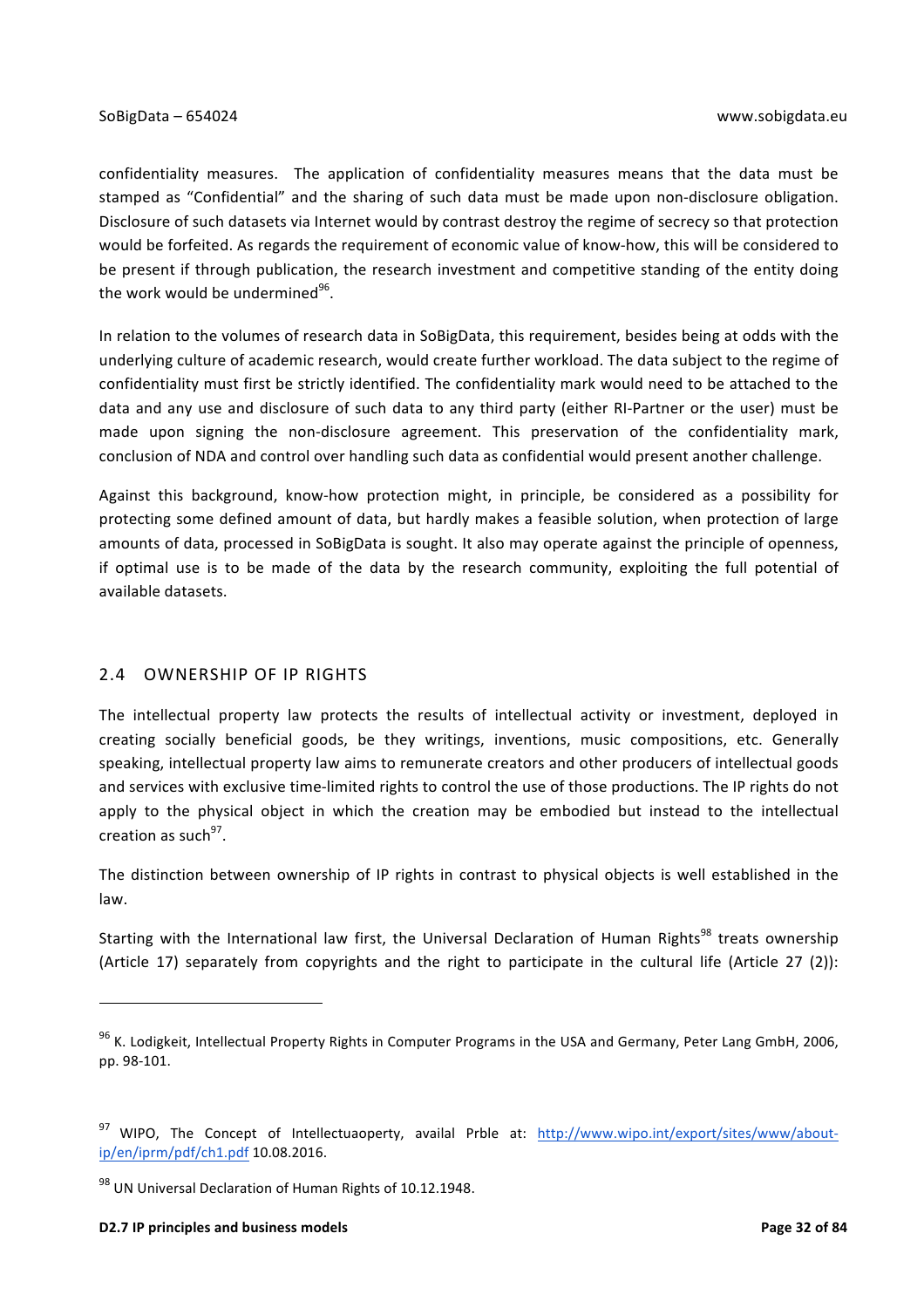"Everyone has the right to the protection of the moral and material interests resulting from any scientific, *literary or artistic production of which he is the author*". The UN International Covenant on Economic, Social and Cultural Rights<sup>99</sup> reflects this principle in Article 15 (1) (c): "*The States Parties to the present Covenant recognize the right of everyone...to benefit from the protection of the moral and material interests resulting from any scientific, literary or artistic production of which he is the author."* In both cases, the protection of the moral and material interests in the works resulting from intellectual activity is linked to the authorship, i.e. production in the literary, scientific and artistic domain<sup>100</sup>.

Proceeding to the European law, the notion of Intellectual Property appears for the first time in the EU Charter of Fundamental Rights<sup>101</sup>. In Article 17 (2), the Charter simply declares: "Intellectual property shall be protected." By this, the Charter makes clear that the provisions of Article 17 (1) apply to Intellectual Property as well<sup>102</sup>. Article 17 (1) states: "*Everyone has the right to own, use, dispose of and bequeath his* or her lawfully acquired possessions." In transposition to the Intellectual Property law, it means that everyone has the right to own, use, dispose of and bequeath his IP at his own discretion.

However, Intellectual Property constitutes an atypical type of ownership. Distinction between ownership over a manuscript, where opinions of the author are incorporated, and ownership over expressed opinions of the author was made by a number of prominent scientists in the 1780-ies<sup>103</sup>. And it is the author of the opinions, and not the possessor of a manuscript, who owns a "natural, inborn and *inalienable right*"<sup>104</sup> over the expressed opinions. A work with the expressed opinions of the author as a product of his intellectual activity constitutes an object of IP protection; the ownership over these opinions constitutes the right, attributable to the creator of the work alone<sup>105</sup>.

 $^{102}$ Hans D. Jarass, EU-Grundrechte, 2005, S. 485 ff; EuGHE 1998, I-1953 Rn. 21 = GRUR Int.

<u> 1989 - Jan Samuel Barbara, margaret e</u>

105 Schack, supra.

<sup>99</sup> UN International Covenant on Economic, Social and Cultural Rights, Adopted and opened for signature, ratification and accession by General Assembly resolution 2200A (XXI) of 16 December 1966, entry into force 3 January 1976, in accordance with article 27.

 $100$  Article 2 Berne Convention; Jakob Schneider, Menschenrechtlicher Schutz geistigen Eigentums, 2006; Haimo Schack, Zur Rechtfertigung des Urherberrechts als Auschliesslichkeitsrecht, in Geistiges Eigentum: Schutzrecht oder Ausbeutungstitel? Springer, Volume 5, 2008.

 $101$  CHARTER OF FUNDAMENTAL RIGHTS OF THE EUROPEAN UNION 2012/C 326/02, OJEU, C 326/391, 26.10.2012.

<sup>1998, 596 -</sup> Metronome Musik/Music Point Hokamp.

<sup>&</sup>lt;sup>103</sup> Immanuel Kant, Von der Unrechtmäßigkeit des Büchernachdrucks, 1785, Nachgedruckt in UFITA 106 (1987) 137-144, mit einer Einführung von Hubmann 145-154; Schack, supra; Le Chapeliers in den Beratungen des ersten französischen Urhebergesetzes von 1791, See: André Bertrand, Le droit d'auteur, Paris 1991, S. 47; Schack, UrhR, Rn. 100.

<sup>104</sup> Fichte, Beweis der Unrechtmäßigkeit des Büchernachdrucks, 1793, nachgedruckt in UFITA 106 (1987) 155-172, 163: Schack, supra.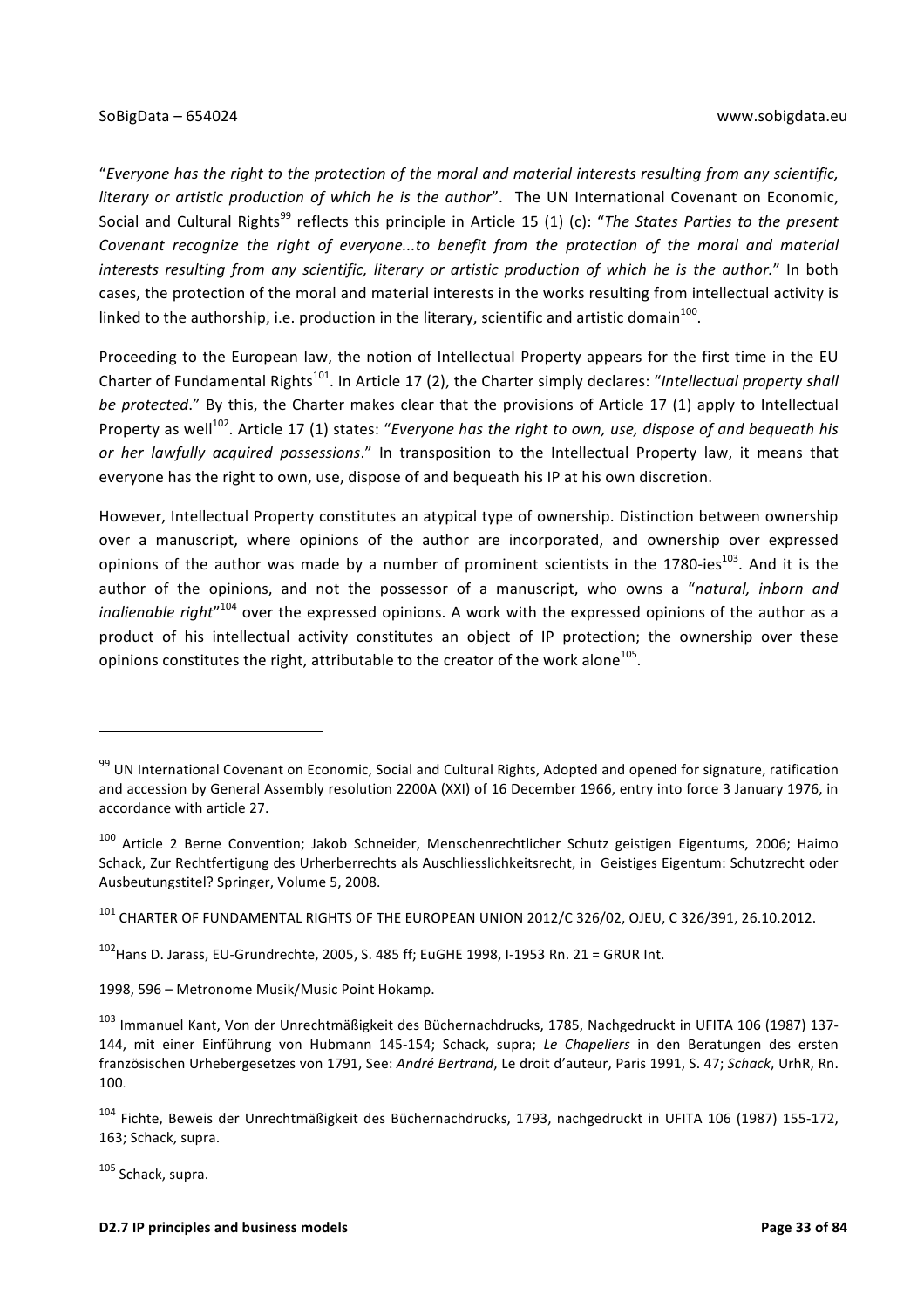An approach, taken by Herbert Zech, to divide the information into three layers: semantic, syntactic and structural<sup>106</sup> may support and clarify this distinction better. This division resides on differentiation of information into content layer, code layer and physical layer, represented by Benkler<sup>107</sup> and Lessig<sup>108</sup>. The semantic layer of Zech corresponds to the contents, which the information bears (e.g. expressed opinions), syntactic layer is the level of symbols, in which such information is recorded (e.g. the text of the manuscript), the structural layer would be the tangible medium, where such information is embodied (e.g. manuscript per se). The primary goal here is to categorize the existing legal rights in relation to the various informational goods $^{109}$ .

Building on this, a starting point for determining the holder of IP rights would be to establish whether some dataset qualifies as an object protected by IP rights, what type of IP applies and to define the holder of IP rights according to the origin of a work and the applicable law, respectively.

The relations of ownership with regard to works, protected by copyrights, are normally governed by the copyright laws. According to the general principle of copyright, original copyright passes to the creator. It means, the person, who created a copyrighted work, typically acquires copyrights in this work, unless this principle is overridden by the law or by the contract. For example, in case of computer software, created in employment relation, software copyrights pass to the employer<sup>110</sup>. Who owns copyrights in works, created in employment relation, depends on the principles of the national copyright law. For example, the German copyright law attributes copyrights in a work, created in employment relations, to the author. This principle may also be derogated from by the contract  $111$ .

According to these general principles of copyright, in circumstances, where the user creates a copyrighted work using the SoBigData facilities, the copyright would normally pass to that user. It may be demonstrated by the example of writing a thesis using Microsoft word or taking a picture by Nikon camera. In both cases, copyrights in a thesis and image rights in a picture would pass to the user alone. Neither Microsoft nor Nikon may claim copyrights. What requirements the works must sustain in order to be protected by copyright, we considered in Section 2.1.2 above. The legal requirements for application of sui generis database rights and the beneficiaries of such protection we described in Section 2.2 above.

 $106$  Zech, Daten als Wirtschaftsgut – Überlegungen zu einem "Recht des Datenerzeugers", CR 2015, 141; Hoeren/Völkel in Big Data und Recht, S. 20.

 $107$  Y. Benkler, From Consumers to Users: Shifting the Deeper Structures of Regulation.

 $108$  L. Lessig, The Future of Ideas, The Fate of the Commons in a Connected World, New York 2002.

 $109$  H. Zech, supra, p. 2.

 $110$  Article 2 (3) Directive 2009/24/EC of 23 April 2009 on the legal protection of computer programs, OJEU L 111/16, 5.5.2009. 

 $111$  Article 43 Act on Copyright and Related Rights (Copyright Act) of Germany.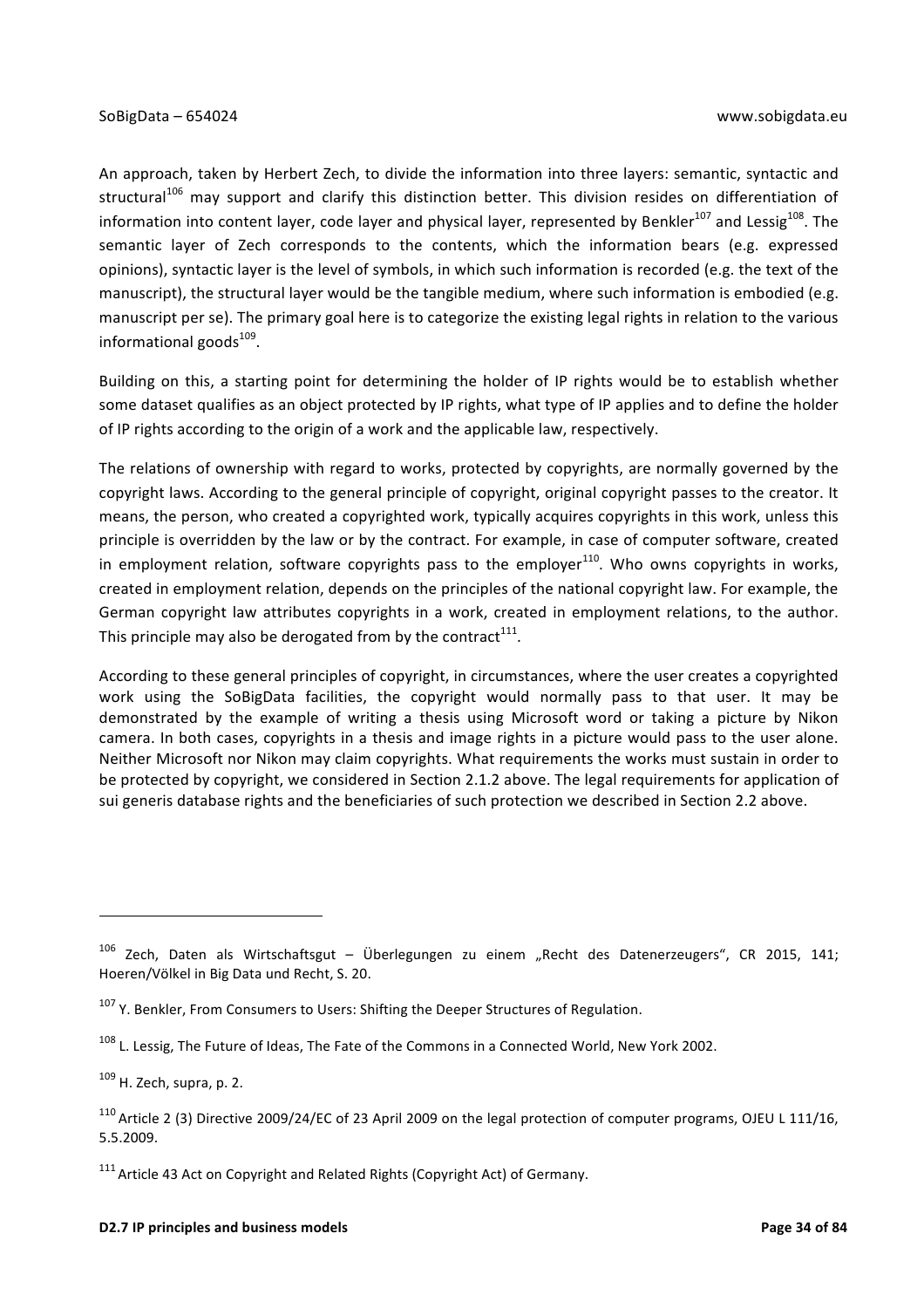# **3 RESPONSIBLE IP PRINCIPLES**

As noted in Section 2 above, the SoBigData RI is supposed to aggregate a large amount of data from various sources. A number of datasets are already available. This data includes call graphs from mobile phone call data, networks crawled from many online social networks, including Facebook and Flickr, transaction micro-data from diverse retailers, query logs both from search engines and e-commerce, societywide mobile phone call data records, GPS tracks from personal navigation devices, survey data about customer satisfaction or market research, billions of tweets, and data from location-aware social networks. The dataset catalog is available at: http://www.sobigdata.eu/private/ouhnr3inebchcerhncurhebcnhn8749892/datasets. 

The preliminary analysis conducted on the SoBigData datasets explored - to the extent possible within the given descriptions - the substance of the datasets, the potential application of IP rights (e.g. copyrights, image rights, related rights, database rights), the terms of use (license), whether special requirements apply to the sharing of such datasets, the basic rights, which are supposed to go to the user, etc. The results of this analysis, reflecting the data types, applicable IP rights and terms of use for each of 63 datasets are accumulated in table, attached as Appendix B to this deliverable.

For instance, a number of SoBigData datasets, like Aalto-Twitter, No 4, Archive Twitter Dataset, No 5, Italian Twitter Dataset, No 30, make use of the data of the social platform Twitter. Twitter content may be protected by copyright and data protection law and reside within proprietary rights of Twitter. Use of the Twitter content is subject to the Twitter Terms of Use<sup>112</sup>. And when the Twitter content is integrated from Twitter via Twitter API, then the use of the Twitter content by a third party service (connecting to Twitter and retrieving Twitter content via Twitter API) is governed by the Twitter API license agreement(Twitter Developer Agreement)<sup>113</sup>Twitter API license agreement makes a binding contract between Twitter, acting as the licensor, and a third party developer, acting as a licensee, and governs the access to and use by a developer of the Licensed Material from Twitter, which includes Twitter API and Twitter Content. Acceptance of the API license agreement by a developer is a precondition for obtaining access to and using Twitter API. A third party developer, who makes use of the Twitter API for connecting his service to Twitter for data sharing, agrees that he has read and agrees to "COMPLY WITH AND TO BE BOUND BY THE TERMS AND CONDITIONS OF THIS AGREEMENT AND ALL APPLICABLE LAWS AND REGULATIONS IN THEIR ENTIRETY WITHOUT LIMITATION OR QUALIFICATION."<sup>114</sup> Against this background, a RI-Partner, who retrieves Twitter content via Twitter API, is bound by the Twitter API license agreement and agrees to use the Twitter content in accordance with the terms, stipulated by Twitter.

Provided the Twitter data is collected via Twitter API, then according to the Twitter Developer Agreement, Section I B, the developer, who integrates Twitter API for data sharing into his services, may: "2. Copy a

<sup>112</sup> https://twitter.com/tos?lang=en https://dev.twitter.com/overview/terms/agreement https://dev.twitter.com/overview/terms/policy#6.Update\_Be\_a\_Good\_Partner\_to\_Twitter

 $113$  Twitter developer agreement, available at: https://dev.twitter.com/overview/terms/agreement  $114$  Ibid.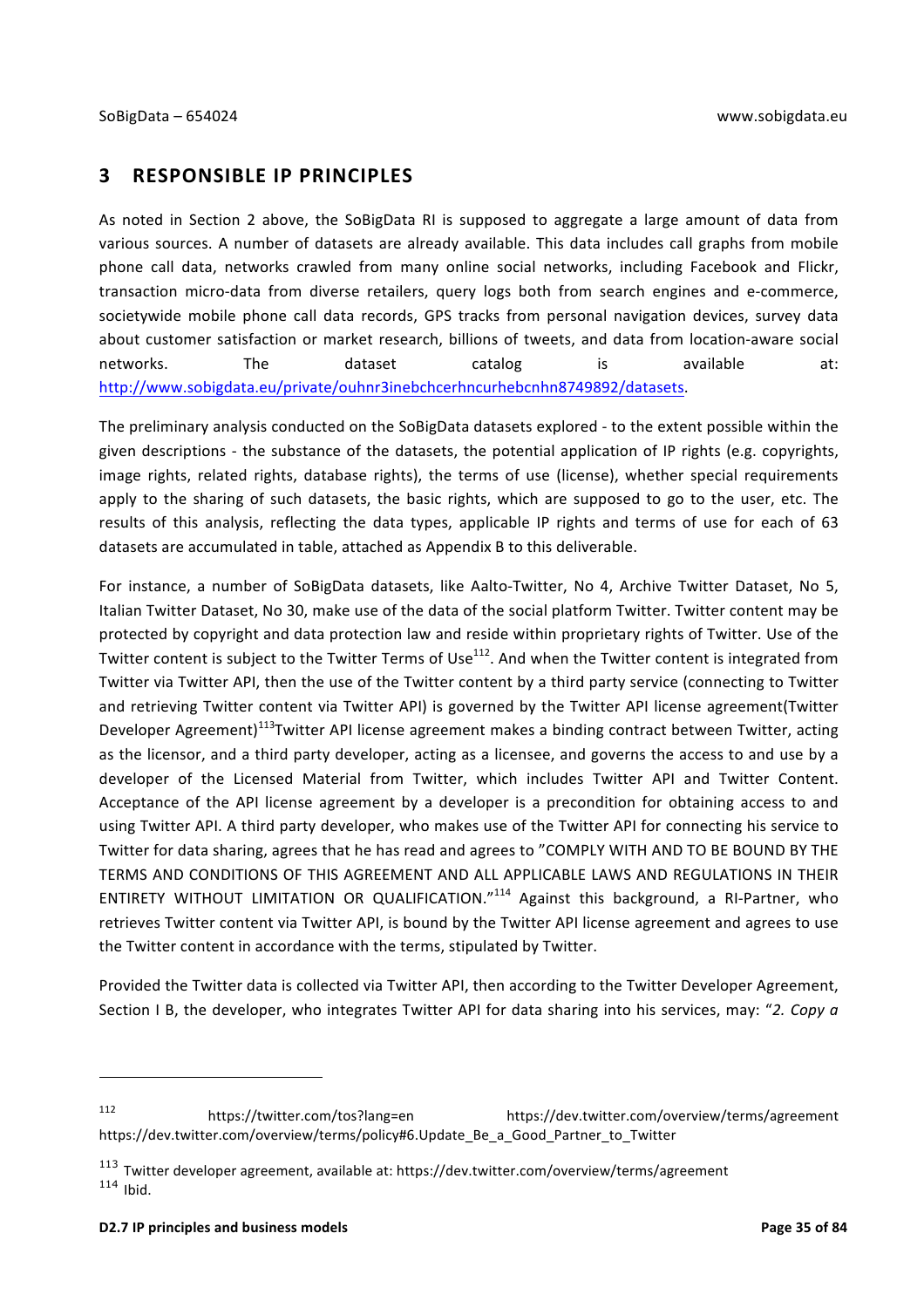*reasonable amount of and display the Content<sup>115</sup> on and through your Services<sup>116</sup> to End Users<sup>117</sup>, as* permitted by this Agreement;... 3. Modify Content only to format it for display on your Services;"

In addition to the Twitter API license agreement, Twitter provides some guidelines and rules for developers, "who interact with Twitter's ecosystem of applications, services, website, web pages and *content ("Twitter Services"). Policy violations are also considered violations of the Developer*  Agreement.<sup>"118</sup> According to the Twitter Developer Policy, Section I.F "Be a good partner to Twitter", a developer (referred by Twitter as "you") agrees to the following:

"2.If you provide Content to third parties, including downloadable datasets of Content or an API that returns Content, you will only distribute or allow download of Tweet IDs and/or User IDs.

a.You may, however, provide export via non-automated means (e.g., download of spreadsheets or PDF *files, or use of a "save as" button)* of up to 50,000 public Tweets and/or User Objects per user of your Service, per day.

*b.Any* Content provided to third parties via non-automated file download remains subject to this Policy."<sup>119</sup>

In this constellation, the user has a right to use the Twitter content as part of/in course of using SoBigData services. Any subsequent use of the Twitter data is subject to the terms of Twitter. For further details please see Appendix B. Appendix B provides an initial overview of the SoBigData datasets, applicable rights and terms of use. As of the current stage of the project development and use cases, analysed so  $far^{120}$ , the usages expected to be made of SoBigData datasets within the project, which are possibly in breach with the licence terms have not been identified.

As the analysis of the SoBigData catalog shows, most data resources have been collected from external sources (which in some cases may not be existing/be available anymore) and/or generated by the RI-Partners themselves. Against this background, these are the RI-Partners, who provide the data to the SoBigData RI, who possess the necessary access to the information about the source, from where the data has been collected, about the means, how such data was collected (e.g. crawling, API, copy and paste, procession by analytical tools, etc.) or generated (e.g. output of data procession, raw data, etc.), the legal basis of such data collection and/or generation and last but not least about the terms, under which such data has been collected/generated and may be provided into use.

 $115$  Tweets, Tweet IDs, Twitter end user profile information, and any other data and information made available to you through the Twitter API or by any other means authorized by Twitter, and any copies and derivative works thereof.

 $116$  Your websites, applications and other offerings that display Content or otherwise use the Licensed Material.

 $117$  Users of your Services, who are bound to enforceable service terms with you.

<sup>118 118</sup> Twitter Developer Policy, available at: https://dev.twitter.com/overview/terms/policy#6.Update\_Be\_a\_Good\_Partner\_to\_Twitter  $119$  Ihid.

<sup>120</sup> SoBigData, Exploratories & Stories, available at: https://support.d4science.org/projects/sobigdata-eu/wiki.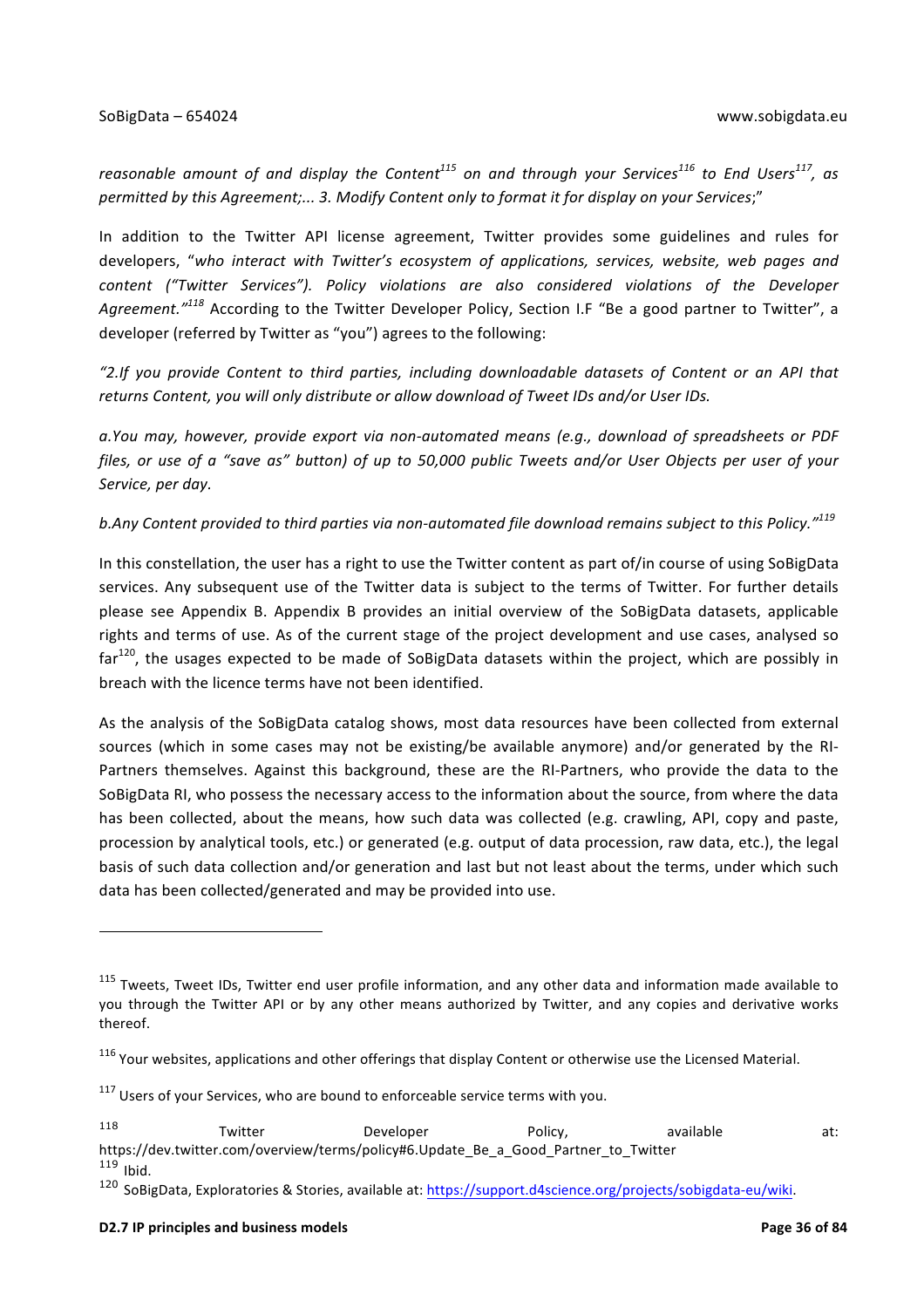As of the stage of the preliminary legal analysis of SoBigData datasets and applicable legal terms, represented in this Deliverable, the RI-Partners, who keep/make the data available for the SoBigData project, have been instructed to investigate the terms, applicable to the datasets, which they provide, and define the usages, which are allowed to be carried out with their data in the SoBigData project. LUH, with the technical and organizational support of TUDelft, CNR, UNIPI, will follow the process of providing the SoBigData datasets with the applicable terms of use, and will provide the legal support in this process, as may be required. On its part and to the extent possible within the information available in SoBigData, LUH will conduct the legal analysis of SoBigData use cases against compliance with the terms, governing the data used in the use cases concerned, and will report the findings in the deliverables of Task 2.4.: D.2.4 IP principles and business models (M12, M24, M36 Type: R)<sup>121</sup> to follow. If SoBigData is aimed to be provided as a transparent infrastructure, the IPR, applicable to the datasets and simple rights and terms of use for each dataset should be clear to the user. Compliance with the rights of third parties makes one of the most important IP principles, which need to be maintained within the SoBigData platform. As one of the approaches how to manage the IP issues in SoBigData it is suggested to integrate the necessary information regarding the IPR into the metadata of each dataset. The definition of appropriate description/metadata to the SoBigData datasets is to be carried out within WP10, T10.1 e-infrastructure interoperability. Task 10.1 provides for "Definition of the e-infrastructure resource model: types of resources (e.g. datasets, services, algorithms) and metadata properties of the resources (e.g. *classifications, access parameters, hardware parameters, IPR issues, input/output data types)."<sup>122</sup>* These activities shall last over the project lifetime and interrelate with WP8 and WP9, "starting from their *current status in existing national infrastructures (see WP7) and different research areas in order to align the community towards common and agreed-upon best practices. Task leader: CNR. Participants: ALL* PARTNERS". The integration will be carried out within Task 10.2. Integration to the e-infrastructure.<sup>123</sup>

It is recommended that the IP metadata should reflect the type of IPR, which may be applicable to the dataset at issue, the source, where the dataset originates from, license (terms of use) and link to the license, basic user rights, requirements applicable for display and distribution, restrictions on use, if any, etc. The list of IP-metadata, recommended for integration into the data management in SoBigData is provided in Appendix A. The IP metadata should be completed by the partner, who provides the data to the SoBigData platform and has the necessary knowledge and access to the information about the data that he provides.

The legal analysis on IPR issues in the SoBigData project is ongoing and will be refined in subsequent deliverables, producible in WP 2, T. 2.4 Intellectual property and data ownership framework T 2.4 is responsible for the deliverables "D.2.4 IP principles and business models (M12, M24, M36 Type: R). Report describing responsible IP principles and practices in SoBigData and listing of best practices that have *evolved* in and outside SoBigData so as to accommodate both legitimate IP claims in Data and privacy *related rights." 124*

 $121$  SoBigData Proposal/DOW, footnote 1, supra, WP2, T.2.4, p. 44 et seq.

 $122$  Ibid, WP10, p. 72 et seq.

 $123$  Ibid.

 $124$  Ibid, WP2, p. 44 et seq.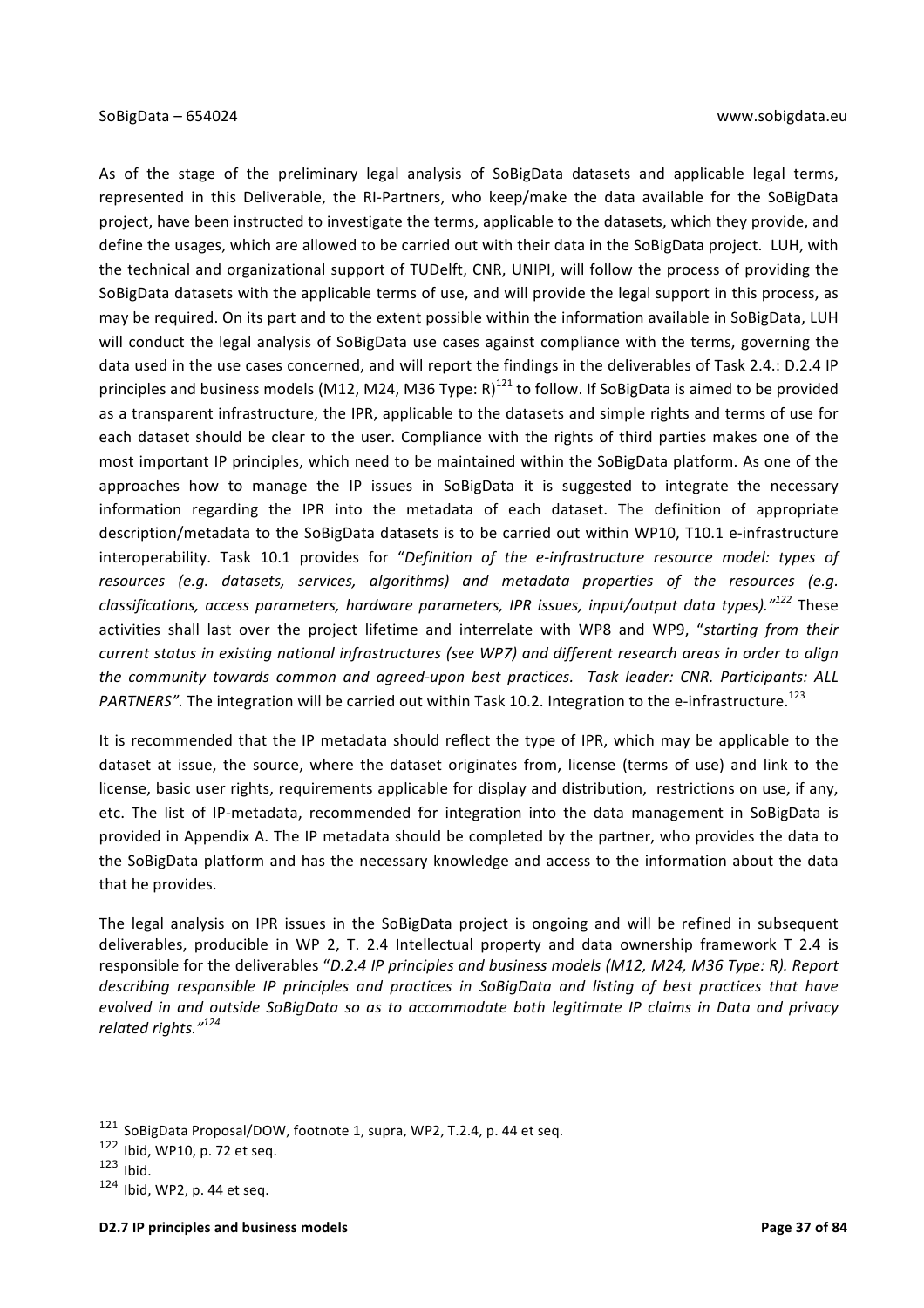# **4 DATA OWNERSHIP ISSUES**

In this section we elaborate on the issue of data ownership and focus on the questions of to whom belongs the data generated in the SoBigData research project and who owns the personal information.

#### 4.1 A NOTION OF DATA OWNERSHIP

Data have become an important economic good. There are numerous business models that base on the systematic collection and processing of (personal) data for the purpose of selling the data. It is hoped through analysis of the data to discover new correlations which can be commercially exploited. There is a growing interest in an allocation of data in the sense of "ownership".

The law typically understands (in simplified terms)<sup>125</sup> ownership as the societally recognized right of a person (legal or natural) to exert exclusive control over a thing<sup>126</sup>. However, things typically do not emanate their state of ownership. Simply looking at an object will not tell you who the owner is. In order to facilitate legal transactions, both the common law<sup>127</sup> and the civil law<sup>128</sup> have variations of the idea that possession, for example physical control, is generally indicative of ownership.

However, possession of data is not as clearly definable as is possession of chattels. Indeed, the intangible nature of data or information means that traditional approaches to ownership cannot be easily applied to it. A tangible asset, for example a hammer, is fully rivalrous – it can only be used in a zero-sum fashion. This is in contrast to intangible assets such as data, which can be replicated without limit and are nonrivalrous, i.e. which can principally be used by more than one person simultaneously without their

 

 $125$  This simplification ignores that society does not recognize any absolute property right, as becomes clear for example during a criminal investigation, where the state can seize property. See also article 14 paras 1 and 2 of the German Basic Law (Grundgesetz): "(1) Property and the right of inheritance shall be guaranteed. Their content and limits shall be defined by the laws. (2) Property entails obligations. Its use shall also serve the public good." See also Barbara J Evans, 'Much ado about data ownership', (2011) 25 Harv. J. L. & Tech. 79 et seqq, p. 69-130.

 $126$  See the following description of how people imagine property to be: "There is nothing which generally strikes the imagination, and engages the affections of mankind, as the right of property; or that sole and despotic dominion which one man claims and exercises over the external things of the world, in total exclusion of the right of any other individual in the universe." William Blackstone, Blackstone's Commentaries on the Laws of England (first printed in 1765), .P 2 The Rights of Things. Book II. Ch. i. Accessible at http://avalon.law.yale.edu/18th\_century/blackstone\_bk2ch1.asp.

 $127$  Carol M. Rose, 'Possession as the Origin of Property', (1985) Faculty Scholarship Series, Paper 1830, see http://digitalcommons.law.yale.edu/fss\_papers/1830, p. 74 et seqq.

 $128$  E.g. section 1006 of the German Civil Code (Bürgerliches Gesetzbuch).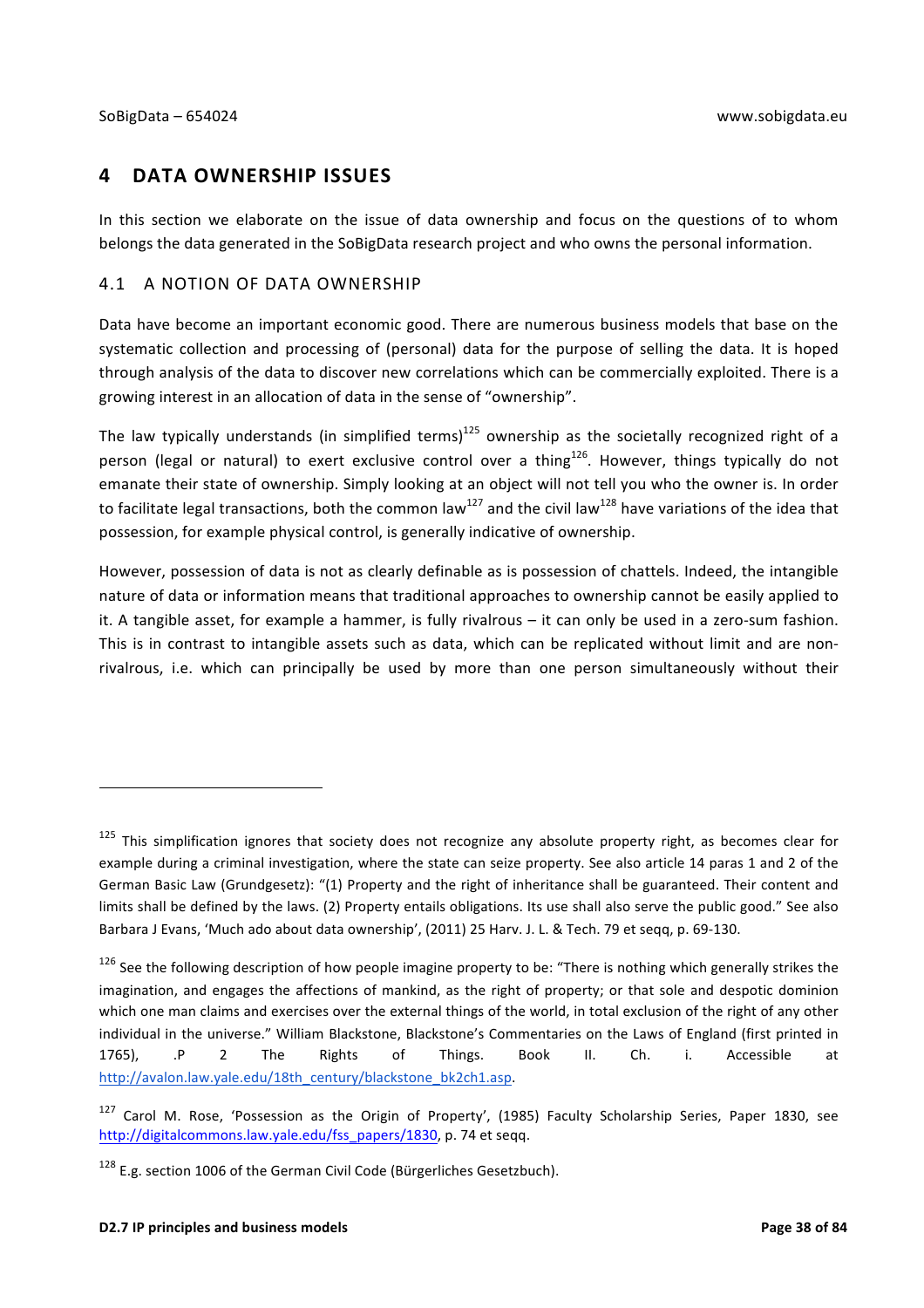usefulness being affected<sup>129</sup>. This can be particularly seen where data is stored in the cloud. A multitude of parties may have (simultaneous) access to data stored in the cloud.

Even though basically all jurisdictions have adopted<sup>130</sup> so-called intellectual property rights such as copyright, patents, and trademark, which grant a type of control over certain intangibles, the data per se, where the protected objects may be encoded (such as patent description) may not fall under the IPR regime $^{131}$ .

Another important aspect is to define the terms "information" and "data" more closely, as part of determining what the putative object of legal protection should be. This would serve as an important clarificatory step, as currently different areas of science and law operate with diverse terms. Thus, when it comes to personal data, the law on data protection operates with the term "data"<sup>132</sup>. The criminal law, dealing with information in the context of computer technologies, speaks about "computer data", meaning "any representation of facts, information or concepts in a form suitable for processing in a computer system, including a program suitable to cause a computer system to perform a function"  $^{133}$ . By contrast, intellectual property law and the competition law, when protecting know how, use the term information<sup>134</sup>. Dreier suggests understanding the "*information in the sense closer to "data" than to* knowledge"<sup>135</sup> and highlights the role of IP rights as "legal rules which [ ... ] regulate the generation, flow, storage and use of information".

#### 4.2 GOVERNING USE OF DATA BY CONTRACTUAL RELATIONS

The control over data, which is available or processed in the SoBigData RI, needs to be considered in the complex of factors and legal relations, which surround the generation of data. Such factors include the materials, with and on which the research producing the data has been conducted, and the rights thereto,

<sup>&</sup>lt;sup>129</sup> Barbara J Evans, 'Much ado about data ownership', (2011) 25 Harv. J. L. & Tech. 78, p. 69-130.

 $130$  See as a proxy for this statement the list of member states of the World Intellectual Property Organization, available at: http://www.wipo.int/members/en/.

<sup>&</sup>lt;sup>131</sup> Gilad Rosner, 'Who owns your data?' in Proceedings of the 2014 ACM International Joint Conference on Pervasive and Ubiquitous Computing: Adjunct Publication (UbiComp '14 Adjunct). ACM, New York, NY, USA (2014), 623-628, 625. DOI=10.1145/2638728.2641679, see http://doi.acm.org/10.1145/2638728.2641679.

<sup>132</sup> Article 2 Data Protection Directive.

<sup>&</sup>lt;sup>133</sup> Council of Europe, CONVENTION ON CYBERCRIME, Budapest, 23.XI.2001.

<sup>&</sup>lt;sup>134</sup> Article 39 TRIPS Agreement; Commission Regulation (EU) No 316/2014 of 21 March 2014 on the application of Article 101(3) of the Treaty on the Functioning of the European Union to categories of technology transfer agreements Text with EEA relevance OJ L 93, 28.3.2014, p. 17-23.

 $135$  T. Dreier, 'Regulating information: Some thoughts on a perhaps not quite so new way of looking at intellectual property'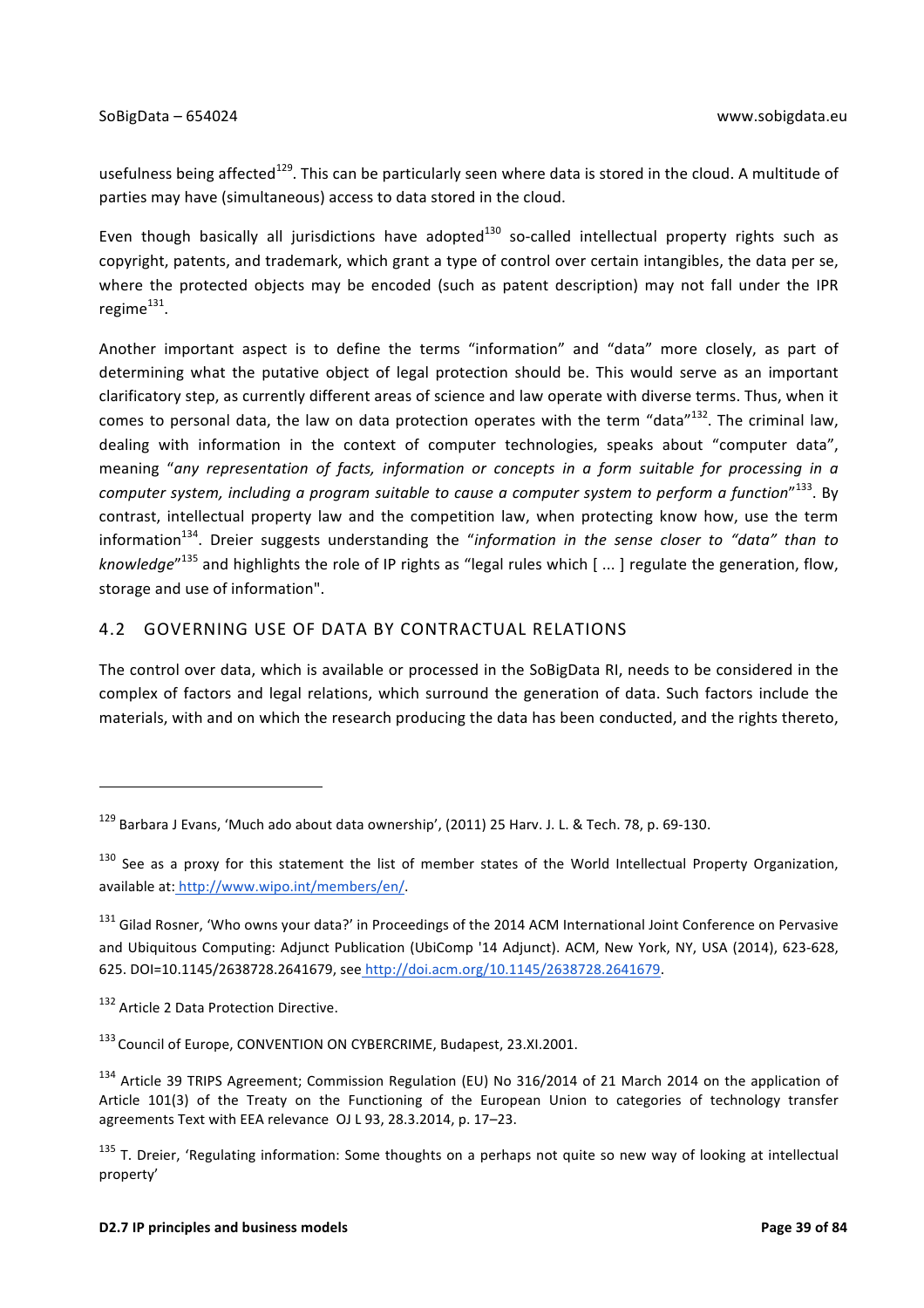the legal and contractual relations, under which the work, generating the data has been performed, the contractual regulations over the results of such work, etc.

"Ownership" may not be considered as an absolute right in relation to data. The legal relations in respect of data outputs and research results are therefore regulated by contracts between the parties. The term "ownership", used in the literature or some legal documents, does not create an absolute right for the party of the contract referred to as the "owner".

In the context of research projects, the materials, which serve the purposes of research (e.g. instruments, computers, etc.) and which have been acquired from the budget costs of the universities normally pass into the ownership of the state (or federal state or province) as a carrier of the university. However, the ownership over the research materials does not automatically lead to the ownership of research results<sup>136</sup>. Ownership may also be acquired via processing.

The research projects are normally conducted by educational or research institutions and the research is typically done by the research associates, who are bound by the employment relations with the institution. The attribution of ownership over the research results occurs via the employment relations. Usually, the research associates conduct the research on the materials of the institution and achievement of scientific results in dependent position belongs to their employment obligations. In such circumstances, the researcher receives remuneration for the work he does, the institution acquires the ownership and also the exploitation right over the achieved results, provided otherwise is not stipulated by the  $control<sup>137</sup>$ .

Provided the research results achieve the IP protection by copyrights or database rights, the ownership over such rights needs to be considered in the context of IP law, as we described in Section 2.4 above.

Students or PhD students, who produce some research results under a membership relation to the university, do not have an obligation to create some type of ownership and are not obliged to pass the ownership to the supervisor. In this constellation, the respective student owns the results of his work. In contrast, the PhD students, who are bound by the employment relations with the university and do the research by order of the university, fall under the regulation of ownership relations in employment, considered above. Thus, the ownership over research results, achieved by the PhD student in the employee position, would normally pass to the institution.<sup>138</sup>

In third party funded projects, the relations of ownership over the research results are typically governed by the contract. The sponsor is typically interested to exploit the project results and funding is typically granted upon condition that the sponsor acquires the ownership and exploitation rights over the research

 

 $136$  H.-D. Lippert, Wem gehören Daten, die im Rahmen von Forschungsprojekten gewonnen werden? in Geistiges Eigentum: Schutzrecht oder Ausbeutungstitel? Springer, Volume 5, 2008.

<sup>137</sup> Ibid, pp. 364-365.

<sup>138</sup> H.-D. Lippert, supra.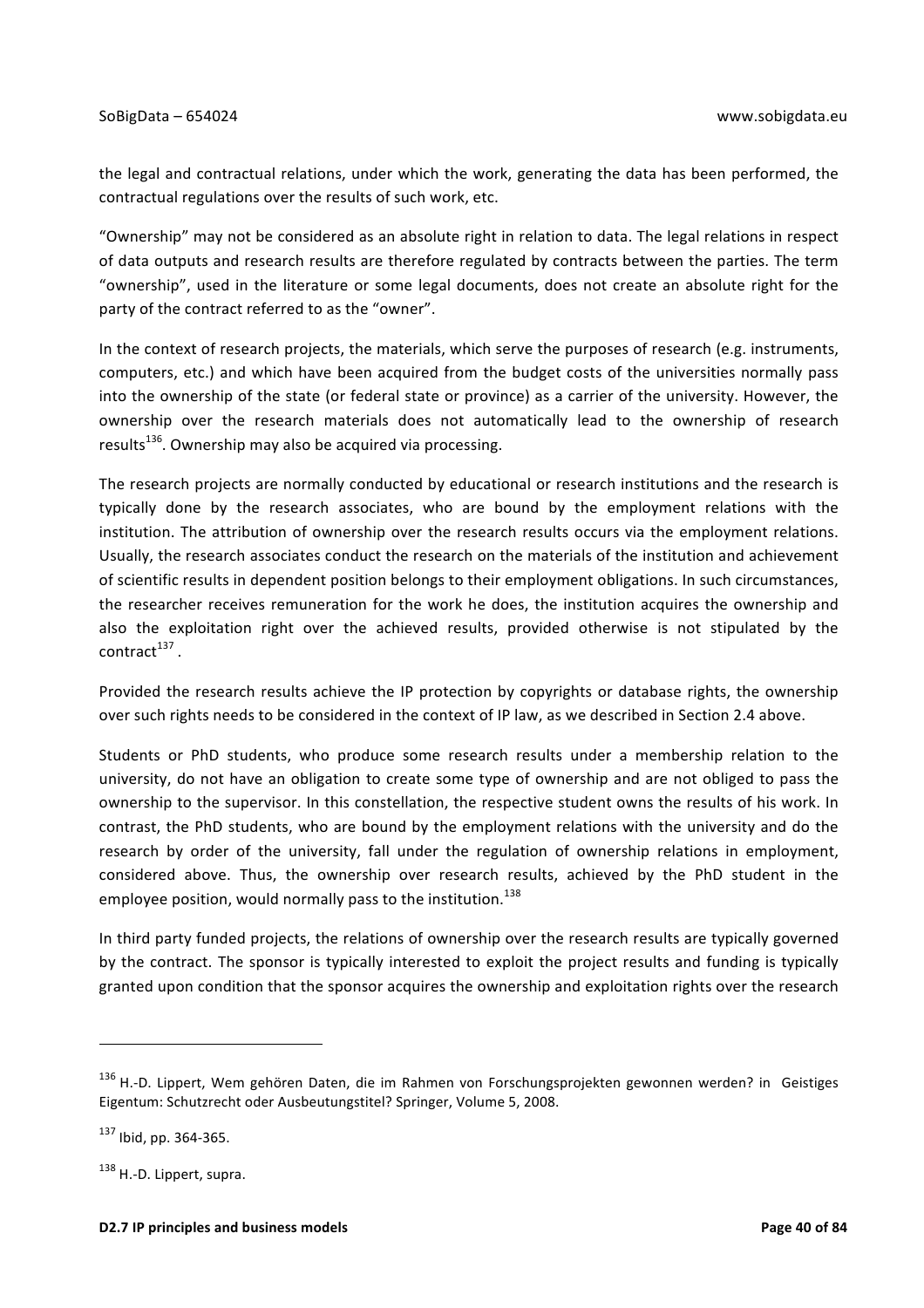results. This model does not cause problems in the practice, because the acquisition of ownership and exploitation rights is typically foreseen by the contract. The participating institutions are bound by these contractual relations and it is their obligation to procure the ownership over the research results from the persons, whom they engage into the project. This principle may be derogated from by the contract. In case of Horizon 2020 funded projects, the ownership of results passes to the party or parties, who conduct the work. The ownership of results is typically regulated by the Consortium Agreement. In Section 8, the template Consortium Agreement, based on the DESCA Model 1.2., provides that "*Results are owned* by the Party that generates them."<sup>139</sup>

Against these considerations, no hard rule with respect to the data ownership in SoBigData may be inferred. Who owns the data and who owns what rights in respect of the data, collected by the SoBigData platform, needs to be assessed on the case by case basis depending on the dataset at issue, the substance of such dataset, the legal relations surrounding its creation and provisions of the national law, applicable to it.

#### 4.3 OWNERSHIP OF PERSONAL INFORMATION

The personal data in the European Union is subject to a data protection framework that grants certain rights to its use to a number of actors and creates a rights and control regime under which the use of the data is regulated. There are opinions in the scientific literature that assume that in the case of personal data the data subject is given by the data protection regulations sufficient rights of disposal regarding his or her personal data which is why a "quasi-ownership" would be justified<sup>140</sup>. However, the data subject does not have unrestricted power of control over the data and he cannot transfer his legal position<sup>141</sup>.

Although there are increasingly voices calling for ownership of data  $-$  be it personal or non-personal- it is also questionable whether it is desirable to establish such a right. On the one hand it is argued that legal insecurities are harmful for the development of data based markets<sup>142</sup>. On the other hand it is argued that

http://www.desca-2020.eu/fileadmin/content/Desca\_2020\_1.2/DESCA2020\_v1.2\_March\_2016\_with\_elucidations.pdf .

<sup>&</sup>lt;sup>139</sup> DESCA - Horizon 2020 Model Consortium Agreement (www.DESCA-2020.eu) Version 1.2, March 2016:

 $140$  Kilian, Strukturwandel der Privatheit, in Wovon – für wen – wozu. Systemdenken wider die Diktatur der Daten – Wilhelm Steinmüller zum Gedächtnis, S. 210.

 $141$  Zech, Daten als Wirtschaftsgut – Überlegungen zu einem "Recht des Datenerzeugers", CR 2015, 141; Hoeren/Völkel in Big Data und Recht, S. 20.

<sup>&</sup>lt;sup>142</sup> Sahl, Brauchen wir ein Datenschutzrecht für Maschinendaten?, https://berliner-datenschutzrunde.de/node/162, 15.04.2015.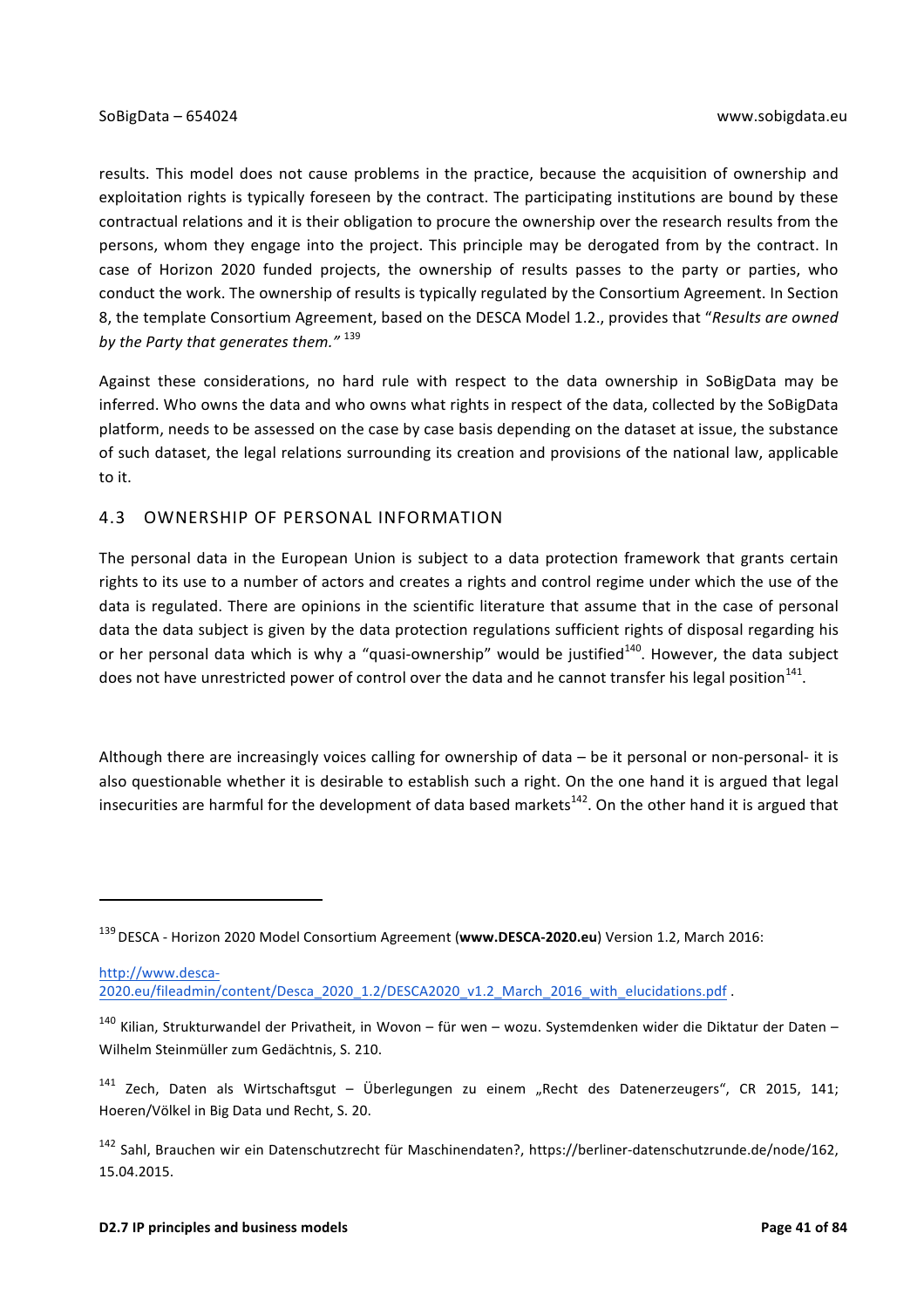we live in an information society and exclusive rights on data should be an exception<sup>143</sup>. The European Commission is planning to set up a group of experts to assess the need for guidance on specific issues of data ownership, in particular for data gathered through IoT technology<sup>144</sup>.

 $143$  Härting, Acht Thesen zum "Dateneigentum", http://www.cr-online.de/blog/2016/02/17/acht-thesen-zumdateneigentum/, 17.02.2016.

 $144$  European commission, Communication from the Commission to the European Parliament, the council, the European Economic and Social Committee and the Committee of the Regions, 2 July 2014, http://ec.europa.eu/information\_society/newsroom/cf/dae/document.cfm?doc\_id=6210.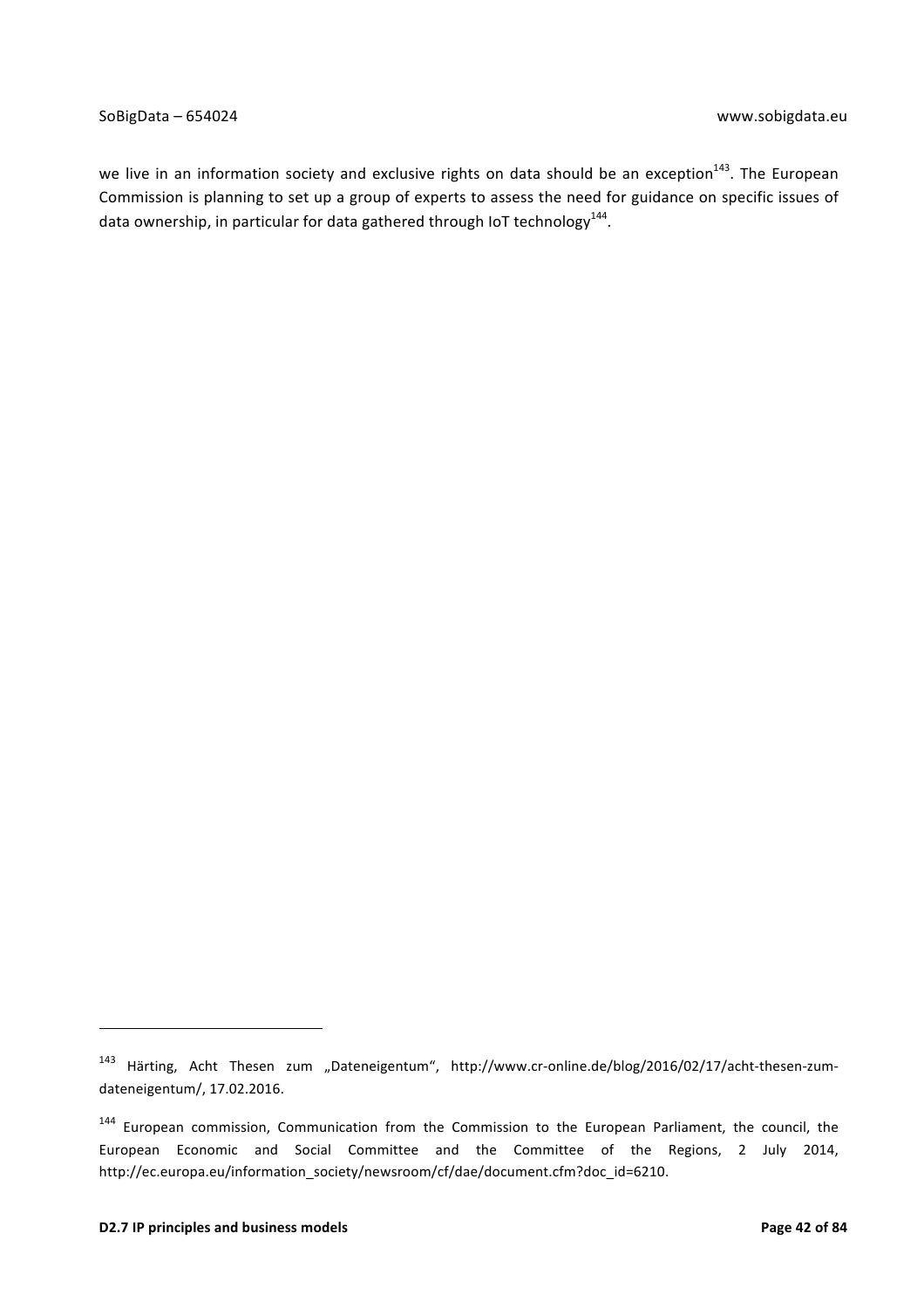# **5 CONCLUSIONS**

This deliverable was produced in the result of preliminary analysis of IPR issues in the SoBigData project and reflects the results reached so far. The three main aspects, which have been considered here, concern the protectability of SoBigData datasets by IPR (Section 2), elaboration on the responsible IP principles (Section 3) and data ownership issues (Section 4).

The analysis of the SoBigData datasets revealed that some datasets have been produced by enriching, post-processing, analysing the already existing datasets, which are available in the public domain. The key legal issues, raised in this regard are: (a) whether the datasets produced for the SoBigData by some digital means of data processing may render such datasets works protected by copyright; (b) whether the datasets, taken from the public domain, in particular social networks, may be protected by copyrights, meaning that certain types of processing of such datasets in the SoBigData RI may constitute copyright relevant actions and require consent of the right holders.

Answering the first question, it must be noted that traditional law of copyright protects original intellectual creation of the author, expressed in a work. Considering against the technical background that most of the SoBigData datasets have been generated in the result of digital data procession (i.a. crawling, data mining, analysing by software tools, copying, extracting, post-processing, etc.) lacking any expression of original creativity, the requirement for the protection of SoBigData datasets may not be considered as fulfilled and copyright protection is most likely to be denied.

Apart from the protection of intellectual creation, the law of copyright also affords protection to the economic investment, deployed in producing some type of works by related rights. The list of objects protected by related rights is strictly limited and covers phonograms, fixations of films, fixations of broadcasts and performances, audiovisual fixations. The datasets produced for the SoBigData project do not constitute such fixations. The protection, provided by related rights, may not considered as applicable to protect the investment of digital data procession, spent on producing the SoBigData datasets. Thus, protectability of SoBigData datasets by copyright or related rights may hardly be an option.

Another possibility might be the protection of SoBigData datasets by sui generis database rights. However, since the SoBigData RI is not supposed to integrate a central repository and the datasets are stored and managed on premises by each individual party, the assessment whether each party repository may qualify as a database and be covered by sui generis rights is for the individual parties to ascertain. The legal requirements and guidelines for sui generis database protection are provided in detail in Section 2.2 above. A characteristic feature of sui generis protection is that sui generis rights apply to the repository contents as a whole or in substantial part and protect the repository contents from copying or extraction as a whole or in substantial part. A party, having sui generis rights, may assert legal claims to the user or another RI-Partner against copying or extracting the contents of its repository in whole or in substantial part without its consent. However, it may not claim such rights to individual data items collected in the repository. Individual datasets may be protected in their own right (such as copyrights or knowhow) and be covered in parallel by sui generis rights as part of the repository contents as well.

A third type of protection, which may be considered for the SoBigData datasets, is the legal regime of know how. This legal regime may well be applicable to the data items, which by one or another reason,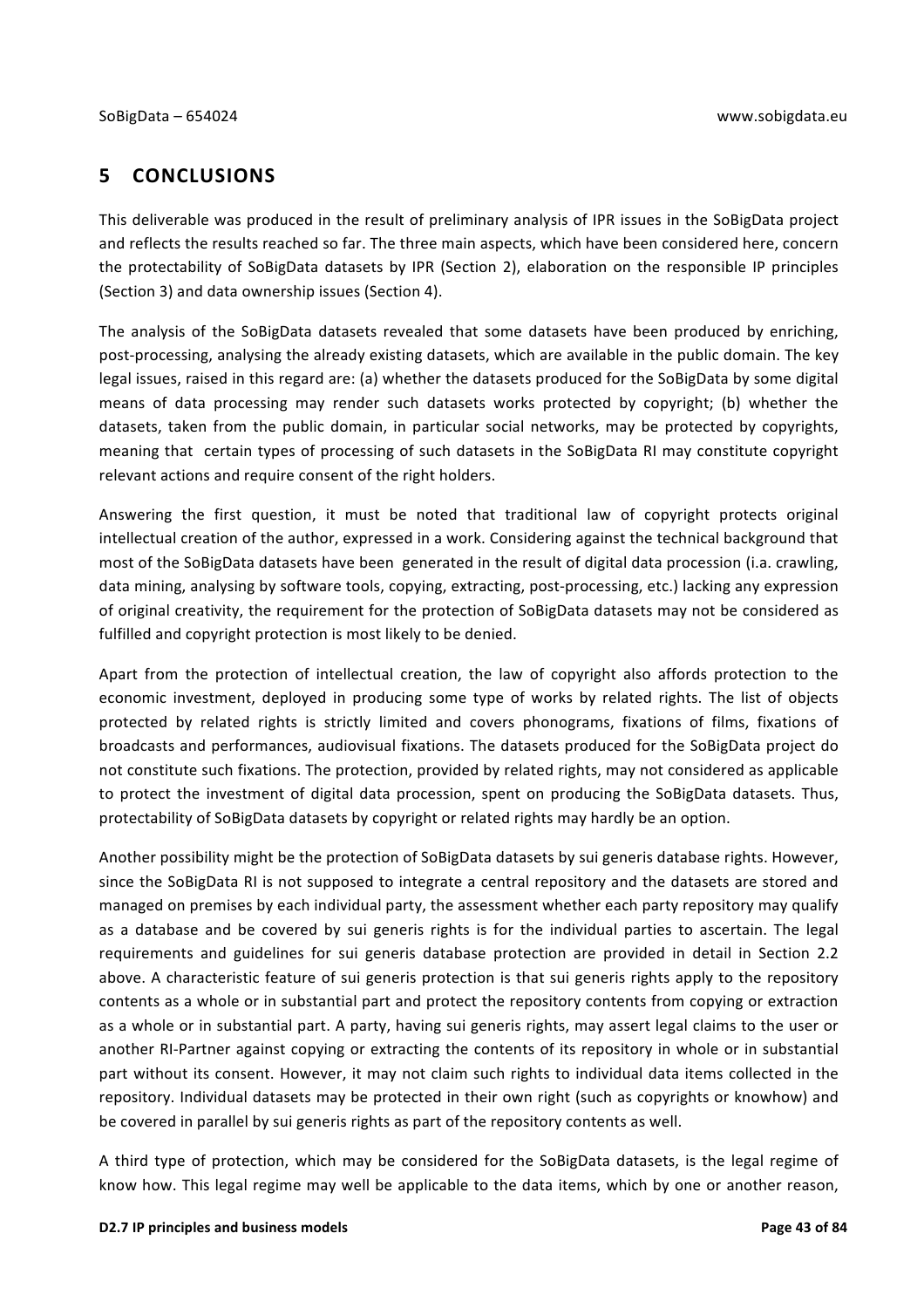must be kept and handled as confidential and which has not been revealed to the broader public before. The datasets, subject to the knowhow protection, must be stamped as "confidential" and may only be disclosed upon signing the NDA. The main problems in this type of protection may be additional workload, the lack of control over how such datasets are handled upon release and enforcement of NDA.

Continuing the exploration of IPR issues in SoBigData project, it must be observed that copyrights and related rights may well be applicable to the datasets, from or on top of which the SoBigData datasets have been generated. A number of SoBigData datasets make use of the data from the social networks like Twitter, Flicker and Facebook. The content, uploaded by the users to the network services, may reach the necessary level of creativity and be protected by one or another copyright (e.g. image rights, related rights, copyrights in writings, drawings, etc.). Any use of such content would require permission of the right holder. Also, the aspect that such content items are hosted and taken from the platform services may have a result that the use of such contents may be subject to the platform terms of use and/or be governed by the API license agreement, provided the content items have been collected via API. Protectability of the initial datasets by one or another copyright and the terms of use shall be taken into account while using and providing such data on the SoBigData services.

Compliance with the rights of third parties and terms of use of external datasets makes one of the essential IP principles for the SoBigData RI. The legal analysis revealed that a major number of datasets may be protected by copyrights and the use of such data is subject to the terms of use of the right holder or initial data provider. The overview of data types in SoBigData, applicable rights and terms of use is presented in Appendix B. It is advised that the information on IP aspects, surrounding each particular dataset, should be integrated into the dataset metadata and be completed by the RI-Partner, providing the data. The recommended list of parameters of IP relevant metadata (i.e. type of IP, source, license/terms of use, basic rights, etc.) is provided in Appendix A.

The analysis of data ownership issues revealed that the relations of ownership over the data are to be assessed in the complex of factors. The materials, with and on which the research producing the data has been conducted, and the rights thereto, the legal and contractual relations, under which the work, generating the data has been performed, the contractual regulations over the results of such work, may play a role. The generation of data by a researcher in the employee position of the institution would normally render the ownership of research results to the institution. Production of data in the context of third party projects may be affected by the contractual framework of the project. The ownership over research results, which reach the level of IP protection, needs to be assessed from the perspective of IP law, in particular copyright. According to the general principles of copyright, original copyright passes to the creator, unless otherwise is provided by the law or agreed by the contract. The ownership of personal information is to be considered from the perspective of data protection law.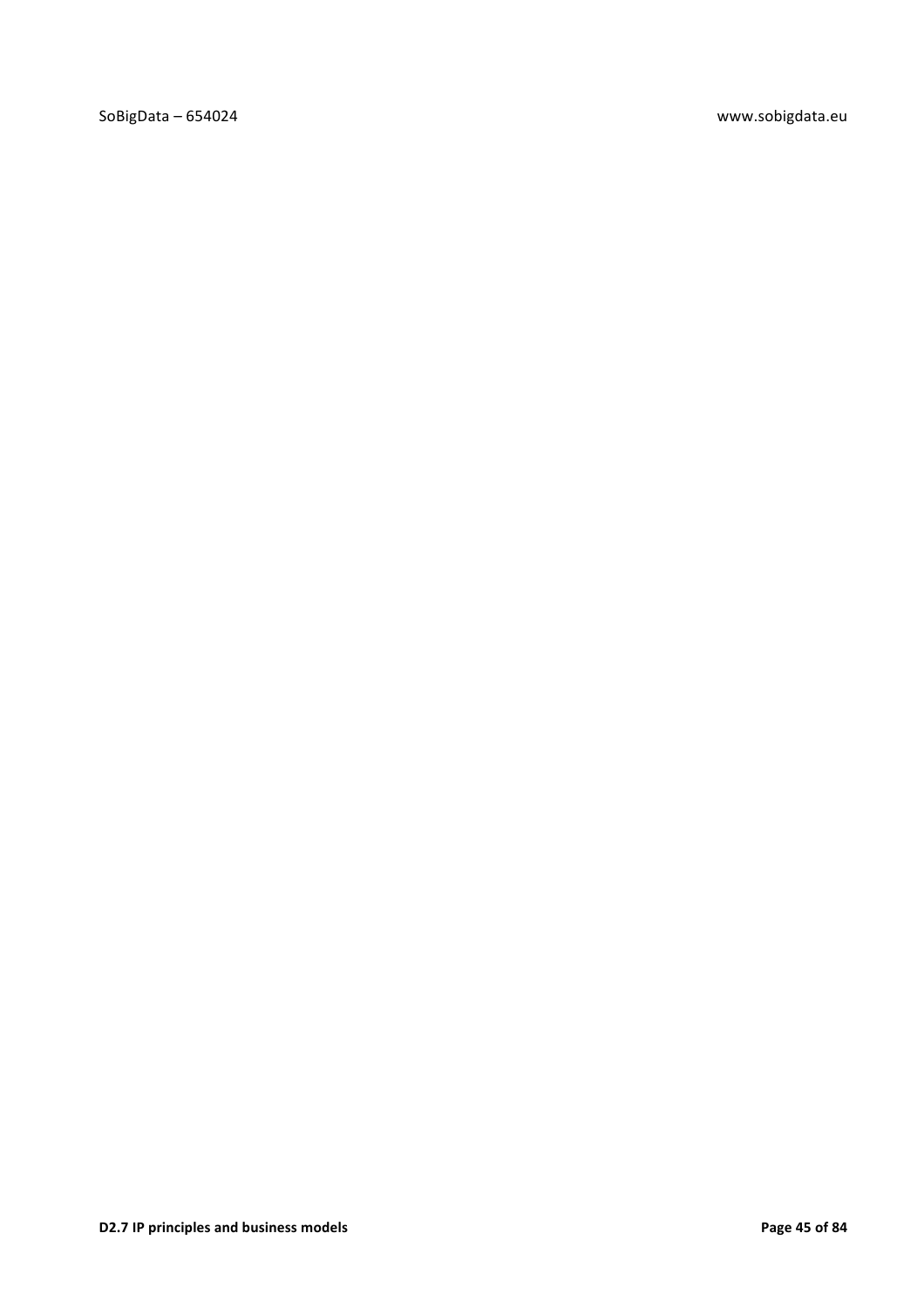# **APPENDIX A. IP RELEVANT METADATA**

| Metadata                                                              | <b>Description</b>                                                                                                                                | <b>Example</b>                                                                                                                                                                                                                    |  |  |
|-----------------------------------------------------------------------|---------------------------------------------------------------------------------------------------------------------------------------------------|-----------------------------------------------------------------------------------------------------------------------------------------------------------------------------------------------------------------------------------|--|--|
| IP, if applicable                                                     | Whether dataset is<br>covered<br>by<br>any<br>rights:<br>copyright,<br>related<br>rights,<br>database right, know<br>how,<br>proprietary,<br>etc. | Copyright: image, publication, writing, articles, comments<br>Related rights: broadcasts, phonograms,<br>Database: ontologies<br>Know how: datasets with confidentiality mark                                                     |  |  |
| Source/Origin<br>where/whom<br>From<br>dataset<br>the<br>originates   |                                                                                                                                                   | Twitter                                                                                                                                                                                                                           |  |  |
| Link to the source<br>www.                                            |                                                                                                                                                   | www.twitter.com                                                                                                                                                                                                                   |  |  |
| Right holder, if<br>identified<br>and<br>different from the<br>source | Who holds rights in<br>the content                                                                                                                | Source: Twitter<br>Rightholder: Twitter users<br>Source: Flickr<br>Rightholder: Flickr users                                                                                                                                      |  |  |
| License,<br>if I<br>applicable                                        | Terms under which<br>dataset can be used                                                                                                          | Creative Commons (CC), Twitter license, etc.                                                                                                                                                                                      |  |  |
| Link to the license                                                   | www.                                                                                                                                              | www.license.com                                                                                                                                                                                                                   |  |  |
| Field/Scope<br>of I<br>use                                            | In what field<br>the<br>dataset<br>be<br>may<br>used:<br>Any use<br>Non-commercial                                                                | Twitter Developer Agreement, IB: use of the content "on and<br>through your Services to End Users"<br>For the user it means use in course of using SoBIgData Services<br>only.<br>Any subsequent use subject to the Twitter terms |  |  |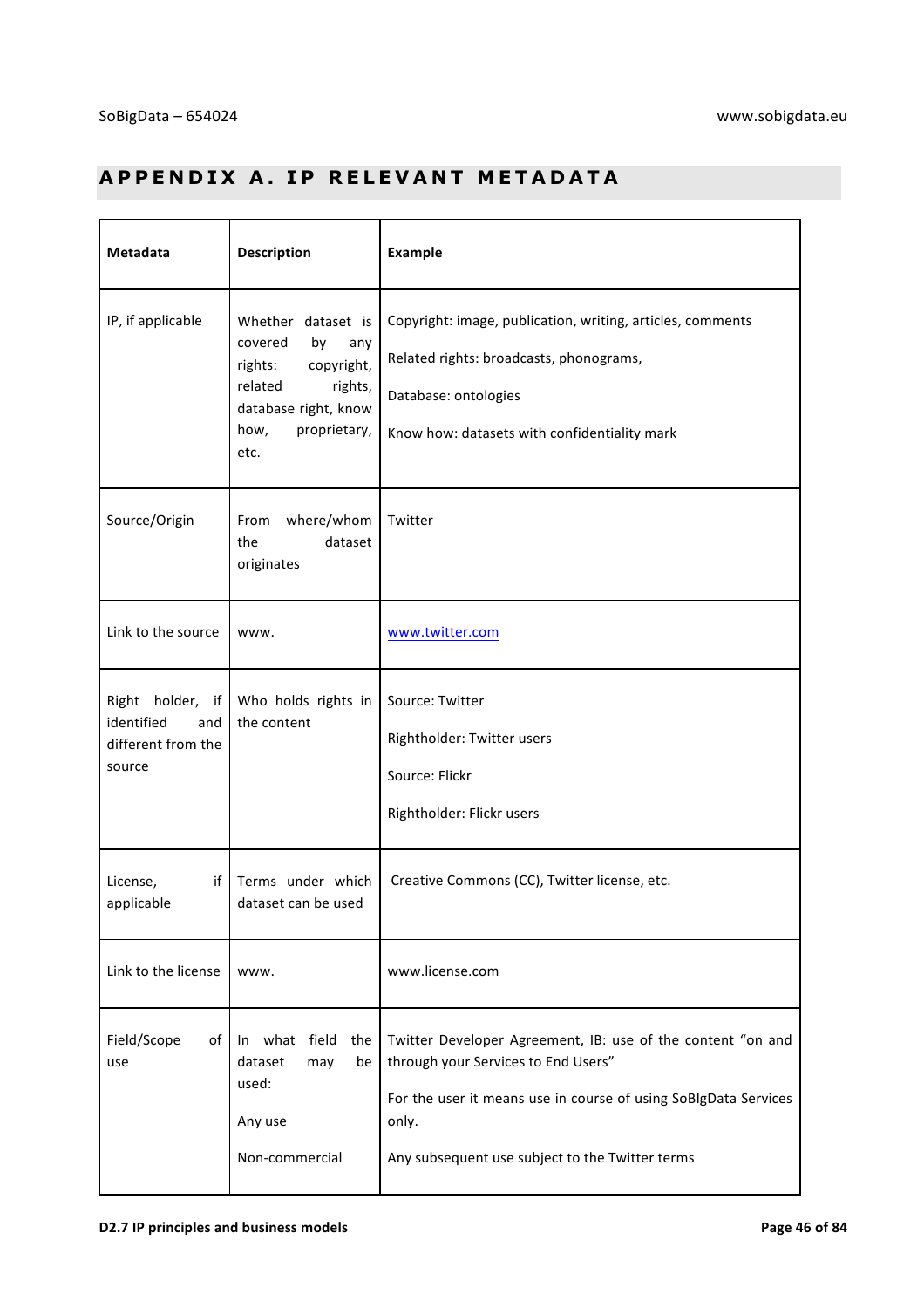|                           | only<br>Research only<br>Non-commercial<br>research only<br>Private use<br>Use for developing<br>and<br>providing<br>a<br>service                                                                                                             |                                                                                                                                                                                                                                                                                                                                                                                                                                                                                                                                                                 |
|---------------------------|-----------------------------------------------------------------------------------------------------------------------------------------------------------------------------------------------------------------------------------------------|-----------------------------------------------------------------------------------------------------------------------------------------------------------------------------------------------------------------------------------------------------------------------------------------------------------------------------------------------------------------------------------------------------------------------------------------------------------------------------------------------------------------------------------------------------------------|
| <b>Basic rights</b>       | What the user can<br>do with the dataset:<br>Search and browse<br>Temporary<br>download of a single<br>copy only<br>Download<br>Copying<br>Distribution<br>Modification<br>Communication<br>Making available to<br>the public<br>Other rights | Twitter Developer Agreement, IB:<br>"- Copy a reasonable amount of and display the Content on and<br>through your Services to End Users, as permitted by this<br>Agreement;<br>- Modify Content only to format it for display on your Services"<br>https://dev.twitter.com/overview/terms/agreement-and-policy                                                                                                                                                                                                                                                  |
| Restrictions<br>on<br>use | Any restrictions on<br>where<br>the<br>how<br>dataset may be used                                                                                                                                                                             | Twitter Developer Agreement:<br>Geographic Data. Your license to use Content in this Agreement<br>does not allow you to (and you will not allow others to)<br>aggregate, cache, or store location data and other geographic<br>information contained in the Content, except in conjunction<br>with a Tweet to which it is attached. Your license only allows<br>you to use such location data and geographic information to<br>identify the location tagged by the Tweet. Any use of location<br>data or geographic information on a standalone basis or beyond |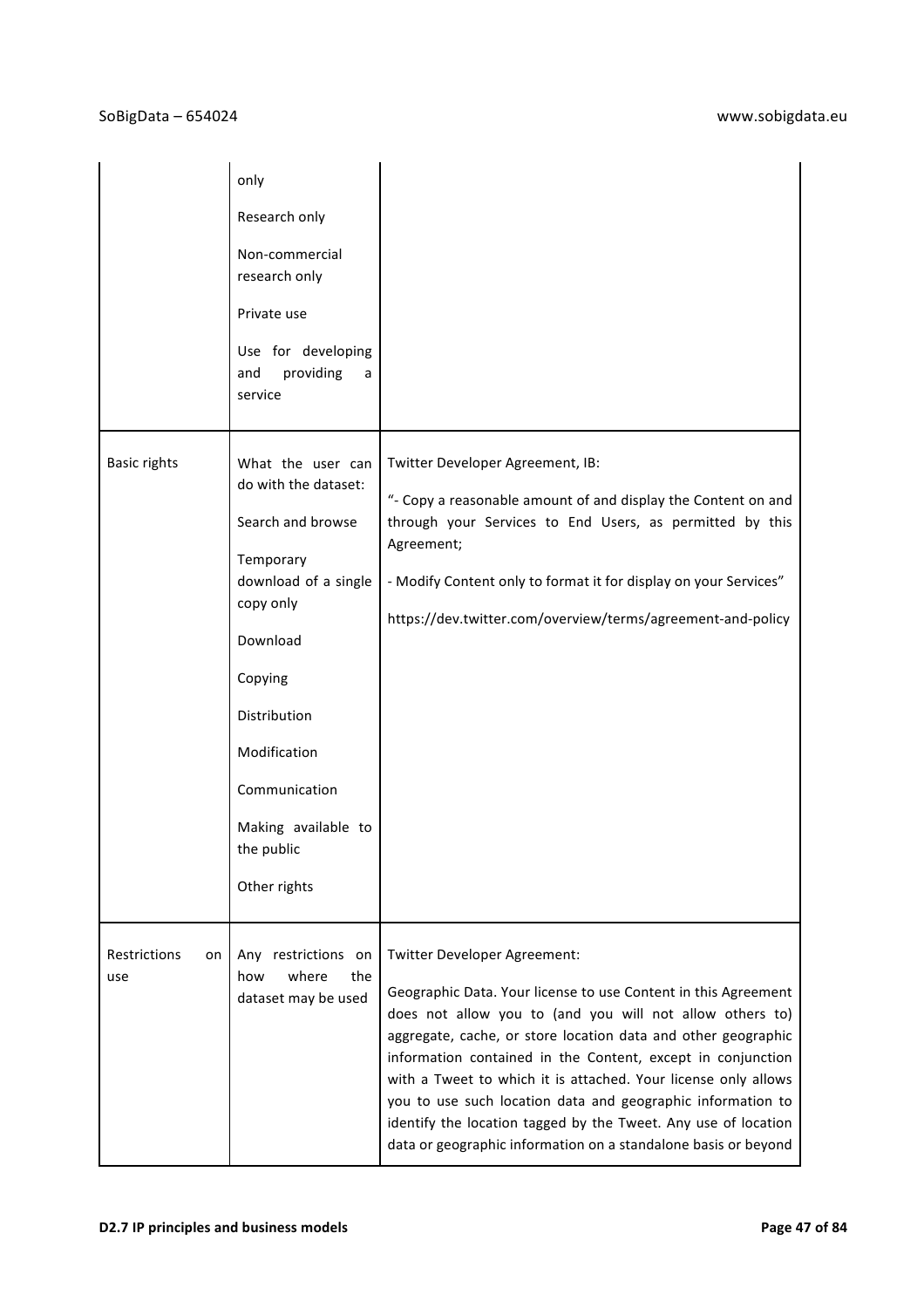|                             |                                                                                                                                                                          | the license granted herein is a breach of this Agreement.<br>https://dev.twitter.com/overview/terms/agreement-and-policy                                                                                                                                                                                                                                                                                                                                                                                                          |
|-----------------------------|--------------------------------------------------------------------------------------------------------------------------------------------------------------------------|-----------------------------------------------------------------------------------------------------------------------------------------------------------------------------------------------------------------------------------------------------------------------------------------------------------------------------------------------------------------------------------------------------------------------------------------------------------------------------------------------------------------------------------|
| Prohibited actions          | What<br>the<br>user<br>cannot do with the<br>dataset                                                                                                                     | Twitter Developer Policy, I2:<br>"Do not modify, translate or delete a portion of the Content<br>Do not remove or alter any proprietary notices or marks on<br>Content or the Twitter API.<br>Do not (and do not allow others to) aggregate, cache, or store<br>location data and other geographic information contained in<br>the Content, except as part of a Tweet. Any use of location data<br>or geographic information on a standalone basis is prohibited."<br>https://dev.twitter.com/overview/terms/agreement-and-policy |
| Sublicense rights           | Whether<br>the<br>user<br>the<br>pass<br>can<br>rights/content to any<br>third parties                                                                                   | Twitter Developer Agreement, IB:<br>"non-transferable, non-sublicensable, revocable license"<br>https://dev.twitter.com/overview/terms/agreement-and-policy                                                                                                                                                                                                                                                                                                                                                                       |
| Attribution<br>requirements | Whether<br>the<br>user<br>needs<br>to<br>acknowledge<br>the<br>when<br>source<br>using/distributing<br>data/developing<br>service                                        | Census Bureau API Terms of Service<br>All services, which utilize or access the API, should display the<br>following notice prominently within the application: "This<br>product uses the Census Bureau Data API but is not endorsed or<br>certified by the Census Bureau."<br>https://www.census.gov/data/developers/about/terms-of-<br>service.html                                                                                                                                                                             |
| Display<br>requirements     | Whether the user,<br>when displaying the<br>dataset in any media<br>or form, must follow<br>certain<br>display<br>requirements,<br>e.g.<br>attach<br>copyright<br>notice | Twitter Developer Policy, I2f:<br>"Follow the Display Requirements and Twitter Rules."<br>https://dev.twitter.com/overview/terms/agreement-and-policy                                                                                                                                                                                                                                                                                                                                                                             |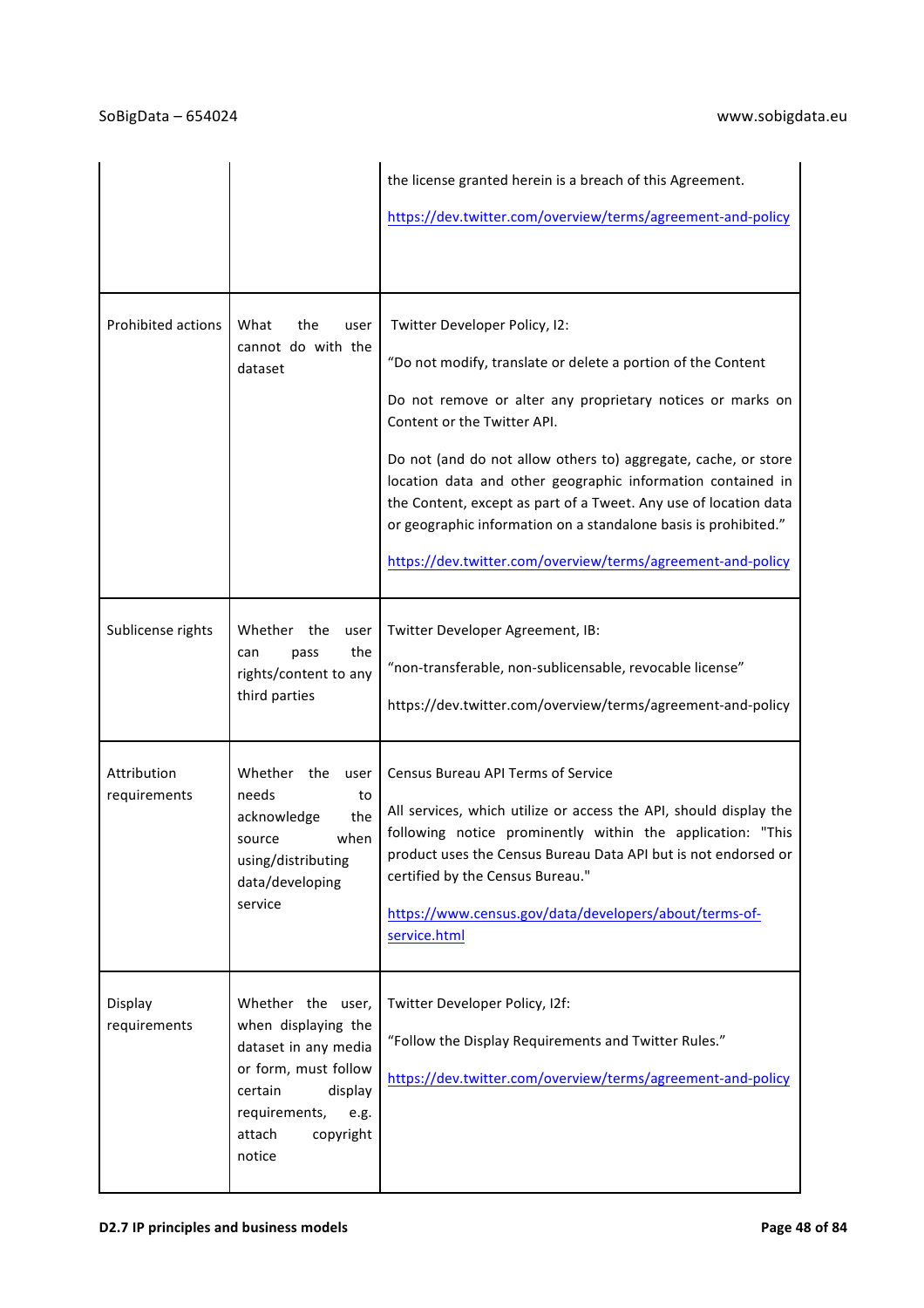| Distribution<br>requirements                                     | Whether the user,<br>distributing<br>when<br>dataset,<br>if<br>the<br>allowed, must follow                                       | CC BY: give appropriate credit, provide a link to the license, and<br>indicate if changes were made<br>https://creativecommons.org/licenses/by/4.0/ |
|------------------------------------------------------------------|----------------------------------------------------------------------------------------------------------------------------------|-----------------------------------------------------------------------------------------------------------------------------------------------------|
| Territory of use                                                 | certain requirements<br>what<br>territory<br>In.<br>dataset may be used                                                          | Worldwide<br>Germany                                                                                                                                |
|                                                                  |                                                                                                                                  | EU                                                                                                                                                  |
| License term                                                     | Period of time during<br>which the dataset<br>may be used                                                                        | Perpetual<br>dd.mm.yyyy.<br>As long as you use the SoBigData services                                                                               |
| Requirement<br>of<br>non-disclosure<br>(confidentiality<br>mark) | Whether the dataset<br>bears confidentiality<br>mark/may be used<br>and shared subject<br>to the obligation of<br>non-disclosure |                                                                                                                                                     |
| Other                                                            |                                                                                                                                  |                                                                                                                                                     |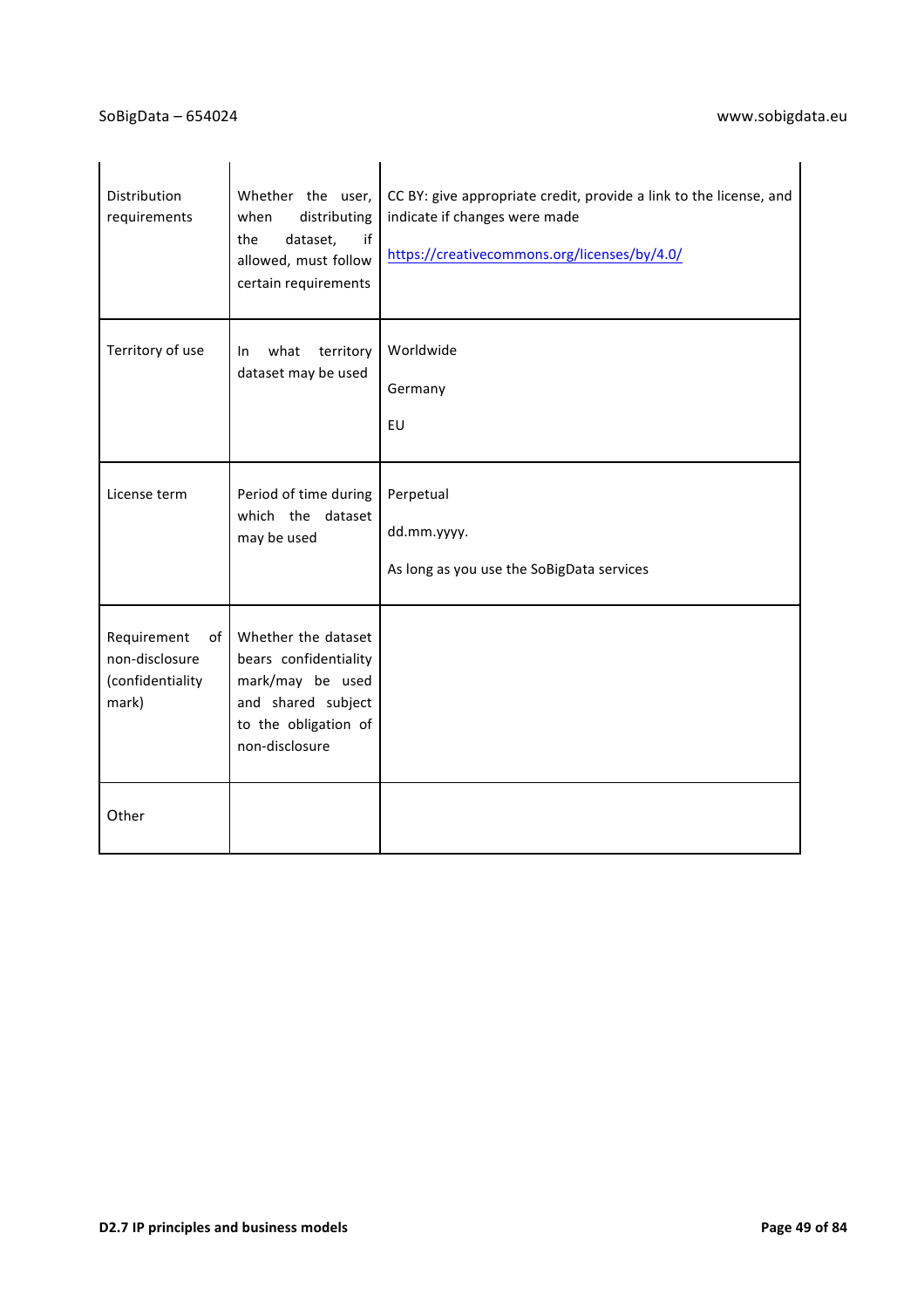# **APPENDIX B. SOBIGDATA DATASETS, APPLICABLE RIGHTS AND TERMS OF USE**

|   | Dataset               | Providing<br>lab | Data type and rights                                                                                                                                                                                                            | License/Terms of Use                                                                                                                                                                                                                                                                                                                                                                                                                                                     | Rights                                                                                                                                                                                                                                                                                                                                                                                                                                                                                                                                                                                                                                                                                                                                                                                                                                                                                                                                                                                                                                                 |
|---|-----------------------|------------------|---------------------------------------------------------------------------------------------------------------------------------------------------------------------------------------------------------------------------------|--------------------------------------------------------------------------------------------------------------------------------------------------------------------------------------------------------------------------------------------------------------------------------------------------------------------------------------------------------------------------------------------------------------------------------------------------------------------------|--------------------------------------------------------------------------------------------------------------------------------------------------------------------------------------------------------------------------------------------------------------------------------------------------------------------------------------------------------------------------------------------------------------------------------------------------------------------------------------------------------------------------------------------------------------------------------------------------------------------------------------------------------------------------------------------------------------------------------------------------------------------------------------------------------------------------------------------------------------------------------------------------------------------------------------------------------------------------------------------------------------------------------------------------------|
| 1 | Web<br>.ee<br>archive | ATI @ UT         | Web page snapshots<br>Web content may fall<br>under copyright and<br>data protection law.<br>Use of the content<br>may be subject to the<br>of<br>terms<br>right<br>holders/webpage<br>terms/terms of initial<br>data provider. | .ee Web archive data<br>license agreement<br>The .ee Web archive<br>datasets<br>are<br>distributed<br>by<br>University of Tartu for<br>research purposes only.<br>The dataset may be<br>obtained<br>from<br>University of Tartu for<br>free by signing a data<br>license agreement with<br>the same terms and<br>conditions<br>the<br>as<br>ClueWeb12 dataset:<br>http://lemurproject.or<br>g/clueweb12/organizat<br>ion_agreement.cluewe<br>b12.worder.Sep15-<br>15.pdf | <b>Permitted Uses</b><br>Same as for the ClueWeb12 dataset.<br>The Information may only be used for<br>research and development of natural-<br>language processing,<br>information-retrieval<br>document-<br>or<br>understanding systems by the specific<br>Group identified above.<br>2.<br>Summaries,<br>analyses<br>and<br>interpretations<br>of<br>the<br>linguistic<br>properties of the Information may<br>be derived and published, provided it is<br>possible<br>to<br>reconstruct<br>the<br>not<br>Information from<br>these summaries.<br>3. Small excerpts of the Information may<br>be displayed to others or published in a<br>scientific or<br>technical context, solely for the purpose<br>of describing<br>the<br>research<br>and<br>development<br>carried out and related issues.<br>"use only by<br>persons working within Organization's<br>specific Group"<br>Attribution requirements are the same<br>as for Clue12 project. The attribution<br>should be made to University of Tartu:<br>http://lemurproject.org/clueweb12/orga |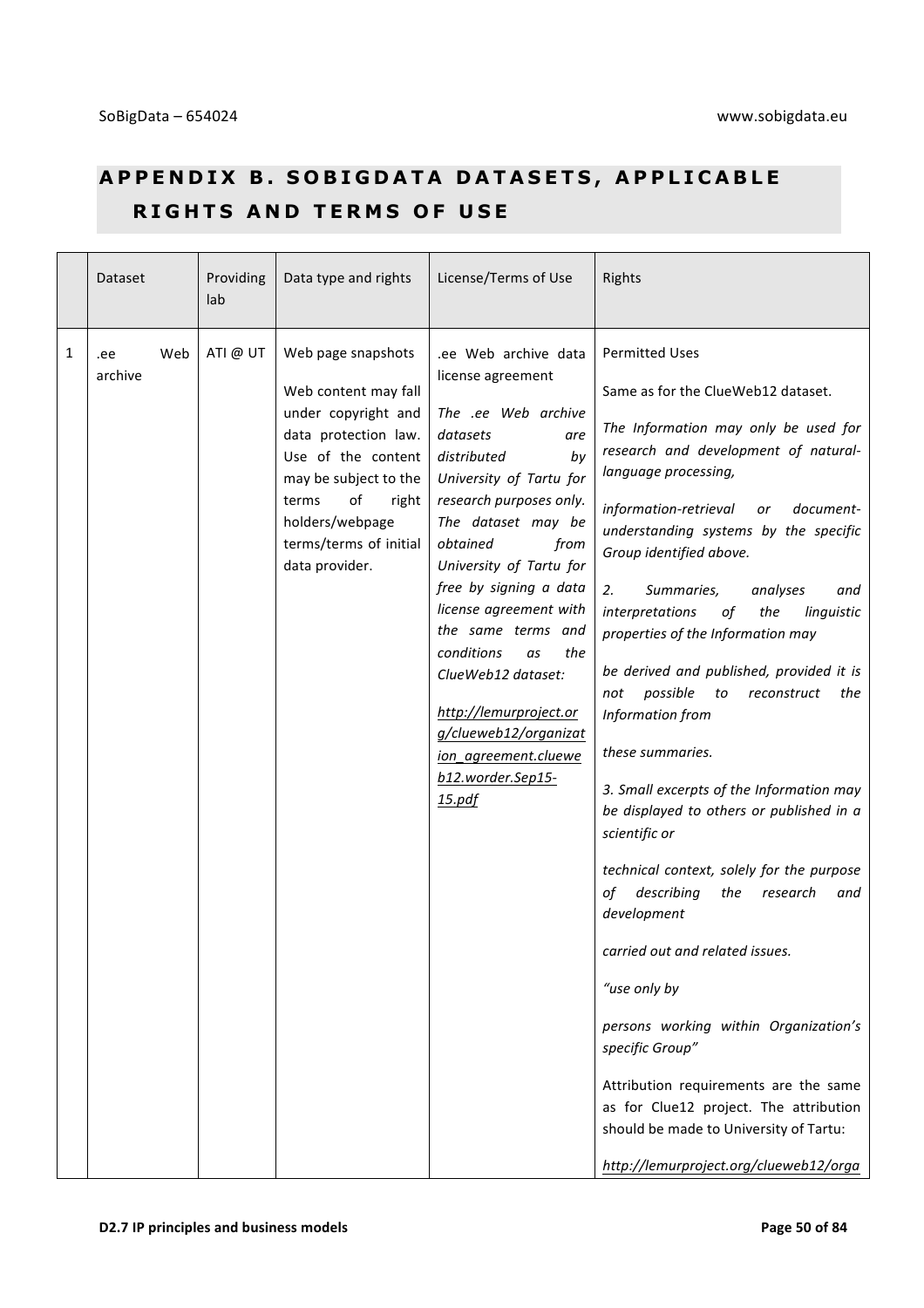|   |                      |                                  |                                                                                                                                                                                                                                                                                 |                                                                                                                                                                                                                                                                                                                                         | nization agreement.clueweb12.worder.<br>Sep15-15.pdf                                                                                                                                                                                                                                                                                                                                                                                                                                                                                       |
|---|----------------------|----------------------------------|---------------------------------------------------------------------------------------------------------------------------------------------------------------------------------------------------------------------------------------------------------------------------------|-----------------------------------------------------------------------------------------------------------------------------------------------------------------------------------------------------------------------------------------------------------------------------------------------------------------------------------------|--------------------------------------------------------------------------------------------------------------------------------------------------------------------------------------------------------------------------------------------------------------------------------------------------------------------------------------------------------------------------------------------------------------------------------------------------------------------------------------------------------------------------------------------|
| 2 | 20lines              | KDD Lab<br><b>ISTI CNR</b>       | Social<br>network<br>data/collaborative<br>writing<br>Social content may<br>fall under copyright<br>and data protection<br>Use of<br>the<br>law.<br>content<br>be<br>may<br>subject to the terms<br>of<br>right<br>holders/platform<br>terms/terms of initial<br>data provider. | Social Network Terms<br>on use of the content.                                                                                                                                                                                                                                                                                          | To be identified by the data provider                                                                                                                                                                                                                                                                                                                                                                                                                                                                                                      |
| 3 | Aalto-<br>Foursquare | Aalto<br>Data<br>Mining<br>Group | Tweets<br>Twitter content may<br>protected<br>by<br>be<br>copyright and data<br>protection law. Use<br>of<br>the<br>content<br>subject to the terms<br>of<br>right<br>holders/Twitter<br>Terms of Use.                                                                          | Foursquare's<br><b>Developer Policies</b><br>https://developer.four<br>square.com/overview/<br>community<br><b>Twitter Terms:</b><br>https://twitter.com/to<br>s?lang=en<br>https://dev.twitter.co<br>m/overview/terms/agr<br>eement<br>https://dev.twitter.co<br>m/overview/terms/pol<br>icy#6.Update_Be_a_Go<br>od Partner to Twitter | Twitter Developer Agreement, I B:<br>"2.<br>Copy a reasonable amount of<br>and display the Content <sup>145</sup> on and<br>through your Services <sup>146</sup> to End Users <sup>147</sup> ,<br>as permitted by this Agreement;<br>Modify Content only to format<br>3.<br>it for display on your Services;"<br>The user has a right to use Twitter<br>content as part of/in course of using<br>SoBIgData Services. Any subsequent use<br>- subject to the terms of Twitter.<br>Foursquare License:<br>"Herunterladen und zur Nutzung der |

 $145$  Tweets, Tweet IDs, Twitter end user profile information, and any other data and information made available to you through the Twitter API or by any other means authorized by Twitter, and any copies and derivative works thereof.

 $^{146}$  Your websites, applications and other offerings that display Content or otherwise use the Licensed Material.

 $147$  Users of your Services, who are bound to enforceable service terms with you.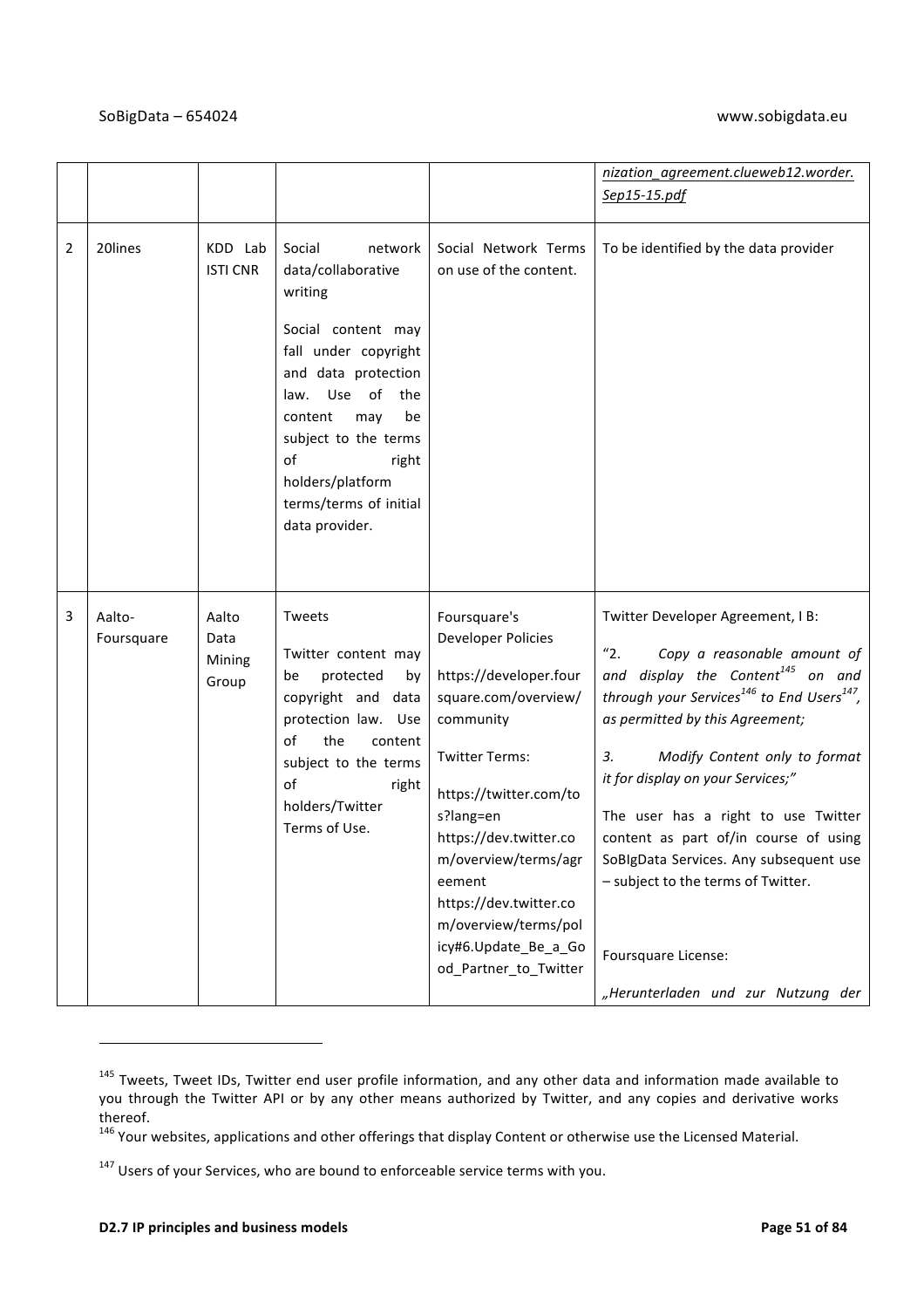|   |                               |                                  |                                                                                                                                                                                                                 |                                                                                                                                                                                                                            | Foursquare-Materialien zum Zweck der<br>Entwicklung,<br>Einbindung<br>(i)<br>und<br>Integration in seinen Service und (ii)<br>Nutzung, Vervielfältigung, Verbreitung,<br>Übermittlung<br>und Darstellung<br>der<br>Foursquare-Materialien als Teil seines<br>Service"                                                                                                                                                                                                         |
|---|-------------------------------|----------------------------------|-----------------------------------------------------------------------------------------------------------------------------------------------------------------------------------------------------------------|----------------------------------------------------------------------------------------------------------------------------------------------------------------------------------------------------------------------------|-------------------------------------------------------------------------------------------------------------------------------------------------------------------------------------------------------------------------------------------------------------------------------------------------------------------------------------------------------------------------------------------------------------------------------------------------------------------------------|
| 4 | Aalto-Twitter                 | Aalto<br>Data<br>Mining<br>Group | <b>Tweets</b><br>Twitter content may<br>protected<br>by<br>be<br>copyright and data<br>protection law. Use<br>of the content may<br>be subject to the<br>terms of the right<br>holders/Twitter<br>Terms of Use. | <b>Twitter Terms</b><br>https://twitter.com/to<br>s?lang=en<br>https://dev.twitter.co<br>m/overview/terms/agr<br>eement<br>https://dev.twitter.co<br>m/overview/terms/pol<br>icy#6.Update_Be_a_Go<br>od_Partner_to_Twitter | Twitter Developer Agreement, I B:<br>"2.<br>Copy a reasonable amount of<br>and display the Content <sup>148</sup> on and<br>through your Services <sup>149</sup> to End Users <sup>150</sup> ,<br>as permitted by this Agreement;<br>3.<br>Modify Content only to format<br>it for display on your Services;"<br>The user has a right to use Twitter<br>content as part of/in course of using<br>SoBIgData Services. Any subsequent use<br>- subject to the terms of Twitter. |
| 5 | Archive<br>Twitter<br>Dataset | <b>ETH</b><br>Zurich             | <b>Tweets Streaming</b><br>Twitter content may<br>protected<br>be<br>by<br>copyright and data<br>protection law. Use<br>of the content may<br>be subject to the<br>terms of the right<br>holders/Twitter        | <b>Twitter Terms</b><br>https://twitter.com/to<br>s?lang=en<br>https://dev.twitter.co<br>m/overview/terms/agr<br>eement<br>https://dev.twitter.co<br>m/overview/terms/pol<br>icy#6.Update Be a Go                          | Twitter Developer Agreement, I B:<br>"2.<br>Copy a reasonable amount of<br>and display the Content <sup>151</sup> on and<br>through your Services <sup>152</sup> to End Users <sup>153</sup> ,<br>as permitted by this Agreement;<br>3.<br>Modify Content only to format<br>it for display on your Services;"<br>The user has a right to use Twitter                                                                                                                          |

 $148$  Tweets, Tweet IDs, Twitter end user profile information, and any other data and information made available to you through the Twitter API or by any other means authorized by Twitter, and any copies and derivative works thereof.

<sup>149</sup> Your websites, applications and other offerings that display Content or otherwise use the Licensed Material.

<sup>&</sup>lt;sup>150</sup> Users of your Services, who are bound to enforceable service terms with you.<br><sup>151</sup> Tweets, Tweet IDs, Twitter end user profile information, and any other data and information made available to you through the Twitter API or by any other means authorized by Twitter, and any copies and derivative works thereof.

 $152$  Your websites, applications and other offerings that display Content or otherwise use the Licensed Material.

 $153$  Users of your Services, who are bound to enforceable service terms with you.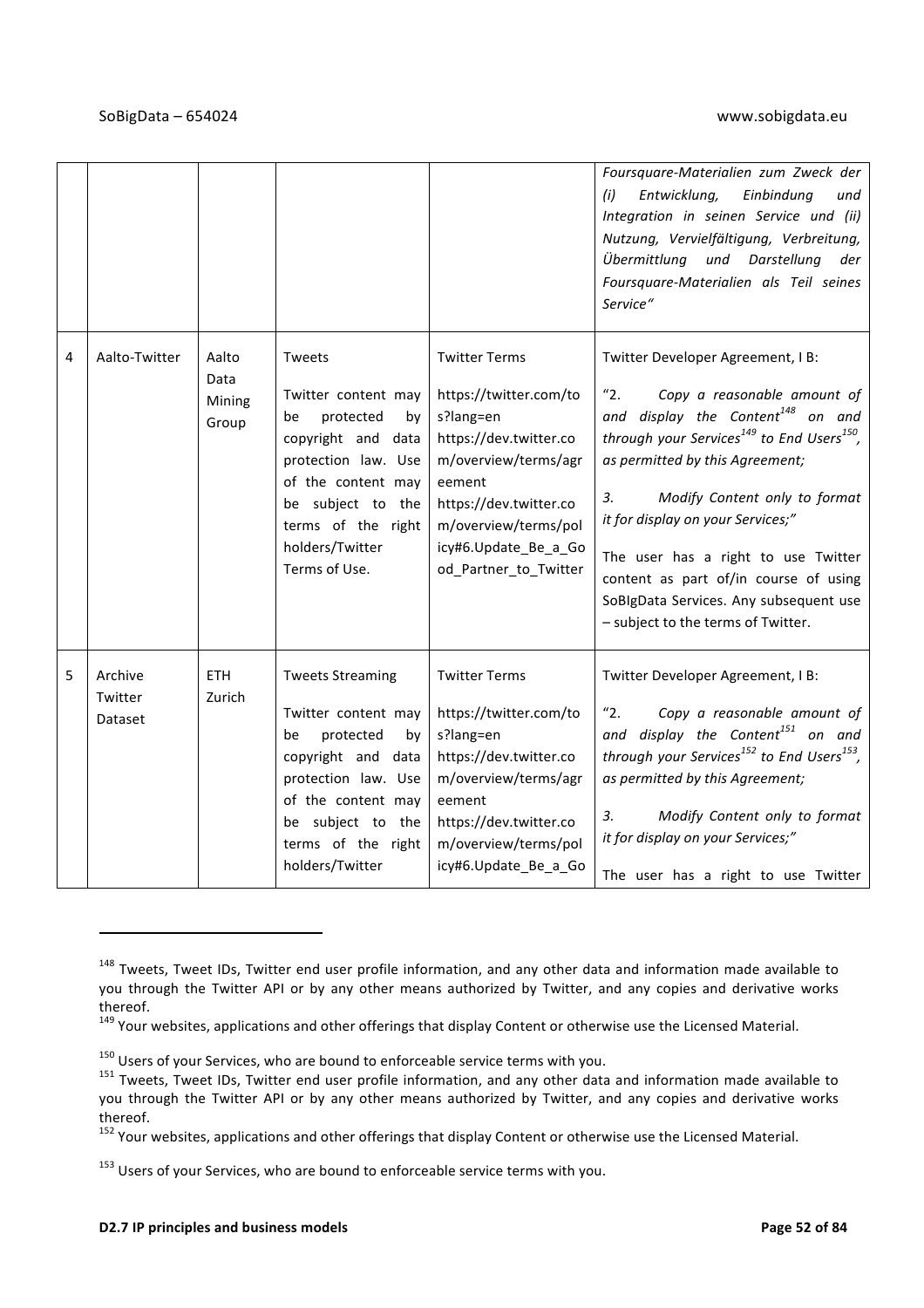|   |                                                                             |          | Terms of Use.                                                                                                                                                                                                                                                        | od_Partner_to_Twitter                                                                                                                                                                                                                                                                                                                                                                                                                                                                                                                                                   | content as part of/in course of using<br>SoBIgData Services. Any subsequent use<br>- subject to the terms of Twitter.                                                                                                                                                                                                                                                                                                                                                                                                                                                                                                                                                                                                                                                                                                                                                                                                                                                                                                                                                                                     |
|---|-----------------------------------------------------------------------------|----------|----------------------------------------------------------------------------------------------------------------------------------------------------------------------------------------------------------------------------------------------------------------------|-------------------------------------------------------------------------------------------------------------------------------------------------------------------------------------------------------------------------------------------------------------------------------------------------------------------------------------------------------------------------------------------------------------------------------------------------------------------------------------------------------------------------------------------------------------------------|-----------------------------------------------------------------------------------------------------------------------------------------------------------------------------------------------------------------------------------------------------------------------------------------------------------------------------------------------------------------------------------------------------------------------------------------------------------------------------------------------------------------------------------------------------------------------------------------------------------------------------------------------------------------------------------------------------------------------------------------------------------------------------------------------------------------------------------------------------------------------------------------------------------------------------------------------------------------------------------------------------------------------------------------------------------------------------------------------------------|
| 6 | Articles<br>and<br>comments of<br>major<br>four<br>Estonian news<br>portals | ATI @ UT | Articles/Comments<br>Content<br>may<br>fall<br>under copyright and<br>data protection law,<br>collection of data<br>may be protected by<br>database rights. Use<br>of the data may be<br>subject to the terms<br>of<br>right<br>holders/initial<br>data<br>provider. | Same as ClueWeb12<br>data license agreement<br>Estonian<br>The<br>news<br>portals<br>articles<br>and<br>comments<br>are<br>distributed by Register<br>ΟÜ<br>for<br>research<br>only.<br>purposes<br>The<br>dataset<br>be<br>may<br>obtained from Register<br>OÜ for free by signing<br>data<br>license<br>a<br>agreement and paying<br>fee<br>covering<br>a<br>distribution<br>costs,<br>under the terms and<br>conditions<br>the<br>as<br>ClueWeb12 dataset:<br>http://lemurproject.or<br>g/clueweb12/organizat<br>ion_agreement.cluewe<br>b12.worder.Sep15-<br>15.pdf | <b>Permitted Uses</b><br>Same as for the ClueWeb12 dataset.<br>The Information may only be used for<br>research and development of natural-<br>language processing,<br>information-retrieval<br>document-<br>or<br>understanding systems by the specific<br>Group identified above.<br>2.<br>Summaries,<br>analyses<br>and<br>interpretations<br>the<br>linguistic<br>οf<br>properties of the Information may<br>be derived and published, provided it is<br>possible<br>reconstruct<br>not<br>to<br>the<br>Information from<br>these summaries.<br>3. Small excerpts of the Information may<br>be displayed to others or published in a<br>scientific or<br>technical context, solely for the purpose<br>describing<br>οf<br>the<br>research<br>and<br>development<br>carried out and related issues.<br>"use only by<br>persons working within Organization's<br>specific Group"<br>Attribution requirements are the same<br>as for Clue12 project. The attribution<br>should be made to Register OÜ:<br>http://lemurproject.org/clueweb12/orga<br>nization_agreement.clueweb12.worder.<br>Sep15-15.pdf |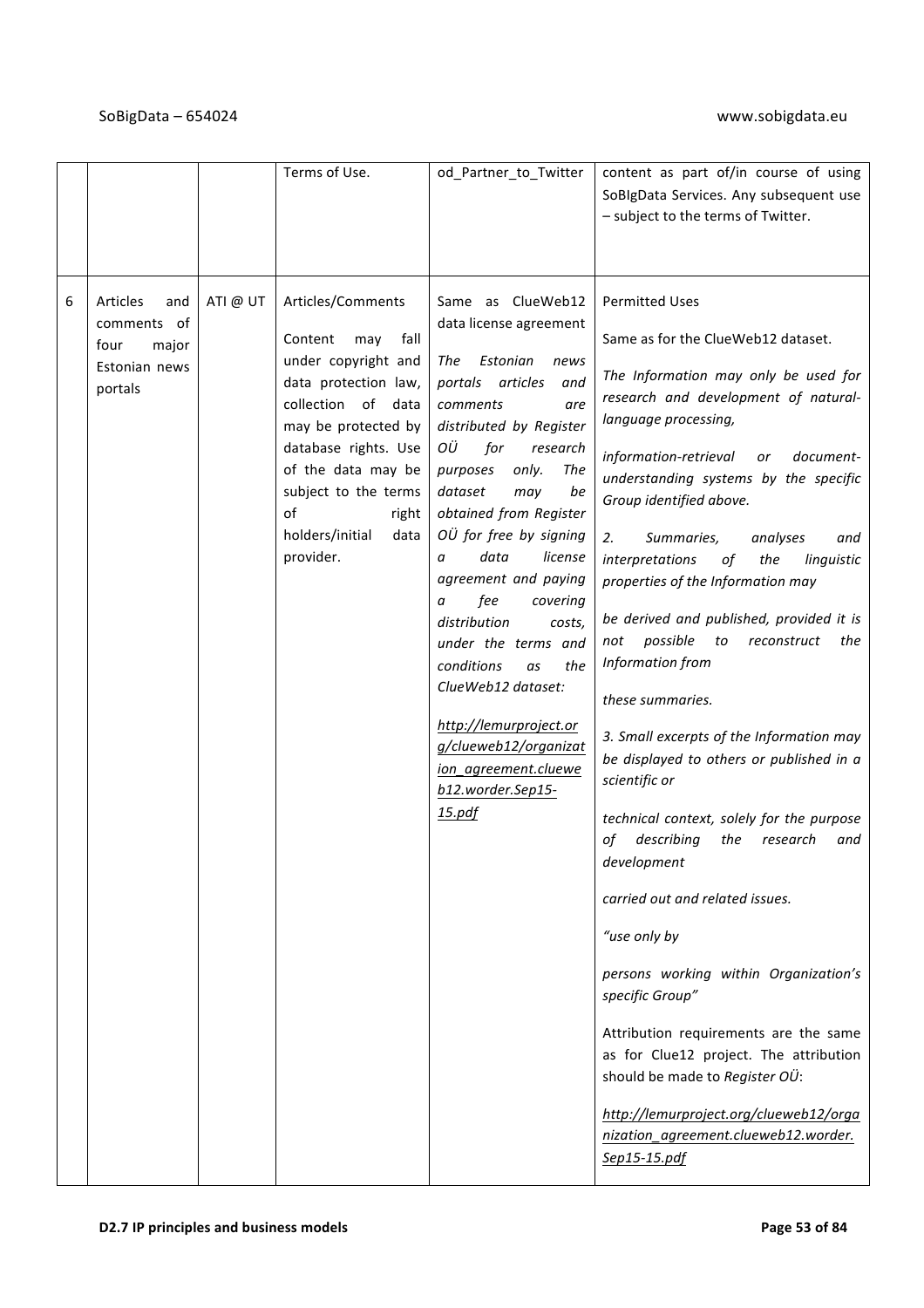| 7 | BrightKite   | KDD Lab<br><b>ISTI CNR</b> | Public<br>dataset<br>of<br>checkin,<br>collected<br>from<br>Brightkite website<br>Content may<br>fall<br>under copyright and<br>data protection law.<br>Use of the data may<br>be subject to the<br>Brightkite terms of<br>use. | Brightkite terms,<br>no<br>longer available                                                                                                                                                                                                                                                                                                                                                         | Brightkite terms, no longer available<br>Permitted uses to be identified by the<br>data provider.                                                                                                                                                                                                                                                                                                                                                                                                                                                                                                                                                                                                                                                                                                                         |
|---|--------------|----------------------------|---------------------------------------------------------------------------------------------------------------------------------------------------------------------------------------------------------------------------------|-----------------------------------------------------------------------------------------------------------------------------------------------------------------------------------------------------------------------------------------------------------------------------------------------------------------------------------------------------------------------------------------------------|---------------------------------------------------------------------------------------------------------------------------------------------------------------------------------------------------------------------------------------------------------------------------------------------------------------------------------------------------------------------------------------------------------------------------------------------------------------------------------------------------------------------------------------------------------------------------------------------------------------------------------------------------------------------------------------------------------------------------------------------------------------------------------------------------------------------------|
| 8 | ClueWeb 2009 | HPC Lab<br><b>ISTI CNR</b> | Webpage notes<br>may<br>fall<br>Content<br>under copyright law.<br>Use of the content<br>may be subject to the<br>of<br>terms<br>right<br>holders/webpage<br>terms.                                                             | ClueWeb09<br>dataset<br>license<br>http://www.lemurproj<br>ect.org/clueweb09/ind<br>ex.php#Using<br>A ClueWeb09 dataset<br>required<br>license<br>is<br>before you can begin<br>using a hosted copy of<br>the dataset. There is no<br>cost for a dataset<br>license; it is free.<br>Each individual who<br>will use or have access<br>to the dataset must<br>Individual<br>sign<br>an<br>Agreement. | ClueWeb09 dataset license<br>"use only by<br>persons working within Organization's<br>specific Group"<br><b>Permitted Uses</b><br>The Information may only be used for<br>research and development of natural-<br>languageprocessing,<br>information-retrieval<br>document-<br>or<br>understanding systems by the specific<br>Group identified above.<br>Summaries,<br>analyses<br>2.<br>and<br>interpretations of the linguistic<br>properties of the Information may<br>be derived and published, provided it is<br>possible<br>reconstruct<br>the<br>not<br>to<br>Information from<br>these summaries.<br>3. Small excerpts of the Information may<br>be displayed to others or published in a<br>scientific or<br>technical context, solely for the purpose<br>of describing<br>the<br>research<br>and<br>development |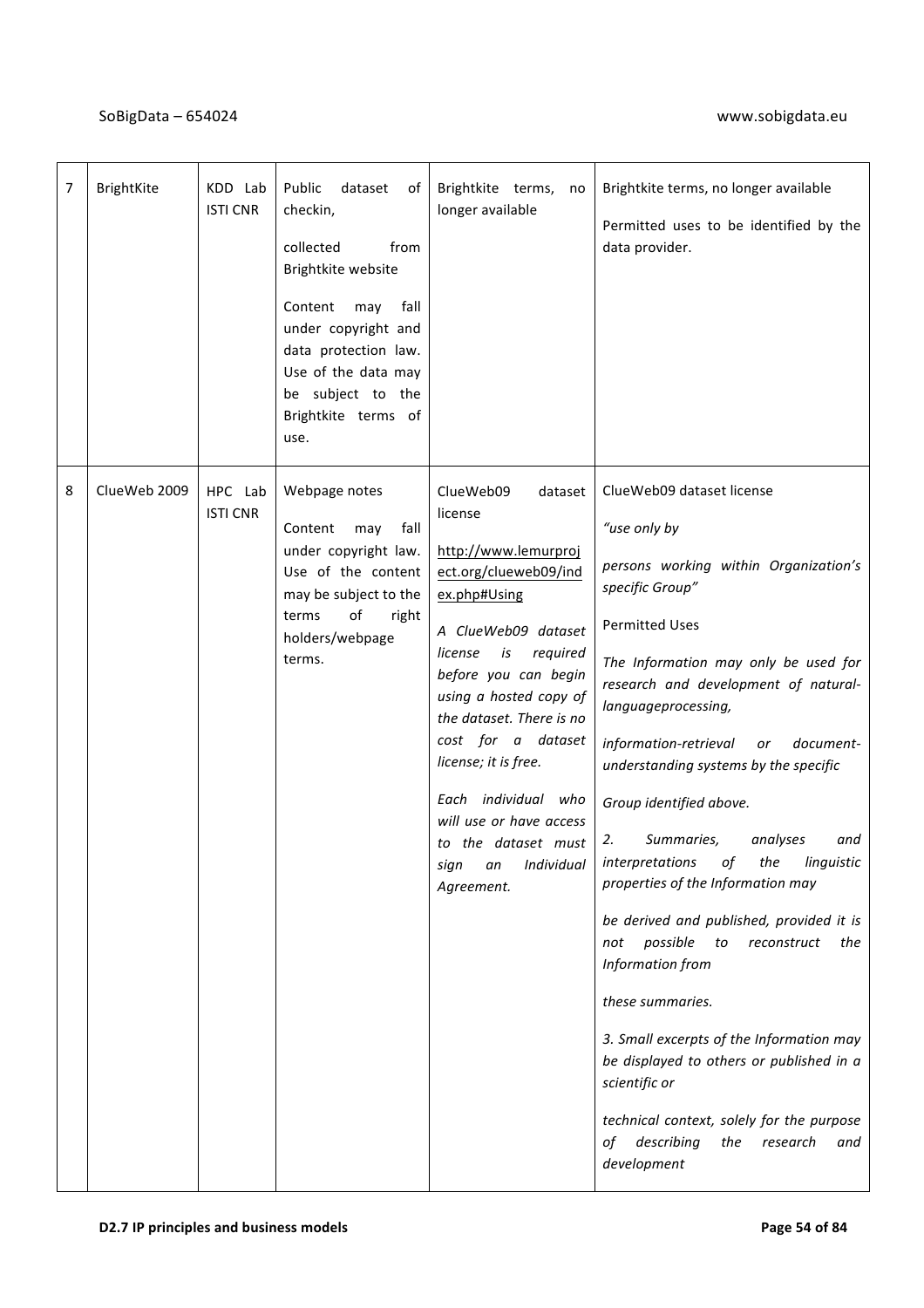|   |                                      |                            |                                                                                                                                                                     |                                                                                                                                                                                                                                                                                                                                                                                                                                                           | carried out and related issues.<br>http://lemurproject.org/clueweb09/org<br>anization_agreement.clueweb09.worder<br>.Sep15-15.pdf                                                                                                                                                                                                                                                                                                                                                                                                                                                                                                                                                                                                                                                                                                                                                                                                                                        |
|---|--------------------------------------|----------------------------|---------------------------------------------------------------------------------------------------------------------------------------------------------------------|-----------------------------------------------------------------------------------------------------------------------------------------------------------------------------------------------------------------------------------------------------------------------------------------------------------------------------------------------------------------------------------------------------------------------------------------------------------|--------------------------------------------------------------------------------------------------------------------------------------------------------------------------------------------------------------------------------------------------------------------------------------------------------------------------------------------------------------------------------------------------------------------------------------------------------------------------------------------------------------------------------------------------------------------------------------------------------------------------------------------------------------------------------------------------------------------------------------------------------------------------------------------------------------------------------------------------------------------------------------------------------------------------------------------------------------------------|
| 9 | ClueWeb 2012                         | HPC Lab<br><b>ISTI CNR</b> | Webpage notes<br>Content<br>fall<br>may<br>under copyright law.<br>Use of the content<br>may be subject to the<br>of<br>terms<br>right<br>holders/webpage<br>terms. | ClueWeb12<br>data<br>license agreement<br>The<br>ClueWeb12<br>datasets<br>are<br>distributed by Carnegie<br>Mellon University for<br>research purposes only.<br>dataset may be<br>obtained<br>from<br>Carnegie Mellon by<br>signing a data license<br>agreement<br>with<br>Carnegie<br>Mellon<br>University, and paying<br>a fee that covers the<br>cost of distributing the<br>dataset.<br>http://lemurproject.or<br>g/clueweb12/index.ph<br>p#Obtaining | <b>Permitted Uses</b><br>The Information may only be used for<br>research and development of natural-<br>languageprocessing,<br>information-retrieval<br>document-<br>or<br>understanding systems by the specific<br>Group identified above.<br>2.<br>Summaries,<br>analyses<br>and<br>interpretations<br>the<br>linguistic<br>оf<br>properties of the Information may<br>be derived and published, provided it is<br>possible<br>not<br>to<br>reconstruct<br>the<br>Information from<br>these summaries.<br>3. Small excerpts of the Information may<br>be displayed to others or published in a<br>scientific or<br>technical context, solely for the purpose<br>describing<br>the<br>research<br>οf<br>and<br>development<br>carried out and related issues.<br>"use only by<br>persons working within Organization's<br>specific Group"<br>Attribution requirement<br>http://lemurproject.org/clueweb12/orga<br>nization_agreement.clueweb12.worder.<br>Sep15-15.pdf |
| 1 | Collection<br>of I<br>texts for data | $A^{\wedge}3$<br>lab       | Miscellaneous                                                                                                                                                       |                                                                                                                                                                                                                                                                                                                                                                                                                                                           |                                                                                                                                                                                                                                                                                                                                                                                                                                                                                                                                                                                                                                                                                                                                                                                                                                                                                                                                                                          |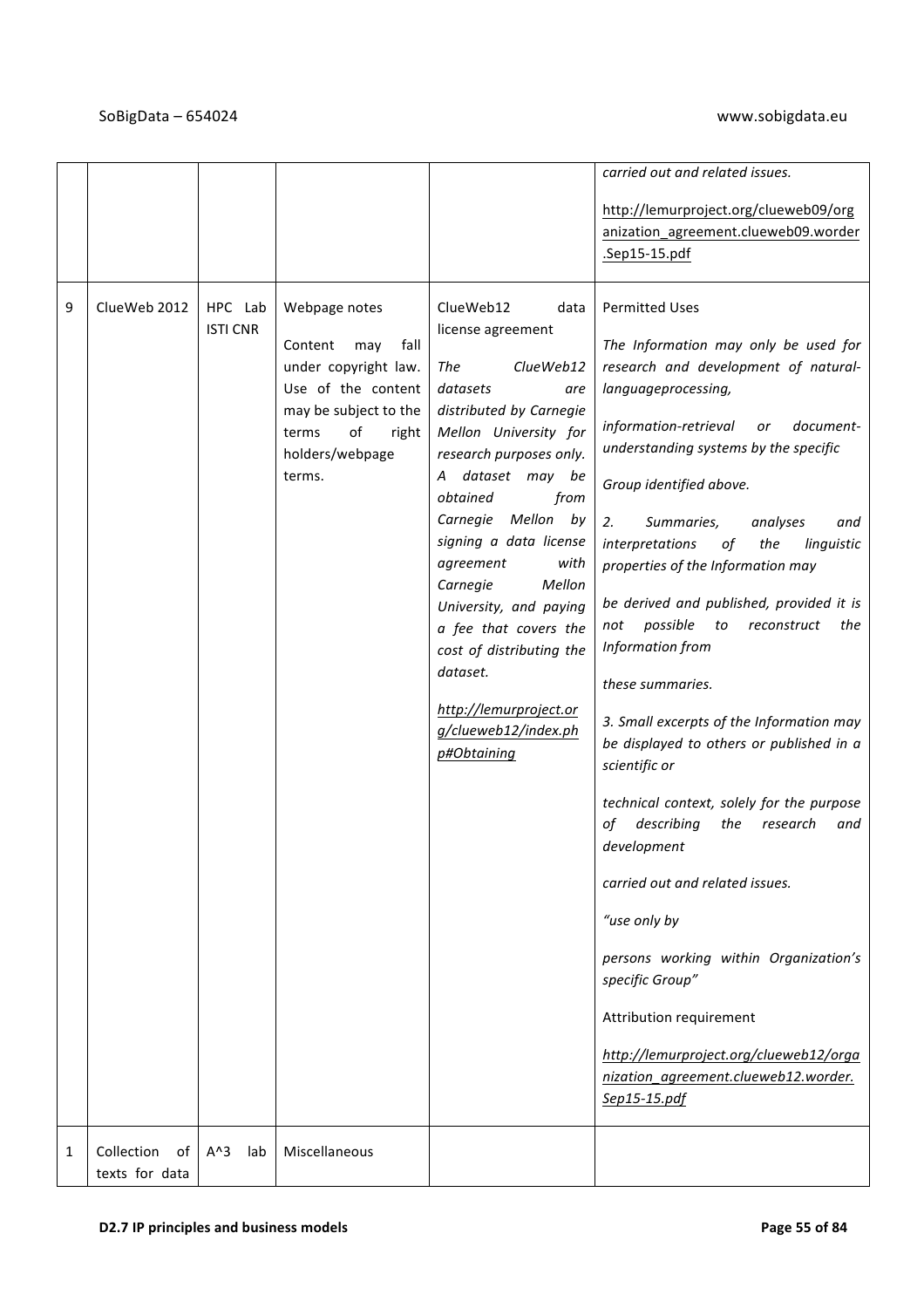| 0 | compression | <b>UNIPI</b> | fall<br>Content<br>may<br>under copyright and<br>data protection law,<br>database<br>and<br>proprietary<br>rights.<br>Use of the content<br>may be subject to the<br>terms<br>of<br>right<br>holders/ terms of<br>initial data provider. |                                                                                                                                                                                                                                                                                                                                                                                                                                             |                                                                                                                                                                                                                                                                                                                    |
|---|-------------|--------------|------------------------------------------------------------------------------------------------------------------------------------------------------------------------------------------------------------------------------------------|---------------------------------------------------------------------------------------------------------------------------------------------------------------------------------------------------------------------------------------------------------------------------------------------------------------------------------------------------------------------------------------------------------------------------------------------|--------------------------------------------------------------------------------------------------------------------------------------------------------------------------------------------------------------------------------------------------------------------------------------------------------------------|
|   |             |              | Census:<br>U.S.<br>demographic<br>statistics in tabular<br>format<br>(type:<br>database).                                                                                                                                                | Census Bureau<br>Application<br>Programming Interface<br>of<br>Service<br><b>Terms</b><br>Agreement<br>https://www.census.g<br>ov/data/developers/ab<br>out/terms-of-<br>service.html<br>All of the content,<br>documentation,<br>code<br>and related materials<br>made available to you<br>through the API are<br>subject to these terms.<br>Access to or use of the<br>API or its content<br>constitutes acceptance<br>to this Agreement. | You may use the Census Bureau API to<br>develop a service or service to search,<br>display, analyze, retrieve, view and<br>otherwise "get" information from Census<br>Bureau data.<br>Attribution requirement in services<br>using API<br>"use only by<br>persons working within Organization's<br>specific Group" |
|   |             |              | collection<br>0f<br>Dna:<br>families of genomes<br>(type:<br>highly<br>biological<br>repetitive<br>data).                                                                                                                                | Pizza&Chili Corpus<br>Compressed<br>Indexes<br>and their Testbeds<br>API Terms of Use<br>http://pizzachili.dcc.uc<br>hile.cl/api.html<br>API<br>interface<br>the                                                                                                                                                                                                                                                                            | To be identified by the data provider                                                                                                                                                                                                                                                                              |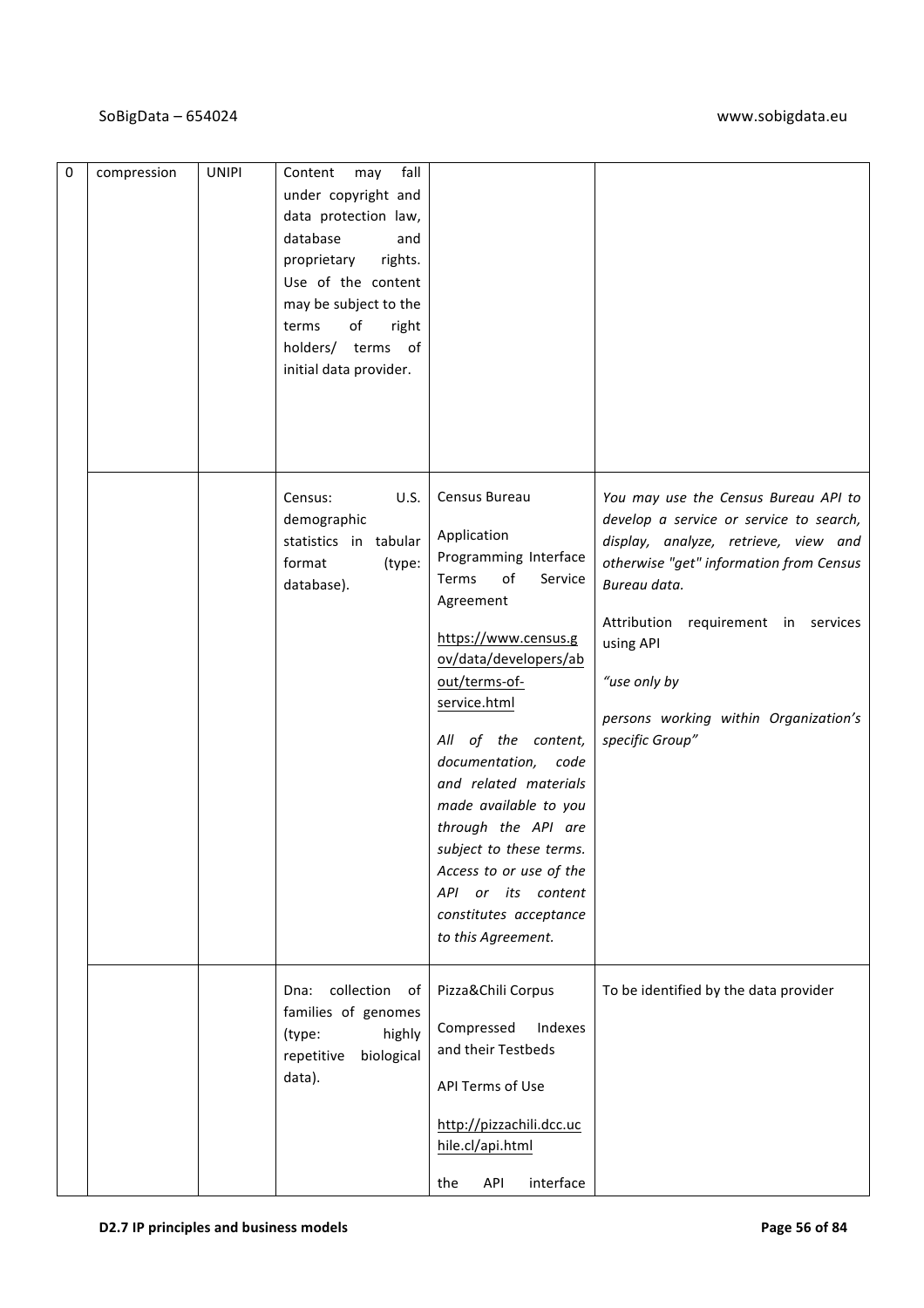|                              |      |                            |                                                                                                                                                                | offered by<br>all the<br>indexes<br>compressed<br>available<br>for<br>downloading.<br>Please<br>carefully<br>read<br>the<br><b>COPYRIGHT</b><br>information<br>that<br>comes with each of<br>them. |                                                                                                                                                                                                                                                                                                                                                                                                                                                                                                                                                                 |
|------------------------------|------|----------------------------|----------------------------------------------------------------------------------------------------------------------------------------------------------------|----------------------------------------------------------------------------------------------------------------------------------------------------------------------------------------------------|-----------------------------------------------------------------------------------------------------------------------------------------------------------------------------------------------------------------------------------------------------------------------------------------------------------------------------------------------------------------------------------------------------------------------------------------------------------------------------------------------------------------------------------------------------------------|
|                              |      |                            | archive<br>Mingw:<br>containing the whole<br>mingw<br>software<br>distribution<br>(type:<br>mix of source codes<br>and binaries).                              | Matt Mahoney terms<br>(tbc)                                                                                                                                                                        | To be identified by the data provider                                                                                                                                                                                                                                                                                                                                                                                                                                                                                                                           |
|                              |      |                            | Wikipedia: dump of<br>English<br>Wikipedia<br>(type:<br>natural<br>language).                                                                                  | Creative<br>Commons<br>Attribution-ShareAlike<br>3.0 License (CC-BY-SA)<br>and the GNU Free<br>Documentation<br>License (GFDL).                                                                    | Commons<br>Attribution-<br>Creative<br>ShareAlike 3.0 License<br>Rights:<br>Share-to copy,<br>distribute<br>and<br>to<br>transmit the work, and<br>to Remix-to adapt the work<br>Requirements:<br>Attribution-You must attribute the<br>work in the manner specified by the<br>author or licensor (but not in any way<br>that suggests that they endorse you or<br>your use of the work.)<br>Share Alike-If you alter, transform, or<br>build upon this work, you may distribute<br>the resulting work only under the same,<br>similar or a compatible license. |
| $\mathbf{1}$<br>$\mathbf{1}$ | Coop | KDD Lab<br><b>ISTI CNR</b> | Purchases of Unicoop<br>Tirreno<br>customers,<br>description<br>and<br>information of the<br>shops. Use of the<br>content<br>may<br>be<br>subject to the terms | Terms of the<br>data<br>owner/provider                                                                                                                                                             | To be identified by the data provider                                                                                                                                                                                                                                                                                                                                                                                                                                                                                                                           |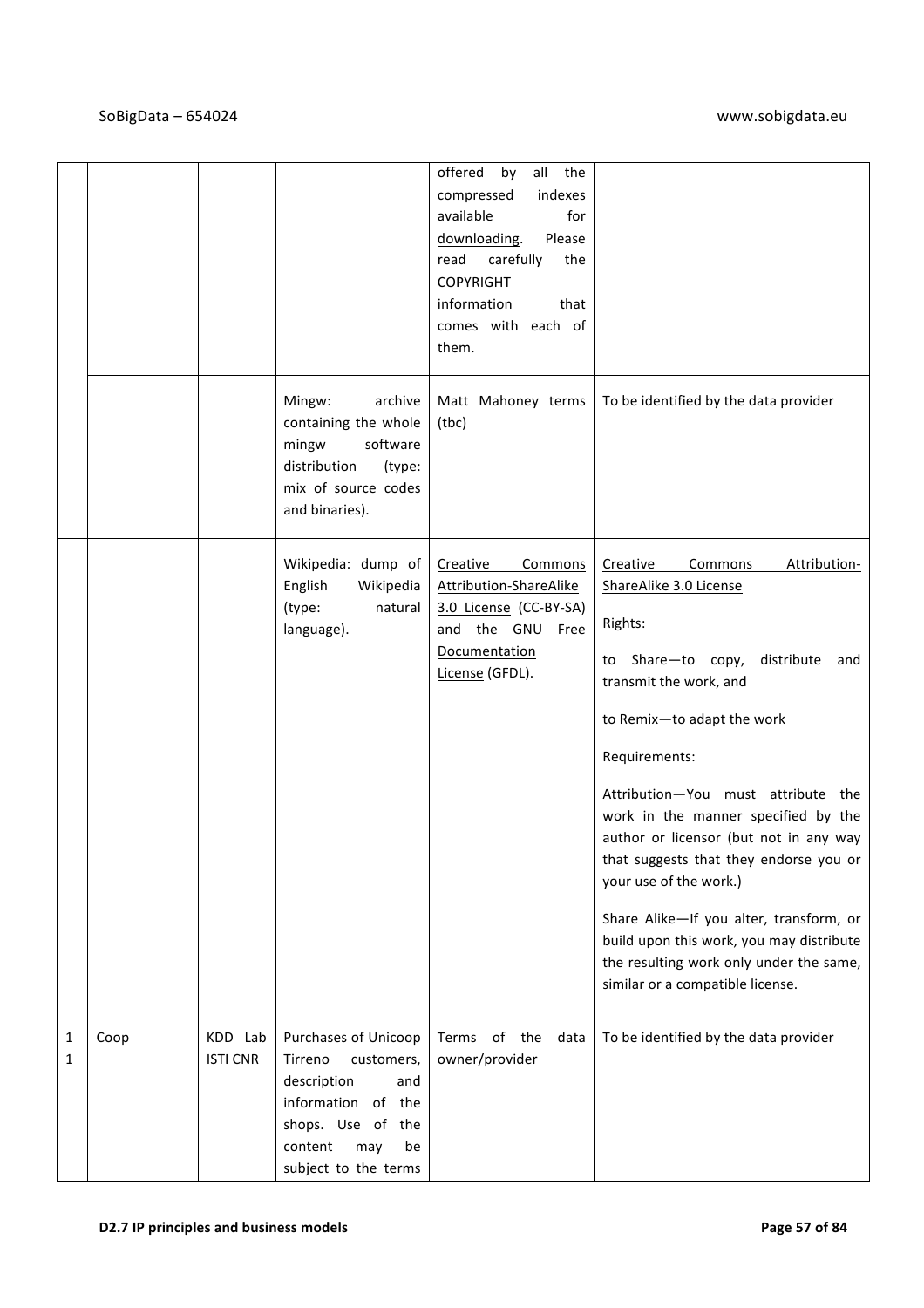|   |        |                 | initial<br>of<br>data  |                          |                                      |
|---|--------|-----------------|------------------------|--------------------------|--------------------------------------|
|   |        |                 | provider.              |                          |                                      |
|   |        |                 |                        |                          |                                      |
| 1 | CoPhIR | HPC Lab         | Content-based Photo    | Flickr API Terms of Use  | Rights attached to each single image |
| 2 |        | <b>ISTI CNR</b> | Image Retrieval)       |                          |                                      |
|   |        |                 |                        | https://www.flickr.com   |                                      |
|   |        |                 | Based<br>images<br>on  | /services/api/tos/       |                                      |
|   |        |                 | from Flickr. The data  |                          |                                      |
|   |        |                 | collected consist of   | Comply<br>with<br>any    |                                      |
|   |        |                 | million<br>106         | requirements<br>or       |                                      |
|   |        |                 | processed images.      | restrictions<br>imposed  |                                      |
|   |        |                 |                        | on usage of the photos   |                                      |
|   |        |                 | Content<br>may<br>fall | by their<br>respective   |                                      |
|   |        |                 | under copyright and    | owners.<br>Remember,     |                                      |
|   |        |                 | data protection law,   | Flickr doesn't own the   |                                      |
|   |        |                 | image rights. Use of   | images - Flickr users    |                                      |
|   |        |                 | the content may be     | do. Although the Flickr  |                                      |
|   |        |                 | subject to the terms   | APIs can be used to      |                                      |
|   |        |                 | of<br>right            | provide<br>you<br>with   |                                      |
|   |        |                 |                        |                          |                                      |
|   |        |                 | holders/social         | access to Flickr user    |                                      |
|   |        |                 | network (Flickr)/data  | photos, neither Flickr's |                                      |
|   |        |                 | provider.              | provision of the Flickr  |                                      |
|   |        |                 |                        | APIs to you nor your     |                                      |
|   |        |                 |                        | use of the Flickr APIs   |                                      |
|   |        |                 |                        | override the photo       |                                      |
|   |        |                 |                        | owners' requirements     |                                      |
|   |        |                 |                        | and restrictions, which  |                                      |
|   |        |                 |                        | may include "all rights  |                                      |
|   |        |                 |                        | reserved"<br>notices     |                                      |
|   |        |                 |                        | (attached<br>to<br>each  |                                      |
|   |        |                 |                        | photo by default when    |                                      |
|   |        |                 |                        | uploaded to Flickr),     |                                      |
|   |        |                 |                        | Creative<br>Commons      |                                      |
|   |        |                 |                        | licenses or other terms  |                                      |
|   |        |                 |                        | and conditions that      |                                      |
|   |        |                 |                        | may be agreed upon       |                                      |
|   |        |                 |                        | between you and the      |                                      |
|   |        |                 |                        | owners. In ALL cases,    |                                      |
|   |        |                 |                        | are<br>solely<br>you     |                                      |
|   |        |                 |                        | responsible for making   |                                      |
|   |        |                 |                        | use of Flickr photos in  |                                      |
|   |        |                 |                        | compliance with the      |                                      |
|   |        |                 |                        | photo<br>owners'         |                                      |
|   |        |                 |                        | requirements             |                                      |
|   |        |                 |                        | or                       |                                      |
|   |        |                 |                        | restrictions. If you use |                                      |
|   |        |                 |                        | Flickr photos for a      |                                      |
|   |        |                 |                        | commercial purpose,      |                                      |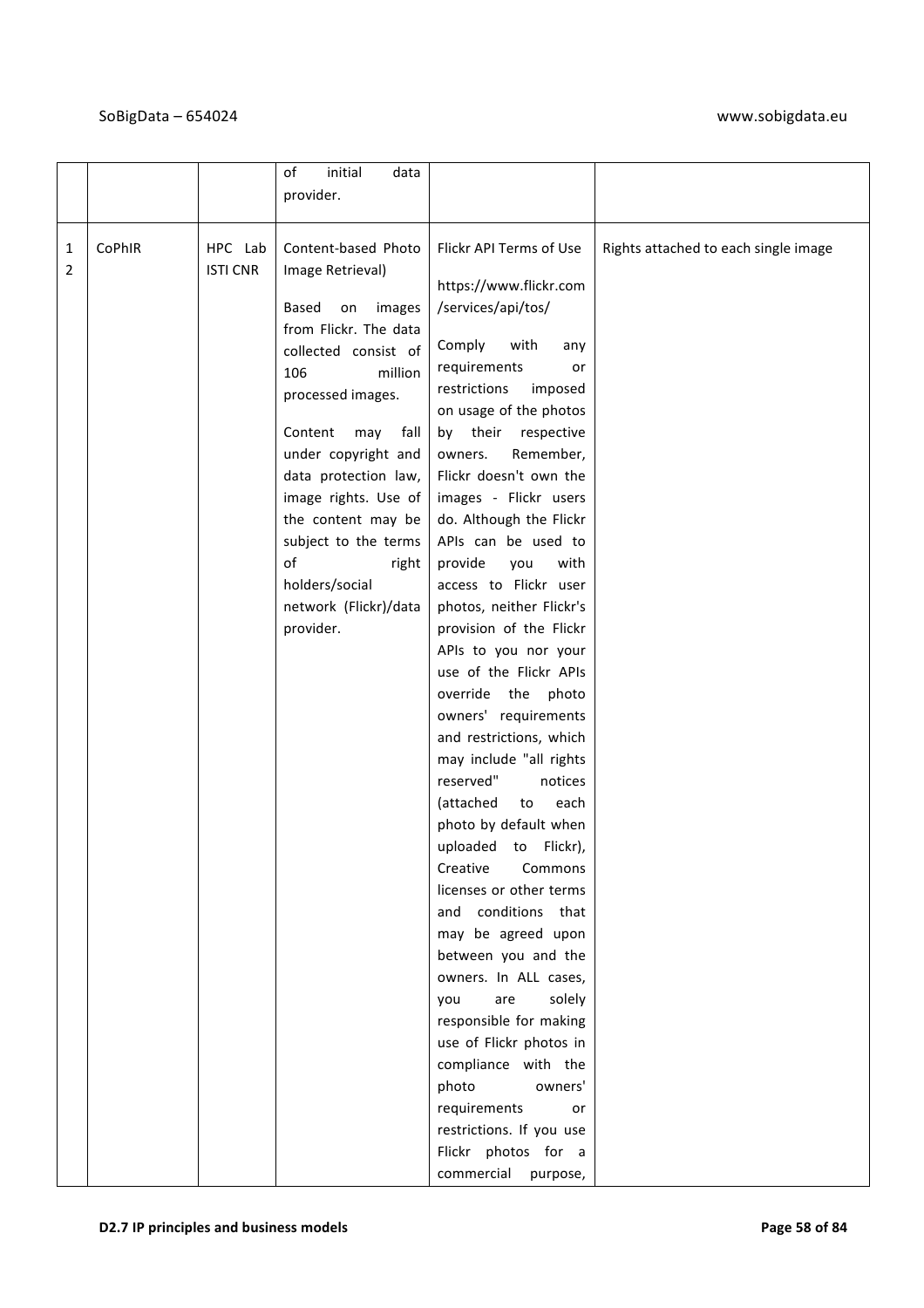|                   |                                                                             |                            |                                                                                                                                                                                                                 | the photos must be<br>marked with a Creative<br>Commons license that<br>allows for such use,<br>unless<br>otherwise<br>agreed upon between<br>you and the owner.<br>You can read more<br>this<br>about<br>here:<br>www.creativecommon<br>s.org<br>or<br>www.flickr.com/creativ<br>ecommons. |                                                                                                                                                                                                                                                                                            |
|-------------------|-----------------------------------------------------------------------------|----------------------------|-----------------------------------------------------------------------------------------------------------------------------------------------------------------------------------------------------------------|---------------------------------------------------------------------------------------------------------------------------------------------------------------------------------------------------------------------------------------------------------------------------------------------|--------------------------------------------------------------------------------------------------------------------------------------------------------------------------------------------------------------------------------------------------------------------------------------------|
| $\mathbf{1}$<br>3 | Corpora<br>of<br>web crawls in<br>English,<br>French, Italian<br>and German | <b>USFD</b>                | Webcrawls<br>Content<br>may<br>fall<br>under copyright and<br>data protection law.<br>Use of the content<br>may be subject to the<br>of<br>right<br>terms<br>holders/<br>webpage<br>terms.                      | Terms of use of the<br>webcontent.                                                                                                                                                                                                                                                          | To be identified by the data provider                                                                                                                                                                                                                                                      |
| $\mathbf{1}$<br>4 | <b>DBLP</b><br>computer<br>science<br>bibliography                          | KDD Lab<br><b>ISTI CNR</b> | Dump of the DBPL<br>archive<br>(computer<br>science bibliography)<br>Content<br>may<br>fall<br>under copyright law.<br>Use of the content<br>subject to the terms<br>of data owner/initial<br>data provider.    | Terms of use of the<br>DBPL archive.                                                                                                                                                                                                                                                        | To be identified by the data provider                                                                                                                                                                                                                                                      |
| $\mathbf{1}$<br>5 | <b>DE</b><br>webarchive                                                     | LUH                        | Content from the .de<br>top level domain as<br>crawled<br>by<br>the<br>Internet Archive.<br>Content<br>may<br>fall<br>under copyright and<br>data protection law.<br>Use of the content<br>subject to the terms | Memorandum<br>of<br>Understanding<br>Internet<br>between<br>Archive and<br>Leibniz<br>Universität Hannover                                                                                                                                                                                  | No replicas may be provided.<br>SoBigData rights:<br>1. Creation of a topical subset of the .de<br>domain from the .de Web Data<br>collection provided by IA.<br>2. The subset will be uploaded into the<br>Cloud.<br>Gate<br>Cloud<br>Gate<br>(https://gatecloud.net/)<br>text<br>is<br>a |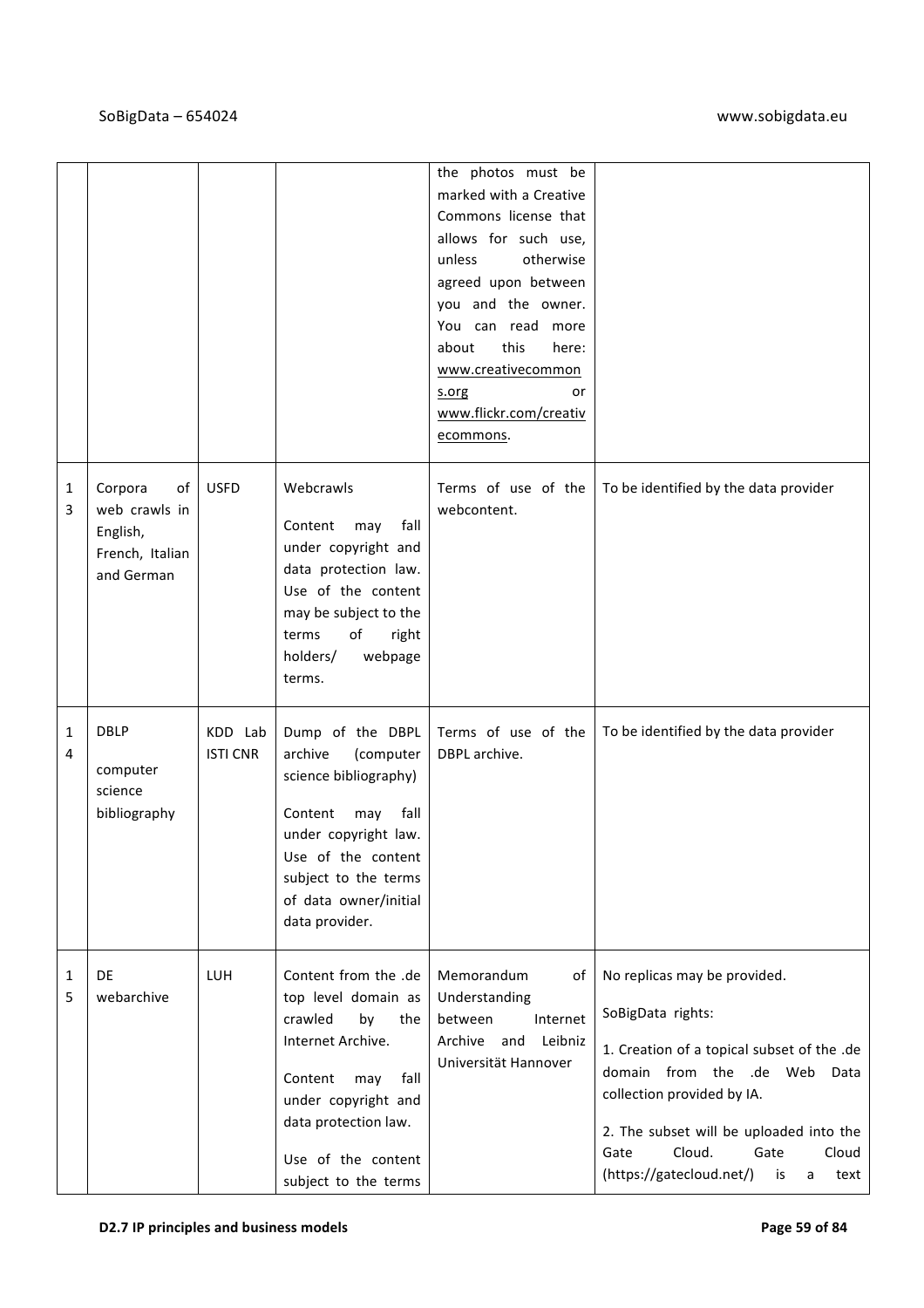|                                |                                                   |             | of<br>right<br>holders/initial<br>data<br>provider.                                                                                                                 |                                                                                                                               | processing infrastructure provided by<br>the SoBigData partner University of<br>Sheffield.<br>Only<br>the<br>Gate<br>Cloud<br>administrator and developers involved<br>in the SoBigData project have access to<br>data<br>for<br>maintenance<br>the<br>and<br>development purposes.<br>3. Gate Cloud will process the data<br>subset to extract entities, topics,<br>sentiments and keywords.<br>4. The processing results will be<br>transferred to other processing services<br>provided by SoBigData consortium<br>partners (Appendix 1).<br>5. The Web Data will be removed from<br>the Gate Cloud platform as soon as the<br>processing was successful. |
|--------------------------------|---------------------------------------------------|-------------|---------------------------------------------------------------------------------------------------------------------------------------------------------------------|-------------------------------------------------------------------------------------------------------------------------------|--------------------------------------------------------------------------------------------------------------------------------------------------------------------------------------------------------------------------------------------------------------------------------------------------------------------------------------------------------------------------------------------------------------------------------------------------------------------------------------------------------------------------------------------------------------------------------------------------------------------------------------------------------------|
| $\mathbf{1}$<br>6              | e-mid                                             | SNS         | Interbank<br>market<br>transactions in the<br>Italian market.<br>Use of the<br>data<br>subject to the terms<br>of<br>initial<br>data<br>provider.                   | Terms set by the data<br>owner:<br>Data owned by SNS as<br>part of the QuantLab<br>laboratory jointly with<br>LIST Spa (tbd). | To be identified by the data provider                                                                                                                                                                                                                                                                                                                                                                                                                                                                                                                                                                                                                        |
| $\mathbf{1}$<br>$\overline{7}$ | <b>EMID Data</b>                                  | <b>IMT</b>  | Interbank<br>transactions in the<br>Italian market. Use of<br>the data subject to<br>the terms of initial<br>data provider.                                         | EMID company<br>and<br>used<br>can<br>be<br>for<br>publication<br>only<br>by<br>buyers                                        | market   Data is bought from $\vert$ Can be used for publication only by<br>buyers                                                                                                                                                                                                                                                                                                                                                                                                                                                                                                                                                                           |
| 1<br>8                         | English<br>documents<br>annotated for<br>IE tasks | <b>USFD</b> | Documents<br>annotated<br>for<br>IE<br>tasks.<br>fall<br>Content<br>may<br>under copyright law.<br>Use of the data<br>subject to the terms<br>оf<br>initial<br>data | Limited by terms and<br>conditions                                                                                            | To be identified by the data provider                                                                                                                                                                                                                                                                                                                                                                                                                                                                                                                                                                                                                        |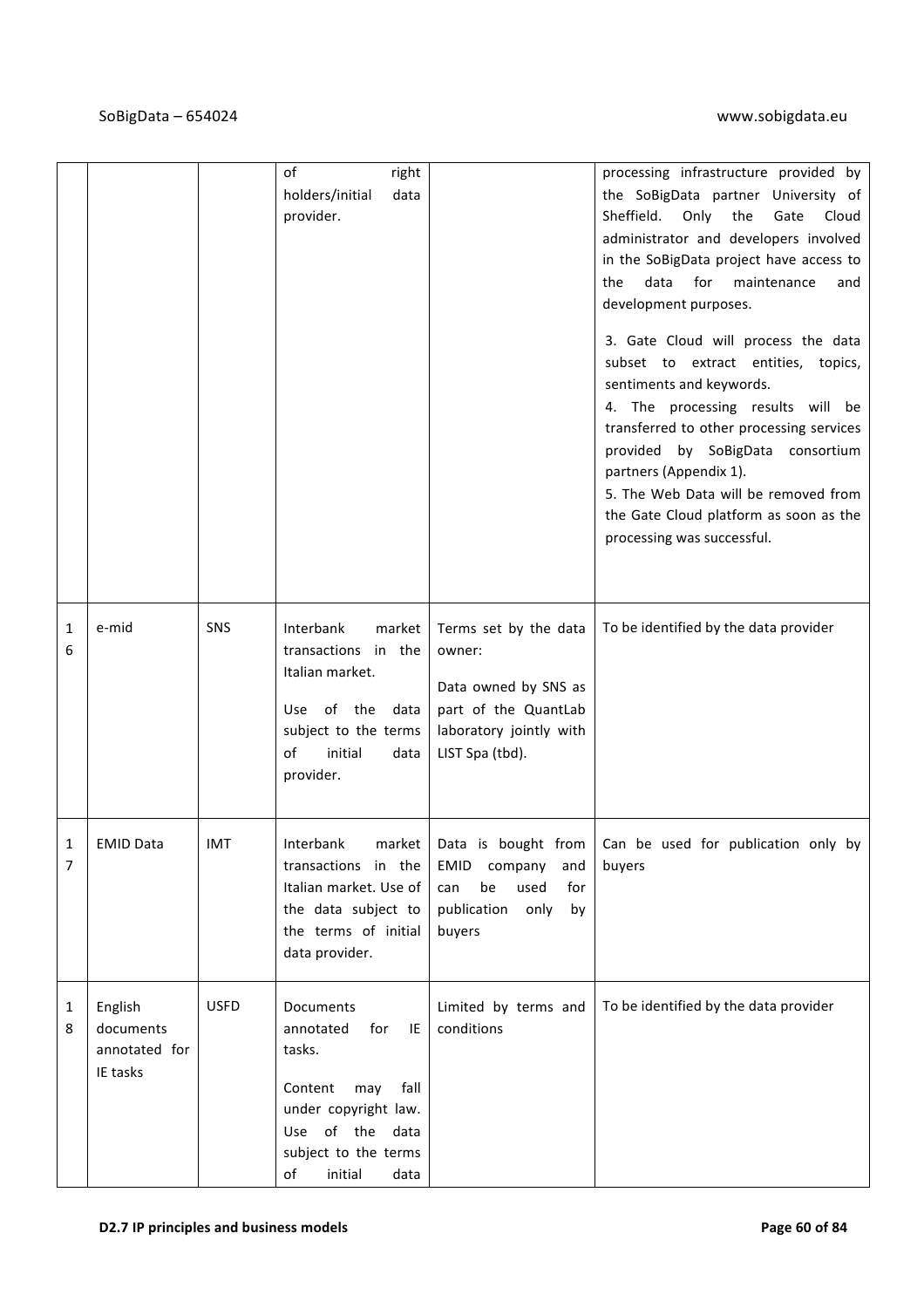|        |                                           |                        | provider.                                                                                                                                                                                                                                                                                                                                                                              |                                                                                                                                                                          |                                                                                                                                                                                                                                                                                                                                                                                                                                                                                                                                                                                                                                                                                                                                                       |
|--------|-------------------------------------------|------------------------|----------------------------------------------------------------------------------------------------------------------------------------------------------------------------------------------------------------------------------------------------------------------------------------------------------------------------------------------------------------------------------------|--------------------------------------------------------------------------------------------------------------------------------------------------------------------------|-------------------------------------------------------------------------------------------------------------------------------------------------------------------------------------------------------------------------------------------------------------------------------------------------------------------------------------------------------------------------------------------------------------------------------------------------------------------------------------------------------------------------------------------------------------------------------------------------------------------------------------------------------------------------------------------------------------------------------------------------------|
| 1<br>9 | English<br><b>Newswire</b>                | <b>USFD</b>            | Text<br>Social<br>and<br>Media<br>Mining.<br>Content<br>may<br>fall<br>under copyright and<br>data protection law.<br>Use of the data may<br>be subject to the<br>οf<br>terms<br>right<br>holders/platform<br>terms.                                                                                                                                                                   | Limited by terms and<br>conditions                                                                                                                                       | To be identified by the data provider                                                                                                                                                                                                                                                                                                                                                                                                                                                                                                                                                                                                                                                                                                                 |
| 2<br>0 | Estonian<br>public sector<br>Web services | ATI @ UT               | Descriptions of all<br>Estonian<br>public<br>sector Web services<br>their<br>(and<br>"consumers"), which<br>be<br>can<br>complemented with<br>E-government service<br>usage<br>stats<br>(monthly).<br>See<br>https://opendata.riik.<br>ee/dataset/riha-<br>linkandmed.<br>Content<br>may<br>fall<br>under copyright law<br>and be subject to the<br>terms of initial data<br>provider. | Creative Commons BY<br>3.0<br>https://opendata.riik.e<br>e/dataset/riha-<br>linkandmed                                                                                   | You are free to:<br>Share $-$ copy and redistribute the<br>material in any medium or format<br>Adapt - remix, transform, and build<br>upon the material for any purpose, even<br>commercially.<br>The licensor cannot revoke these<br>freedoms as long as you follow the<br>license terms.<br>Attribution<br>You<br>must<br>give<br>$\qquad \qquad$<br>appropriate credit, provide a link to the<br>license, and indicate if changes were<br>made. You may do so in any reasonable<br>manner, but not in any way that<br>suggests the licensor endorses you or<br>No additional restrictions -<br>your use.<br>You may not apply legal terms or<br>technological measures that legally<br>restrict others from doing anything the<br>license permits. |
| 2<br>1 | Facebook<br>EuroSys '09                   | UI<br>ШT<br><b>CNR</b> | Social and interaction<br>graphs.<br>Content<br>fall<br>may<br>under copyright and<br>data protection law.<br>Use of the content<br>may be subject to the<br>terms<br>of<br>Facebook/initial data                                                                                                                                                                                      | Terms of use of the<br>data owners: ravenben<br>at cs dot ucsb dot edu.<br>if<br>Facebook Terms,<br>applicable:<br>https://developers.fac<br>ebook.com/policy/#dat<br>a. | Permission to access the data must be<br>obtained directly from the owner<br>(ravenben at cs dot ucsb dot edu). Data<br>cannot be distributed beyond the<br>immediate research group of the person<br>who obtained the permission.                                                                                                                                                                                                                                                                                                                                                                                                                                                                                                                    |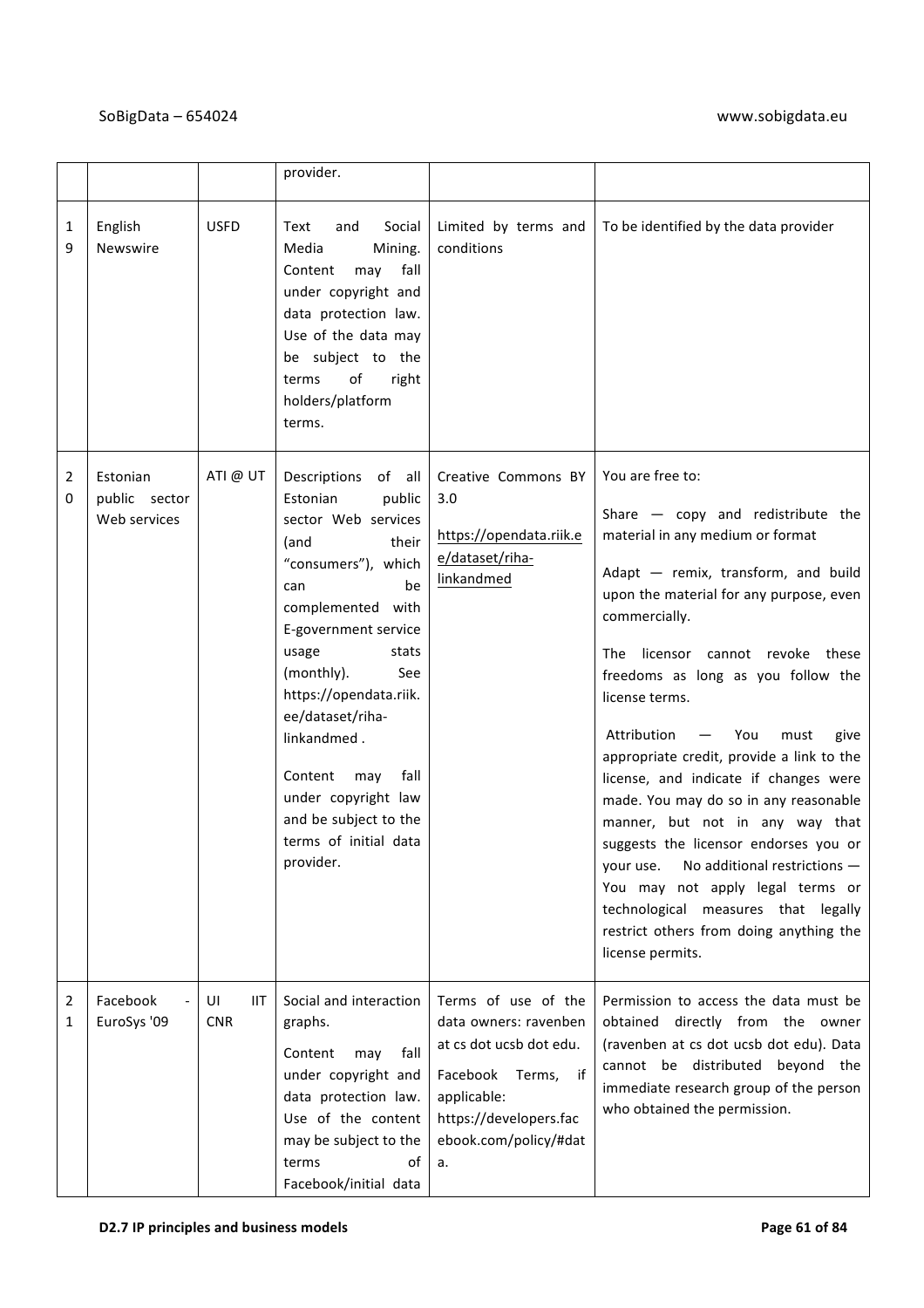|        |                                                                             |                            | provider.                                                                                                                                                                                                                                               |                                                                                                                                                                             |                                                                                                                                                                                                                                                                                                                                                                                                                                                                                                                                                                                                                       |
|--------|-----------------------------------------------------------------------------|----------------------------|---------------------------------------------------------------------------------------------------------------------------------------------------------------------------------------------------------------------------------------------------------|-----------------------------------------------------------------------------------------------------------------------------------------------------------------------------|-----------------------------------------------------------------------------------------------------------------------------------------------------------------------------------------------------------------------------------------------------------------------------------------------------------------------------------------------------------------------------------------------------------------------------------------------------------------------------------------------------------------------------------------------------------------------------------------------------------------------|
| 2<br>2 | Facebook<br><b>WOSN '09</b>                                                 | UI<br>IIТ<br><b>CNR</b>    | Social and interaction<br>graphs, wall posts<br>Content<br>fall<br>may<br>under copyright and<br>data protection law.<br>Use of the content<br>may be subject to the<br>terms<br>of<br>Facebook/initial data<br>provider.                               | Facebook<br>Terms,<br>if<br>applicable:<br>https://developers.fac<br>ebook.com/policy/#dat<br>a.                                                                            | Facebook Platform Policy,<br>Section 3 Protect data:<br>9.Don't sell, license, or purchase any<br>data obtained from us or our services.<br>10.Don't transfer any data that you<br>receive from us (including anonymous,<br>aggregate, or derived data) to any ad<br>network,<br>data<br>broker<br>other<br>or<br>advertising<br>monetization-related<br>or<br>service.<br>11.Don't put Facebook data in a search<br>engine or directory, or include web<br>search functionality on Facebook.<br>12. If you are acquired by or merge with<br>a third party, you can continue to use<br>our data only within your app. |
| 2<br>3 | Flickr<br>and<br>Wikipedia<br>Turism<br>Trajectories                        | HPC Lab<br><b>ISTI CNR</b> | Public<br>user-<br>generated content<br>Content<br>may<br>fall<br>under copyright and<br>data protection law.<br>Use of the content<br>may be subject to the<br>terms of platforms.                                                                     | Creator/Flickr/Wikiped<br>ia (CC/GDFL) terms                                                                                                                                | To be identified by the data provider                                                                                                                                                                                                                                                                                                                                                                                                                                                                                                                                                                                 |
| 2<br>4 | Formal<br>of<br>network<br>Estonian<br>companies<br>and<br>board<br>members | ATI @ UT                   | Database<br>accessible<br>via API<br>Content<br>be<br>may<br>protected<br>by<br>copyright,<br>company<br>and data protection<br>law,<br>sui<br>generis<br>database rights. Use<br>of<br>the<br>content<br>subject to the terms<br>initial<br>of<br>data | Creator/provider terms<br>Owned by Register OU.<br>https://developers.ir.e<br>e/graph-api<br>Users can query the<br>API to the extent<br>permitted by the trial<br>account. | A trial license can be requested allowing<br>a limited amount of API calls for data<br>retrieval. Data obtained via the API can<br>be stored and processed by the recipient<br>but not further distributed.<br>https://developers.ir.ee/graph-api                                                                                                                                                                                                                                                                                                                                                                     |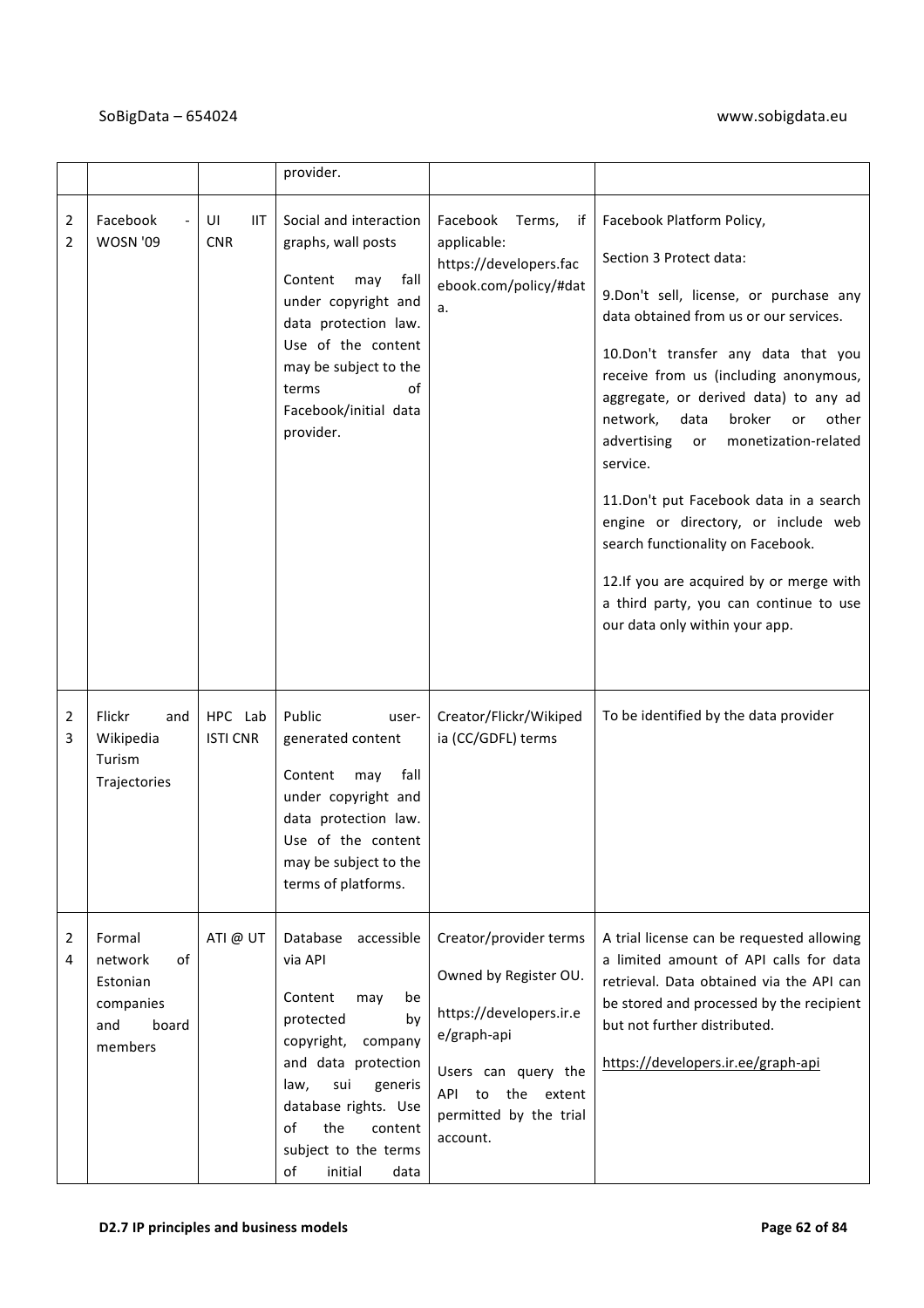|        |                           |                            | provider.                                                                                                                                                                                                                                                                 |                                                                                     |                                                                                                                                                                                                                                                                                                                                                                                                                                                                                                                                                                                                                                                                                                                                                                              |
|--------|---------------------------|----------------------------|---------------------------------------------------------------------------------------------------------------------------------------------------------------------------------------------------------------------------------------------------------------------------|-------------------------------------------------------------------------------------|------------------------------------------------------------------------------------------------------------------------------------------------------------------------------------------------------------------------------------------------------------------------------------------------------------------------------------------------------------------------------------------------------------------------------------------------------------------------------------------------------------------------------------------------------------------------------------------------------------------------------------------------------------------------------------------------------------------------------------------------------------------------------|
| 2<br>5 | German<br>Academic<br>Web | LUH                        | Archive of German<br>academic<br>institutions. Content<br>fall<br>under<br>may<br>copyright and data<br>protection law. Use<br>the<br>of<br>content<br>subject to the terms<br>of<br>right<br>holders/initial<br>data<br>provider.                                        | Terms<br>of<br>use<br>of<br>Academic<br>German<br>Web (tbd)                         | To be identified by the data provider                                                                                                                                                                                                                                                                                                                                                                                                                                                                                                                                                                                                                                                                                                                                        |
| 2<br>6 | Google+                   | KDD Lab<br><b>ISTI CNR</b> | Social Network with<br>attributes on nodes.<br>may<br>Content<br>fall<br>under copyright and<br>data protection law.<br>Use of the content<br>may be subject to the<br>of<br>terms<br>right<br>holders/<br>terms of<br>Google.                                            | Google Terms<br>https://www.google.co<br>m/intl/en/policies/ter<br>ms/regional.html | You may not use content from our<br>Services unless you obtain permission<br>from its owner or are otherwise<br>permitted by law.                                                                                                                                                                                                                                                                                                                                                                                                                                                                                                                                                                                                                                            |
| 2<br>7 | <b>IMDb</b>               | KDD Lab<br><b>ISTI CNR</b> | Movie,<br>TV<br>and<br>celebrity<br>content.<br>Content<br>be<br>may<br>protected<br>by<br>and<br>copyrights<br>related rights,<br>data<br>protection law. Use<br>of the content may<br>be subject to the<br>of<br>right<br>terms<br>holders/initial<br>data<br>provider. | <b>IMDb</b><br>Conditions<br>οf<br>Use<br>http://www.imdb.com<br>/conditions        | Subject to your compliance with these<br>Conditions of Use and your payment of<br>any applicable fees, IMDb or its content<br>providers grants you a limited, non-<br>exclusive,<br>non-transferable,<br>non-<br>sublicenseable license to access and<br>make personal and non-commercial use<br>of the IMDb Services, including digital<br>content available through the IMDb<br>Services, and not to download (other<br>than page caching) or modify this site, or<br>any portion of it, except with express<br>written consent of IMDb. Additional<br>license terms may be found in the<br>Terms. The IMDb Services or any portion<br>of such services may not be reproduced,<br>duplicated, copied, sold, resold, visited,<br>otherwise<br>exploited<br>for<br>or<br>any |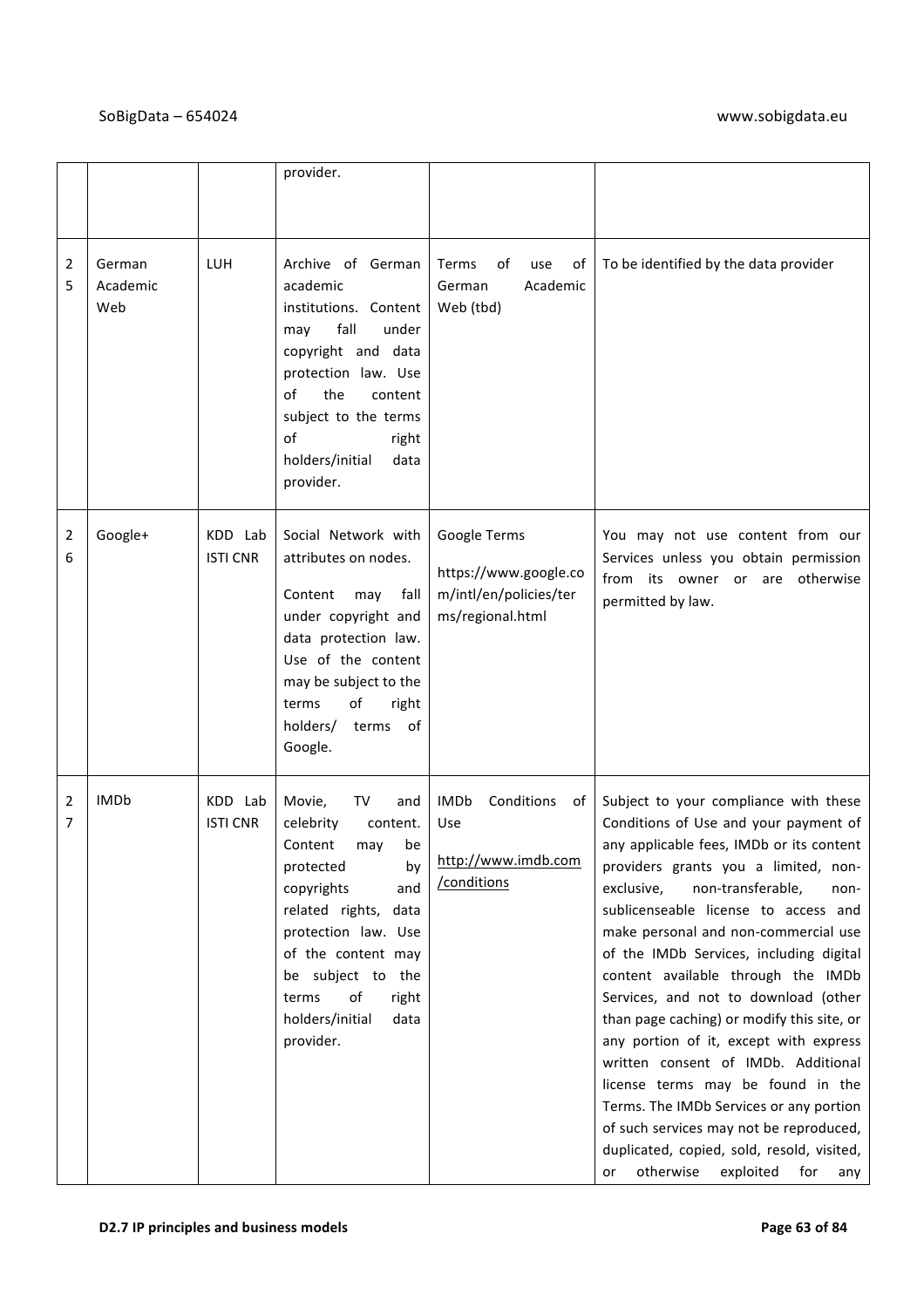|                     |                              |                                      |                                                                                                                                                                                                                              |                                                                                                                                                                                                                                                                      | commercial purpose without express<br>written consent of IMDb. This license<br>does not include any resale or<br>commercial use of any IMDb Service or<br>its contents or any derivative use of this<br>site or its contents. All licenses are non-<br>exclusive and all rights not expressly<br>granted to you in these Conditions of<br>Use or any applicable Terms are<br>reserved and retained by IMDb or its<br>licensors,<br>suppliers,<br>publishers,<br>rightsholders,<br>other<br>or<br>content<br>providers. You will use all IMDb Services<br>in compliance with all applicable laws. |
|---------------------|------------------------------|--------------------------------------|------------------------------------------------------------------------------------------------------------------------------------------------------------------------------------------------------------------------------|----------------------------------------------------------------------------------------------------------------------------------------------------------------------------------------------------------------------------------------------------------------------|--------------------------------------------------------------------------------------------------------------------------------------------------------------------------------------------------------------------------------------------------------------------------------------------------------------------------------------------------------------------------------------------------------------------------------------------------------------------------------------------------------------------------------------------------------------------------------------------------|
| $\overline{2}$<br>8 | Infocamere                   | KDD Lab<br><b>ISTI CNR</b>           | A sample of Italian<br>Companies'<br>data<br>provided<br>by<br>Infocamere.<br>Content<br>fall<br>may<br>copyright, company<br>and data protection<br>Use of the<br>law.<br>content subject to<br>Infocamere terms of<br>use. | Infocamere terms of<br>service/use (tbd)<br>Infocamere<br>privacy<br>terms<br>http://www.infocamer<br>e.it/note-legali                                                                                                                                               | To be identified by the data provider                                                                                                                                                                                                                                                                                                                                                                                                                                                                                                                                                            |
| 2<br>9              | ISTAT Census<br>Data Tuscany | KDD Lab<br><b>ISTI CNR</b>           | Geometry of census<br>sector and limited<br>demographic<br>information. Use of<br>the content may be<br>subject to the terms<br>of<br>initial<br>data<br>provider.                                                           | Istat legal notice<br>http://www.istat.it/en/<br>legal-notice<br>Unless<br>otherwise<br>stated, content on this<br>website<br>is<br>licensed<br>under<br>Creative<br>a<br>Commons License -<br>Attribution - 3.0.<br>http://creativecommo<br>ns.org/licenses/by/3.0/ | Data and analysis from the Italian<br>National Institute of Statistics can be<br>copied, distributed, transmitted and<br>freely adapted, even for commercial<br>purposes, provided that the source is<br>acknowledged.<br>No permission is necessary to hyperlink<br>to pages on this website.<br>Images, logos (including Istat logo),<br>trademarks and other content owned by<br>third parties belong to their respective<br>owners and cannot be reproduced<br>without their consent.                                                                                                        |
| 3<br>0              | Italian Twitter<br>Dataset   | $A^{\wedge}3$<br>lab<br><b>UNIPI</b> | <b>Tweets Streaming</b><br>Twitter content may                                                                                                                                                                               | <b>Twitter Terms</b><br>https://twitter.com/to                                                                                                                                                                                                                       | Twitter Developer Agreement, I B:<br>"2.<br>Copy a reasonable amount of                                                                                                                                                                                                                                                                                                                                                                                                                                                                                                                          |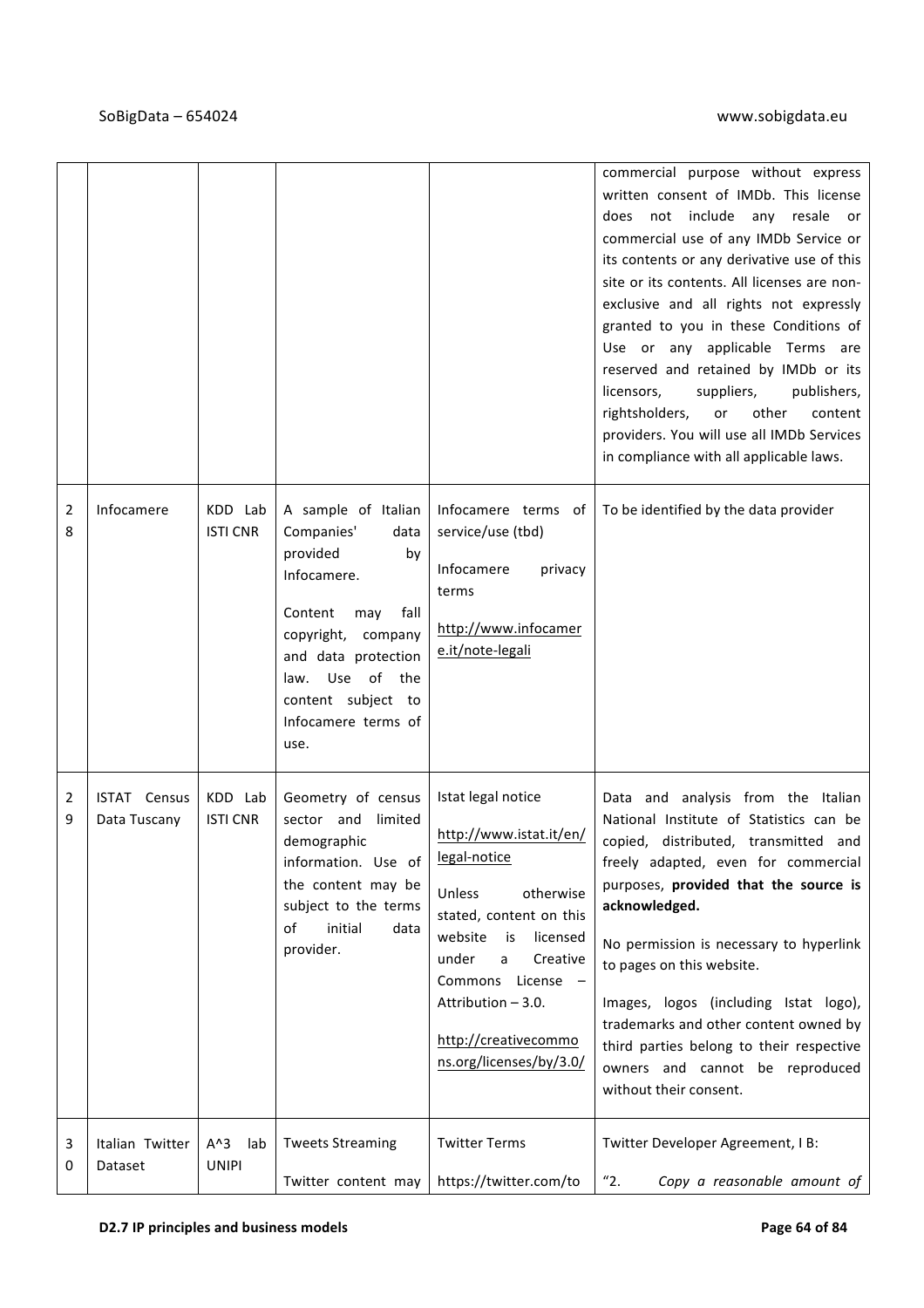|                  |                                                                                                                            |                            | protected<br>by<br>be<br>copyright and data<br>protection law. Use<br>of<br>the<br>content<br>subject to Twitter<br>Terms of Use.                                                                                                                                                                     | s?lang=en<br>https://dev.twitter.co<br>m/overview/terms/agr<br>eement<br>https://dev.twitter.co<br>m/overview/terms/pol<br>icy#6.Update_Be_a_Go<br>od_Partner_to_Twitter | and display the Content <sup>154</sup> on and<br>through your Services <sup>155</sup> to End Users <sup>156</sup> ,<br>as permitted by this Agreement;<br>3.<br>Modify Content only to format<br>it for display on your Services;"<br>The user has a right to use Twitter<br>content as part of/in course of using<br>SoBIgData Services. Any subsequent use<br>- subject to the terms of Twitter. |
|------------------|----------------------------------------------------------------------------------------------------------------------------|----------------------------|-------------------------------------------------------------------------------------------------------------------------------------------------------------------------------------------------------------------------------------------------------------------------------------------------------|--------------------------------------------------------------------------------------------------------------------------------------------------------------------------|----------------------------------------------------------------------------------------------------------------------------------------------------------------------------------------------------------------------------------------------------------------------------------------------------------------------------------------------------------------------------------------------------|
| 3<br>1           | LastFM                                                                                                                     | KDD Lab<br><b>ISTI CNR</b> | The dataset collected<br>Last.fm,<br>from<br>a<br>UK music<br>famous<br>website, contains the<br>social network of the<br>users and the weekly<br>listenership for a<br>period of 2 years.<br>Content<br>may fall<br>under<br>copyrights.<br>Use of the content<br>subject to LastFM<br>terms of use. | Terms of use of last.fm<br>website.                                                                                                                                      | To be identified by the data provider                                                                                                                                                                                                                                                                                                                                                              |
| $\mathsf 3$<br>2 | Linguistically<br>annotated<br>corpora of IRC<br>chats, reviews,<br>Q&A, email,<br>blogs<br>and<br>comments,<br>newsgroups | <b>USFD</b>                | Web text - reviews,<br>Q&A, email, blogs<br>and<br>comments,<br>newsgroups<br>annotated in a lot of<br>ways (token, pos,<br>syntax). Content may<br>fall under copyright<br>and data protection<br>law. Use of the<br>content subject to                                                              | LDC User Agreement<br>for Non-Members<br>https://catalog.ldc.upe<br>nn.edu/LDC2012T13                                                                                    | Non commercial linguistic education,<br>research and technology development<br>Publication,<br>redistribution,<br>communication to the public, etc $-$<br>subject to LDC permission                                                                                                                                                                                                                |

 $154$  Tweets, Tweet IDs, Twitter end user profile information, and any other data and information made available to you through the Twitter API or by any other means authorized by Twitter, and any copies and derivative works thereof.

 $155$  Your websites, applications and other offerings that display Content or otherwise use the Licensed Material.

 $156$  Users of your Services, who are bound to enforceable service terms with you.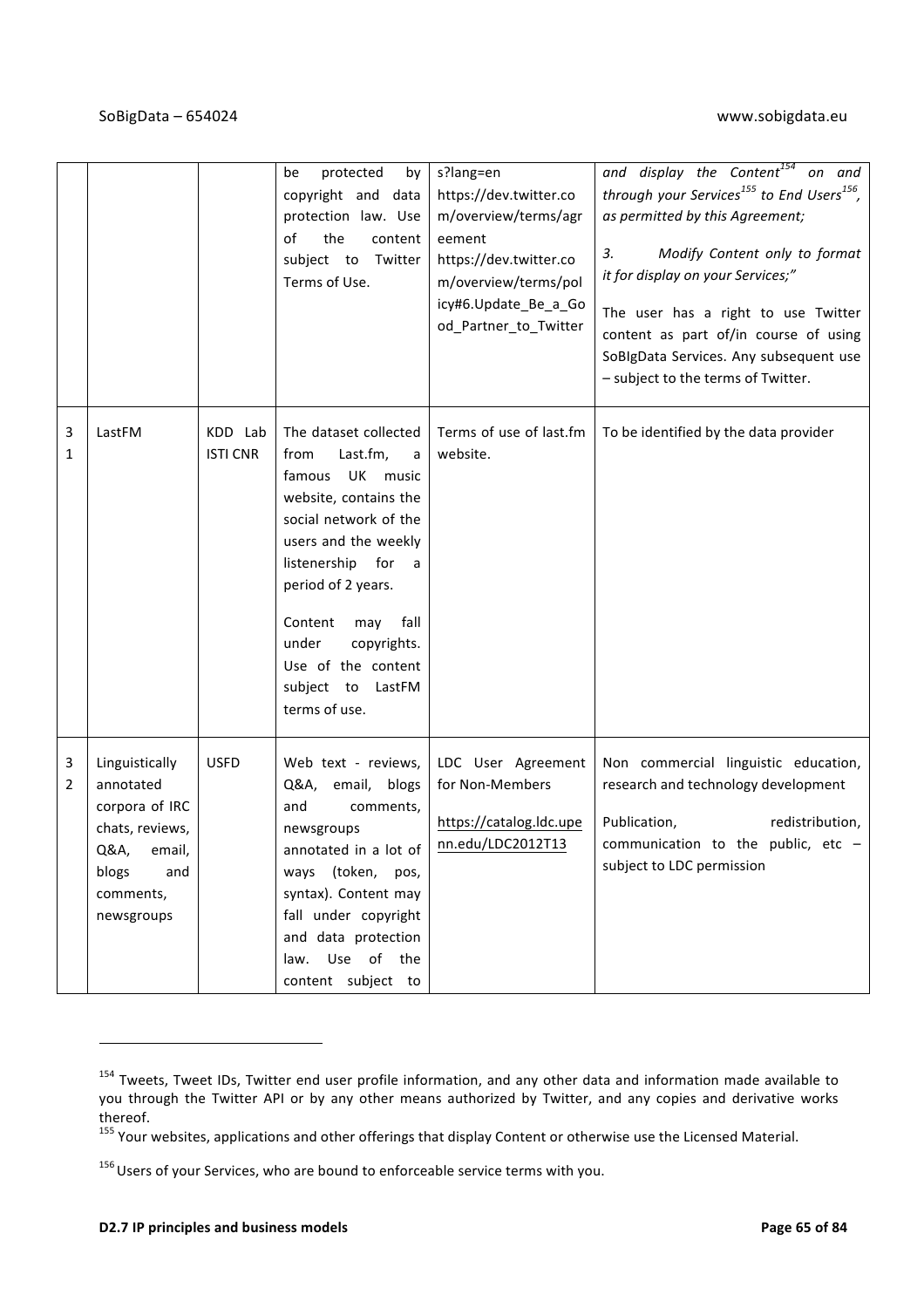|                     |                              |                                                                 | the terms of initial                                                                                                                                                                                                                                                                                                                                                                                                                                                                                                                                            |                                                                                |                                                                                                                                                                                                                                                                                                                                                                                                                                                                                                                                                                                            |
|---------------------|------------------------------|-----------------------------------------------------------------|-----------------------------------------------------------------------------------------------------------------------------------------------------------------------------------------------------------------------------------------------------------------------------------------------------------------------------------------------------------------------------------------------------------------------------------------------------------------------------------------------------------------------------------------------------------------|--------------------------------------------------------------------------------|--------------------------------------------------------------------------------------------------------------------------------------------------------------------------------------------------------------------------------------------------------------------------------------------------------------------------------------------------------------------------------------------------------------------------------------------------------------------------------------------------------------------------------------------------------------------------------------------|
|                     |                              |                                                                 | data provider.                                                                                                                                                                                                                                                                                                                                                                                                                                                                                                                                                  |                                                                                |                                                                                                                                                                                                                                                                                                                                                                                                                                                                                                                                                                                            |
| 3<br>3              | Mobile Miner<br>App Data     | Dept of<br>Digital<br>Humaniti<br>es Kings<br>College<br>London | Data collected by the<br>MobileMiner Android<br>smartphone<br>app.<br>[http://kingsbsd.gith<br>ub.io/MobileMiner/].<br>This includes time<br>series of mobile cell<br>connections,<br>tower<br>records of when apps<br>network<br>opened<br>sockets by polling the<br>/proc/net/ directory<br>using<br>and<br>the<br>network traffic API, a<br>log of when apps<br>notifications,<br>send<br>and also mobile and<br>wireless<br>network<br>connections.<br>This data is saved to<br>an SQLite database<br>that can be exported<br>analysed<br>and<br>elsewhere. | SQLite database terms<br>of use:<br>http://kingsbsd.github.<br>io/MobileMiner/ | SQLite database can be exported and<br>analysed elsewhere.<br>Press "My Data" then "Export" to copy<br>the current SQLite database to where<br>your computer will be able to see it<br>when you mount your device. The data<br>will be in the "Download" directory of<br>the device's flash memory, or SD card if<br>it has one. The easiest way to explore<br>the data is with an SQLite browser<br>extension, there's SQLite Manager for<br>Firefox, and codev for Chrome. If you<br>want to play with your data with some<br>code, SQLite is supported by Python's<br>standard library. |
| $\overline{3}$<br>4 | OctoCalabria<br>2012 10 e 07 | KDD Lab<br><b>ISTI CNR</b>                                      | <b>GPS</b><br>dataset<br>οf<br>private vehicles<br>in.<br>Calabria<br>region<br>(Italy).<br>Use of the content<br>subject to the terms<br>of<br>initial<br>data<br>provider.                                                                                                                                                                                                                                                                                                                                                                                    | Restricted<br>Access.<br>Terms of use of Octo<br>Telematics.                   | To be identified by the data provider                                                                                                                                                                                                                                                                                                                                                                                                                                                                                                                                                      |
| $\overline{3}$<br>5 | OctoMestre<br>2010 08        | KDD Lab<br><b>ISTI CNR</b>                                      | <b>GPS</b><br>dataset<br>of<br>private vehicles<br>in<br>the area of Mestre.<br>Use of the content<br>subject to the terms<br>initial<br>оf<br>data                                                                                                                                                                                                                                                                                                                                                                                                             | Restricted<br>Access.<br>Terms of use of Octo<br>Telematics.                   | To be identified by the data provider                                                                                                                                                                                                                                                                                                                                                                                                                                                                                                                                                      |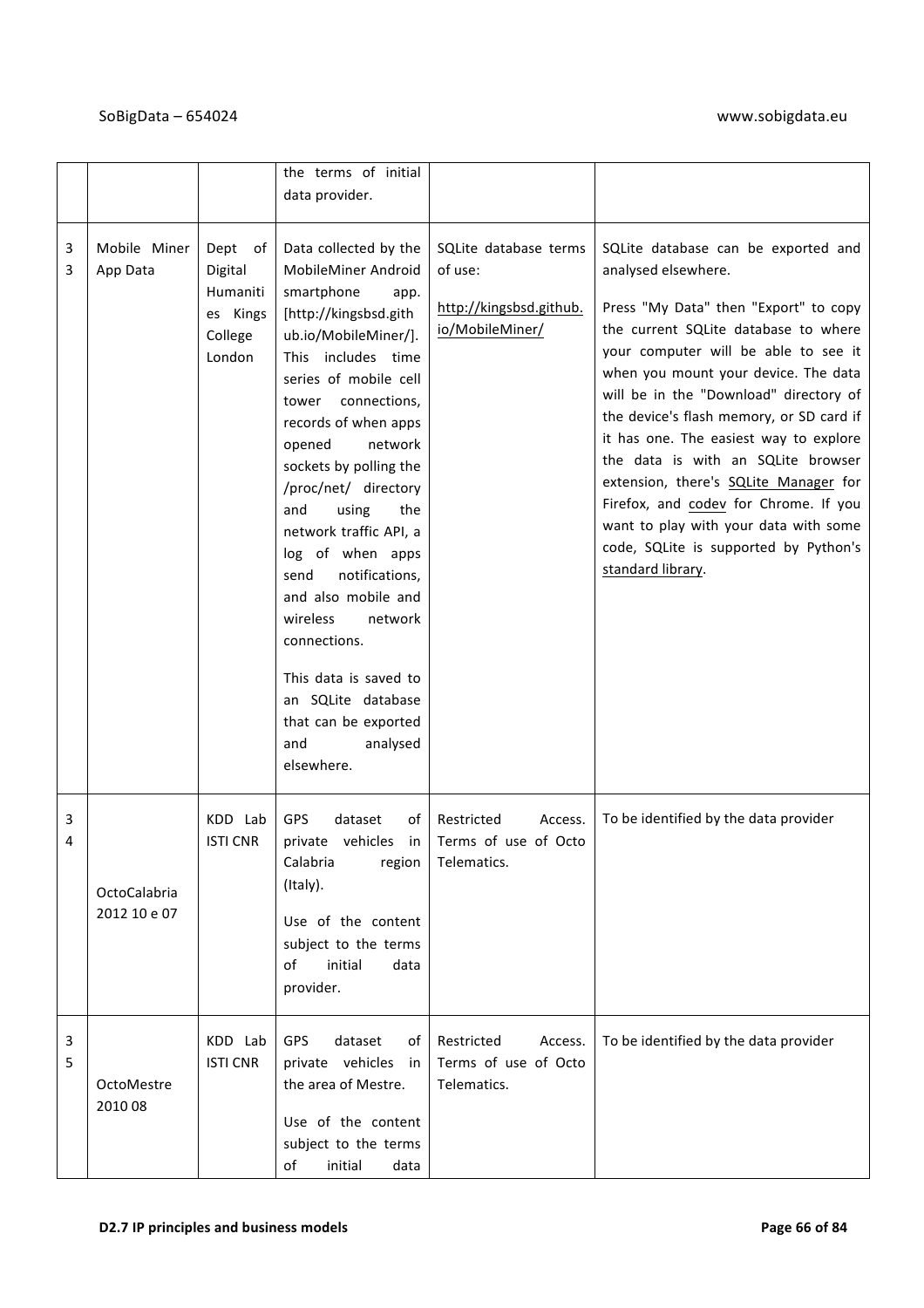|                   |                            |                            | provider.                                                                                                                                                                                                                                    |                                                              |                                       |
|-------------------|----------------------------|----------------------------|----------------------------------------------------------------------------------------------------------------------------------------------------------------------------------------------------------------------------------------------|--------------------------------------------------------------|---------------------------------------|
| 3<br>6            | OctoMilano<br>200704       | KDD Lab<br><b>ISTI CNR</b> | <b>GPS</b><br>dataset<br>οf<br>private vehicles<br>in<br>the area of Milano.<br>Use of the content<br>subject to the terms<br>of<br>initial<br>data<br>provider.                                                                             | Restricted<br>Access.<br>Terms of use of Octo<br>Telematics. | To be identified by the data provider |
| $\mathbf{3}$<br>7 | OctoPisa                   | KDD Lab<br><b>ISTI CNR</b> | <b>GPS</b><br>dataset<br>of<br>private vehicles<br>in<br>the area of Pisa.<br>Use of the content<br>subject to the terms<br>of<br>initial<br>data<br>provider.                                                                               | Restricted<br>Access.<br>Terms of use of Octo<br>Telematics. | To be identified by the data provider |
| 3<br>8            | Octoscana<br>201105        | KDD Lab<br><b>ISTI CNR</b> | <b>GPS</b><br>dataset<br>of<br>vehicles<br>private<br>crossing Tuscany.<br>Use of the content<br>subject to the terms<br>of<br>initial<br>data<br>provider.                                                                                  | Restricted<br>Access.<br>Terms of use of Octo<br>Telematics. | To be identified by the data provider |
| 3<br>9            | Orange D4D                 | KDD Lab<br><b>ISTI CNR</b> | Sample<br><b>CDRs</b><br>οf<br>collected<br>in<br>Ivory<br>Coast and released<br>by Orange for the<br>Challenge<br>D <sub>4</sub> D<br>in<br>2014<br>Use of the content<br>subject to the terms<br>initial<br>of<br>data<br>provider/Orange. | Terms<br>of<br>use<br>οf<br>Orange.                          | To be identified by the data provider |
| 4<br>0            | Pisa Airport<br>statistics | KDD Lab<br><b>ISTI CNR</b> | months<br>of<br>3<br>aggregated data over<br>arrivals<br>and<br>departures to/from<br>Pisa Airport: Jul, Nov                                                                                                                                 | Pisa<br>Airport<br>terms/open access.                        | To be identified by the data provider |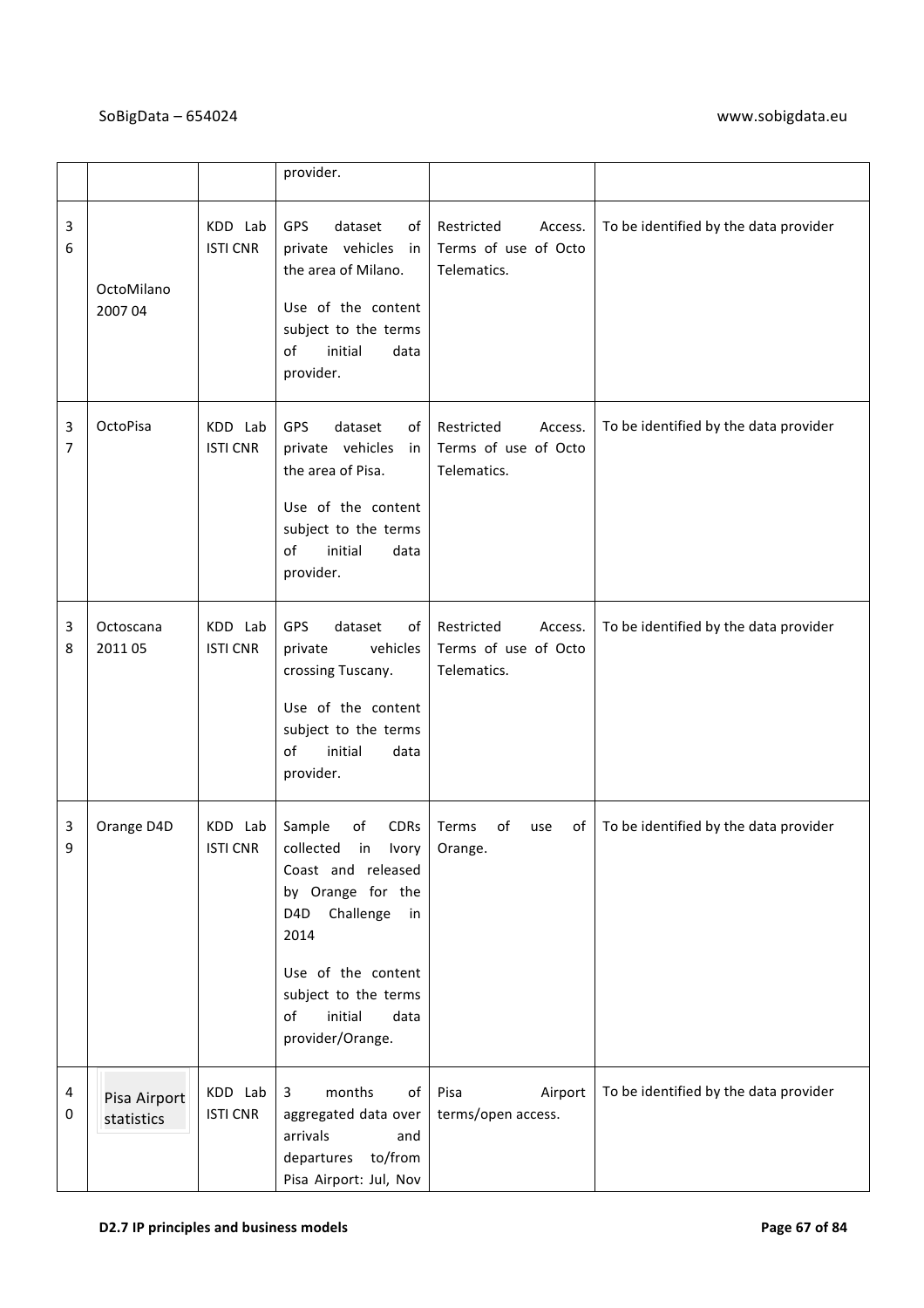|        |                                                        |                                                  | and Dic. 2010<br>Use of the content<br>subject to the terms<br>initial<br>of<br>data<br>provider/Pisa Airport.                                                                                                                                                                                                                                                                 |                                                                                                                                                                |                                                                                                                                                                                                                                                                                                                                                        |
|--------|--------------------------------------------------------|--------------------------------------------------|--------------------------------------------------------------------------------------------------------------------------------------------------------------------------------------------------------------------------------------------------------------------------------------------------------------------------------------------------------------------------------|----------------------------------------------------------------------------------------------------------------------------------------------------------------|--------------------------------------------------------------------------------------------------------------------------------------------------------------------------------------------------------------------------------------------------------------------------------------------------------------------------------------------------------|
| 4<br>1 | Pisa<br>Hotel<br>statistics                            | KDD Lab<br><b>ISTI CNR</b>                       | <b>Bookings</b><br>and<br>reservations at Pisa<br>hotels<br>and<br>accomodation<br>structures. Use of the<br>content subject to<br>the terms of initial<br>data provider.                                                                                                                                                                                                      | Terms of data provider<br>- Provincia di Pisa.                                                                                                                 | To be identified by the data provider                                                                                                                                                                                                                                                                                                                  |
| 4<br>2 | Pizza&Chili                                            | $A^3$<br>lab<br><b>UNIPI</b>                     | The Pizza&Chili site<br>(http://pizzachili.di.u<br>nipi.it/) offers a rich<br>set of texts which<br>cover<br>a<br>representative set of<br>application<br>areas,<br>where the problem<br>of full-text indexing<br>might be relevant,<br>and<br>freely<br>are<br>available over the<br>web.<br>Use of the content<br>subject to the terms<br>of<br>initial<br>data<br>provider. | Pizza&Chili API Terms<br>(tbd)<br>http://pizzachili.dcc.uc<br>hile.cl/api.html                                                                                 | the compressed indexes available for<br>downloading. Please read carefully the<br>COPYRIGHT information that comes with<br>each of them.                                                                                                                                                                                                               |
| 4<br>3 | Product<br><b>Reviews</b><br>Rating<br><b>Datasets</b> | <b>NeMIS</b><br>Lab<br><b>ISTI</b><br><b>CNR</b> | Hotel reviews from<br>TripAdvisor. Content<br>fall<br>under<br>may<br>copyright and data<br>protection law. Use<br>the<br>οf<br>content<br>subject to the terms<br>of TripAdvisor.                                                                                                                                                                                             | Hotel<br>reviews:<br>TripAdvisor terms<br>TripAdvisor<br>Website<br>terms:<br>https://www.tripadvis<br>or.co.uk/pages/terms.<br>html<br>TripAdvisor API terms: | If reviews are copied from the<br>TripAdvisor webpage, the following<br>terms apply:<br>Copying, transmission, reproduction,<br>replication, posting or redistribution<br>of the Website Content or any<br>portion thereof is strictly prohibited<br>without the prior written permission<br>of TripAdvisor. To request<br>permission, you may contact |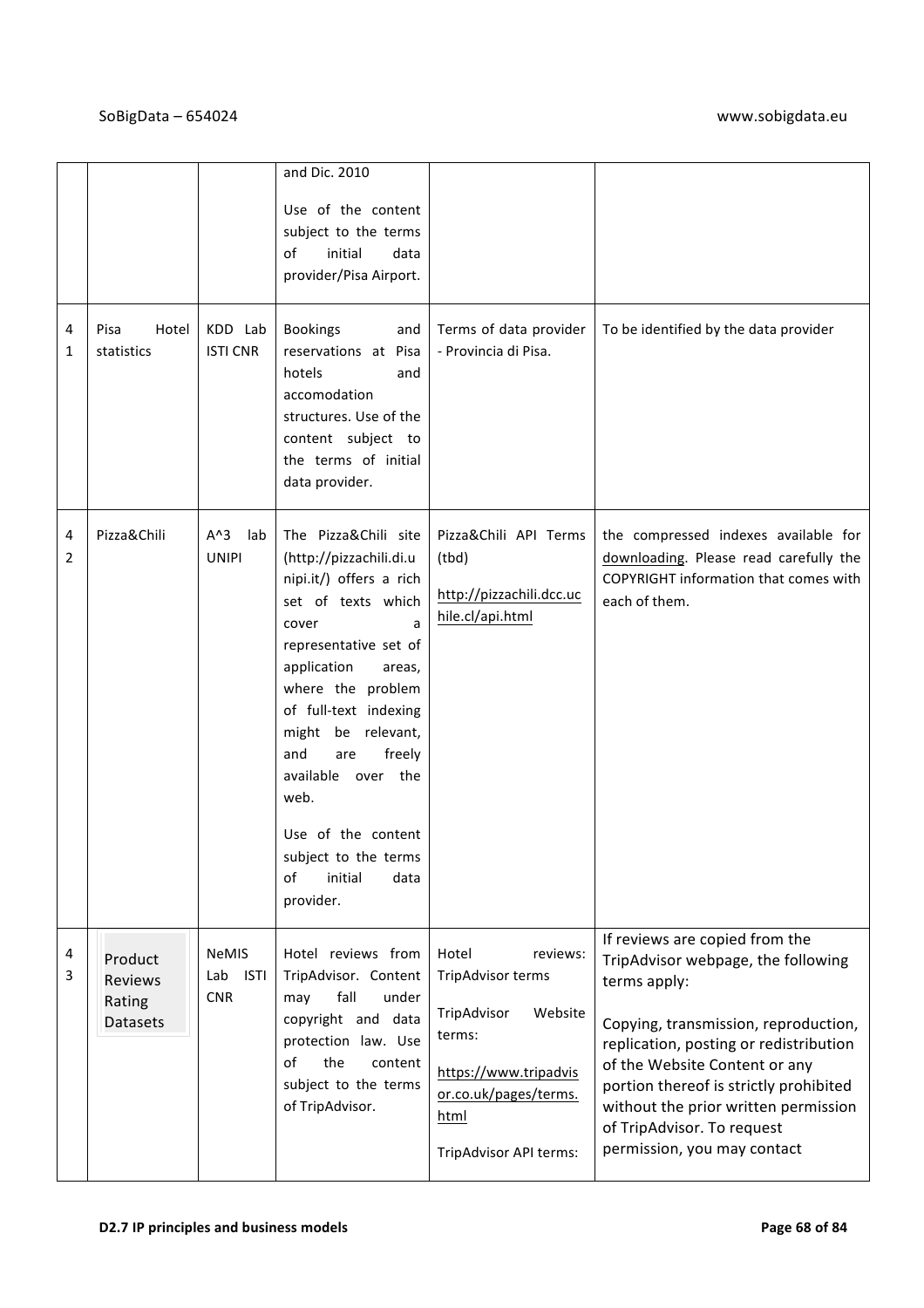|  |  | https://developer-    | TripAdvisor as follows:                                                                                                                                                                                                                                                                                                                                                                                                                                                                                                                                                                                                                                                                                                                            |
|--|--|-----------------------|----------------------------------------------------------------------------------------------------------------------------------------------------------------------------------------------------------------------------------------------------------------------------------------------------------------------------------------------------------------------------------------------------------------------------------------------------------------------------------------------------------------------------------------------------------------------------------------------------------------------------------------------------------------------------------------------------------------------------------------------------|
|  |  | tripadvisor.com/conte |                                                                                                                                                                                                                                                                                                                                                                                                                                                                                                                                                                                                                                                                                                                                                    |
|  |  | nt-api/terms-and-     | Director, Partnerships and Business                                                                                                                                                                                                                                                                                                                                                                                                                                                                                                                                                                                                                                                                                                                |
|  |  | conditions/           | Development                                                                                                                                                                                                                                                                                                                                                                                                                                                                                                                                                                                                                                                                                                                                        |
|  |  |                       | <b>TripAdvisor LLC</b>                                                                                                                                                                                                                                                                                                                                                                                                                                                                                                                                                                                                                                                                                                                             |
|  |  |                       | 400 1st Avenue                                                                                                                                                                                                                                                                                                                                                                                                                                                                                                                                                                                                                                                                                                                                     |
|  |  |                       | Needham, MA 02494, USA                                                                                                                                                                                                                                                                                                                                                                                                                                                                                                                                                                                                                                                                                                                             |
|  |  |                       |                                                                                                                                                                                                                                                                                                                                                                                                                                                                                                                                                                                                                                                                                                                                                    |
|  |  |                       | If reviews are gathered via<br>TripAdvisor API, the following terms<br>apply:                                                                                                                                                                                                                                                                                                                                                                                                                                                                                                                                                                                                                                                                      |
|  |  |                       | to (i) use, perform and display<br>(publicly or otherwise) the Licensed<br>Content through Your Site, and (ii)<br>allow End Users to access and use<br>the Licensed Content through Your<br>Site                                                                                                                                                                                                                                                                                                                                                                                                                                                                                                                                                   |
|  |  |                       | TripAdvisor API Display<br>requirements: https://developer-<br>tripadvisor.com/content-api/display-<br>requirements/                                                                                                                                                                                                                                                                                                                                                                                                                                                                                                                                                                                                                               |
|  |  |                       | Restrictions:                                                                                                                                                                                                                                                                                                                                                                                                                                                                                                                                                                                                                                                                                                                                      |
|  |  |                       | to (i) Record, cache or else store any<br>portion of the Licensed Content, (ii)<br>alter the Licensed Content, or use it<br>to create or update your own<br>database of business listing<br>information, (iii) create or disclose<br>metrics about, or perform any<br>statistical analysis of, the API,<br>Licensed Content, (iv) use the API on<br>behalf of any third party other than a<br>group or affiliate company, (v) copy,<br>rent, lease, sell, transfer, assign,<br>sublicense, dissemble, reverse<br>engineer or decompile (except to the<br>limited extent expressly authorized<br>under applicable statutory law),<br>modify or alter any part of the API,<br>(vi) display Licensed Content or<br>TripAdvisor Marks in a manner that |
|  |  |                       | could reasonably imply an<br>endorsement, relationship or<br>affiliation with or sponsorship                                                                                                                                                                                                                                                                                                                                                                                                                                                                                                                                                                                                                                                       |
|  |  |                       | between you or a third party and                                                                                                                                                                                                                                                                                                                                                                                                                                                                                                                                                                                                                                                                                                                   |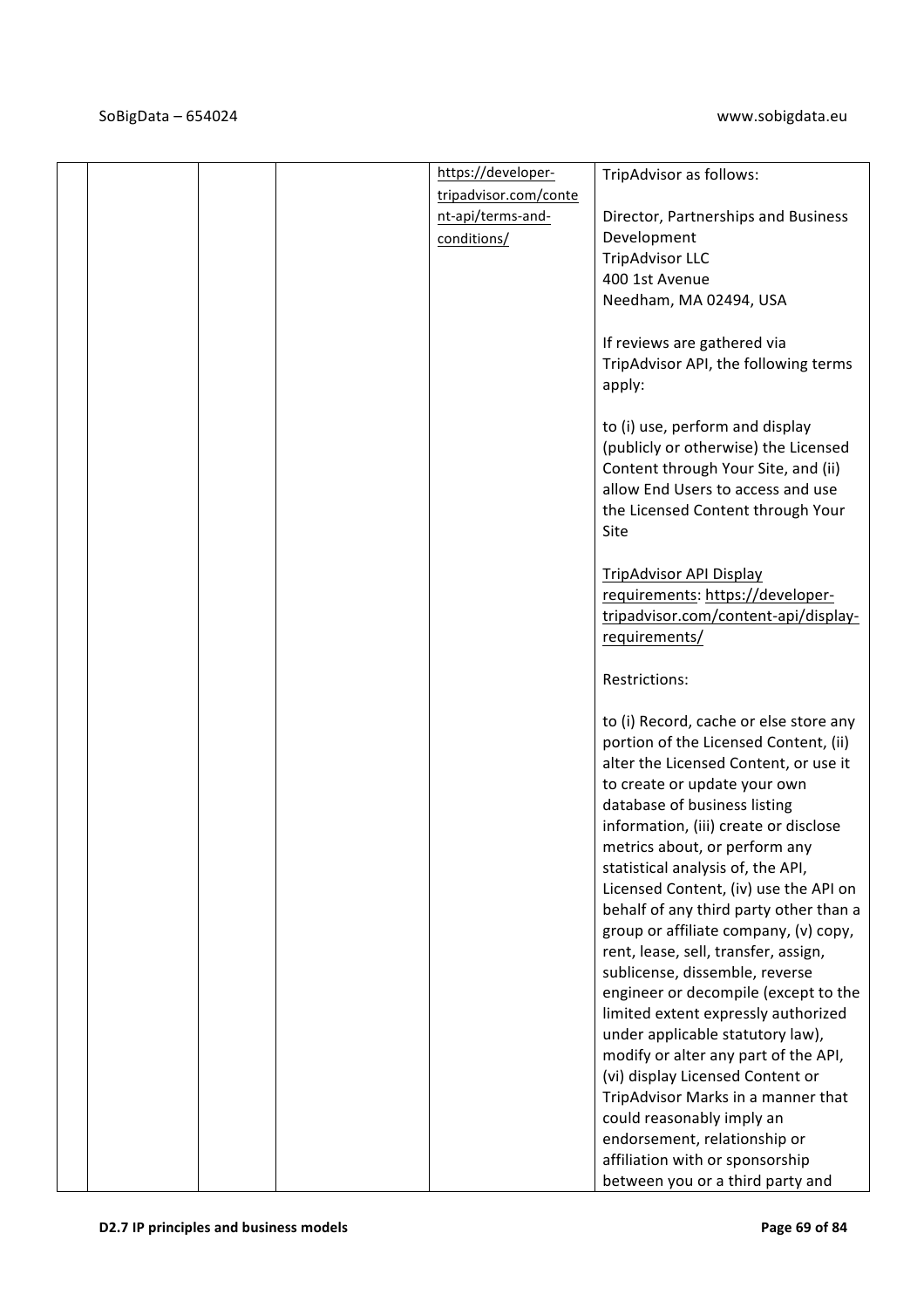| 4 | Product                  | <b>NeMIS</b> | Product reviews from | Product<br>reviews: | TripAdvisor, other than your<br>permitted use of the API under the<br>terms of the Agreement, (vii) display<br>the Licensed Content on any site<br>that disparages TripAdvisor or its<br>products or services, or infringes any<br>TripAdvisor intellectual property or<br>other rights, (viii) use the API in a<br>manner that impacts the stability of<br>TripAdvisor's servers or impacts the<br>behavior of other applications using<br>the API, (ix) use the API or Licensed<br>Content in any manner or for any<br>purpose that may violate any law or<br>regulation, or any right of any person<br>including, but not limited to,<br>intellectual property rights, rights of<br>privacy and/or rights of personality,<br>or which otherwise may be harmful<br>(in TripAdvisor 's sole discretion) to<br>TripAdvisor, its providers, its<br>suppliers, end users of this website,<br>or your end users, (x) use the API,<br>Licensed Content or TripAdvisor in a<br>manner that could reasonably be<br>interpreted to suggest that<br>TripAdvisor is the author or entity<br>that is responsible, in whole or in<br>part, for the creation or<br>development of any Licensed<br>Content or that such Licensed<br>Content represents the views of<br>TripAdvisor. YOU MAY NOT<br>DIRECTLY OR INDIRECTLY ATTEMPT<br>TO RE-SELL, REDISTRIBUTE,<br>SYNDICATE OTHERWISE<br><b>COMMERCIALIZE THE TRIPADVISOR</b><br><b>CONTENT IN ANY WAY WITHOUT</b><br>TRIPADVISOR'S PERMISSION.<br>https://developer-<br>tripadvisor.com/content-api/terms-and-<br>conditions/<br>For reviews<br>copied from Amazon |
|---|--------------------------|--------------|----------------------|---------------------|--------------------------------------------------------------------------------------------------------------------------------------------------------------------------------------------------------------------------------------------------------------------------------------------------------------------------------------------------------------------------------------------------------------------------------------------------------------------------------------------------------------------------------------------------------------------------------------------------------------------------------------------------------------------------------------------------------------------------------------------------------------------------------------------------------------------------------------------------------------------------------------------------------------------------------------------------------------------------------------------------------------------------------------------------------------------------------------------------------------------------------------------------------------------------------------------------------------------------------------------------------------------------------------------------------------------------------------------------------------------------------------------------------------------------------------------------------------------------------------------------------------------------------------------------------------------------------------------------------|
| 3 | <b>Reviews</b><br>Rating | Lab ISTI     | Amazon.co.           | Amazon terms        | website:                                                                                                                                                                                                                                                                                                                                                                                                                                                                                                                                                                                                                                                                                                                                                                                                                                                                                                                                                                                                                                                                                                                                                                                                                                                                                                                                                                                                                                                                                                                                                                                               |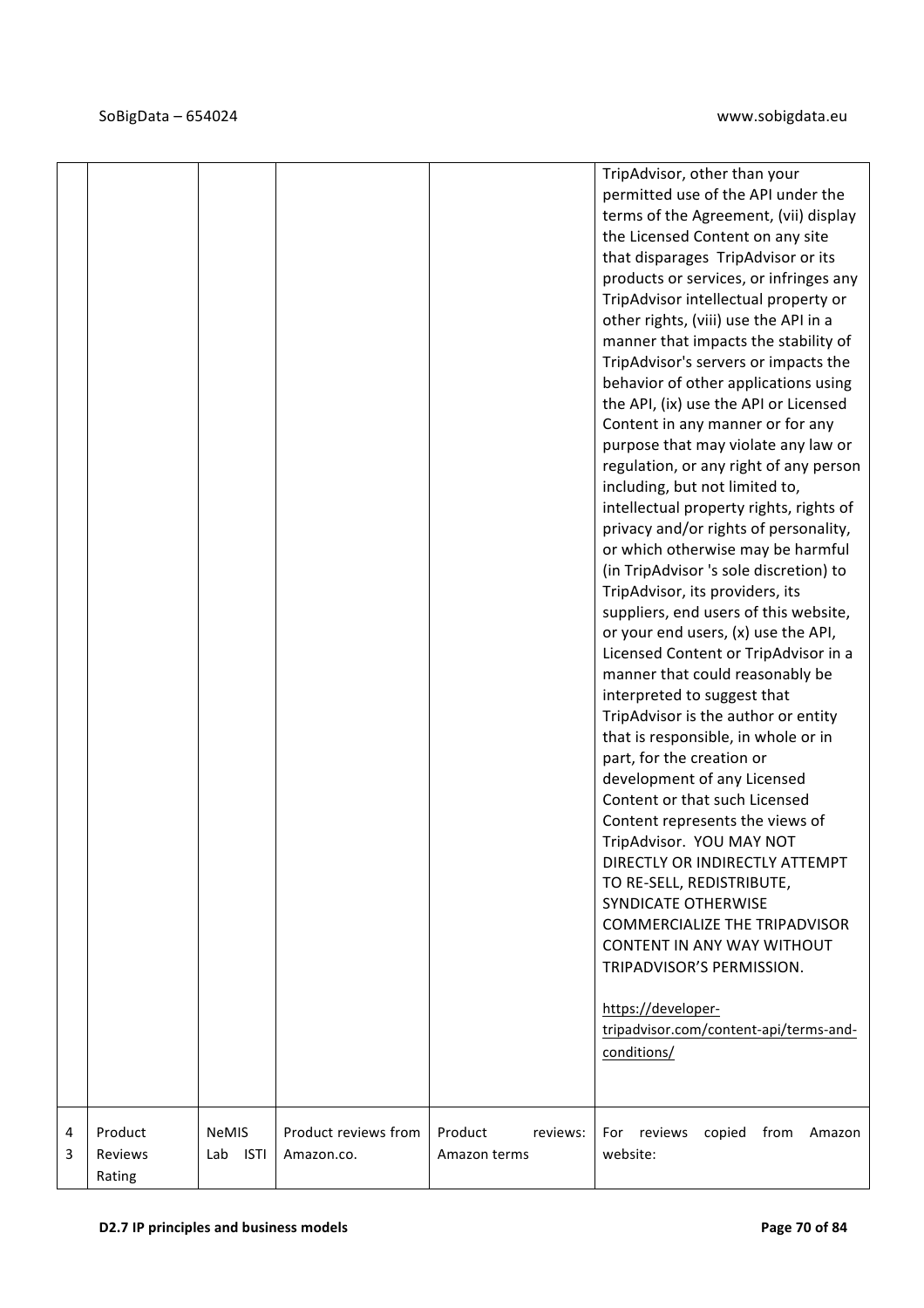|        | Datasets                            | <b>CNR</b>                 | Content<br>fall<br>may<br>under copyright and<br>data protection law.<br>Use of the content<br>may be subject to the<br>terms of Amazon.     | Amazon<br>terms:<br>http://www.amazon.c<br>om/gp/help/customer/<br>display.html/ref=foote<br>r_cou?ie=UTF8&nodel<br>d=508088<br>Amazon EU Product<br>Advertising API Licence<br>Agreement (use of API<br>advertising<br>for<br>purposes only)<br>https://partnernet.am<br>azon.de/gp/advertising<br>/api/detail/agreement.<br>html<br>Please check | limited,<br>non-exclusive,<br>a<br>non-<br>transferable, non-sublicensable license<br>to access and make personal and non-<br>commercial use of the Amazon Services.<br>This license does not include any resale<br>or commercial use of any Amazon<br>Service, or its contents; any collection<br>and use of any product listings,<br>descriptions, or prices; any derivative<br>use of any Amazon Service or its<br>contents; any downloading, copying, or<br>other use of account information for the<br>benefit of any third party; or any use of<br>data mining, robots, or similar data<br>gathering and extraction tools.<br>http://www.amazon.com/gp/help/custo<br>mer/display.html/ref=footer_cou?ie=UT<br>F8&nodeId=508088 |
|--------|-------------------------------------|----------------------------|----------------------------------------------------------------------------------------------------------------------------------------------|----------------------------------------------------------------------------------------------------------------------------------------------------------------------------------------------------------------------------------------------------------------------------------------------------------------------------------------------------|--------------------------------------------------------------------------------------------------------------------------------------------------------------------------------------------------------------------------------------------------------------------------------------------------------------------------------------------------------------------------------------------------------------------------------------------------------------------------------------------------------------------------------------------------------------------------------------------------------------------------------------------------------------------------------------------------------------------------------------|
| 4<br>4 | Query<br>Log<br><b>MSN RFP 2006</b> | HPC Lab<br><b>ISTI CNR</b> | Search query<br>MSN<br>log.<br>Content<br>fall<br>may<br>under copyright law.<br>Use of the content<br>subject to the terms<br>of Microsoft. | Microsoft terms.                                                                                                                                                                                                                                                                                                                                   | To be identified by the data provider                                                                                                                                                                                                                                                                                                                                                                                                                                                                                                                                                                                                                                                                                                |
| 4<br>5 | Query-Based<br>Twitter<br>Dataset   | ETH<br>Zurich              | Content<br>may<br>fall<br>under copyright law.<br>Twitter content may<br>protected<br>by<br>be<br>copyright and data<br>protection law. Use  | Twitter terms:<br>https://twitter.com/to<br>s?lang=en<br>https://dev.twitter.co<br>m/overview/terms/agr                                                                                                                                                                                                                                            | Twitter Developer Agreement, I B:<br>"2.<br>Copy a reasonable amount of<br>and display the Content <sup>157</sup> on and<br>through your Services <sup>158</sup> to End Users <sup>159</sup> ,<br>as permitted by this Agreement;                                                                                                                                                                                                                                                                                                                                                                                                                                                                                                    |

<sup>&</sup>lt;sup>157</sup> Tweets, Tweet IDs, Twitter end user profile information, and any other data and information made available to you through the Twitter API or by any other means authorized by Twitter, and any copies and derivative works thereof.

 $^{158}$  Your websites, applications and other offerings that display Content or otherwise use the Licensed Material.

 $159$  Users of your Services, who are bound to enforceable service terms with you.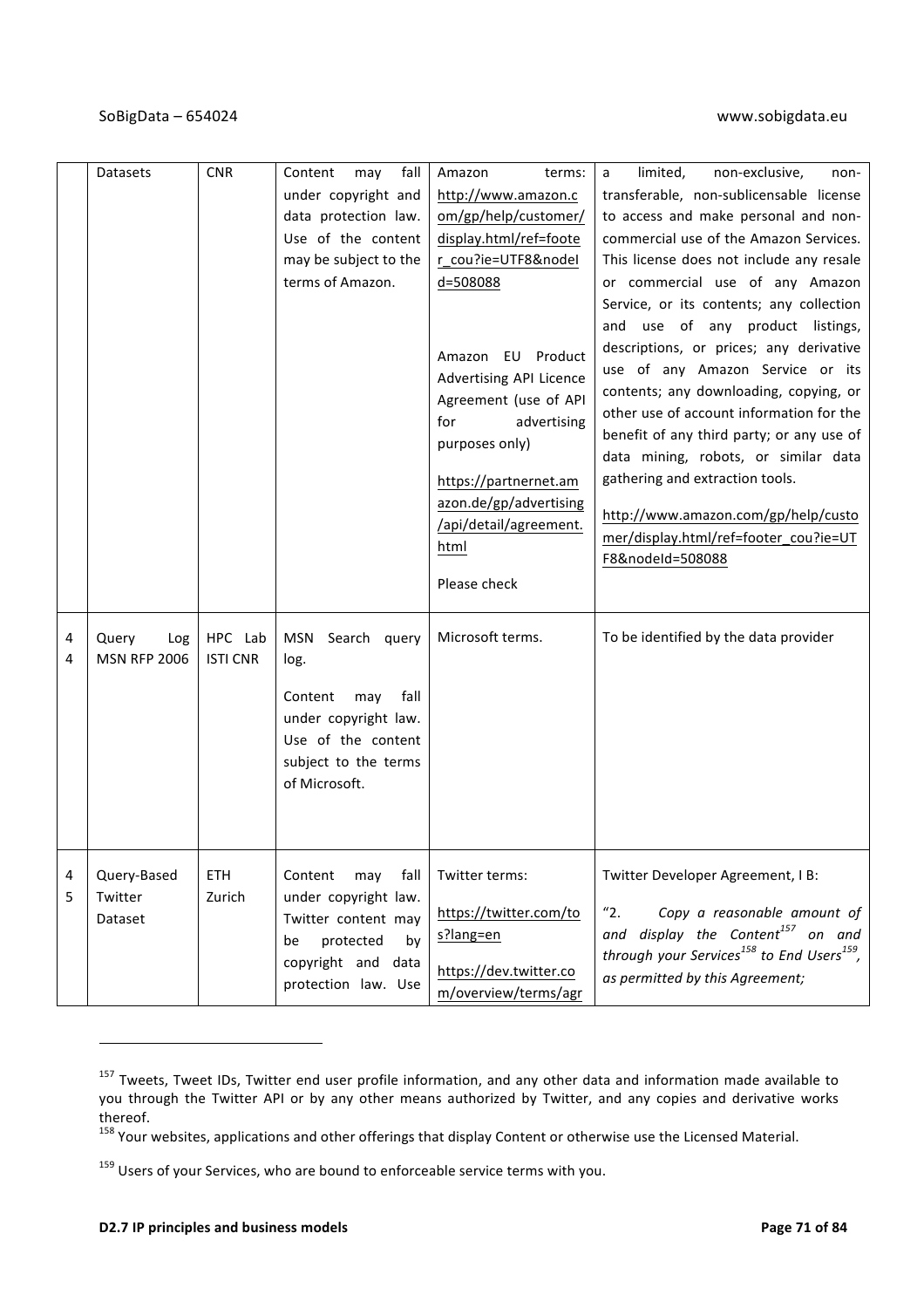|        |              |                                                  | the<br>content<br>of<br>subject to Twitter<br>Terms of Use.                                                                                                                                                                                                                                                                                       | eement<br>https://dev.twitter.co<br>m/overview/terms/pol<br>icy#6.Update_Be_a_Go<br>od_Partner_to_Twitter                   | 3.<br>Modify Content only to format<br>it for display on your Services;"<br>The user has a right to use Twitter<br>content as part of/in course of using<br>SoBIgData Services. Any subsequent use<br>- subject to the terms of Twitter.<br>Foursquare License:<br>"Herunterladen und zur Nutzung der<br>Foursquare-Materialien zum Zweck der<br>Entwicklung,<br>Einbindung<br>(i)<br>und<br>Integration in seinen Service und (ii)<br>Nutzung, Vervielfältigung, Verbreitung,<br>Übermittlung und Darstellung der<br>Foursquare-Materialien als Teil seines<br>Service" |
|--------|--------------|--------------------------------------------------|---------------------------------------------------------------------------------------------------------------------------------------------------------------------------------------------------------------------------------------------------------------------------------------------------------------------------------------------------|-----------------------------------------------------------------------------------------------------------------------------|--------------------------------------------------------------------------------------------------------------------------------------------------------------------------------------------------------------------------------------------------------------------------------------------------------------------------------------------------------------------------------------------------------------------------------------------------------------------------------------------------------------------------------------------------------------------------|
| 4<br>6 | Russell 3000 | SNS                                              | Data on the price and<br>volume of the 3000<br>stocks belonging to<br>Russell<br>3000<br>the<br>Index,<br>roughly<br>corresponding to the<br>3000<br>more<br>capitalized<br>stocks.<br>Traded volume and<br>high, low, opening,<br>and closing value of<br>the price for each<br>minute. Use of the<br>content subject to<br>the terms of Russel. | Data<br>purchased<br>by<br>SNS.                                                                                             | Use possible either in preprocessed<br>format or in original. Publications<br>possible only if one of the authors is<br>from SNS.                                                                                                                                                                                                                                                                                                                                                                                                                                        |
| 4<br>7 | SentiWordNet | <b>NeMIS</b><br>Lab<br><b>ISTI</b><br><b>CNR</b> | SentiWordNet is a<br>lexical resource for<br>opinion<br>mining.<br>SentiWordNet<br>assigns<br>each<br>to<br>synset of WordNet<br>three<br>sentiment<br>positivity,<br>scores:                                                                                                                                                                     | Attribution-ShareAlike<br>3.0 Unported (CC BY-<br>SA 3.0) license<br>http://creativecommo<br>ns.org/licenses/by-<br>sa/3.0/ | Share $-$ copy and redistribute the<br>material in any medium or format<br>Adapt - remix, transform, and build<br>upon the material for any purpose,<br>even commercially.<br>Requirements:                                                                                                                                                                                                                                                                                                                                                                              |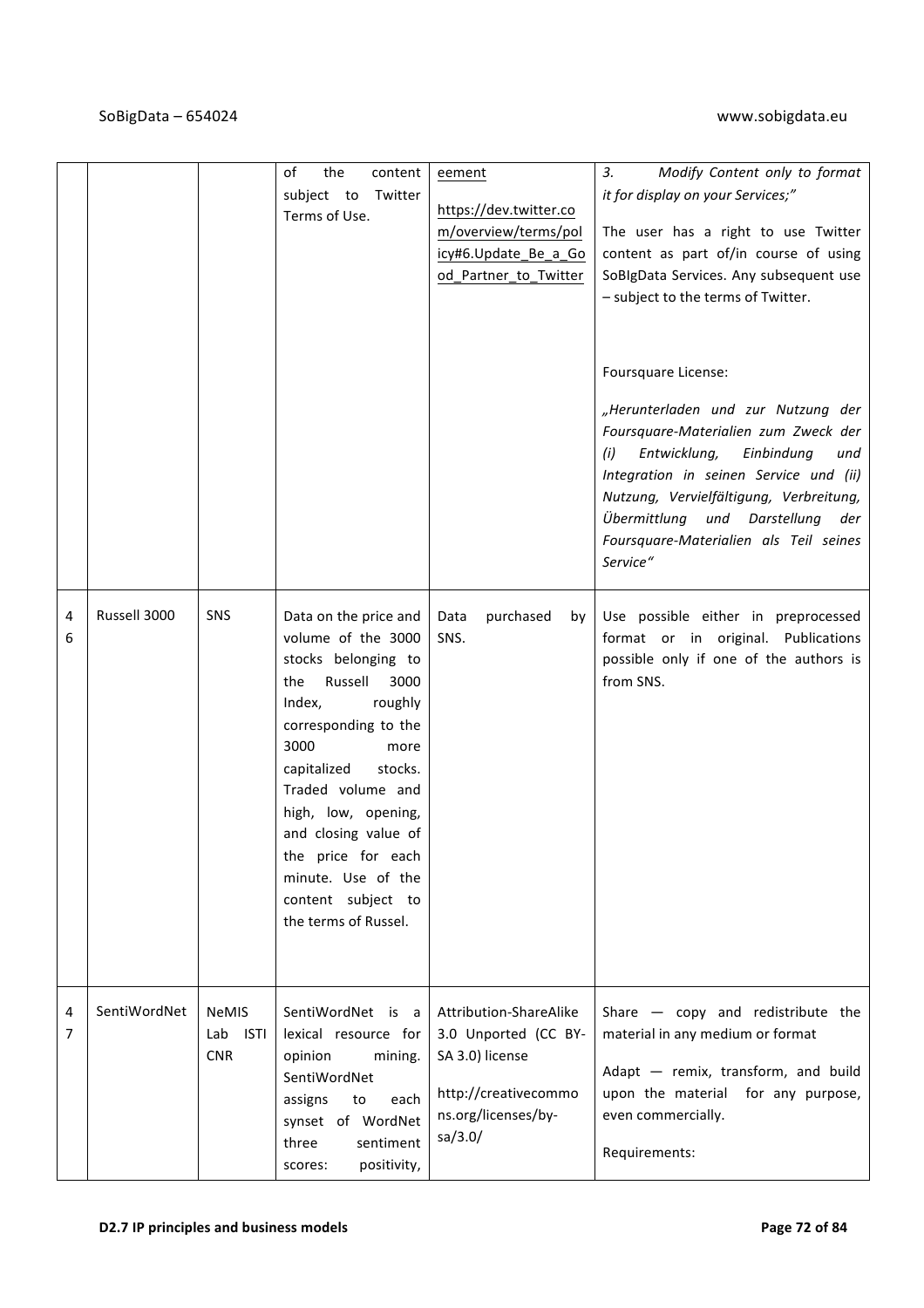|        |                                                         |                                      | negativity,<br>objectivity.<br>Content<br>may<br>fall<br>under copyright and<br>data protection law.<br>Use of the content<br>subject to the terms<br>of<br>initial<br>data<br>provider.                                                                                                            |                                                                                                                | Attribution - You must give appropriate<br>credit, provide a link to the license, and<br>indicate if changes were made. You may<br>do so in any reasonable manner, but not<br>in any way that suggests the licensor<br>endorses you or your use.<br>ShareAlike - If you remix, transform, or<br>build upon the material, you must<br>distribute your contributions under the<br>same license as the original. |
|--------|---------------------------------------------------------|--------------------------------------|-----------------------------------------------------------------------------------------------------------------------------------------------------------------------------------------------------------------------------------------------------------------------------------------------------|----------------------------------------------------------------------------------------------------------------|---------------------------------------------------------------------------------------------------------------------------------------------------------------------------------------------------------------------------------------------------------------------------------------------------------------------------------------------------------------------------------------------------------------|
| 4<br>8 | <b>SMAPH</b><br>Annotated<br>query dataset              | $A^3$<br>lab<br><b>UNIPI</b>         | This is a dataset of<br>annotated<br>search-<br>engine<br>queries.<br>Mentions of entities<br>search-engine<br>in<br>queries are tagged<br>with the entity they<br>refer to. Content may<br>fall under copyright<br>law. Use of the<br>content subject to<br>the terms of initial<br>data provider. | Creator/Provider terms<br>of use (tbd)                                                                         | To be identified by the data provider                                                                                                                                                                                                                                                                                                                                                                         |
| 4<br>9 | Social<br><b>Banks</b><br>Tracker<br>Twitter<br>Dataset | $A^{\wedge}3$<br>lab<br><b>UNIPI</b> | Content<br>may<br>fall<br>under copyright and<br>data protection law.<br>Twitter content may<br>protected<br>be<br>by                                                                                                                                                                               | <b>Twitter Terms:</b><br>https://twitter.com/to<br>s?lang=en<br>https://dev.twitter.co<br>m/overview/terms/agr | Twitter Developer Agreement, I B:<br>"2.<br>Copy a reasonable amount of<br>and display the Content <sup>160</sup> on and<br>through your Services <sup>161</sup> to End Users <sup>162</sup> ,<br>as permitted by this Agreement;                                                                                                                                                                             |

<u> 1989 - Johann Stein, fransk politiker (d. 1989)</u>

 $160$  Tweets, Tweet IDs, Twitter end user profile information, and any other data and information made available to you through the Twitter API or by any other means authorized by Twitter, and any copies and derivative works thereof.

 $^{161}$  Your websites, applications and other offerings that display Content or otherwise use the Licensed Material.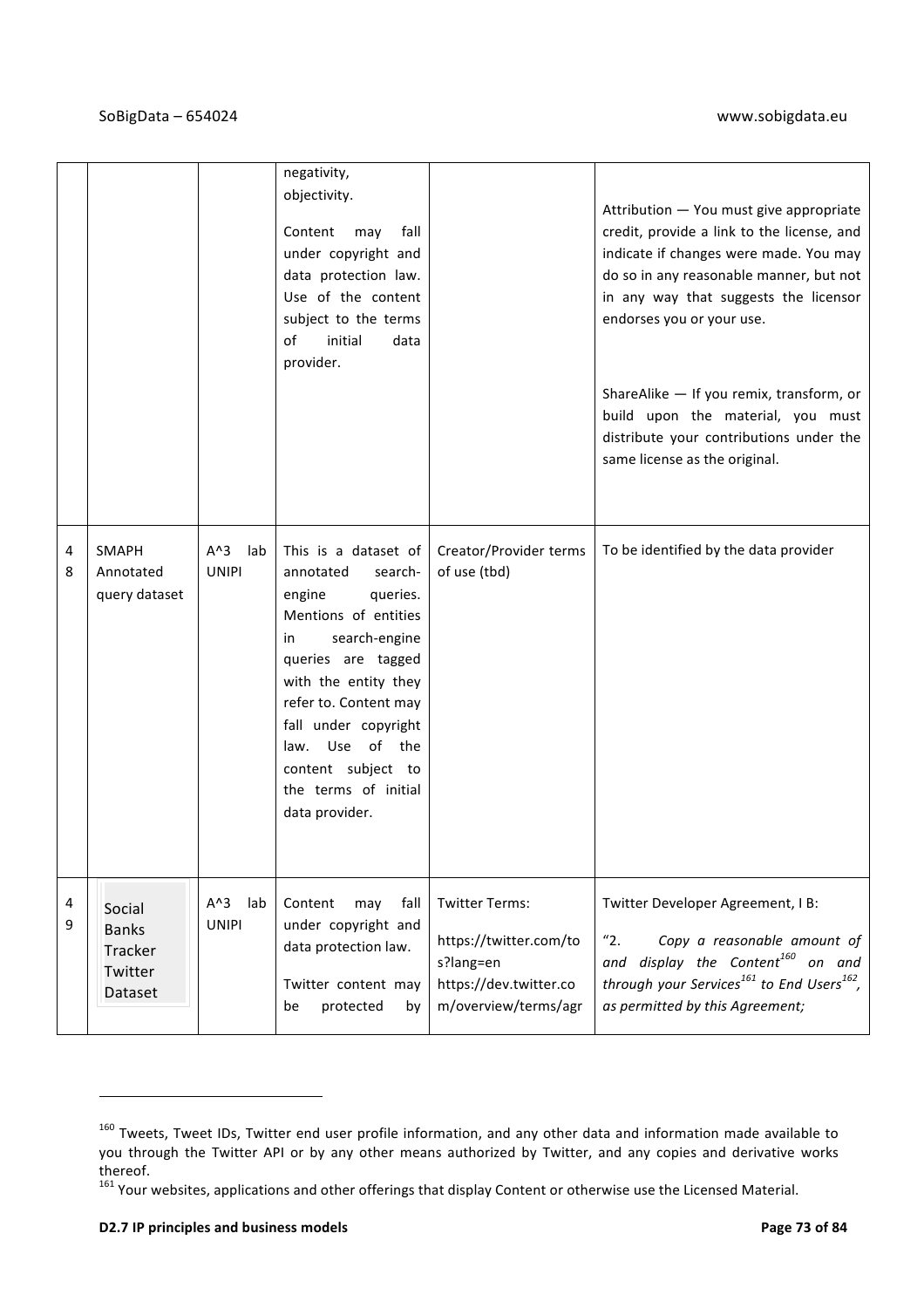|        |                                 |                                      | copyright and data<br>protection law. Use<br>the<br>οf<br>content<br>subject to Twitter<br>Terms of Use.                                                                                                                                                                                                              | eement<br>https://dev.twitter.co<br>m/overview/terms/pol<br>icy#6.Update_Be_a_Go<br>od_Partner_to_Twitter                                                                  | 3.<br>Modify Content only to format<br>it for display on your Services;"<br>The user has a right to use Twitter<br>content as part of/in course of using<br>SoBIgData Services. Any subsequent use<br>- subject to the terms of Twitter.                                                                                                                                                                                                                                  |
|--------|---------------------------------|--------------------------------------|-----------------------------------------------------------------------------------------------------------------------------------------------------------------------------------------------------------------------------------------------------------------------------------------------------------------------|----------------------------------------------------------------------------------------------------------------------------------------------------------------------------|---------------------------------------------------------------------------------------------------------------------------------------------------------------------------------------------------------------------------------------------------------------------------------------------------------------------------------------------------------------------------------------------------------------------------------------------------------------------------|
| 5<br>0 | Strava                          | KDD Lab<br><b>ISTI CNR</b>           | cyclists'<br>Data<br>of<br>performances (nr. of<br>training,<br>nr.<br>of<br>travelled km, heart<br>rate, GPS tracks). Nr.<br>of users = about<br>30.000<br>Content<br>may<br>fall<br>under copyright and<br>data protection law.<br>Use of the content<br>subject to the terms<br>of<br>initial<br>data<br>provider. | Terms of use of Strava.                                                                                                                                                    | To be identified by the data provider                                                                                                                                                                                                                                                                                                                                                                                                                                     |
| 5<br>1 | <b>TAGME</b><br><b>Datasets</b> | $A^{\wedge}3$<br>lab<br><b>UNIPI</b> | Short text fragments<br>from<br>drawn<br>Wikipedia snapshot.<br>may fall<br>Content<br>under copyright law.<br>Use of the content<br>may be subject to the<br>Wikipedia terms.                                                                                                                                        | Wikipedia<br>licenses<br>(tbd)<br>Creative<br>Commons<br>Attribution-ShareAlike<br>3.0 License (CC-BY-SA)<br>the<br>GNU<br>and<br>Free<br>Documentation<br>License (GFDL). | You are free:<br>to Share-to copy, distribute<br>and transmit the work, and<br>to Remix-to adapt the work<br>Under the following conditions:<br>Attribution-You must<br>attribute the work in the<br>manner specified by the author<br>or licensor (but not in any way<br>that suggests that they endorse<br>you or your use of the work.)<br>Share Alike-If you alter,<br>transform, or build upon this<br>work, you may distribute the<br>resulting work only under the |

<u> 1989 - Andrea San Andrea San Andrea San Andrea San Andrea San Andrea San Andrea San Andrea San Andrea San An</u>

 $162$  Users of your Services, who are bound to enforceable service terms with you.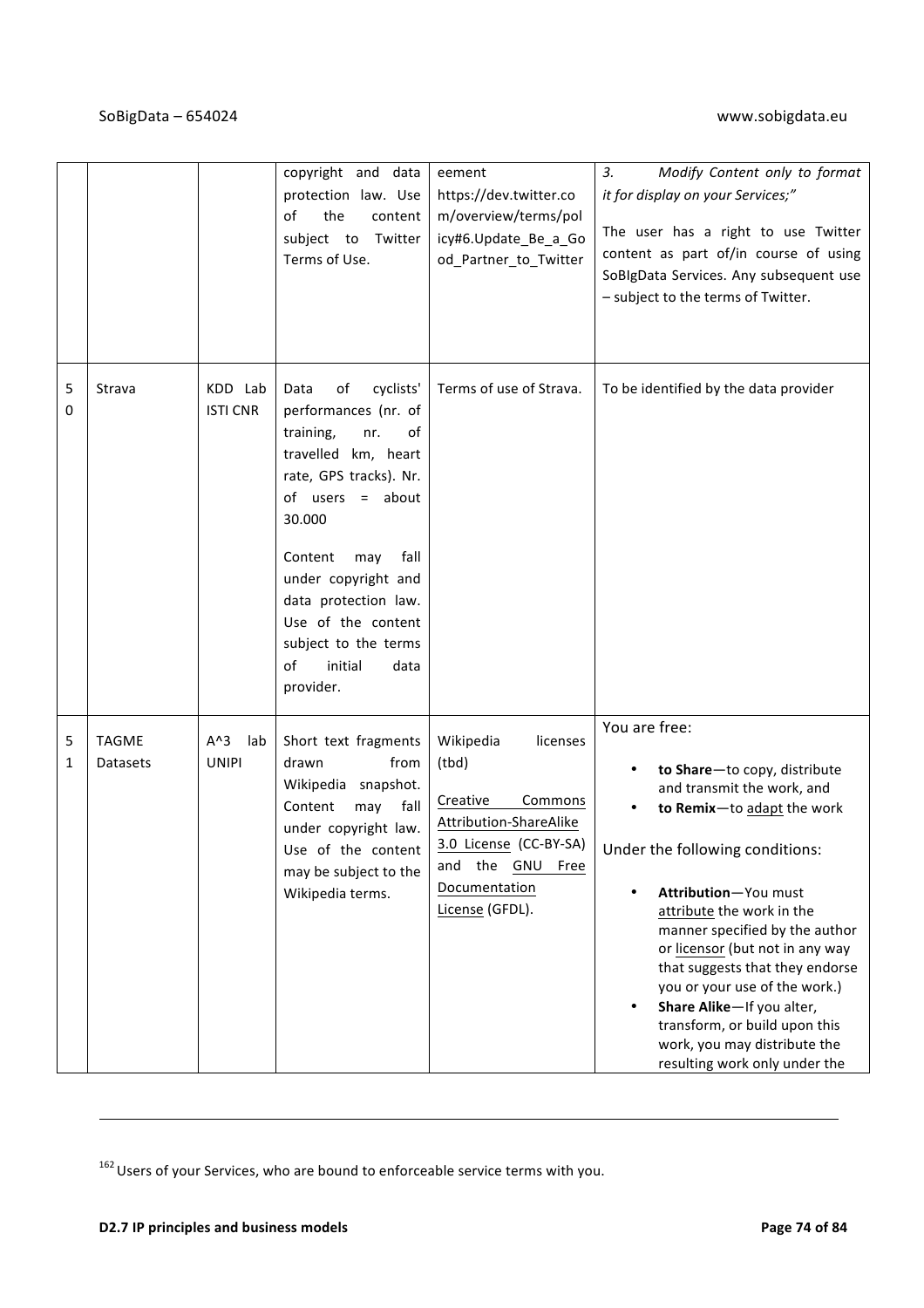# SoBigData – 654024 www.sobigdata.eu

|        |                                     |                                           |                                                                                                                                                                                                                                                                  |                                                                                                                                                                                  | same, similar or a compatible<br>license.                                                                                                                |
|--------|-------------------------------------|-------------------------------------------|------------------------------------------------------------------------------------------------------------------------------------------------------------------------------------------------------------------------------------------------------------------|----------------------------------------------------------------------------------------------------------------------------------------------------------------------------------|----------------------------------------------------------------------------------------------------------------------------------------------------------|
| 5<br>2 | TagMyDay<br>(dayTag)                | KDD Lab<br><b>ISTI CNR</b>                | <b>GPS</b><br>trajectories<br>collected<br>by<br>with<br>volunteers,<br>annotations<br>about<br>means of transport<br>activities.<br>and<br>Content<br>may fall<br>under<br>data<br>protection law and<br>be subject to the<br>of<br>terms<br>data<br>providers. | Creator/Provider terms<br>(tbd)                                                                                                                                                  | To be identified by the data provider                                                                                                                    |
| 5<br>3 | Thomson<br>Reuters                  | SNS                                       | Reuters proprietary.                                                                                                                                                                                                                                             | purchased<br>Data<br>by<br>SNS.<br>Use<br>possible<br>either in preprocessed<br>format or in original.<br>Publications<br>possible<br>only if one of the<br>authors is from SNS. | Data purchased by SNS. Use possible<br>either in preprocessed format or in<br>original. Publications possible only if one<br>of the authors is from SNS. |
| 5<br>4 | Trenitalia                          | KDD Lab<br><b>ISTI CNR</b>                | The dataset contains<br>the arrival times of<br>Trenitalia's<br>the<br>regional trains at the<br>Italian<br>railway<br>stations.<br>fall<br>Content<br>may<br>under copyright law.<br>Use of the data may<br>subject<br>be<br>to<br>Trenitalia terms.            | Trenitalia terms/Open<br>access (tbd)                                                                                                                                            | To be identified by the data provider                                                                                                                    |
| 5<br>5 | TripAdvisor<br>Annotated<br>Dataset | NeMIS<br>Lab<br><b>ISTI</b><br><b>CNR</b> | fall<br>Content<br>may<br>under copyright and<br>data protection law.<br>Use of the content<br>subject to the terms<br>of TripAdvisor.                                                                                                                           | TripAdvisor reviews:<br>TripAdvisor terms:<br>TripAdvisor<br>Website<br>terms:<br>https://www.tripadvis<br>or.co.uk/pages/terms.                                                 | TripAdvisor reviews:<br>TripAdvisor terms:<br>TripAdvisor Website terms:<br>https://www.tripadvisor.co.uk/pages/te<br>rms.html                           |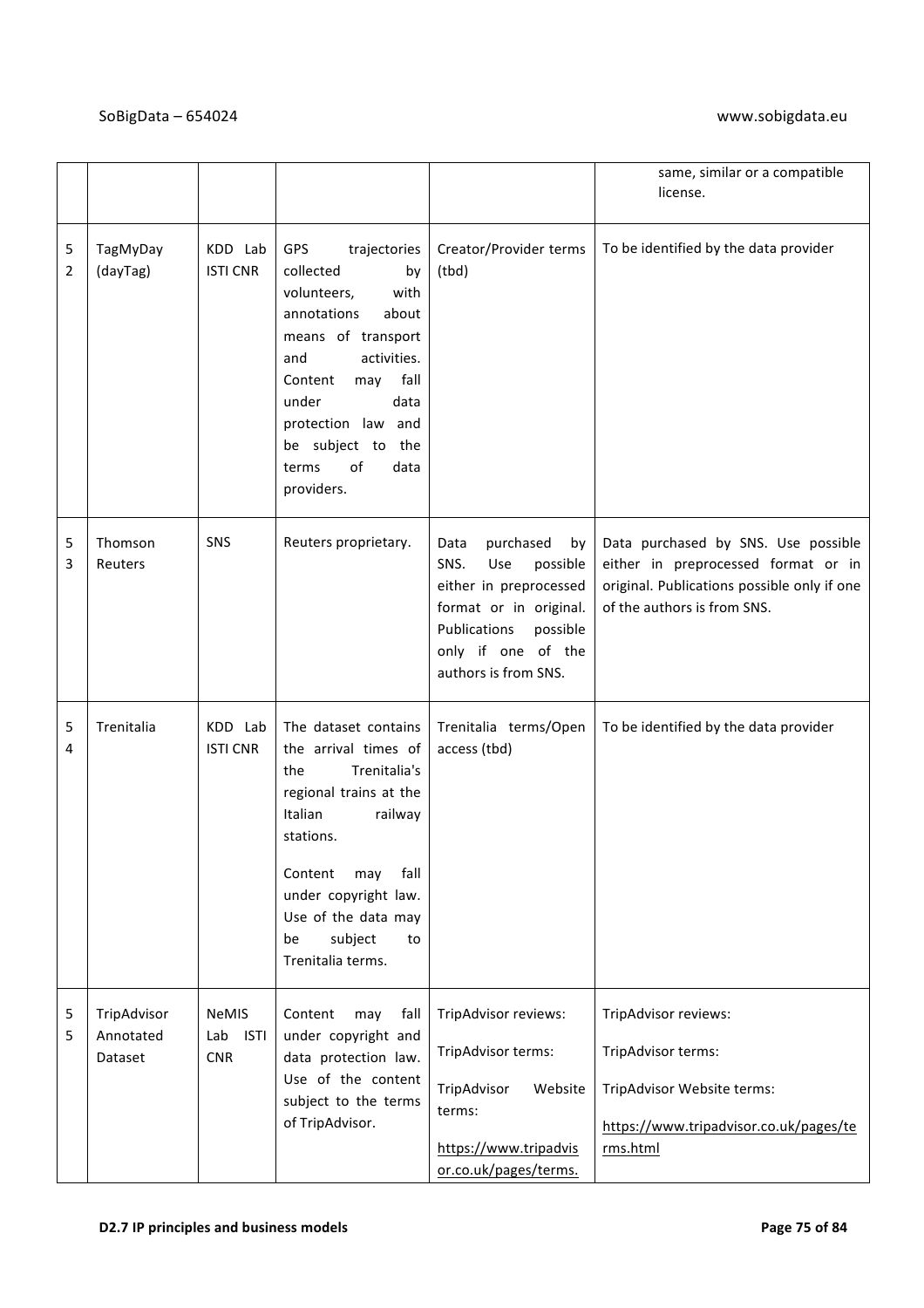|        |                                 |             |                                                                                                                                                                                                             | html                                                                                                                                                                                                                                         | If collected via TripAdvisor API:                                                                                                                                                                                                                                                                                                                                                                                                                                             |
|--------|---------------------------------|-------------|-------------------------------------------------------------------------------------------------------------------------------------------------------------------------------------------------------------|----------------------------------------------------------------------------------------------------------------------------------------------------------------------------------------------------------------------------------------------|-------------------------------------------------------------------------------------------------------------------------------------------------------------------------------------------------------------------------------------------------------------------------------------------------------------------------------------------------------------------------------------------------------------------------------------------------------------------------------|
|        |                                 |             |                                                                                                                                                                                                             | lf<br>collected<br>via<br>TripAdvisor API:<br>TripAdvisor API terms:<br>https://developer-<br>tripadvisor.com/conte<br>nt-api/terms-and-<br>conditions/<br>Annotations:<br>Attribution-ShareAlike<br>3.0 Unported (CC BY-<br>SA 3.0) license | TripAdvisor API terms:<br>https://developer-<br>tripadvisor.com/content-api/terms-and-<br>conditions/<br>Annotations:<br>Attribution-ShareAlike 3.0 Unported (CC<br>BY-SA 3.0) license                                                                                                                                                                                                                                                                                        |
| 5<br>6 | Twitter<br>Gardenhose<br>@ USFD | <b>USFD</b> | Twitter content may<br>protected<br>be<br>by<br>copyright and data<br>protection law and<br>reside<br>within<br>proprietary rights of<br>Twitter. Use of the<br>content subject to<br>Twitter Terms of Use. | <b>Twitter Terms:</b><br>https://twitter.com/to<br>s?lang=en<br>https://dev.twitter.co<br>m/overview/terms/agr<br>eement<br>https://dev.twitter.co<br>m/overview/terms/pol<br>icy#6.Update_Be_a_Go<br>od_Partner_to_Twitter                  | Twitter Developer Agreement, I B:<br>"2.<br>Copy a reasonable amount of<br>and display the Content <sup>163</sup> on and<br>through your Services <sup>164</sup> to End Users <sup>165</sup> ,<br>as permitted by this Agreement;<br>3.<br>Modify Content only to format<br>it for display on your Services;"<br>The user has a right to use Twitter<br>content as part of/in course of using<br>SoBIgData Services. Any subsequent use<br>- subject to the terms of Twitter. |

<u> 1989 - Johann Stein, fransk politiker (d. 1989)</u>

 $163$  Tweets, Tweet IDs, Twitter end user profile information, and any other data and information made available to you through the Twitter API or by any other means authorized by Twitter, and any copies and derivative works thereof.

 $164$  Your websites, applications and other offerings that display Content or otherwise use the Licensed Material.

 $165$  Users of your Services, who are bound to enforceable service terms with you.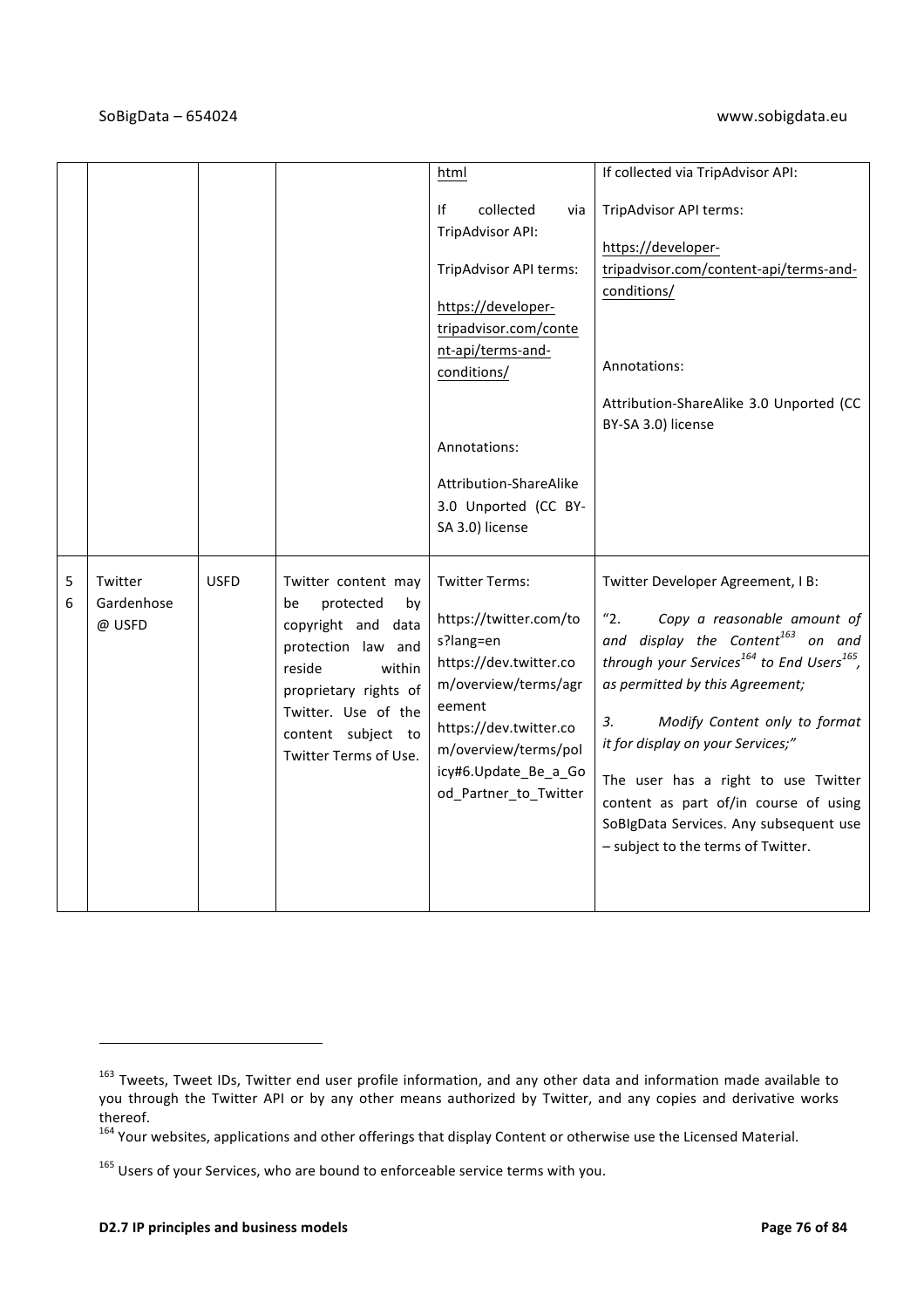| 5<br>7 | Twitter<br>Stream<br>Gardenhose<br>Daily Access | HPC Lab<br><b>ISTI CNR</b> | Twitter content may<br>protected<br>be<br>by<br>copyright and data<br>protection law and<br>reside<br>within<br>proprietary rights of<br>Twitter. Use of the<br>content subject to<br>Twitter Terms of Use. | <b>Twitter Terms:</b><br>https://twitter.com/to<br>s?lang=en<br>https://dev.twitter.co<br>m/overview/terms/agr<br>eement<br>https://dev.twitter.co<br>m/overview/terms/pol<br>icy#6.Update_Be_a_Go<br>od_Partner_to_Twitter | Twitter Developer Agreement, I B:<br>"2.<br>Copy a reasonable amount of<br>and display the Content <sup>166</sup> on and<br>through your Services <sup>167</sup> to End Users <sup>168</sup> ,<br>as permitted by this Agreement;<br>3.<br>Modify Content only to format<br>it for display on your Services;"<br>The user has a right to use Twitter<br>content as part of/in course of using<br>SoBIgData Services. Any subsequent use<br>- subject to the terms of Twitter.                                                                                                                                                                                                                                                                                                                                                                                                                                                                                                             |
|--------|-------------------------------------------------|----------------------------|-------------------------------------------------------------------------------------------------------------------------------------------------------------------------------------------------------------|-----------------------------------------------------------------------------------------------------------------------------------------------------------------------------------------------------------------------------|-------------------------------------------------------------------------------------------------------------------------------------------------------------------------------------------------------------------------------------------------------------------------------------------------------------------------------------------------------------------------------------------------------------------------------------------------------------------------------------------------------------------------------------------------------------------------------------------------------------------------------------------------------------------------------------------------------------------------------------------------------------------------------------------------------------------------------------------------------------------------------------------------------------------------------------------------------------------------------------------|
| 5<br>8 | US.<br><b>Banks</b><br>balance<br>sheets        | SNS                        | Public<br>data<br>preprocessed by SNS<br>Quantitative finance<br>group. Use of the<br>content subject to<br>the terms of initial<br>data provider.                                                          | Terms of Use (tbd)<br>website of the Federal<br>Reserve Bank of New<br>York<br>https://www.newyorkf<br>ed.org/termsofuse.htm                                                                                                | Except as limited by these Terms of Use,<br>you may reproduce any information<br>contained on the Bank's website if the<br>reproduced information is not used for<br>private gain. This does not apply to<br>other websites that may be linked to or<br>from the Bank's website. They are<br>governed by the individual policies of<br>the relevant providers. Some of the<br>images and multimedia content on the<br>website have been provided by third<br>parties. You may not download or print<br>any such images for any use other than<br>your personal use and you may not<br>republish, retransmit or reproduce any<br>such images.<br>The Bank's website incorporates some<br>materials licensed by third parties,<br>which may be subject to separate<br>copyright and license conditions. All<br>third party materials are provided "as is"<br>and all express or implied warrantees<br>and all liabilities, damages, indemnities<br>and obligations of any kind with respect |

 $166$  Tweets, Tweet IDs, Twitter end user profile information, and any other data and information made available to you through the Twitter API or by any other means authorized by Twitter, and any copies and derivative works thereof.

<u> 1989 - Johann Stein, fransk politiker (d. 1989)</u>

 $^{167}$  Your websites, applications and other offerings that display Content or otherwise use the Licensed Material.

 $168$  Users of your Services, who are bound to enforceable service terms with you.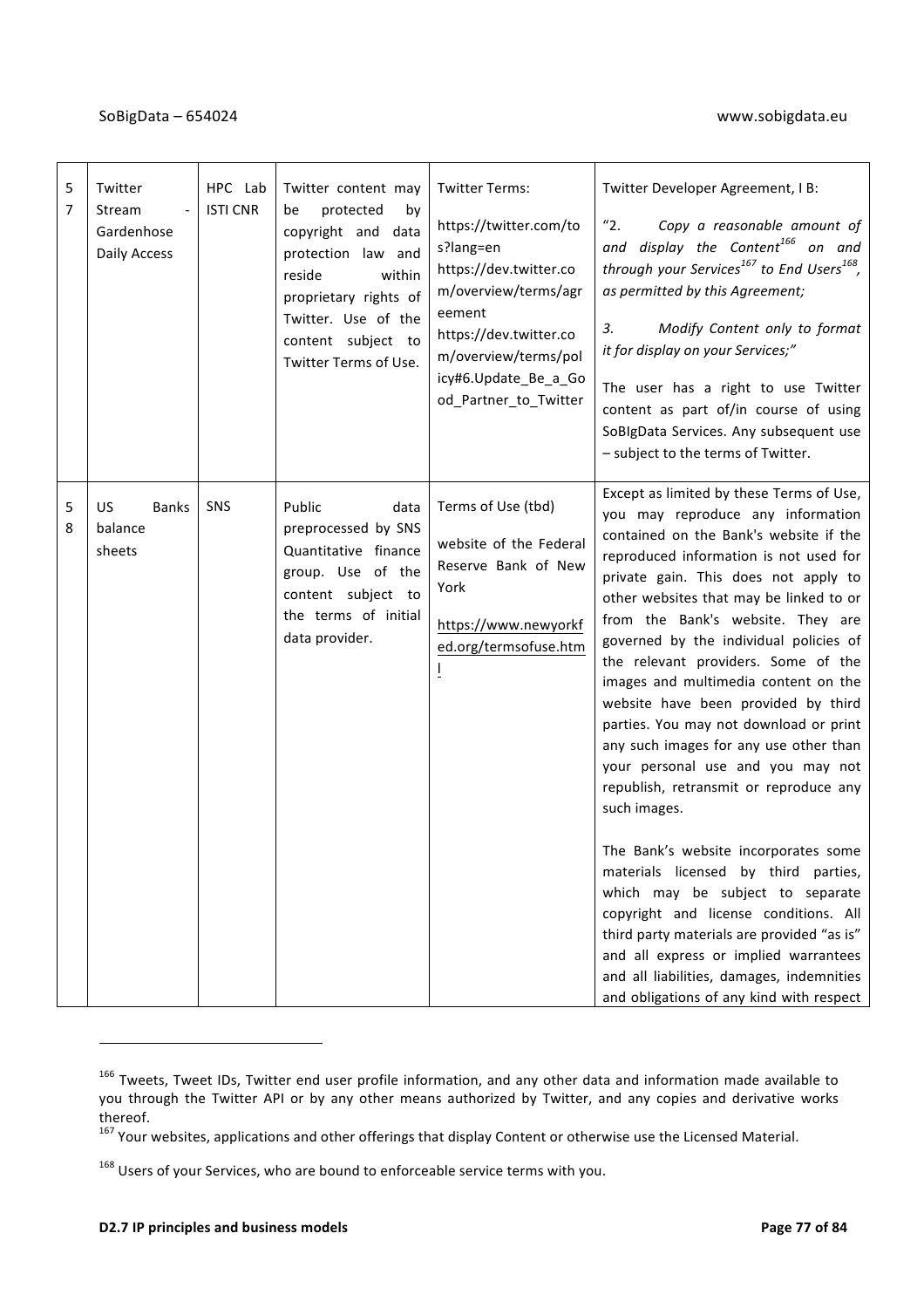# SoBigData – 654024 www.sobigdata.eu

|        |                                                                          |                            |                                                                                                                                                                                                                                                                                                                                              |                                                                                                                                                                          | to such materials are disclaimed. Any<br>terms that differ from the applicable<br>license for such materials is offered by<br>the Bank alone and shall not bind any<br>provider or publisher of such materials.<br>To the extent any license for such<br>materials grants a licensee rights to use,<br>copy or modify such materials that are<br>broader than the rights granted herein,<br>then such rights shall take precedence<br>over these Terms of Use.                                             |
|--------|--------------------------------------------------------------------------|----------------------------|----------------------------------------------------------------------------------------------------------------------------------------------------------------------------------------------------------------------------------------------------------------------------------------------------------------------------------------------|--------------------------------------------------------------------------------------------------------------------------------------------------------------------------|------------------------------------------------------------------------------------------------------------------------------------------------------------------------------------------------------------------------------------------------------------------------------------------------------------------------------------------------------------------------------------------------------------------------------------------------------------------------------------------------------------|
| 5<br>9 | 1T<br>$5-$<br>Web<br>gram, English<br>EU<br>10<br>$\ddot{}$<br>languages | <b>USFD</b>                | Web1T<br>n-gram<br>English,<br>corpus:<br>Swedish,<br>Spanish,<br>Romanian,<br>Polish,<br>Portuguese,<br>Dutch,<br>Italian,<br>French,<br>German,<br>Czech.<br>Content<br>fall<br>may<br>under copyright law.<br>Use of the content<br>subject to the terms<br>of<br>initial<br>data<br>provider.                                            | Restricted<br>by<br>Terms<br>and Conditions.                                                                                                                             | To be identified by the data provider                                                                                                                                                                                                                                                                                                                                                                                                                                                                      |
| 6<br>0 | Wikipedia<br>Graph                                                       | HPC Lab<br><b>ISTI CNR</b> | Contains<br>English/Italian<br>Wikipedia graph, for<br>article<br>each<br>is<br>possible to retrieve<br>the nodes linked and<br>the nodes that link to<br>link to it. REST API<br>have been developed<br>provide<br>to<br>convenient access.<br>Wikipedia<br>content<br>fall<br>under<br>may<br>copyright law and be<br>subject<br>the<br>to | Wikipedia<br>licenses<br>(tbd)<br>Creative<br>Commons<br>Attribution-ShareAlike<br>3.0 License (CC-BY-SA)<br>and the GNU Free<br><b>Documentation</b><br>License (GFDL). | You are free:<br>to Share-to copy, distribute<br>and transmit the work, and<br>to Remix-to adapt the work<br>Under the following conditions:<br>Attribution-You must<br>attribute the work in the<br>manner specified by the author<br>or licensor (but not in any way<br>that suggests that they endorse<br>you or your use of the work.)<br>Share Alike-If you alter,<br>transform, or build upon this<br>work, you may distribute the<br>resulting work only under the<br>same, similar or a compatible |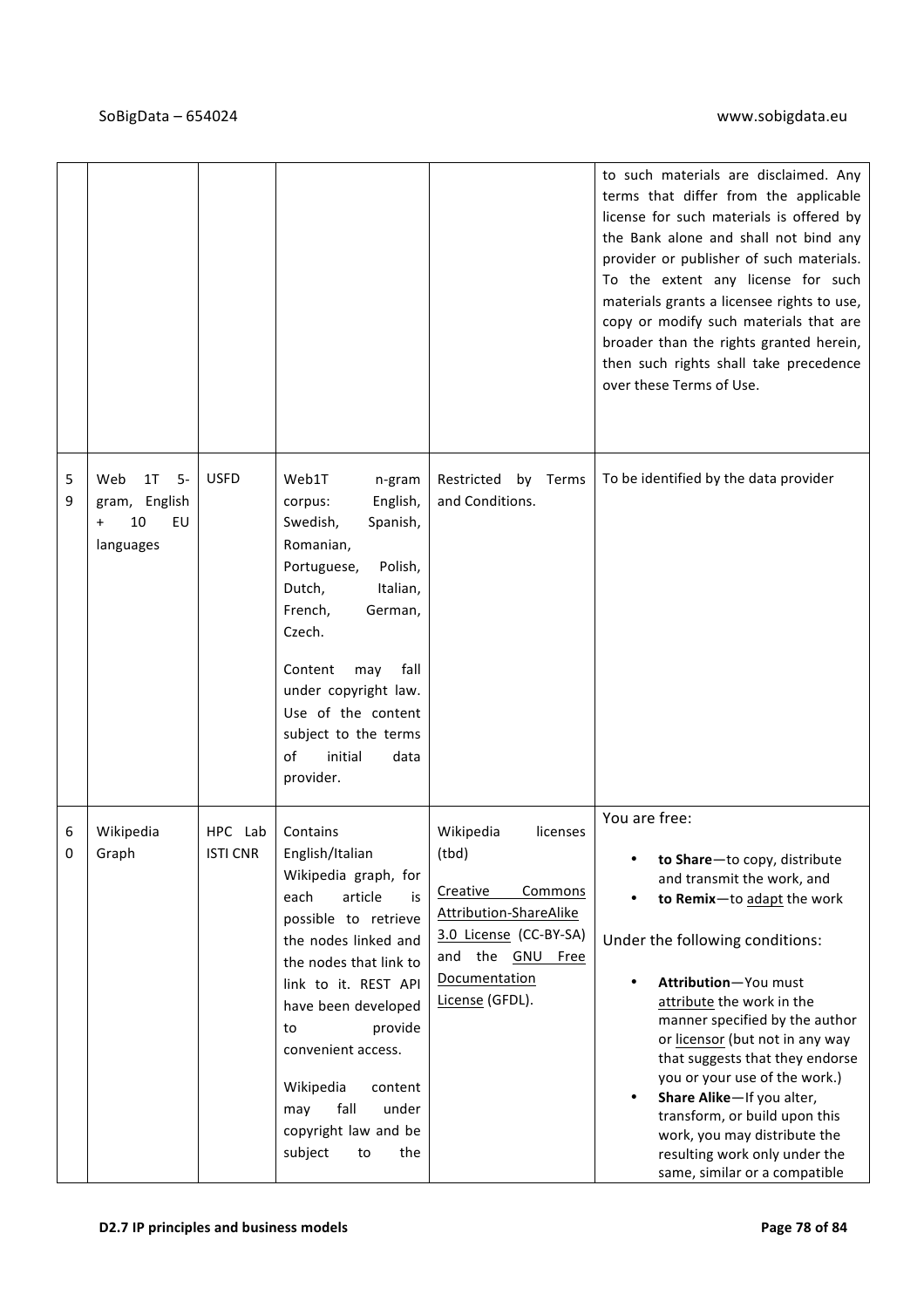# SoBigData – 654024 www.sobigdata.eu

|        |              |                            | Wikipedia terms.                                                                                                                                                                                                                                                                                                                                                                                                                              |                                                         | license.                              |
|--------|--------------|----------------------------|-----------------------------------------------------------------------------------------------------------------------------------------------------------------------------------------------------------------------------------------------------------------------------------------------------------------------------------------------------------------------------------------------------------------------------------------------|---------------------------------------------------------|---------------------------------------|
| 6<br>1 | Wind 2012 02 | KDD Lab<br><b>ISTI CNR</b> | The dataset contains<br>mobile<br>phone<br>records collected in<br>the province of Pisa<br>in February 2012. It<br>contains about 8 mln<br>of Call Data Records<br>(CDRs),<br>and<br>the<br>antennas' coverage.<br>Nr. of CDRs = about 8<br>mln; Nr. of users =<br>about 230.000<br>Content<br>may<br>fall<br>under copyright and<br>data protection law.<br>Use of the content<br>subject to the terms<br>initial<br>of<br>data<br>provider. | Restricted<br>access.<br>Terms of use of Wind<br>S.p.A. | To be identified by the data provider |
| 6<br>2 | Wind 2013 10 | KDD Lab<br><b>ISTI CNR</b> | The dataset contains<br>mobile<br>phone<br>records collected in<br>the provinces of Pisa,<br>Lucca, Livorno and<br>Firenze in October<br>2013.<br>contains<br>It<br>about 60 mln of Call<br>Data Records (CDRs),<br>and the antennas'<br>coverage.<br>Content<br>may fall<br>under copyright and<br>data protection law.<br>Use of the content<br>subject to the terms<br>initial<br>of<br>data<br>provider.                                  | Restricted<br>access.<br>Terms of use of Wind<br>S.p.A. | To be identified by the data provider |
| 6<br>3 | Wind 2014 03 | KDD Lab<br><b>ISTI CNR</b> | The dataset contains<br>mobile<br>phone<br>records collected in                                                                                                                                                                                                                                                                                                                                                                               | Restricted<br>access.<br>Terms of use of Wind           | To be identified by the data provider |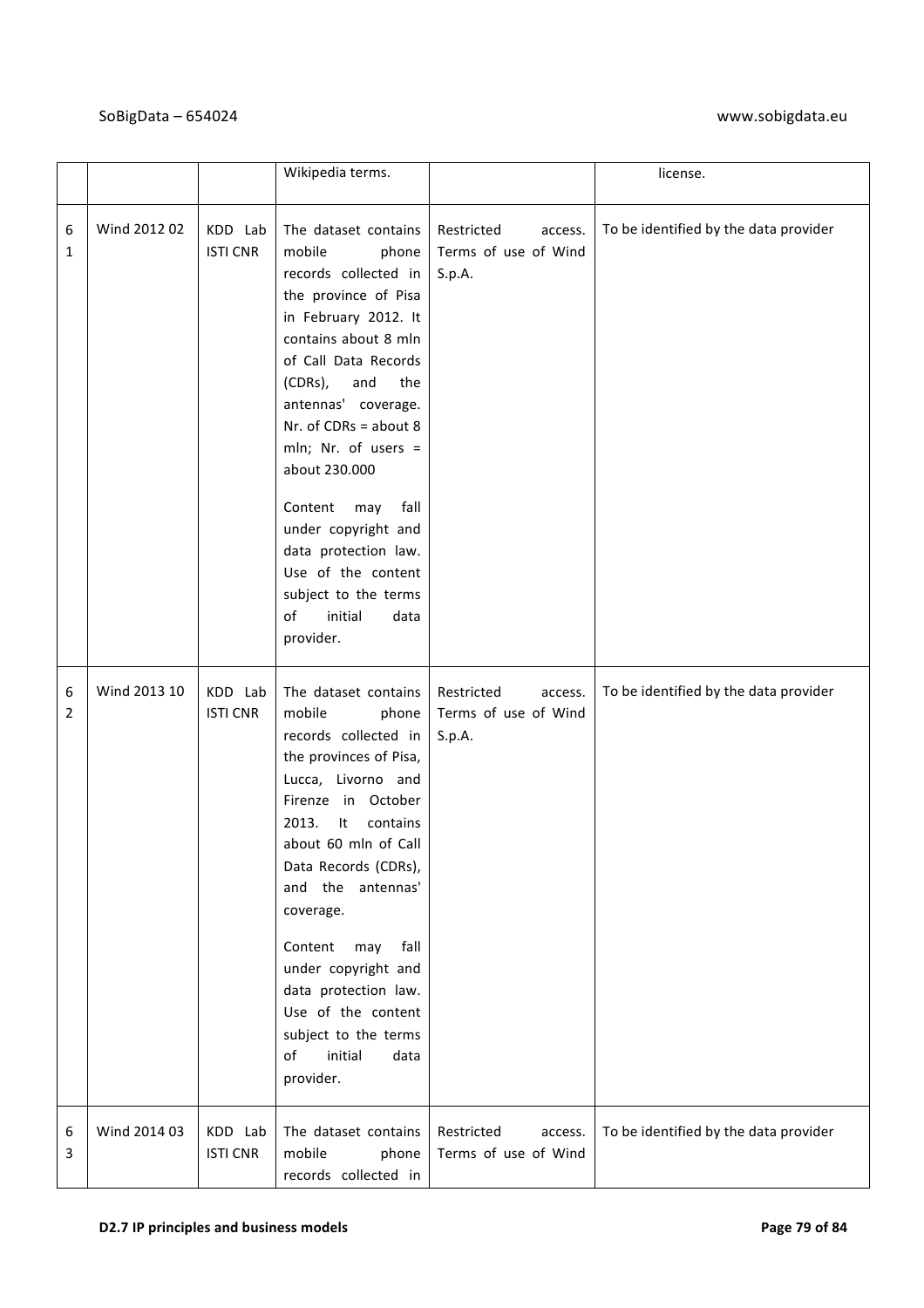|  | the provinces of Pisa, $\vert$ S.p.A. |  |
|--|---------------------------------------|--|
|  | Lucca, Livorno and                    |  |
|  | Firenze in March                      |  |
|  | 2014. It contains                     |  |
|  | about 50 mln of Call                  |  |
|  | Data Records (CDRs),                  |  |
|  | and the antennas'                     |  |
|  | coverage. Nr. of CDRs                 |  |
|  | $=$ about 50 mln; Nr.                 |  |
|  | of users = about                      |  |
|  | 860.000; Nr. of                       |  |
|  | $antennas = about$                    |  |
|  | 450; Content may fall                 |  |
|  | under copyright and                   |  |
|  | data protection law.                  |  |
|  | Use of the content                    |  |
|  | subject to the terms                  |  |
|  | initial<br>of<br>data                 |  |
|  | provider.                             |  |
|  |                                       |  |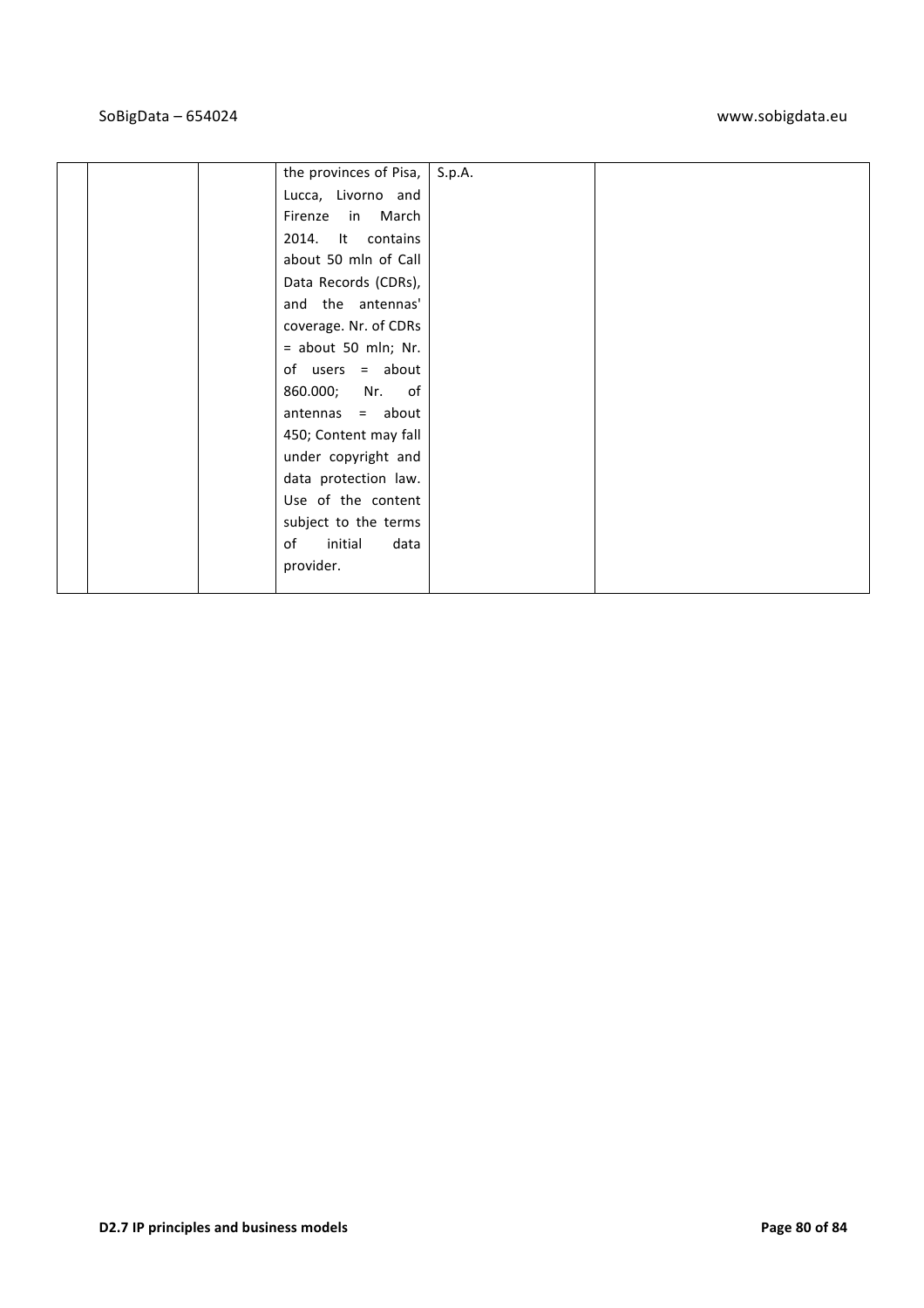# **REFERENCES**

### **SoBigData**

SoBigData, Data Catalog, available at: http://www.sobigdata.eu/private/ouhnr3inebchcerhncurhebcnhn8749892/datasets

Horizon 2020 Call: H2020-INFRAIA-2014-2015 Topic: INFRAIA-1-2014-2015 Type of action: RIA Proposal number: 654024 Proposal acronym: SoBigData.

SoBigData, Exploratories & Stories, available at: https://support.d4science.org/projects/sobigdata-eu/wiki

#### **Legal acts:**

### **International law:**

Berne Convention for the Protection of Literary and Artistic Works, 9 September 1886

International Convention for the Protection of Performers, Producers of Phonograms and Broadcasting Organizations, Rome, 26 October 1961

TRIPS Agreement, Appendix 1C of the Marrakesh Agreement Establishing the World Trade Organization, Marrakesh, Morocco, 15 April 1994.

WIPO Copyright Treaty (WCT), Geneva, 20 December 1996

UN Universal Declaration of Human Rights, 10.12.1948

UN International Covenant on Economic, Social and Cultural Rights, Adopted and opened for signature, ratification and accession by General Assembly resolution 2200A (XXI), 16 December 1966, entry into force 3 January 1976, in accordance with article 27

#### **European law:**

Council of Europe, Convention on Cybercrime, Budapest, 23 November 2001

Charter of Fundamental Rights of the European Union 2012/C 326/02, OJEU, C 326/391, 26 October 2012

Directive 2001/29/EC on the harmonisation of certain aspects of copyright and related rights in the information society, OJEC, L 167/10, 22 June 2001

Directive 2004/48/EC on the enforcement of intellectual property rights, OJEU, L 195/16, 2 June 2004

Directive 2006/116/EC on the term of protection of copyright and certain related rights (codified version), OJEU, L 372/12, 27 December 2006

Directive 96/9/EC on the legal protection of databases, OJEU L 077, 27 March 1996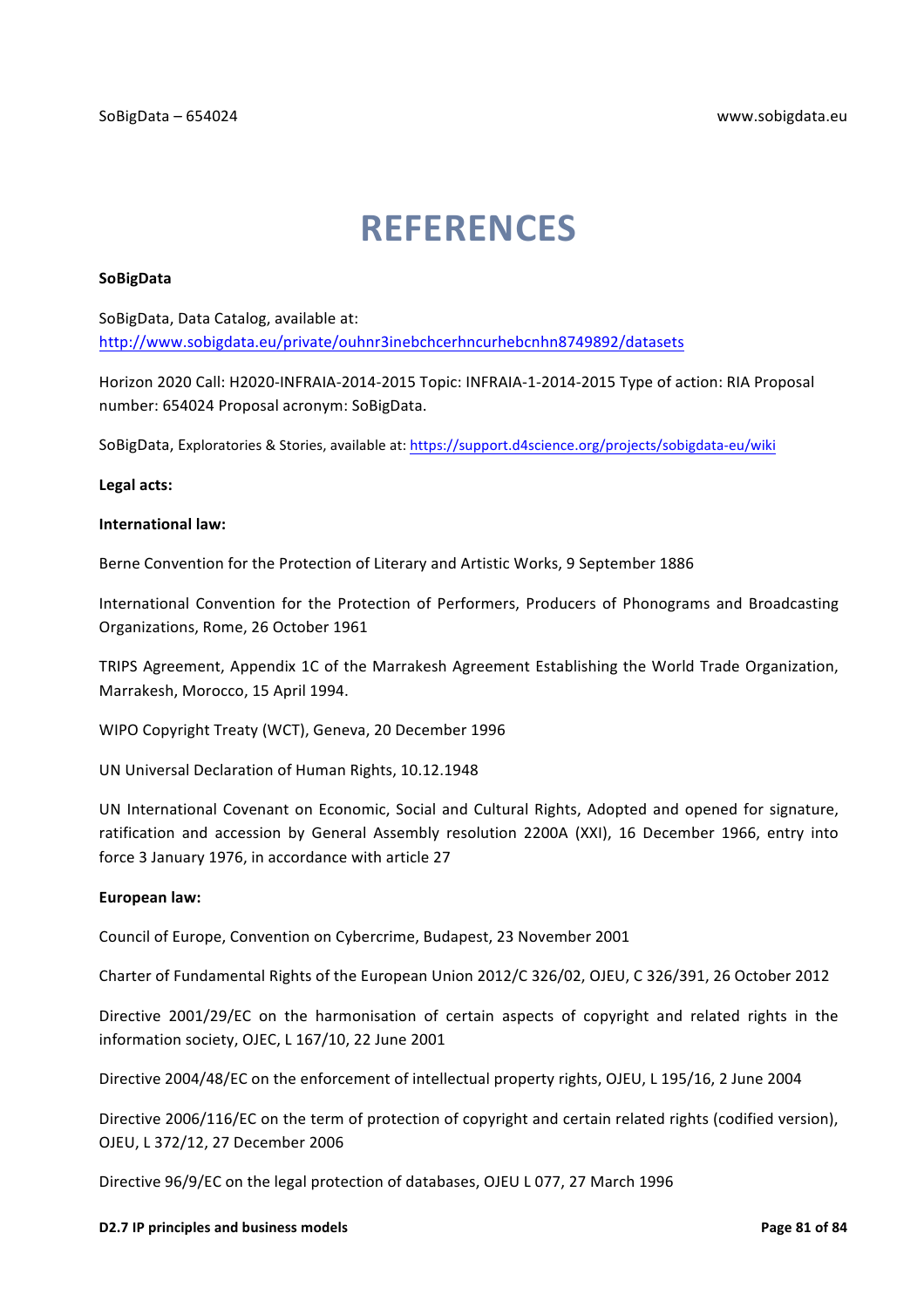Proposal for a Directive on the protection of undisclosed know-how and business information (trade secrets) against their unlawful acquisition, use and disclosure, Brussels, 28 November 2013, COM(2013) 813 final, 2013/0402 (COD)

Directive 2009/24/EC on the legal protection of computer programs, OJEU L 111/16, 5 May 2009

Commission Regulation (EU) No  $316/2014$  on the application of Article  $101(3)$  of the Treaty on the Functioning of the European Union to categories of technology transfer agreements Text with EEA relevance OJ L 93, 28 March 2014

#### **National law:**

French Intellectual Property Code (Code de la propriété intellectuelle (CPI))

German Copyright Act (Gesetz über das Urheberrecht und verwandte Schutzrechte)

German Basic Law (Grundgesetz)

German Civil Code (Bürgerliches Gesetzbuch)

#### **Case law:**

CJEU, Case C-200/96 *Metronome Musik v Music Point Hokamp*

CJEU, Case C-444/02 Fixtures Marketing Ltd v Organismos prognostikon agonon podosfairou AE

CJEU, Case C-203/02 The British Horseracing Board Ltd and Others v William Hill Organization Ltd.

CJEU, Case C-338/02 Fixtures Marketing Ltd v Svenska Spel AB

CJEU, Case C-304/07 *Directmedia Publishing GmbH v Albert-Ludwigs-Universität Freiburg*

CJEU, Case C 5/08 Infopaq International A/S v Danske Dagblades Forening

CJEU, Case C 145/10 *REC, Eva-Maria Painer v. Standard VerlagsGmbH, Axel Springer AG, Süddeutsche* Zeitung GmbH, Spiegel-Verlag Rudolf Augstein GmbH & Co. KG, Verlag M. DuMont Schauberg Expedition *der Kölnischen Zeitung GmbH & Co. KG*

CJEU, Case C 406/10, *SAS Institute Inc v World Programming Ltd*, ECLI:EU:C:2012:259.

Chancery Division, *University of London Press Ltd v University Tutorial Press Ltd* ([1916] 2 Ch 60)

#### **Literature:**

David I. Bainbridge, "Introduction to Information Technology Law", 6th ed., Harlow: Pearson Longman, 2008

Yochai Benkler, "From Consumers to Users: Shifting the Deeper Structures of Regulation Toward Sustainable Commons and User Access", 52 Fed. Comm. L. J. 561 (2000)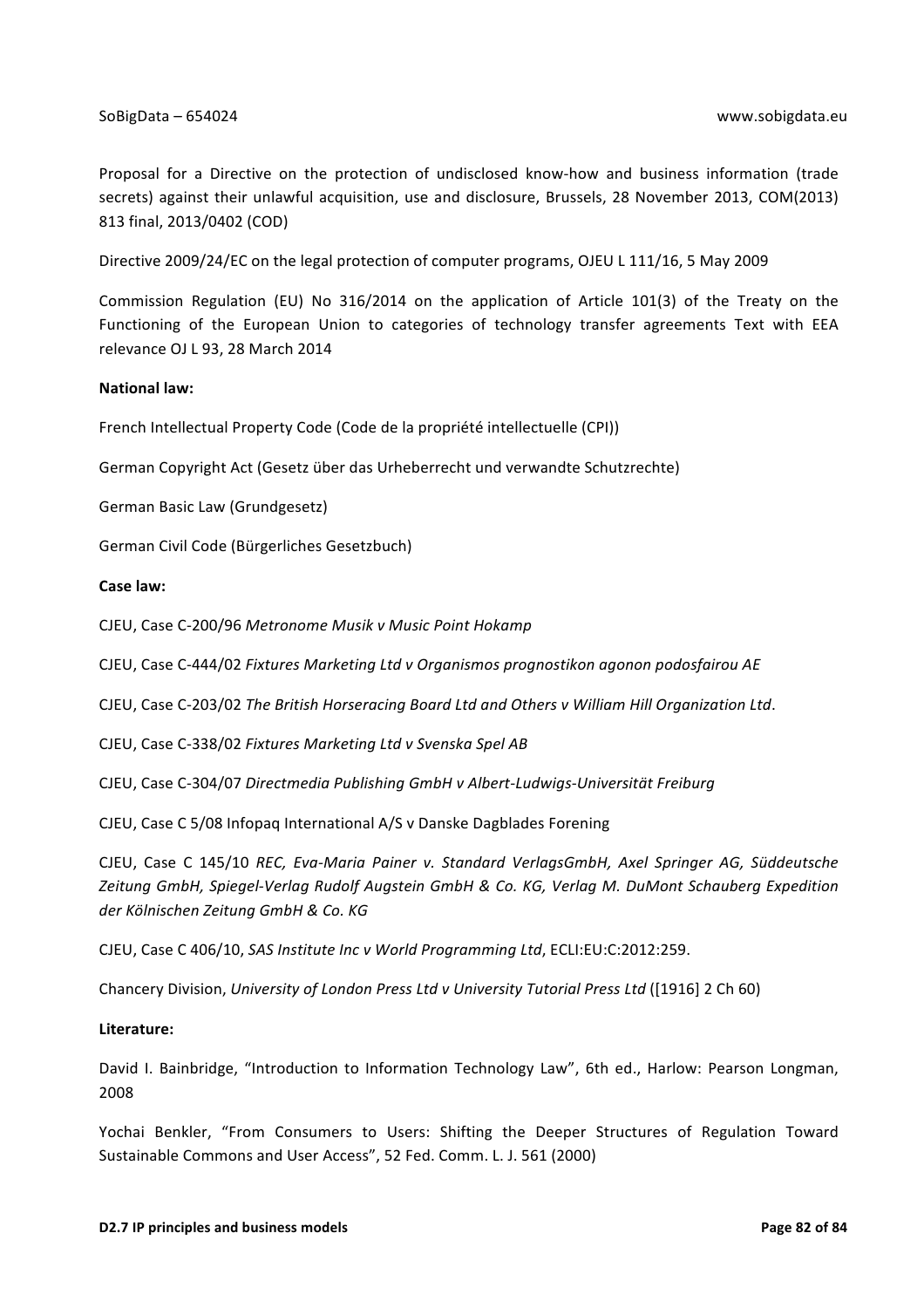William Blackstone, "Blackstone's Commentaries on the Laws of England" (first printed in 1765), P 2 The Rights of Things. Book II. Ch. i.

Jasper A. Bovenberg, "Property Rights in Blood, Genes & Data: Naturally Yours?", Martinus Nijhof Publishers, 2006

Mark J. Davison, "The Legal Protection of Databases", Cambridge Studies in Intellectual Property Rights, Cambridge: Cambridge Univ. Press, 2003

Estelle Derclaye, "The Legal Protection of Databases: A Comparative Analysis", Edward Elgar Publishing, 2008

DESCA "Horizon 2020 Model Consortium Agreement Version 1.2", March 2016

T. Dreier, "Regulating information: Some thoughts on a perhaps not quite so new way of looking at intellectual property" in: Technology and Competition - Technologie et concurrence, Contributions in Honor of Hanns Ullrich, Brüssel, 2009, p.  $35 - 53$ 

European Commission, "Communication from the Commission to the European Parliament, the council, the European Economic and Social Committee and the Committee of the Regions", 2 July 2014

European Commission, "DG Internal Market and Services Working Paper – First evaluation of Directive 96/9/EC on the legal protection of databases", 2005

Barbara J. Evans, "Much ado about data ownership", (2011) 25 Harv. J. L. & Tech. 79 et seqq

Johann Gottlieb Fichte, "Beweis der Unrechtmäßigkeit des Büchernachdrucks", 1793, nachgedruckt in UFITA 106 (1987) 155-172

Paul Goldstein, P. Bernt Hugenholtz, "International Copyright: Principles, Law, and Practice," Oxford: Oxford University Press, 2012

Härting, "Acht Thesen zum ,Dateneigentum", http://www.cr-online.de/blog/2016/02/17/acht-thesenzum-dateneigentum/, 17.02.2016

Thomas Hoeren, Jonas Völkel: "Eigentum an Daten", in: Big Data und Recht, München 2014, S. 11-37

Hogan Lovells International LLP, "Report on Trade Secrets for the European Commission, Study on Trade Secrets and Parasitic Copying (Look-alikes)", MARKT/2010/20/D.

Hans D. Jarass, "Die EU-Grundrechte", München 2005

Immanuel Kant, "Von der Unrechtmäßigkeit des Büchernachdrucks", 1785, Nachgedruckt in UFITA 106 (1987) 137-144, mit einer Einführung von Hubmann

Wolfgang Kilian, "Strukturwandel der Privatheit", in: Wovon – für wen – wozu. Systemdenken wider die Diktatur der Daten – Wilhelm Steinmüller zum Gedächtnis, Berlin 2014, S. 195-224